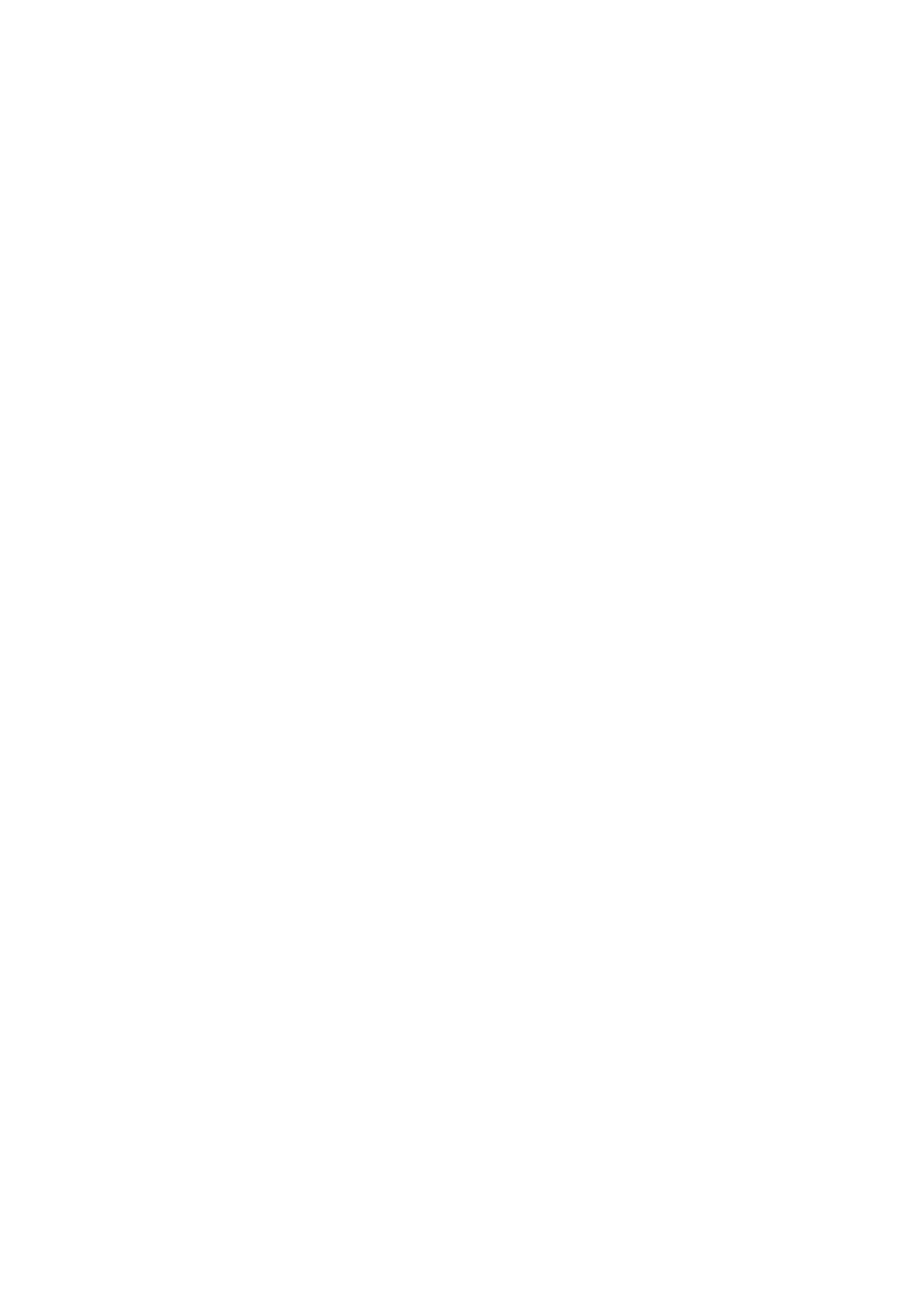# **Impact of COVID-19 on young people in the EU**



European Foundation for the Improvement of Living and Working **Conditions**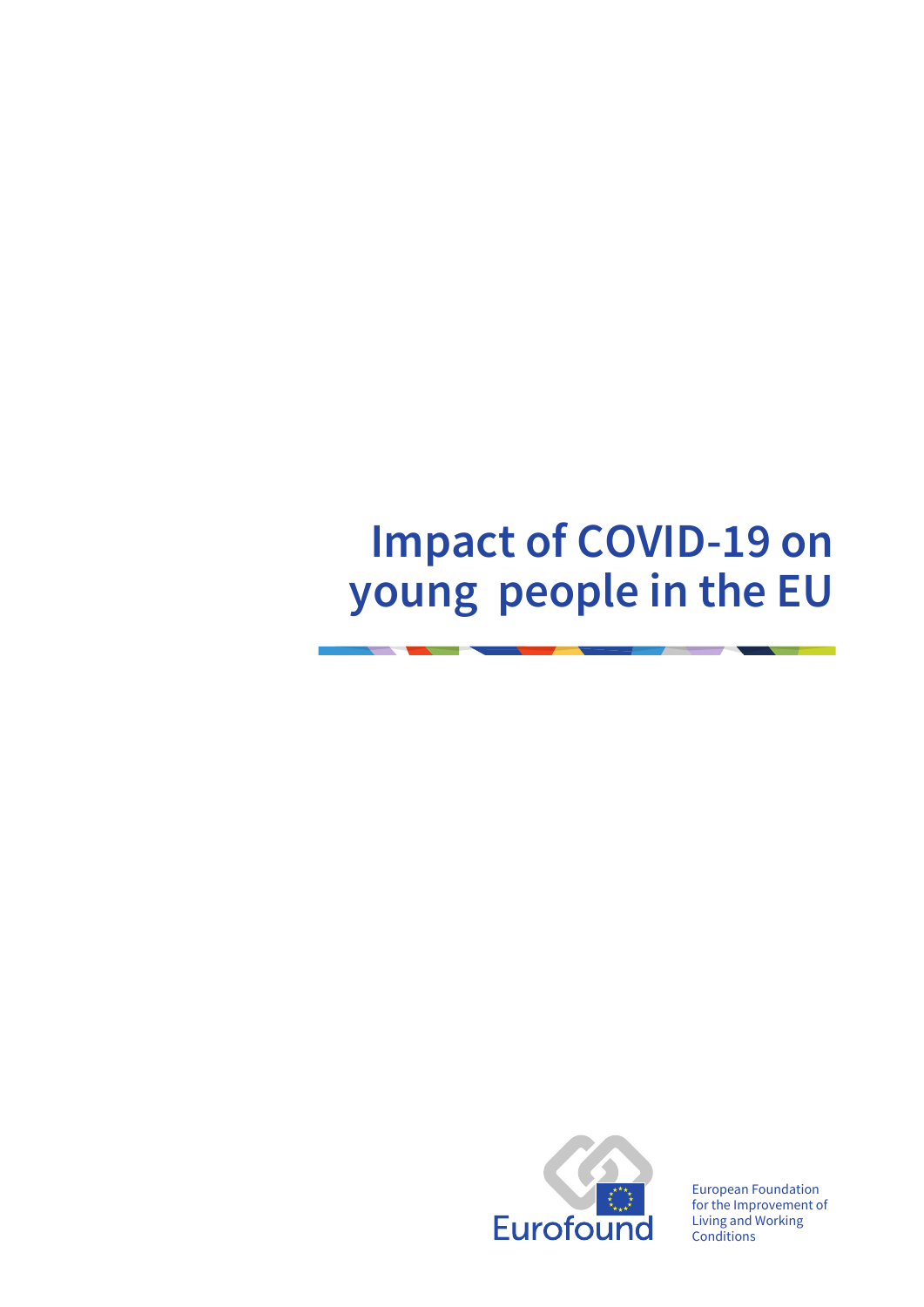#### **When citing this report, please use the following wording:**

Eurofound (2021), *Impact of COVID-19 on young people in the EU*, Publications Office of the European Union, Luxembourg.

**Authors**: Eszter Sándor, Valentina Patrini and Massimiliano Mascherini (Eurofound); Arnstein Aassve, Letizia Mencarini, Francesca Agosti and Teodora Maksimovic (Bocconi University)

**Research managers**: Eszter Sándor, Valentina Patrini, Massimiliano Mascherini

**Research project**: The impact of the COVID-19 crisis on young people in the EU

**Contributors**: Network of Eurofound Correspondents (see Annex)

**Acknowledgements**: The authors would like to thank the following colleagues who conducted statistical analyses for this report: Tommaso Capezzone (Bocconi University) and Eleonora Clerici (Eurofound)

**Luxembourg**: Publications Office of the European Union

| Print: | ISBN 978-92-897-2210-0 | doi:10.2806/06591  | TJ-01-21-315-EN-C |
|--------|------------------------|--------------------|-------------------|
| PDF:   | ISBN 978-92-897-2209-4 | doi:10.2806/361465 | TJ-01-21-315-EN-N |

This report and any associated materials are available online at <http://eurofound.link/ef20036>

© European Foundation for the Improvement of Living and Working Conditions, 2021

Reproduction is authorised provided the source is acknowledged.

For any use or reproduction of photos or other material that is not under the Eurofound copyright, permission must be sought directly from the copyright holders.

Cover image: © damianobuffo/Adobe Stock Photos

Any queries on copyright must be addressed in writing to: [copyright@eurofound.europa.eu](mailto:copyright@eurofound.europa.eu)

*Research carried out prior to the UK's withdrawal from the European Union on 31 January 2020, and published subsequently, may include data relating to the 28 EU Member States. Following this date, research only takes into account the 27 EU Member States (EU28 minus the UK), unless specified otherwise.*

In the *Living, working and COVID-19* e-survey, on which the analysis in this report is largely based, respondents were asked to identify their gender (male/female/in another way); due to the scarcity of data from respondents who identified according to the latter category, the analysis focuses on the categories of male and female.

The European Foundation for the Improvement of Living and Working Conditions (Eurofound) is a tripartite European Union Agency established in 1975. Its role is to provide knowledge in the area of social, employment and work-related policies according to Regulation (EU) 2019/127.

#### **European Foundation for the Improvement of Living and Working Conditions**

**Telephone**: (+353 1) 204 31 00 **Email**: [information@eurofound.europa.eu](mailto:information@eurofound.europa.eu)  **Web**: [www.eurofound.europa.eu](http://www.eurofound.europa.eu)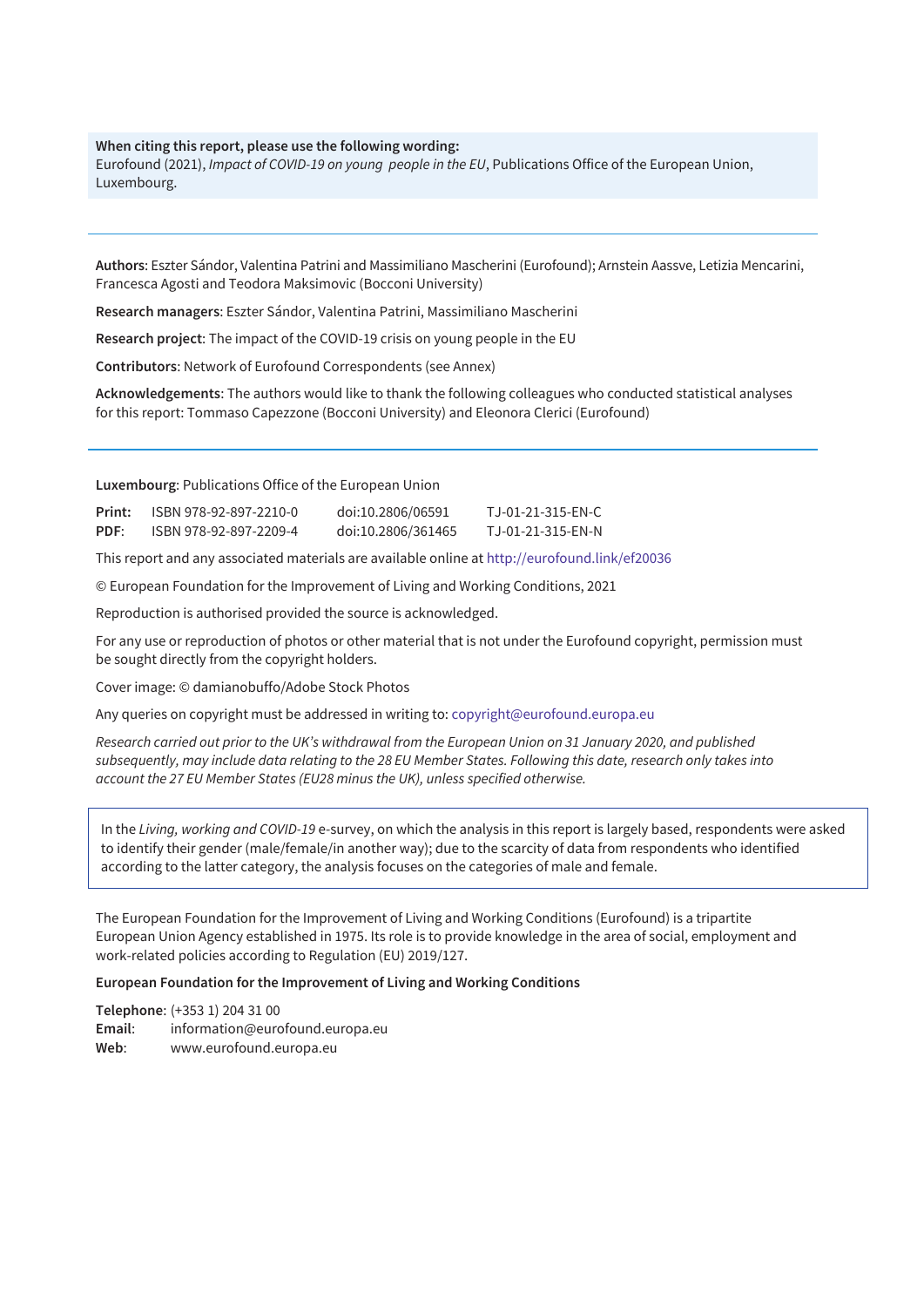# **Contents**

|    | <b>Executive summary</b>                                                                                                                                                                                                                                                                                                                                                                                                                                                                                                                                     | 1                                                        |
|----|--------------------------------------------------------------------------------------------------------------------------------------------------------------------------------------------------------------------------------------------------------------------------------------------------------------------------------------------------------------------------------------------------------------------------------------------------------------------------------------------------------------------------------------------------------------|----------------------------------------------------------|
|    | <b>Introduction</b><br>A modern-day Cerberus<br>Impact of the COVID-19 crisis on young people<br>Need for a modern Hercules?<br>Structure of the report                                                                                                                                                                                                                                                                                                                                                                                                      | 3<br>3<br>3<br>5<br>5                                    |
| 1. | Situation of young people at the onset of the COVID-19 pandemic<br>Youth employment and unemployment, 2007-2020<br>Young people working in sectors affected by restrictions<br>NEETs: Diversity and risks<br>Other groups of young people vulnerable to the effects of the pandemic<br>Conclusion: Youth employment and vulnerability at the onset of the pandemic                                                                                                                                                                                           | $\mathbf{7}$<br>$\overline{1}$<br>9<br>12<br>16<br>18    |
| 2. | Immediate impact of the COVID-19 pandemic on young people<br>Living, working and COVID-19 e-survey<br>Employment, education and financial situation<br>Well-being and mental well-being<br>Optimism and trust in institutions<br>Conclusion: Immediate effects of the pandemic on young people                                                                                                                                                                                                                                                               | 19<br>19<br>20<br>32<br>42<br>50                         |
| 3. | Policy responses: Measures to protect young people from the effects of the crisis<br>EU-level policies: Connecting the reinforced Youth Guarantee to COVID-19 measures<br>Summary of national policy measures<br>Direct employment support<br>Support for internships, apprenticeships and VET<br>Outreach, career guidance and individualised support<br>Support for staying in or (re-)entering education<br>Social protection and prevention of hardship<br>Mental health support<br>Conclusion: Policy measures to help young people during the pandemic | 53<br>53<br>54<br>60<br>62<br>64<br>66<br>69<br>70<br>73 |
|    | <b>Conclusions</b><br>Impact of the pandemic on young people<br>Policy measures introduced during the pandemic<br>Policy messages for the post-COVID-19 recovery                                                                                                                                                                                                                                                                                                                                                                                             | 75<br>75<br>76<br>76                                     |
|    | <b>References</b>                                                                                                                                                                                                                                                                                                                                                                                                                                                                                                                                            | 79                                                       |
|    | <b>Annex: Network of Eurofound Correspondents</b>                                                                                                                                                                                                                                                                                                                                                                                                                                                                                                            | 83                                                       |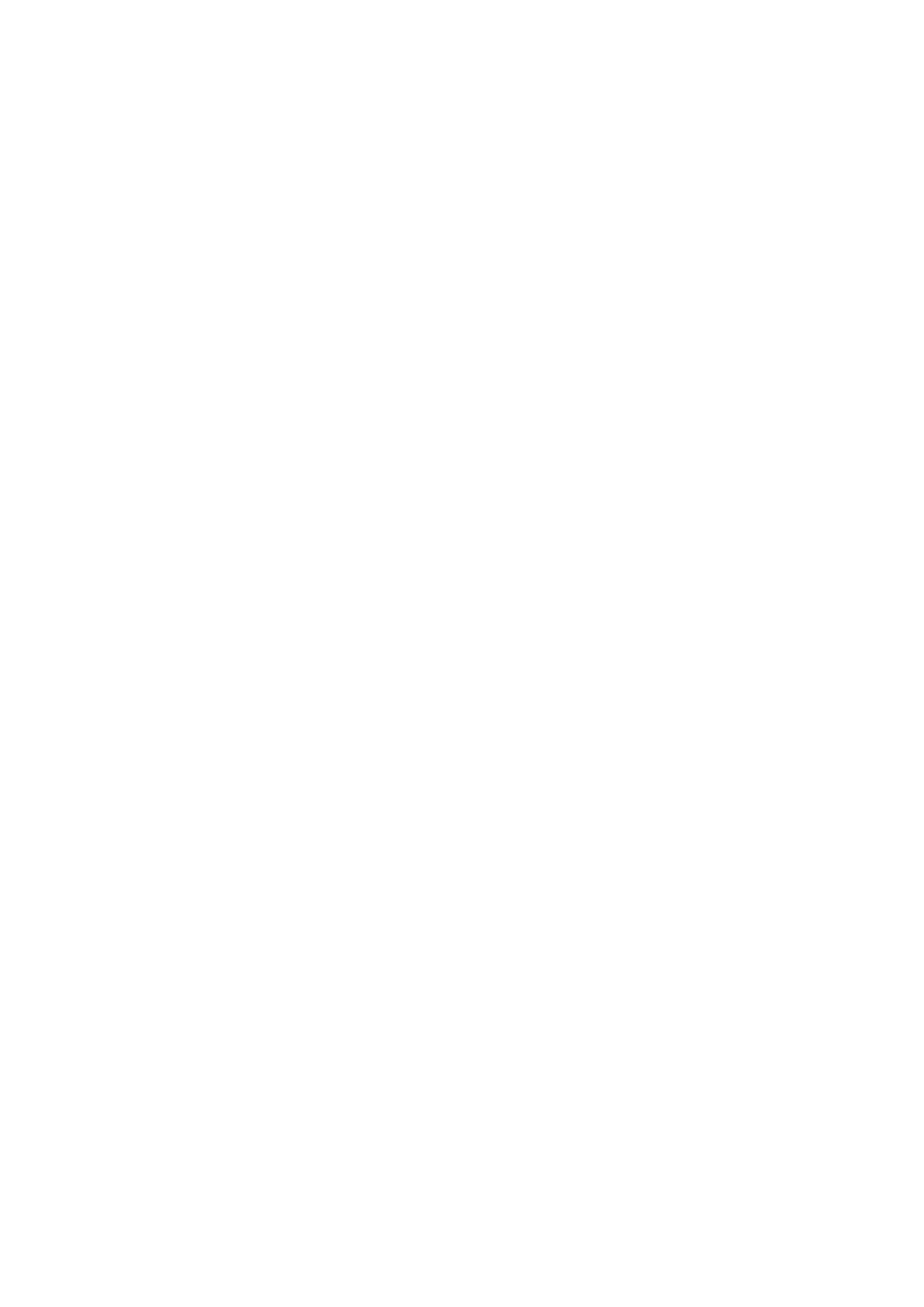# <span id="page-6-0"></span>**Executive summary**

# Introduction

In recent decades, young people have been more vulnerable than other age groups to economic crises. During the 2007–2013 economic crisis, the youth unemployment rate and the rate of young people not in employment, education or training (NEET) increased to historic levels; this crisis had a long-term negative impact on their prospects. When the COVID-19 pandemic hit in 2020, it represented a different type of crisis for young people: 'artificial restrictions' on economic activity (the closure of shops and restaurants, for example) particularly affected sectors that employ a large proportion of young people with insecure contracts. Restrictions on social activities had effects on young people's social development and participation, while the closure of educational institutions hampered their opportunities to accumulate skills and human capital.

This report provides a comprehensive picture of the impact of the pandemic on young people in the European Union (EU), including a description of their situation in the labour market before the pandemic and shortly after. It presents an overview of the efforts of governments and EU-level policymakers to protect young people from the effects of the crisis and analyses the impact of the pandemic on this group in terms of job loss, living conditions and mental well-being.

# Policy context

- The EU institutions adopted a range of support measures for Member States to help mitigate the effects of the pandemic and speed up recovery. The main recovery instrument is the NextGenerationEU package, worth €750 billion in loans and grants to Member States.
- o In 2020, in the context of its Youth Strategy, the EU expanded its definition of 'young people' to include people aged 15–29 (previously it covered those aged 15–24), with the reinforced Youth Guarantee introduced in October 2020 to provide employment opportunities for this age group.
- **•** The European Pillar of Social Rights Action Plan proposed by the European Commission in March 2021 set a target to reduce the NEET rate from 12.6% in 2019 to 9% by 2030 for those aged 15–29. Member States with a NEET rate above the average will need to spend at least 12.5% of any European Social Fund Plus funding that they receive on young people, particularly when implementing the Youth Guarantee.

• At national level, governments recognised the disproportionate impact that the crisis has had on young people and introduced measures aimed at keeping them in education, providing apprenticeships and increasing access to social protection.

# Key findings

- The COVID-19 pandemic had a detrimental impact on young people, on their employment participation, working and living conditions and mental well-being.
- $\circ$  In 2019, most young people worked in accommodation and food services (13%), followed by wholesale and retail (11%) and health and social work (11%). As the first two were among the sectors most affected by reduced activity during the pandemic, young people working in these sectors were at higher risk of job loss, as were young people on temporary (36%) and part-time (22%) contracts.
- o In 2020, unemployment among 15- to 29-year-olds increased by 1.4 percentage points from the 2019 rate to 13.3%, and the NEET rate increased by 1.2 percentage points to 13.6%. These were larger increases than among older groups.
- **•** Unemployed or inactive young people were most likely to experience housing insecurity (17% in spring 2021) and difficulty making ends meet (43%), as well as having no savings (39%). However, over half of them lived with their parents, which provided security for some vulnerable young people.
- **•** Life satisfaction among young people increased between spring and summer 2020 as lockdowns eased, but it decreased to its lowest point in spring 2021 with the return of restrictions.
- Youth mental well-being was also lowest in spring 2021, with school closures having a strong negative impact on mental well-being. In contrast, workplace closures had a positive impact on young people's mental well-being. Young women had lower mental well-being than young men, and unemployment was associated with substantially lower well-being.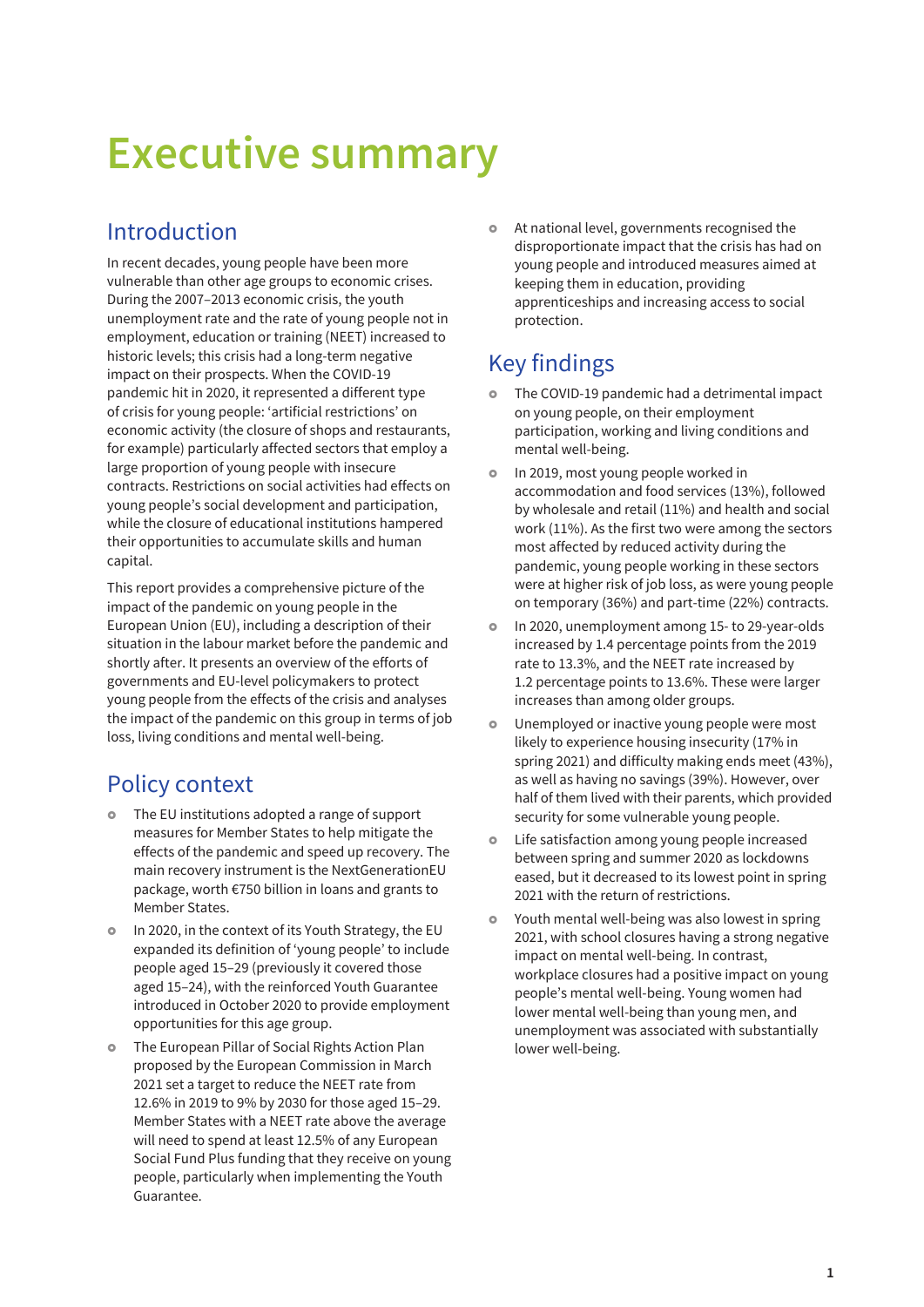- £ Young people's trust in the EU was higher than their trust in government and higher than the trust that older people have in the EU. Trust in the EU improved in summer 2020 and declined in spring 2021, although it remained higher than spring 2020 levels. However, this was not linked to restrictions, suggesting that the EU's actions, such as the rescue package, may have influenced young people's views.
- National policy responses were focused on preventing unemployment and helping employers pay wages. Short-time working schemes played an important role, although most of these were not specifically aimed at young people.
- £ Efforts to keep young people in education included helping providers move education services online and improving the digital infrastructure. Some countries also helped young people to improve their digital skills, providing access to devices and expanding financial aid or loans for students.
- Several measures were launched to offer young people – young professionals, students or new graduates – easier access to and greater coverage by social protection during the pandemic.
- o Increased need for mental health services was reported across Europe, but adaptation was difficult. Many interventions in this area concentrated on moving services online and introducing new internet services or phone helplines.

# Policy pointers

- There is a generation of young people in Europe who are still suffering the effects of the previous crisis and have now been affected by a second, very different, crisis. There is a risk that inequality in opportunity will accumulate, resulting in feelings of unfairness and mistrust.
- Poor mental health among young people, already a concern in several Member States pre-pandemic, can be described as a crisis, and mental health services had difficulties in reaching the most vulnerable. Mental well-being may not recover as quickly as economic indicators, highlighting the need for greater policy attention and improved services.
- While many policy interventions concentrated on helping with the shift to digital service provision, many young people experienced difficulties with online-only services, particularly in education. Providers reported issues relating to inequality and demotivation. Not all services can be delivered digitally, highlighting the need to improve support systems in general apart from digital provision.
- Most policy responses identified were temporary measures, including additional support and the removal of barriers. To reduce the vulnerability of young people to crises, longer-term measures – such as permanent improvements to access to work and measures to increase job security – are needed. This could result in greater resilience to future crises.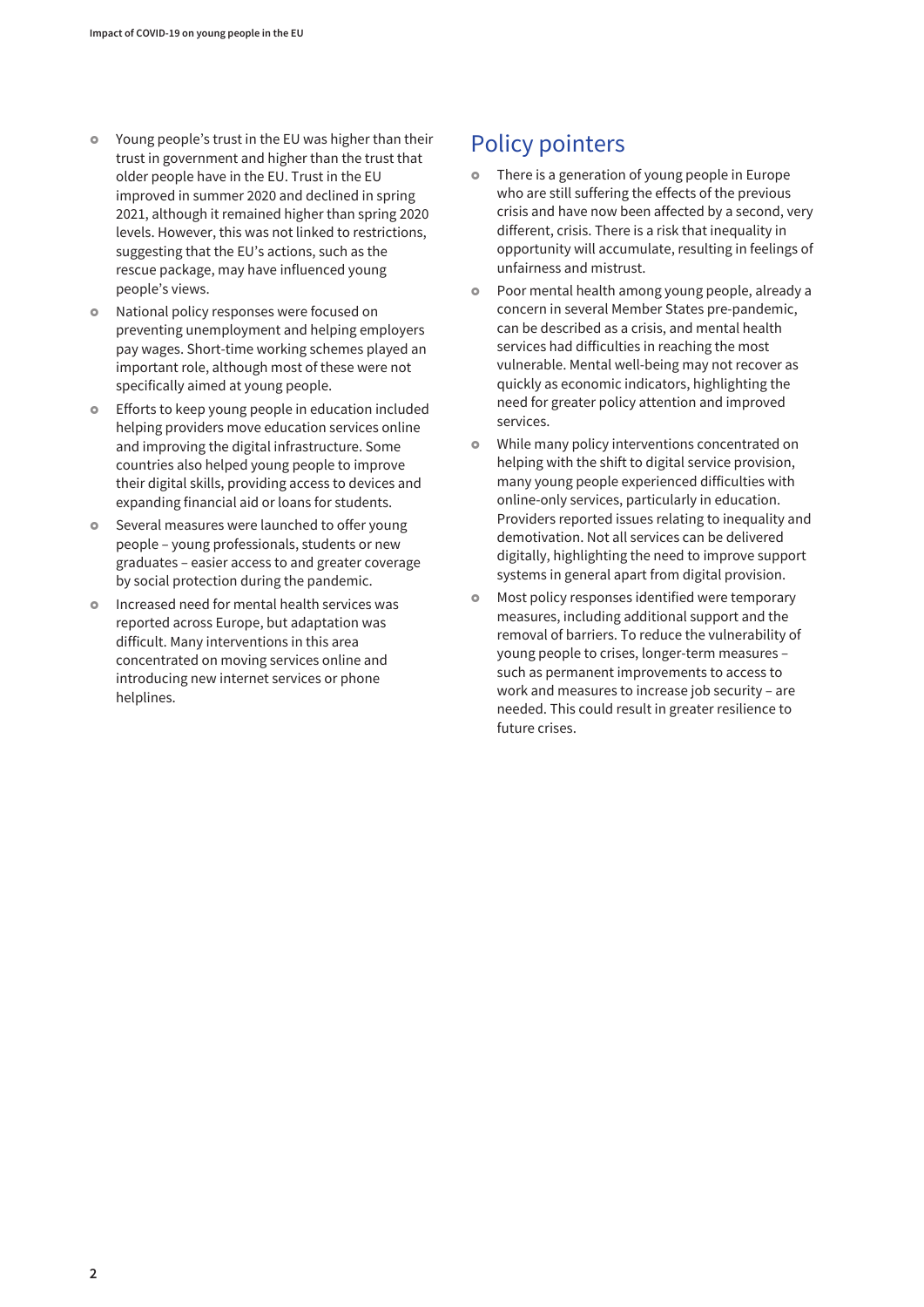# <span id="page-8-0"></span>**Introduction**

On 11 March 2020, the World Health Organization (WHO) declared the COVID-19 outbreak a pandemic. Two days later, on 13 March, Dr Tedros Adhanom Ghebreyesus, WHO Director-General, said that Europe had become the epicentre of the pandemic, with more reported cases and deaths than the rest of the world combined (WHO, 2020a). In a matter of days, all EU Member States started implementing restrictive measures, including lockdowns and social distancing requirements, in an attempt to control the spread of the pandemic. International travel, and often also local travel, became impossible and, within a few weeks, whole sectors of the European economy shut down and the lives of millions of citizens were severely disrupted.

On 4 April 2020, when the WHO reported that over 1 million cases had been confirmed worldwide, with a more than 10-fold increase in less than a month, early hopes of a quickly resolved health crisis disappeared. By 27 July, the first wave had resulted in the loss of 180,000 lives across Europe. After some respite during the summer months, a second wave – largely driven by a more infectious variant first detected in the United Kingdom (UK) in December – caused a further 350,000 deaths by June 2021. $<sup>1</sup>$ </sup>

# A modern-day Cerberus

With the continent severely hit by the pandemic and trying desperately to reduce the spread of the virus, the COVID-19 crisis, which had begun as a health crisis, quickly developed – as a result of protracted lockdowns – into a profound economic recession and a social crisis having a significant effect on the working and living conditions of all European citizens.

The COVID-19 crisis was like a modern-day Cerberus – the gigantic three-headed hound and guardian of Hades in Greek mythology. The health, economic and social faces of the crisis affected the various demographic groups in Europe's societies very differently.

In terms of the health crisis, by the beginning of 2021 a total of 20,507,518 years of life had been lost to COVID-19 in 81 countries, as a result of 1,279,866 deaths from the disease (Pifarré i Arolas et al, 2021). With 16 years of life lost per death on average, the age-related trend in COVID-19 deaths has been clear since the

beginning of the pandemic. According to the journal *Nature*:

*For people in their fifties and early sixties, about five will die – more men than women. The risk then climbs steeply as the years accrue. For every 1,000 people in their mid-seventies or older who are infected, around 116 will die.*

(Nature, 2020a)

While these stark statistics confirm the acute danger that the virus poses to the lives of older cohorts, younger people were much more exposed than the older population to the economic and social consequences of the crisis that were generated by the non-pharmaceutical interventions put in place by national governments in their attempts to control the spread of the virus.

# Impact of the COVID-19 crisis on young people

While the pandemic has affected everyone, this report focuses on its impact on young people. It aims to examine how young people, now defined by the European Commission as those aged 15–29, have been affected by the COVID-19 crisis in terms of employment, their economic situation, social exclusion, mental well-being and trust in institutions. It will also provide an overview of the main policies introduced by Member State governments to protect young people from the economic effects of the pandemic, with the aim of highlighting the main issues for young people in a post-pandemic world.

### **Labour market and economic implications**

The 2007–2013 economic crisis revealed the greater vulnerability of young people to economic recession in comparison with older age groups. During that crisis, youth unemployment rates skyrocketed, reaching more than 40% in many EU countries, and the share of young people not in employment, education or training (NEET) peaked at a historical high of 16% of the entire population aged 15–29 in the EU. The economic loss caused by having such a large cohort of young people outside the labour market and education was estimated at more than €153 billion a year. Young people were often the first to lose their job, as they tended to have

**1** Figure retrieved from the *Economist* web page *Tracking the coronavirus across Europe* (available at [https://www.economist.com/graphic-detail/tracking](https://www.economist.com/graphic-detail/tracking-coronavirus-across-europe)[coronavirus-across-europe\) on](https://www.economist.com/graphic-detail/tracking-coronavirus-across-europe) 14 June 2021.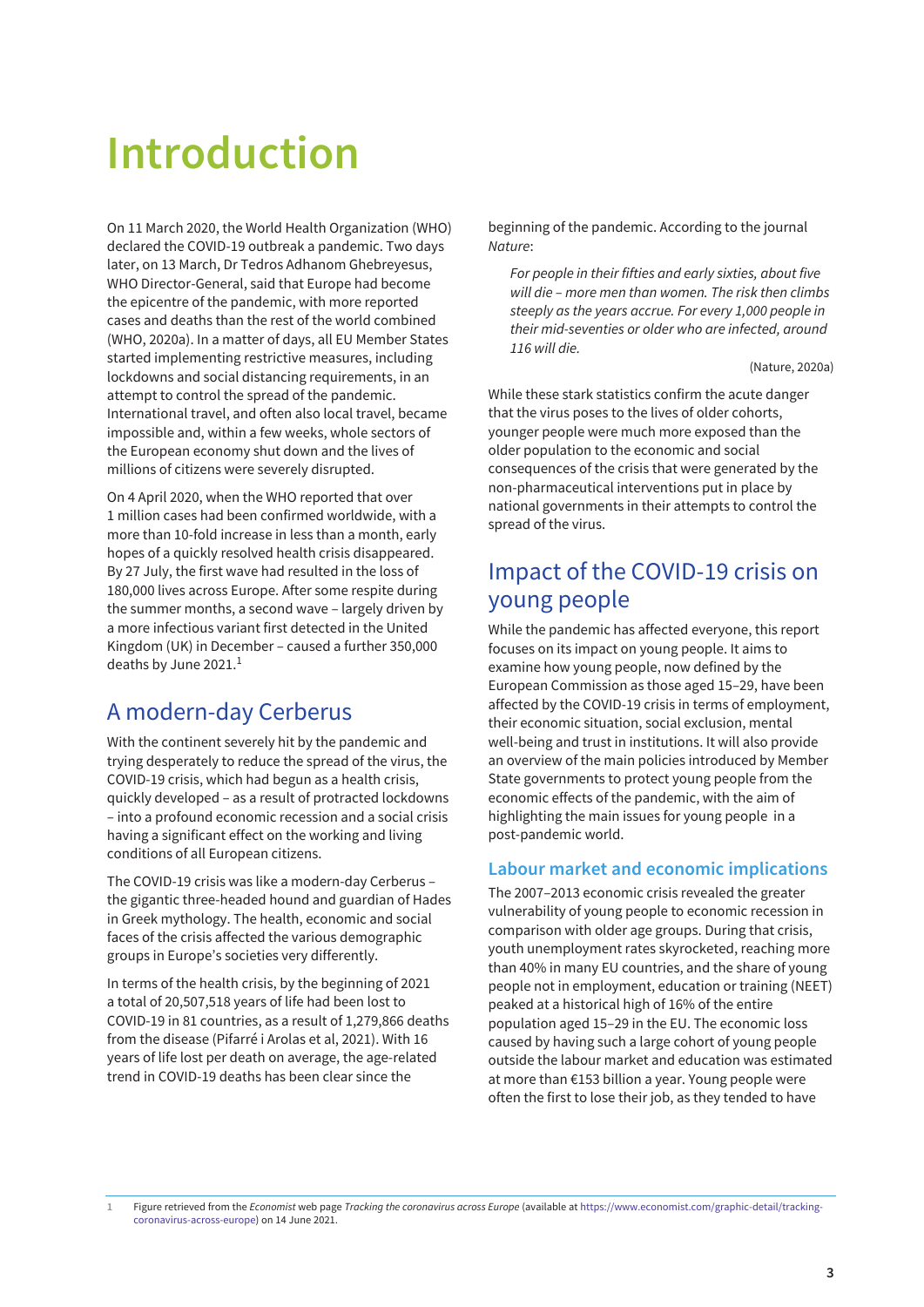less secure contracts, less seniority and less control over decisions; often, they were among the people most recently recruited, and the 'last in, first out' principle was often used in making decisions on redundancy. Those who had recently graduated faced major setbacks in starting their careers and were often forced to take low-paid or unpaid internships, part-time jobs or jobs outside the career they sought and for which they were qualified. Several studies suggested that average incomes for the millennial generation (born between 1980 and 2000) had barely improved compared with those of Generation X (born between 1965 and 1979) at the same age (and, in countries such as Greece, Italy and Spain, had not improved at all), while millennials had significantly lower net wealth than their Generation X counterparts at the same age (see, for example, Rahman and Tomlinson, 2018). This can be attributed largely to the Great Recession. In addition, young people are at greater risk of severe financial impact arising from job loss, as they often lack permanent housing, and those who are homeowners have generally recently taken out a large mortgage. The Great Recession forced a lot of young people to move back in with their families, leading to a large increase in 18- to 29-year-olds living with their parents (Eurofound, 2019a). This, combined with difficulty in accessing the labour market, meant that the recession resulted in a slower path to adulthood for many.

After a long and asymmetric recovery, and with the youth labour market finally recovering from the scars of the Great Recession in almost all Member States, the COVID-19 pandemic struck European economies and led to the deepest recession since the Second World War.

The COVID-19 crisis is a different type of crisis from the Great Recession. Economies were not in a downward cycle; rather, the crisis was caused by artificial restrictions introduced by governments in an attempt to control the virus. While the artificial nature of the economic restrictions may imply that recovery will be quicker than it was after the Great Recession, nonetheless the crisis affected primarily sectors where many young people work, such as hospitality and retail, and those with the type of contracts, such as temporary and part-time contracts, that young people are more likely to have.

Hence, the question naturally arises: 'Is history repeating itself?' In other words, are young people to be the main victims of the COVID-19 crisis in terms of employment participation?

### **Parallel pandemic of mental health problems**

The non-pharmaceutical interventions put in place in an attempt to control the pandemic have disrupted the social lives and personal relationships of all citizens. There is increasing evidence that – as a result of social distancing measures, travel restrictions and lockdowns

– the COVID-19 pandemic has generated a parallel pandemic of mental health problems, with greater vulnerability among young people and alarming implications for their emotional and social functioning.

Pandemic-related distress may stem from fear of the illness, economic hardship or uncertainty about the real impact of the crisis. But it also results from social isolation and tensions among families in lockdown together – that is, from the non-pharmaceutical interventions that many governments have deployed to contain the pandemic. Large studies in Italy have shown that lockdown is associated with increases in posttraumatic stress disorder, anxiety, insomnia, depression and high levels of stress – with women and young people being the worst affected. Similar results were found for China, Iran and Japan, with the younger population suffering deeper detrimental effects. The feeling of being left behind in society may have made young people's views and expectations about the future more pessimistic, affecting their perspective in a profound way.

The consequences of the parallel pandemic of mental health problems may last longer than the COVID-19 health crisis. How have young people in Europe been affected by the crisis in terms of mental health? How has this changed during the crisis?

### **Disruption to social and formal human capital accumulation**

The restrictions on social gatherings and cancellation of events have had detrimental effects on young people, their social lives and their social development. Prevented from going out, meeting their peers or participating in events and community life, young people have seen their opportunities to develop social networks and strengthen their social capital all but vanish.

Furthermore, the impact of the pandemic on education has also damaged young people's opportunities to accumulate formal human capital and skills. The decisions to close schools, training centres and universities in March had tremendous repercussions for the productivity and work–life balance of parents, as well as for students and their learning. The rapid move to online teaching – untested and on an unprecedented scale, with much trial and error – exposed the different levels of readiness across countries and schools.

Although it is difficult to estimate how and to what extent the disruptions to traditional education and training provision will affect the accumulation of human capital among the young, pre-pandemic scientific evidence found a positive correlation between school attendance and test scores. This suggests that the suspension of schooling for 12 weeks or more, as happened in many countries during 2020 and 2021, may have more than trivial effects in terms of skills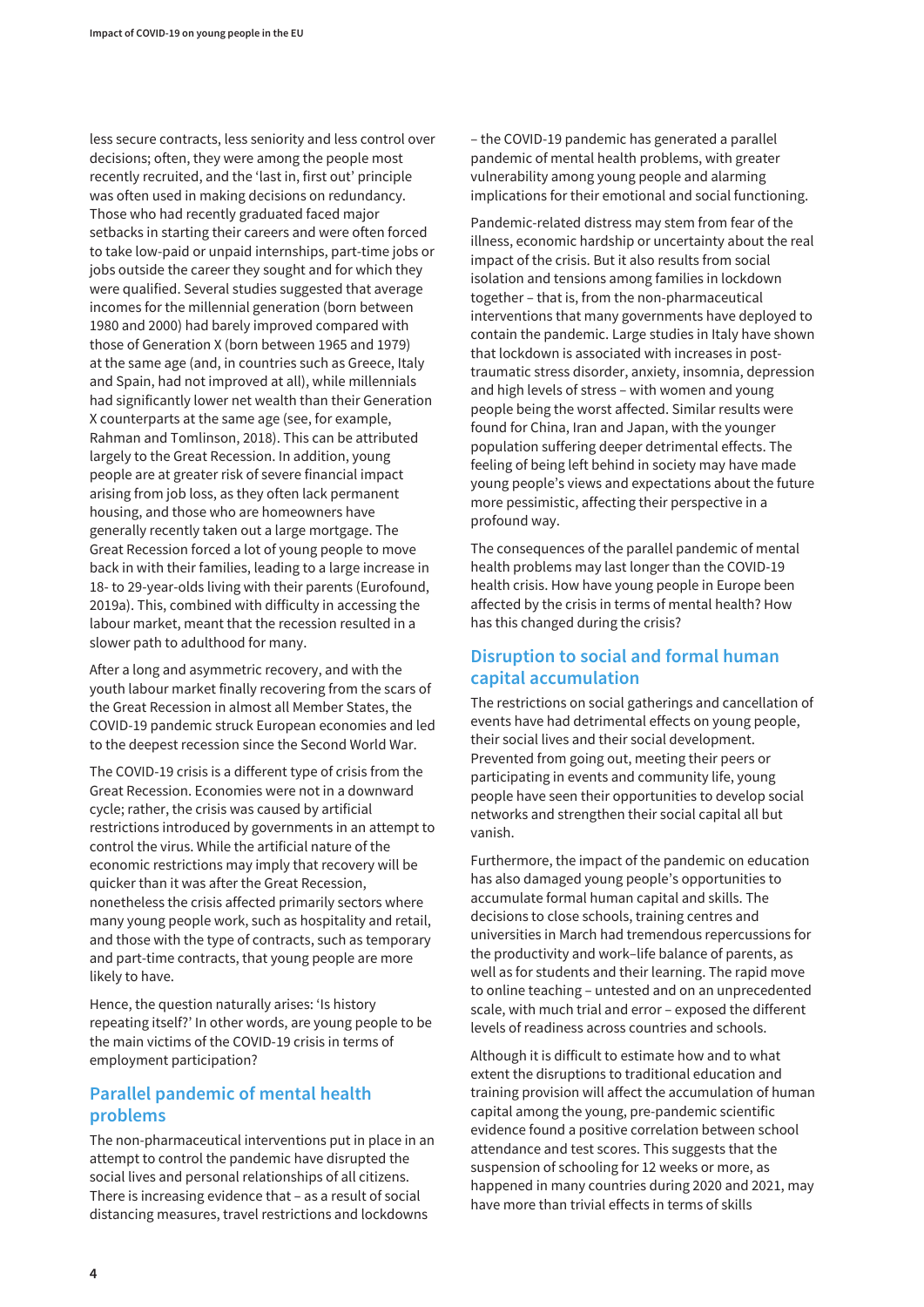<span id="page-10-0"></span>formation; it may have lowered the skills of an entire generation of the workforce, which could have lasting consequences for economic output.

Moreover, the closure of schools and the shift to online learning reinforced inequalities between the most privileged and the most vulnerable. The substantial disparities in knowledge and well-being across families affect the help that children and young people receive with learning. Young people with supportive families and access to the internet and computers at home will fare better than those without such resources. If Member States do envisage further school closures, the provision of stronger and more tangible support to young people and families to engage in online learning will be essential. All young people must have the same opportunities to learn if we are to avoid enlarging the disparities between the most privileged and the most vulnerable, which could have dire consequences for the future of the younger generation.

Given the above, how has the social capital of young people been affected during the COVID-19 pandemic? What were the consequences of the shift to online learning for the educational trajectories of young people during these years?

## Need for a modern Hercules?

The COVID-19 pandemic is first and foremost a health crisis, and policymakers are faced with finding a balance between reducing contact and saving lives, on the one hand, and allowing people to work, maintaining the economy and minimising the social impact, on the other. While the need to save lives is indisputable, the imposition of strict lockdowns may have caused permanent damage to the employment prospects and the social and human capital of a generation that had already been dealt a severe blow by the 2007–2013 crisis – a generation that represents the future of Europe and its Member States in an increasingly complex geopolitical world.

In seeking to balance the health, economic and social impacts of the COVID-19 crisis – that is, to fight our modern-day Cerberus, the three-faced crisis – policymakers have implemented a wide range of policies to support the general population and young people. A huge variety of policy interventions have been put in place by national governments with the aim of tackling all three faces of the crisis and defeating it as Hercules did Cerberus, the faithful companion of Hades; no facet of the crisis can be disregarded, as each is harming our society, and no one is greater than the other.

What instruments have been put in place during the COVID-19 pandemic to support young people? How effective have they been in helping young people?

## Structure of the report

The aim of this report is to provide a comprehensive picture of the impact of COVID-19 on young people and of the policy measures put in place by the EU and its Member States to reduce the economic and social impact of the pandemic on them. The report is organised in three main chapters, with conclusions outlined in a fourth chapter.

The first chapter describes the situation of young people, and some particular groups such as NEETs, at the onset of the COVID-19 pandemic, after the recovery from the Great Recession. This chapter looks in particular at the period 2007–2020. It describes the labour market participation of young people during those years and discusses the characteristics and diversity of NEETs.

The second chapter then focuses on young people during the pandemic in 2020–2021. Making use of the three rounds of Eurofound's *Living, working and COVID-19* e-survey, it investigates how youth employment was affected by the pandemic, as well as the financial situation of young people and the types of support that they received during the pandemic. It then looks at the living conditions and mental well-being of young people and, using the panel component of the *Living, working and COVID-19* e-survey, seeks to understand the effects of the non-pharmaceutical interventions on them. Finally, it discusses the levels of trust in government and the EU and social capital of young people during the pandemic.

The third chapter describes the actions that governments in Europe have taken to protect young people from the pandemic's effects on work, finances and mental health. It investigates the effect of the reinforced Youth Guarantee, and it discusses policy initiatives put in place to support young people, including direct support for employment, initiatives to encourage internships and apprenticeships, outreach measures, support for young people wishing to remain in or re-enter education and measures intended to alleviate the social and economic hardship caused by the crisis.

The fourth and final chapter sums up the findings and presents policy pointers for future action.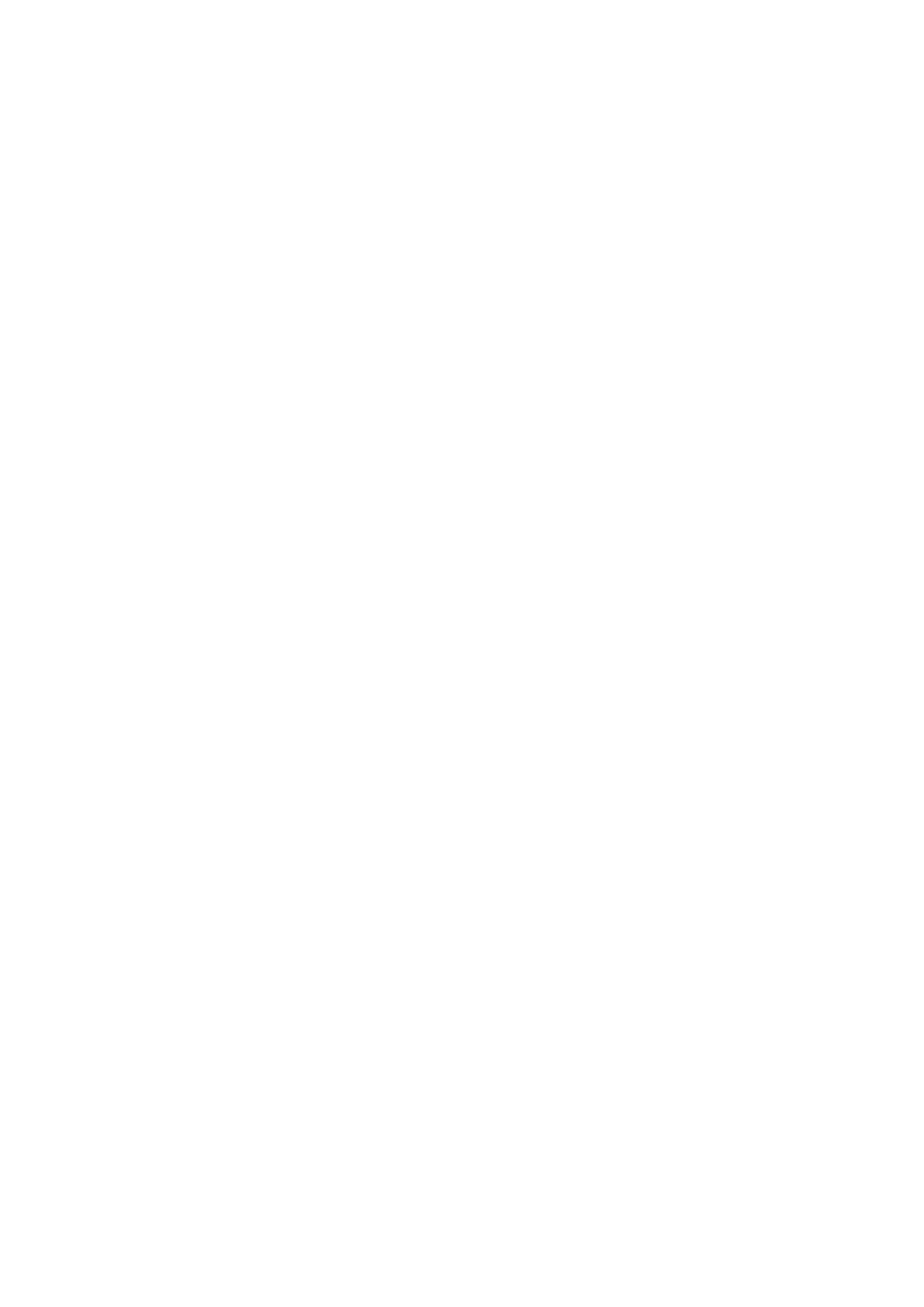# <span id="page-12-0"></span>**1 Situation of young people at the onset of the COVID-19 pandemic**

Young people have significant potential advantages in the labour market compared with older workers. They often have stronger motivation and new ideas; they are more familiar with a digital environment, which has been an advantage since the expansion in the 1980s of the service industry, which relies heavily on information and communications technology (ICT) and employs a large proportion of young people; and the current generation of young people is the most highly educated in history. Yet they were struggling in the labour market well before the Great Recession. In addition to experiencing high rates of unemployment, young people often work in lower quality jobs, on temporary contracts and for low wages (Christopoulou, 2008, 2013; OECD, 2016).

In developed economies, youth unemployment has been a persistent issue since the late 20th century (Martin, 2009). One reason for higher unemployment among young people is that they have less experience, and the experience that they do have may be less specific. Companies often prefer to hire employees with at least some experience specific to their field. On the other hand, young people with tertiary education may be overqualified for some entry-level jobs, resulting in a skills mismatch (Handel, 2003).

Some companies also see young people as easier to let go than experienced workers whom they have invested in, and in some jobs they are cheaper to make redundant, as fewer protections apply to them and their severance pay is lower; however, they also tend to earn lower salaries, which can result in less job insecurity (Yeves et al, 2019). As young people are often unsure about their professional orientation during their years of transition to adulthood, they are also more likely to leave their job voluntarily, especially as they are less likely to need a job to support a family (O'Higgins, 2001).

Youth unemployment soared during the economic crisis that started in 2007, reaching a peak six years later. The proportion of young people who were long-term unemployed increased significantly, resulting in a disengagement from the labour market that posed a risk of lifelong consequences, including social exclusion and poverty (Eurofound, 2015). It took another five years for youth labour market participation to return to pre-crisis levels.

There were several positive economic and social developments for young people in Europe at the end of 2019, with an economic upturn and lower youth unemployment, although concerns remained, particularly around mental health, housing and the economic gap between current young people and previous generations at the same age. Data for 2016 showed that 14% of 18- to 24-year-olds were at risk of depression, and low mental well-being was a particular issue in the lowest income quartile and among young women (Eurofound, 2019b). European-level policy – as formulated in the EU Youth Strategy (2019–2027) – concentrated on services for young people, emphasising partnership, cross-sectoral work and access to opportunities, as well as the importance of encouraging young people to take control of their own lives and participate in society.

As we now know, 2020, with the outbreak of the COVID-19 pandemic, completely reversed the economic and social progress made in the preceding years. This chapter describes the situation of young people in the years before the pandemic and (where data are available) in 2020, with particular emphasis on employment and certain groups of young people considered most vulnerable to the economic effects of the pandemic, such as young people working in badly affected sectors and NEETs.

## Youth employment and unemployment, 2007–2020

Economic status varies more among young people from the start of working age to age 29 than in other age segments of the population. While only one-third of young people aged 15–24 are working and most are still in full-time education, three-quarters of young people aged 25–29 are employed (Eurostat, 2019). The youth unemployment rate, one of the secondary indicators in the revised EU Social Scoreboard proposed by the European Commission as part of the European Pillar of Social Rights Action Plan (European Commission, 2021), has closely followed the economic cycle over the past 13 years. Following the Great Recession of 2007–2009, youth unemployment continued to rise before peaking at nearly 20% for the EU as a whole in 2013. It took another six years to return to 2008 levels (12%) in 2019, closing an eleven-year cycle. In 2020, with the outbreak of the pandemic, youth unemployment increased by 1.4 percentage points (Figure 1).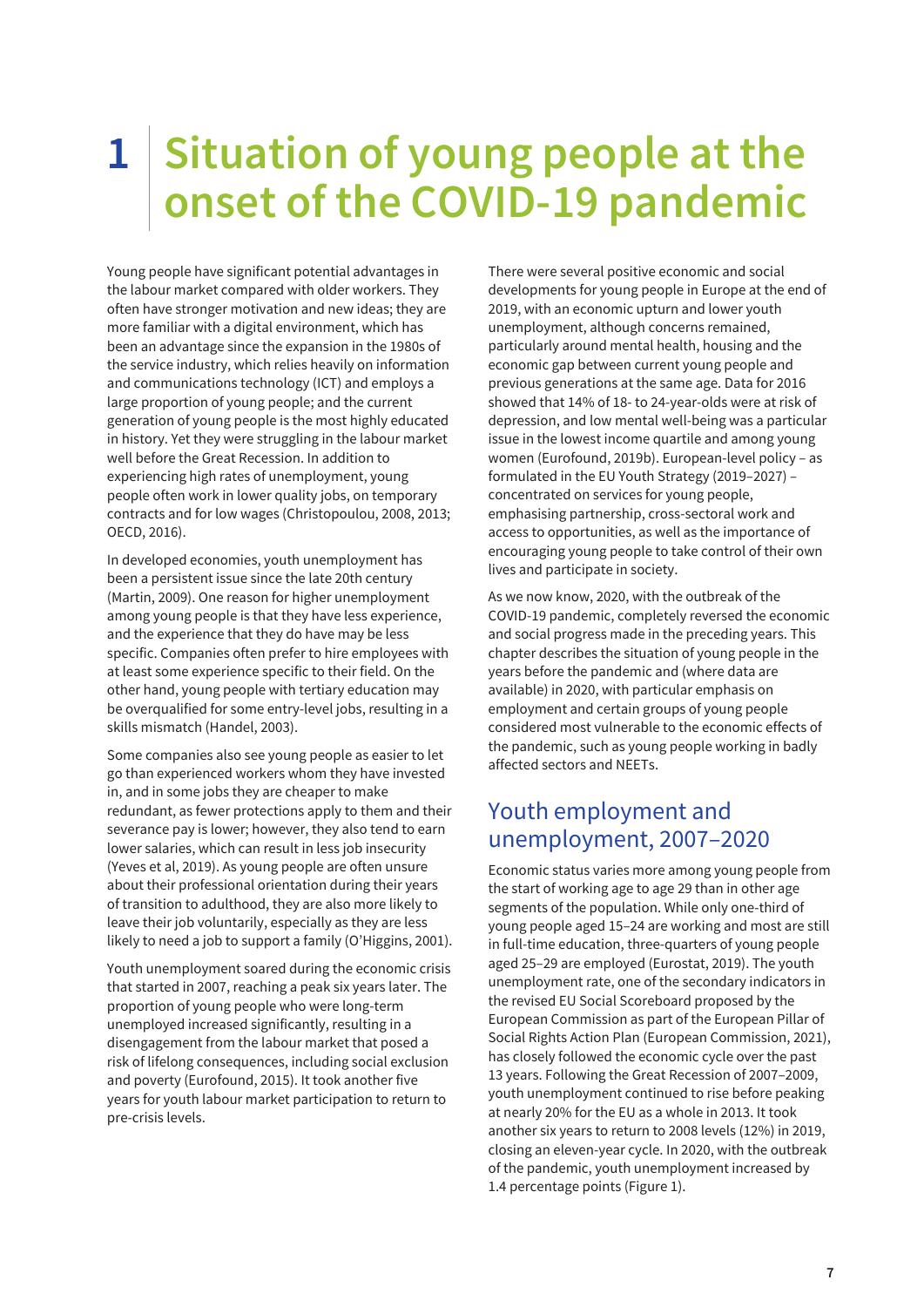

#### **Figure 1: Unemployment rate, young people and total population, EU27, 2007–2020 (%)**

**Source:** *Eurostat, Youth unemployment by sex, age and educational attainment level [yth\_empl\_090], Unemployment rates by sex, age and educational attainment level (%) [lfsa\_urgan]*

Since the youth unemployment rate excludes people outside the labour market (students and other inactive young people), it is not always as useful a measure as the same rate is for the total population, given that a large proportion of young people are inactive. Therefore, it is often analysed alongside the youth unemployment ratio (the number of unemployed young people as a proportion of the total population of that age group). This ratio followed a very similar pattern, although it did not increase to the same extent as the unemployment rate, rising from 7% in 2008 to 10.8% in 2013, decreasing to 6.5% by 2019 and measuring 7.1% in 2020 (Eurostat, 2021).

At country level, the patterns varied. The youth unemployment ratio was at its highest in 2013 in 11 Member States, but in others, such as the Baltic countries, it had already reached its peak in 2010, while in Italy and Croatia it continued to rise in 2014. However, it grew nearly everywhere between 2019 and 2020, with the exception of Poland, France, Italy and Greece (Figure 2).

It is worth noting that the 2020 data may represent an anomaly in the series. Job loss during the pandemic was not driven by economic principles such as supply and demand; instead, it was a result of business closures by governments that were specifically aimed at preventing the spread of SARS-CoV-2. To counter this, governments across the EU introduced various types of wage support schemes. It is not yet known how this affected the usual measures of unemployment, such as the unemployment rate and ratio, but governments are aware of data challenges relating to 2020. For example, Ireland has introduced a supplementary COVID-19-adjusted measure of unemployment to include those who would be classified as unemployed if they were not receiving the COVID-19 Pandemic Unemployment Payment (Central Statistics Office, 2020).

In addition, it was hoped that most of these restrictions would be temporary. Although uncertainty and further lockdowns resulted in the permanent closure of a lot of businesses, quarterly data show a decrease in unemployment in early 2021.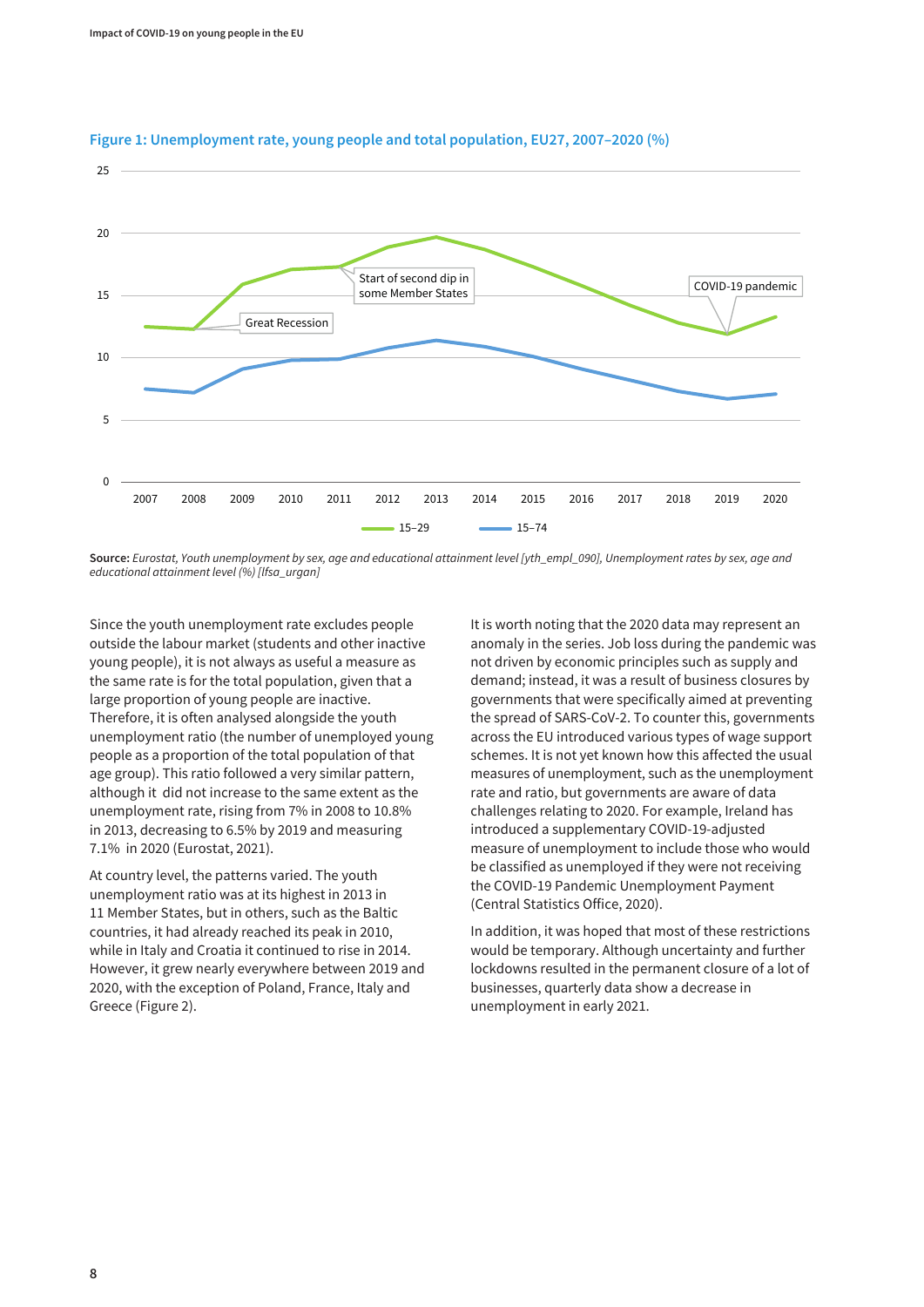

#### <span id="page-14-0"></span>**Figure 2: Youth unemployment ratio by Member State, 2019 and 2020 (%)**

**Source:** *Eurostat, Youth unemployment ratio by sex, age and NUTS 2 regions [yth\_empl\_140]*

## Young people working in sectors affected by restrictions

Another important difference in the 2020 crisis from usual changes in employment and economic activity was that it affected different sectors of the economy in very different ways, with some experiencing complete closure and others (for example, sectors made up predominantly of essential businesses) proceeding almost as normal. In order to identify which young people were most at risk of redundancy or furlough, this section examines the sectors of the economy in which most young people were employed and those most affected by the pandemic.

A sectoral analysis of data from 2019 shows that the largest proportion of young people (13% of those in employment) worked in accommodation and food services (Table 1). As international travel was restricted, and local tourism and indoor dining and entertainment were either reduced or forbidden (depending on the country and time period), this was one of the sectors that was worst affected at EU level by the pandemic, to an extent likely to have resulted in job loss. The wholesale and retail sector also employed a high proportion of young people (11%). This sector was heavily affected by changes in activity, with some areas experiencing a large drop in activity (non-essential retail), while others saw a large increase due to additional demand (for example, essential retail and online shopping). Health and social work, which also employed a high proportion of young people (11%), was likely to have been less affected, while the fourth largest sector for youth employment, arts and entertainment, suffered from restrictions as countries tried to enforce social distancing measures.

### **Table 1: Proportions of workers aged 15–29 and aged 30+ employed by sector (NACE Rev. 2), 2019 (%)**

| <b>Sector</b>                                     | $15 - 29$    | $30+$          |
|---------------------------------------------------|--------------|----------------|
| Agriculture, forestry and fishing                 | 9            | 13             |
| Industry (except construction)                    | 4            | 5              |
| Construction                                      | 3            | 3              |
| Wholesale and retail                              | 11           | 9              |
| <b>Transport and storage</b>                      | 3            | 2              |
| Accommodation and food service activities         | 13           | 5              |
| Information and communication                     | 4            | 3              |
| <b>Finance and insurance</b>                      | 1            | 1              |
| Real estate                                       | $\mathbf{1}$ | 2              |
| Professional, scientific and technical activities | 5            | 8              |
| Administrative and support services activities    | 8            | 8              |
| <b>Public administration</b>                      | 3            | 4              |
| Education                                         | 9            | 11             |
| <b>Health and social work</b>                     | 11           | 12             |
| Arts, entertainment and recreation                | 10           | $\overline{7}$ |
| Other services                                    | 4            | 4              |
| Other                                             | $\mathbf{1}$ | $\overline{2}$ |

**Source:** *Authors' own calculations based on European Union Labour Force Survey (EU-LFS) 2019 microdata*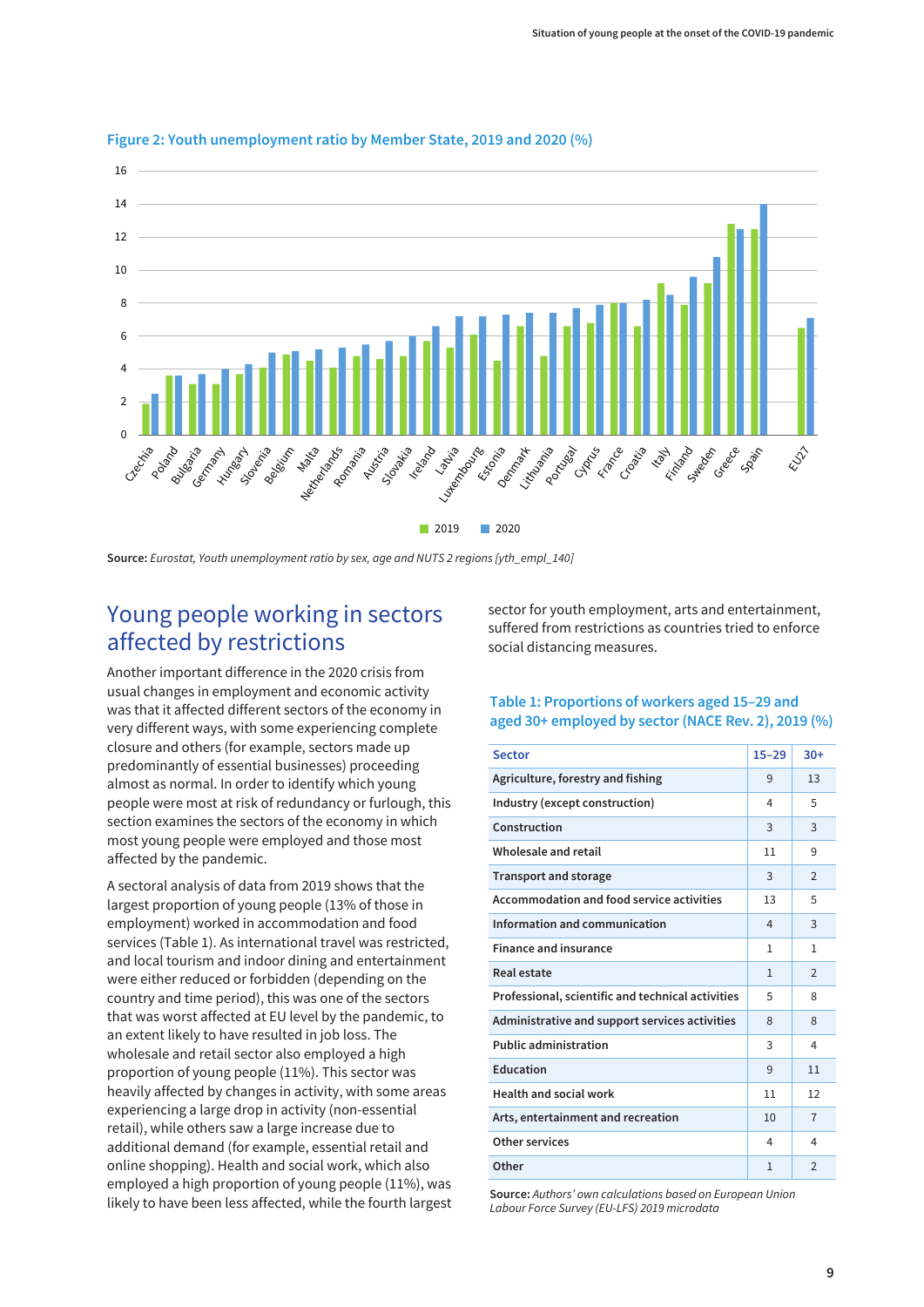Youth employment by sector differs considerably by sex: while 34% of young men worked in industry or construction in 2019, just 12% of young women did. The difference was particularly marked in the construction sector, which employed 11% of young men and just 1% of young women. On the other hand, young women were overrepresented in health and education (which together employed 26% of young women and just 7% of young men), two sectors less affected by job losses in 2020. While retail and food services employed a somewhat larger percentage of young women than young men (29% versus 24%), overall women were less likely to be employed in sectors affected by reduced activity during the pandemic.

One way of estimating the sectors most affected by job losses during the early stages of the pandemic at EU level is to analyse job vacancy statistics, which are published regularly by Eurostat at both EU and Member

State levels. Job vacancy figures are often used to predict unemployment in economic cycles, as the level of vacancies is inversely proportional to the unemployment rate. This negative relationship is represented by a Beveridge curve.<sup>2</sup> During a recession, the vacancy rate decreases as companies advertise fewer jobs, tightening the market, which is associated with higher unemployment. The curve can also shift upwards when job vacancies increase but they are not filled by unemployed workers, for example because of skills mismatch or disengagement among people in long-term unemployment, representing low labour market efficiency (Consolo and Dias da Silva, 2019). Figure 3 shows the Beveridge curve for the EU27 between 2010 and 2020: the most favourable labour market conditions existed in 2019, the worst in 2013, and there was a large drop in vacancies and some growth in unemployment in 2020 (showing a similar distance from the curve to the data point for 2010).



**Figure 3: Beveridge curve – job vacancies versus unemployment rate, EU27, 2010–2020**

**Source:** *Authors' own calculations based on Eurostat, Unemployment by sex and age – annual data [une\_rt\_a] and Job vacancy rate by NACE Rev. 2 activity – annual data (from 2001 onwards) [jvs\_a\_rate\_r2]*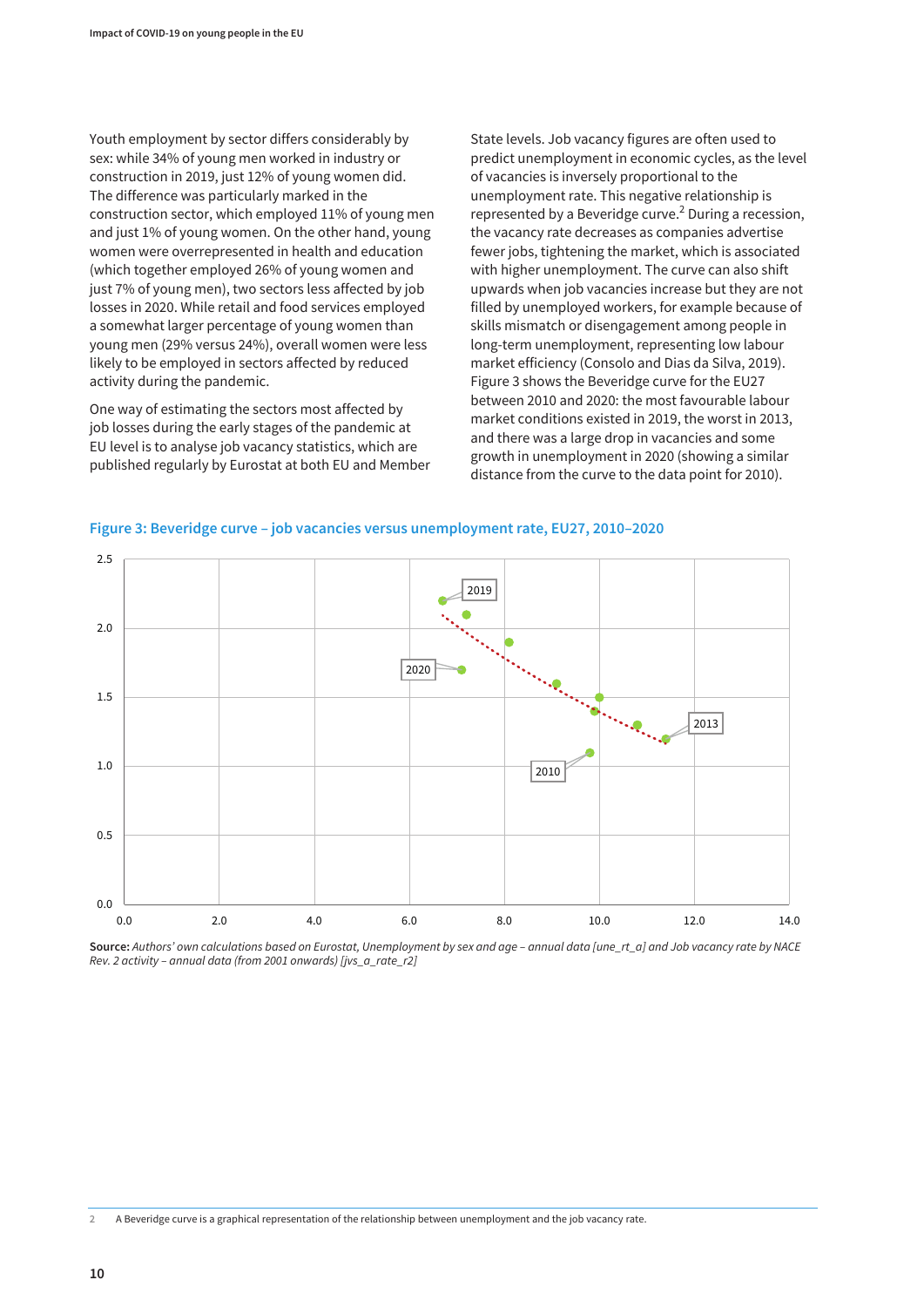

#### **Figure 4: Decrease in the job vacancy rate between 2019 and 2020 by sector, EU27 (percentage points)**

**Source:** *Eurostat, Job vacancy rate by NACE Rev. 2 activity – annual data (from 2001 onwards) [jvs\_a\_rate\_r2]*

Sectoral job vacancy rates for 2020, available at EU27 level, suggest a general, cross-sectoral drop in activity compared with 2019. The largest reductions in vacancy rates were measured in accommodation and food services, administrative and support services, and information and communication services (Figure 4). As mentioned previously, accommodation and food services was the sector that employed most young people in 2019. The second largest employer of young people, wholesale and retail, experienced a smaller decrease on average in 2020 (-0.4 percentage points).

National data provide more nuance (Table 2). While the three sectors mentioned above were those most commonly experiencing a large decrease in job vacancies, the situation in each country depended both on the strategy used by the government to prevent the

spread of the virus and sectoral activity and employment in that country. The Oxford COVID-19 Government Response Tracker stringency index, measuring the strictness of economic restrictions (Hale et al, 2021), was highest on average in Ireland, Italy, Portugal and Spain. In Ireland, unusually among the countries for which data are available, professional services, financial services and real estate had the highest decreases in job vacancies, reflecting the fact that these were the most active sectors in 2019. In Italy, accommodation and food services, other services, and arts, entertainment and recreation were most affected. Elsewhere, in Latvia, Estonia and Denmark, wholesale and retail were among the highly affected sectors. Young people working in these sectors before the pandemic were at higher risk of job loss than others.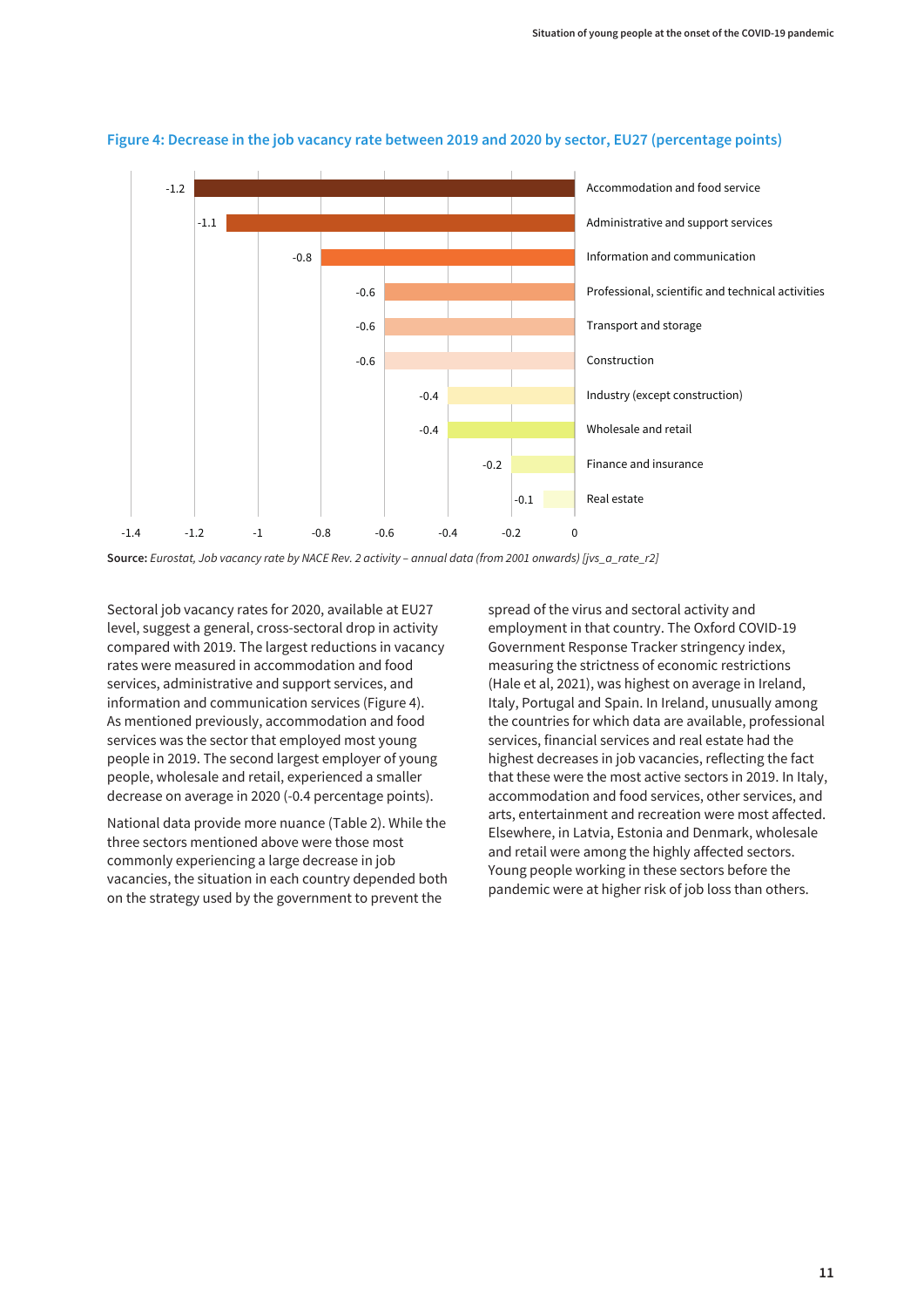### <span id="page-17-0"></span>**Table 2: Decrease in the job vacancy rate between 2019 and 2020 in the three most affected sectors by Member State (percentage points)**

| <b>Country</b>  | Sector 1                                  |        | Sector 2                                  |        | Sector 3                                  |        |
|-----------------|-------------------------------------------|--------|-------------------------------------------|--------|-------------------------------------------|--------|
| Austria         | Accommodation and food<br>services        | $-1.1$ | Administration and support                | $-1.1$ | Information and<br>communication          | $-1.0$ |
| <b>Belgium</b>  | Arts, entertainment and<br>recreation     | $-1.8$ | Accommodation and food<br>services        | $-1.4$ | Construction                              | $-1.1$ |
| <b>Bulgaria</b> | Accommodation and food<br>services        | $-0.5$ | Real estate                               | $-0.3$ | Administrative and support<br>services    | $-0.2$ |
| Croatia         | Administration and support                | $-1.5$ | Accommodation and food<br>services        | $-0.8$ | Transport                                 | $-0.5$ |
| Cyprus          | Administration and support                | $-1.5$ | Other services                            | $-1.4$ | Arts, entertainment and<br>recreation     | $-0.9$ |
| Czechia         | Administration and support                | $-3.1$ | Professional, scientific and<br>technical | $-2.7$ | Construction                              | $-1.3$ |
| <b>Denmark</b>  | Information and<br>communication          | $-1.3$ | Accommodation and food<br>services        | $-0.2$ | Wholesale and retail                      | $-0.2$ |
| Estonia         | Information and<br>communication          | $-1.3$ | Wholesale and retail                      | $-1.0$ | Construction                              | $-1.0$ |
| <b>Finland</b>  | Transport                                 | $-1.1$ | Real estate                               | $-0.8$ | Construction                              | $-0.7$ |
| Germany         | Administration and support                | $-2.8$ | Transport                                 | $-1.6$ | Accommodation and food<br>services        | $-1.6$ |
| Hungary         | Information and<br>communication          | $-1.1$ | Accommodation and food<br>services        | $-1.1$ | Construction                              | $-1.0$ |
| Ireland         | Professional, scientific and<br>technical | $-1.3$ | Finance and insurance                     | $-0.8$ | Real estate                               | $-0.5$ |
| Italy           | Accommodation and food<br>services        | $-1.7$ | Other services                            | $-1.1$ | Arts, entertainment and<br>recreation     | $-1.1$ |
| Latvia          | Wholesale and retail                      | $-2.0$ | Accommodation and food<br>services        | $-1.9$ | Construction                              | $-1.8$ |
| Lithuania       | Accommodation and food<br>services        | $-0.7$ | Arts, entertainment and<br>recreation     | $-0.7$ | Real estate                               | $-0.6$ |
| Luxembourg      | Accommodation and food<br>services        | $-0.8$ | Information and<br>communication          | $-0.8$ | Education                                 | $-0.6$ |
| Malta           | Other services                            | $-3.2$ | Professional, scientific and<br>technical | $-2.5$ | Accommodation and food<br>services        | $-2.1$ |
| Netherlands     | Accommodation and food<br>services        | $-2.7$ | Information and<br>communication          | $-1.5$ | Transport                                 | $-1.2$ |
| Poland          | Construction                              | $-1.6$ | Other services                            | $-1.1$ | Accommodation and food<br>services        | $-0.9$ |
| Portugal        | Accommodation and food<br>services        | $-1.0$ | Arts, entertainment and<br>recreation     | $-0.7$ | Transport                                 | $-0.6$ |
| Romania         | Accommodation and food<br>services        | $-0.5$ | Finance and insurance                     | $-0.5$ | Arts, entertainment and<br>recreation     | $-0.5$ |
| Slovakia        | Construction                              | $-0.9$ | Transport                                 | $-0.6$ | Public administration                     | $-0.5$ |
| Slovenia        | Accommodation and food<br>services        | $-2.0$ | Construction                              | $-1.5$ | Administration and support                | $-1.0$ |
| Spain           | Information and<br>communication          | $-0.5$ | Accommodation and food<br>services        | $-0.3$ | Public administration                     | $-0.3$ |
| Sweden          | Accommodation and food<br>services        | $-1.5$ | Information and<br>communication          | $-1.5$ | Professional, scientific and<br>technical | $-1.1$ |

**Note:** *No data for France or Greece. A lighter shade of red indicates a lower decrease in the job vacancy rate; a darker shade of red indicates a larger decrease.*

**Source:** *Eurostat, Job vacancy rate by NACE Rev. 2 activity – annual data (from 2001 onwards) [jvs\_a\_rate\_r2]*

# NEETs: Diversity and risks

The concept and measurement of NEETs, or young people not in employment, education or training, entered into European policy in 2010, although it had been in use in the UK since the 1990s as a way of categorising young people who were not accumulating human capital through formal channels (Eurofound, 2012). The added value that the NEET concept provides

is increased understanding of the reasons behind inactivity and unemployment specific to young people and raised public awareness of the specific vulnerabilities of young people, particularly in the aftermath of the economic crisis (Eurofound, 2016). The concept has been criticised for having the potential to stigmatise vulnerable young people (Serracant, 2013) and has sometimes been misinterpreted, with a focus on joblessness and labour market discouragement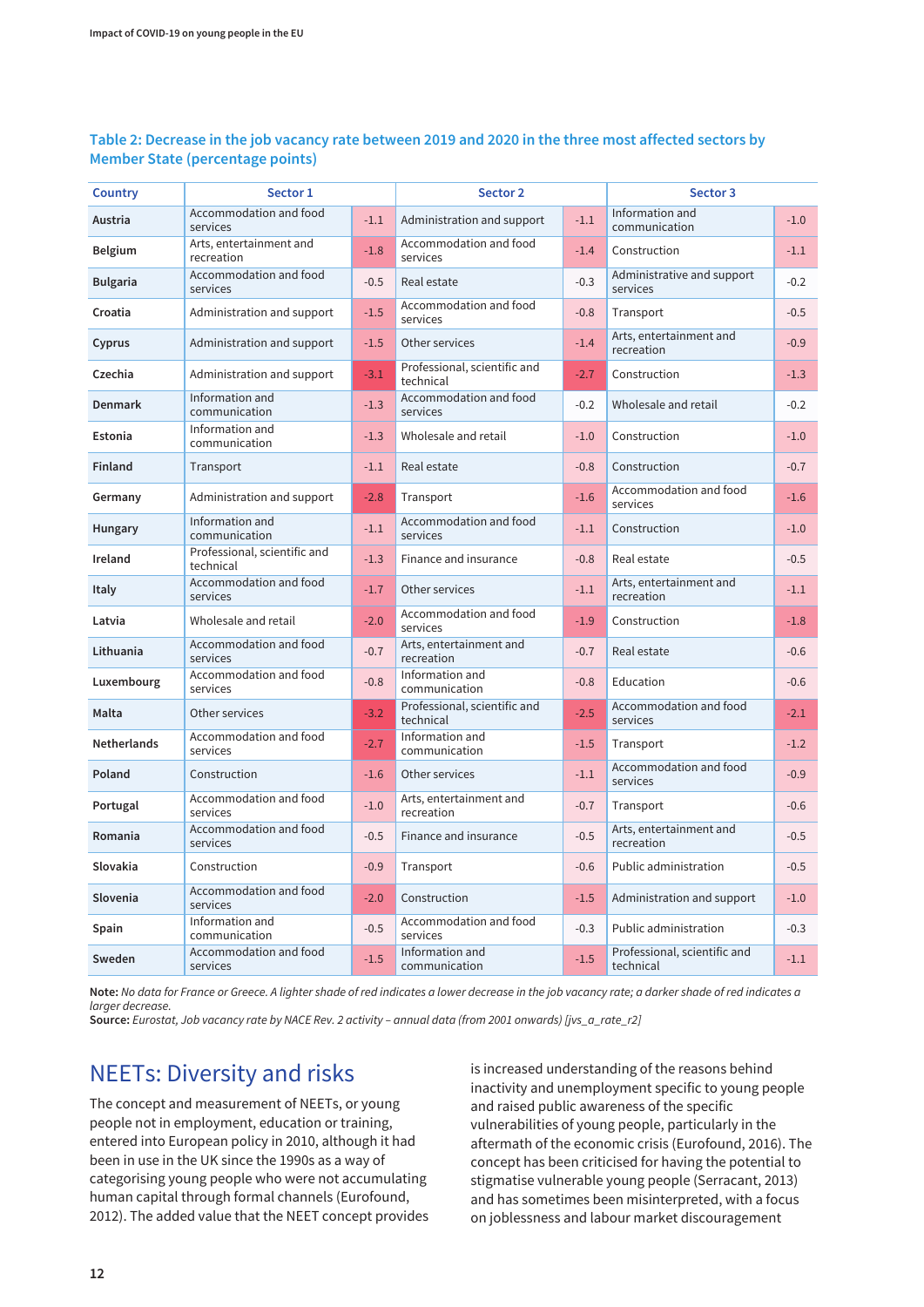(Elder, 2015). To avoid this, it is important to break NEETs down into subgroups, highlighting their diversity (Eurofound, 2016).

NEETs are at risk of poverty, social exclusion and mental health problems, which is among the reasons why one of the indicators of the Social Scoreboard used to monitor the implementation of the European Pillar of Social Rights is the NEET rate among 15- to 29-year-olds, with a target to reduce the rate from 12.6% in 2019 to 9% in 2030. Those already in this situation at the onset of the pandemic were among those most vulnerable to the effects of the restrictions on travel, which pushed them further away from jobs, both close to their home and elsewhere. The pandemic has also limited opportunities for education and training.

This section concentrates on NEETs. It combines statistics from the 2019 EU-LFS with the methodology used by Eurofound in its research on the diversity of NEETs (Eurofound, 2016) and aggregated data from 2020 that had been published in the Eurostat database at the time of this report's publication.

The number of NEET 15- to 29-year-olds increased to approximately 9.8 million in 2020 from 9.1 million in 2019, or to 13.6% of the youth population from 12.5% (Figure 5). The largest increases were measured in Ireland (+2.7 percentage points), Spain (+2.4 percentage points) and Lithuania (+2.1 percentage points).

The NEET rate for 15- to 29-year-olds has consistently been higher for women than for men over the past 10 years, which can be attributed largely to greater care





**Source:** *Eurostat, Young people neither in employment nor in education and training (NEET), by sex and age – annual data [lfsi\_neet\_a]*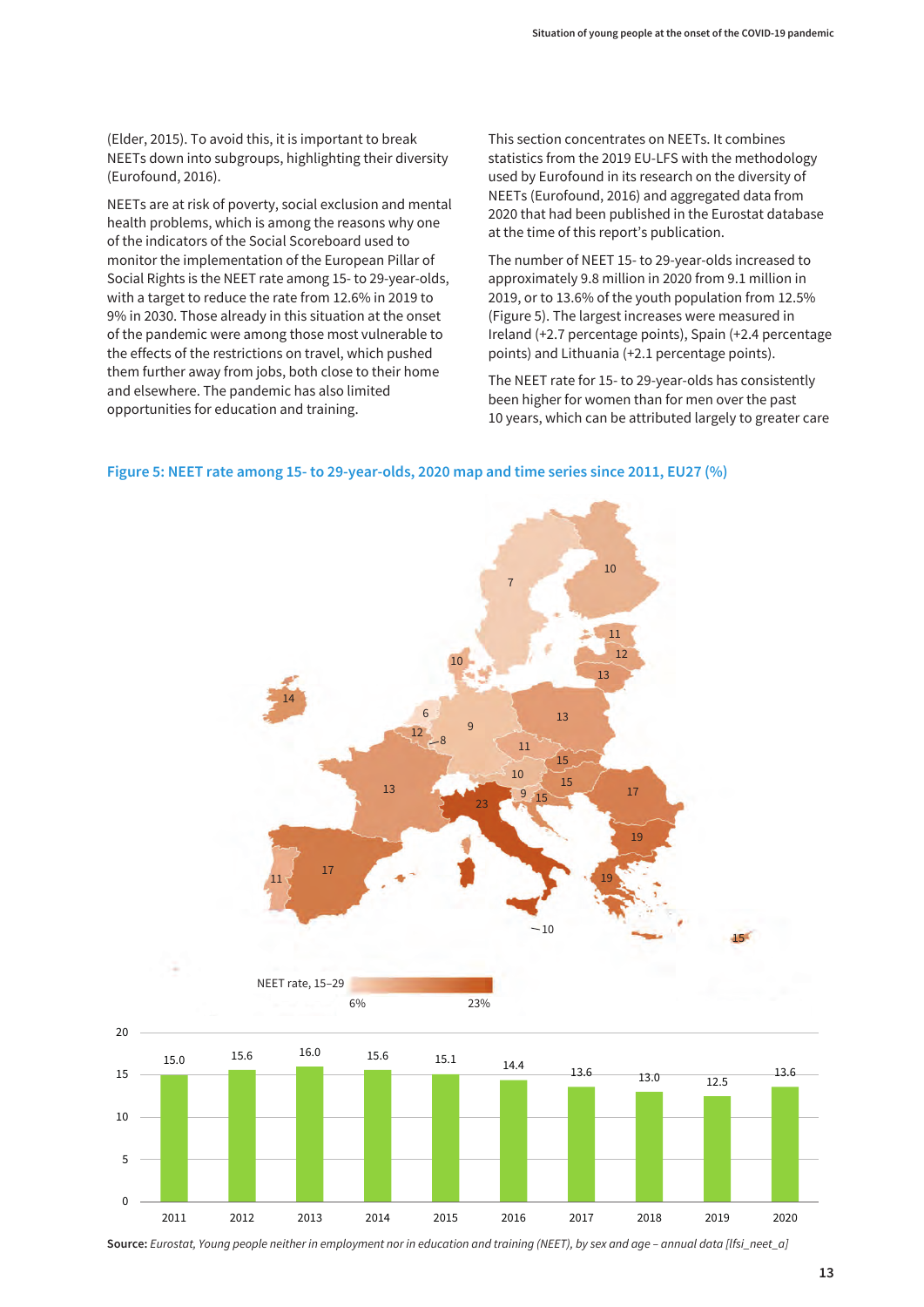| Level of education       | 2007 | 2008 | 2009 | 2010 | 2011 | 2012 | 2013 | 2014 | 2015 | 2016              | 2017 | 2018 | 2019 | 2020 |
|--------------------------|------|------|------|------|------|------|------|------|------|-------------------|------|------|------|------|
| Lower secondary or below | 14.4 | 14.7 | 16.3 | 16.8 | 17.8 | 18.2 | 18.2 | 16.8 | 16.4 | 16.0              | 15.3 | 14.7 | 14.3 | 15.0 |
| Secondary & non-tertiary | 13.3 | 12.8 | 14.8 | 15.4 | 15.5 | 16.1 | 16.5 | 16.0 | 15.5 | 14.8              | 13.9 | 13.2 | 12.7 | 14.1 |
| General                  |      |      |      |      |      |      |      | 10.3 | 9.9  | 10.0 <sub>1</sub> | 9.6  | 9.2  | 8.9  | 10.0 |
| Vocational               |      |      |      |      |      |      |      | 20.2 | 19.7 | 18.5              | 17.4 | 16.4 | 15.9 | 17.7 |
| Tertiary                 | 9.6  | 9.2  | 11.0 | 11.6 | 11.7 | 12.4 | 12.6 | 12.5 | 11.9 | 10.9              | 10.1 | 9.7  | 9.4  | 10.7 |

#### **Table 3: NEET rate by level of education among 15- to 29-year-olds, 2007–2020 (%)**

**Note:** *Green shading indicates lower NEET rate, red shading indicates higher NEET rate.* **Source:** *Eurostat [yth\_empl\_160]*

responsibilities. Among young women, 14.4% were NEET in 2019; this increased to 15.1% in 2020. A larger increase was measured in the NEET rate for young men, from 10.8% to 12.2%.

Higher NEET rates can be found in particular among young people with a lower level of education (up to lower secondary) and with vocational education (Table 3).

Within the age group examined in this report, older young people (those aged 25–29) are more likely to be NEET than younger groups. This, again, reflects the greater likelihood of people in this age range having family/care responsibilities. In 2013, before the recovery from the economic crisis began, 21.6% of this age group were NEET; this had decreased to 17.2% by 2019. Between 2007 and 2020, there was comparatively little change in the NEET rate among 15- to 19-year-olds, although the lowest rate was measured in 2019 (5.6%); in 2020, this rate returned to a level last measured in 2015 (6.3%). Meanwhile, during the same period, the NEET rate among those aged 20–24 ranged from 18.7% (in 2013 and 2014) to 14.5% (in 2019) (Table 4).

The population of NEETs can be divided into seven subgroups (Eurofound, 2016). This grouping takes into account young NEETs' distance from the labour market and the reasons for their NEET status, as well as categorising those not looking for work according to the reasons for their unavailability. The seven subgroups are described below.

**Re-entrants**: Young people who will soon re-enter employment, education or training. They are people who have already been hired or enrolled in education or training and are waiting to begin.

**Short-term unemployed**: Young people who are unemployed, seeking work and available to start within two weeks, and who have been unemployed for less than a year. A short period of unemployment during the transition from education to work can be considered normal, and the level of vulnerability among people in this category can be expected to be moderate.

**Long-term unemployed**: Young people who are unemployed, seeking work and available to start within two weeks, and who have been unemployed for more than a year. People in this category are at high risk of disengagement and social exclusion. Long-term disengagement damages young people's employability, their human capital and their future employment outcomes; in some cases, the damage will last for the rest of their lives.

**Unavailable owing to family responsibilities**: Young people who are not seeking work or available to start a new job because they are caring for children or incapacitated adults, or have other less specific family responsibilities. Young people in this group are a mix of the vulnerable and non-vulnerable; some are not able to participate in the labour market because they cannot afford to pay for care for a child or adult family member, while others have voluntarily withdrawn from the labour market or education to take up family responsibilities.

**Unavailable owing to illness or disability**: Young people who are not seeking employment or are not available to start a job within two weeks because of illness or disability. This group includes those who need more social support because illness or disability means that they cannot do paid work.

| Age range | 2007 | 2008 | 2009 | 2010 | 2011 | 2012 | 2013 | 2014 | 2015 | 2016 | 2017 | 2018 | 2019 | 2020 |
|-----------|------|------|------|------|------|------|------|------|------|------|------|------|------|------|
| $15 - 19$ | 6.3  | 6.4  | 6.9  | 6.8  | 6.8  | 6.8  | 6.6  | 6.5  | 6.3  | 6.1  | 6.0  | 5.7  | 5.6  | 6.3  |
| $20 - 24$ | 15.2 | 14.9 | 17.5 | 18.0 | 18.1 | 18.7 | 18.7 | 18.2 | 17.7 | 17.0 | 15.8 | 15.1 | 14.5 | 15.7 |
| $25 - 29$ | 17.6 | 17.2 | 19.3 | 20.2 | 20.2 | 21.6 | 21.6 | 21.1 | 20.4 | 19.5 | 18.4 | 17.7 | 17.2 | 18.6 |

#### **Table 4: NEET rate by age range, 2007–2020 (%)**

**Note:** *Green shading indicates lower NEET rate, red shading indicates higher NEET rate.* **Source:** *Eurostat [yth\_empl\_160]*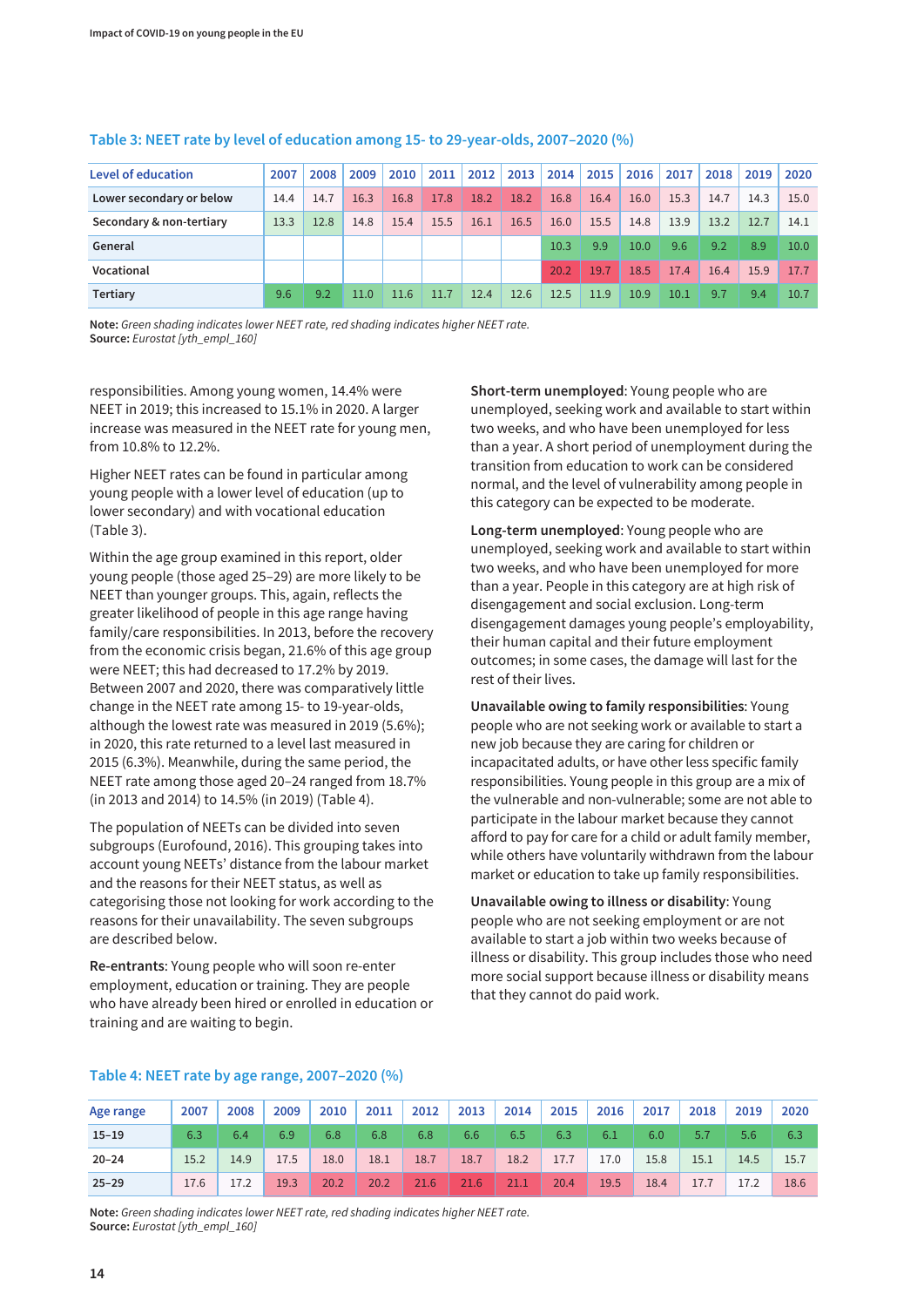**Discouraged workers**: Young people who have stopped looking for work because they believe that there are no job opportunities for them. They are mostly vulnerable young people at high risk of social exclusion who are very likely to experience poor employment outcomes over the course of their working lives and are at high risk of lifelong disengagement.

**Other inactive**: A statistical residual category, made up of those who did not specify any reason for their NEET status. Those in this group are likely to be an extremely heterogeneous mix, including people at all extremes of the spectrum of vulnerability: the most vulnerable, the hard-to-reach, those at risk of being deeply alienated, the most privileged and those who are holding out for a specific opportunity or who are following alternative paths, such as careers in the arts, that have little formal presence in the labour market or education.

As seen earlier in this report, 2013 saw the height of the impact of the economic crisis on young people's economic status, with record youth unemployment, based on figures collected since the 1990s. This was followed by a gradual decrease in youth unemployment until the beginning of the COVID-19 crisis. For this reason, the largest categories of NEETs in 2013 were the short-term unemployed and the long-term unemployed, with most people in both categories having become unemployed during the economic crisis or not having found a job after finishing education during that crisis (Figure 6).

When the same disaggregation of NEETs is performed on 2019 data (Figure 6), the most noticeable change is the decrease in the proportion of long-term unemployed people. Most unemployed NEETs in 2019 had been unemployed for less than a year. In addition, the proportion of re-entrants was larger than in 2013, and most NEETs were unavailable for work or education owing to family responsibilities. Coupled with the finding that the overall number of NEETs and the proportion of NEETs in the youth population were lower in 2019, the composition of NEETs is proof of a healthier labour market just before the outbreak of the pandemic.

This is also reflected in the proportion of each of these categories in the active and total population of young people (Table 5). Long-term unemployed young people represented 7% of the active youth population and 4% of the total youth population in 2013; these figures had decreased to 4% and 2%, respectively by 2019. The proportion of those not working or in education because of illness or disability remained practically unchanged. Notably, the proportion of young people not working or in education because of family responsibilities also decreased, in line with the demographic change that occurred over the same period (Eurofound, 2019a); this was probably also a result of more employment opportunities being available to young parents during the expansion phase of the economic cycle.



### **Figure 6: Breakdown of NEETs aged 15–29, EU27, 2013 and 2019 (%)**

**Source:** *Authors' own calculations based on EU-LFS 2013 and 2019 microdata*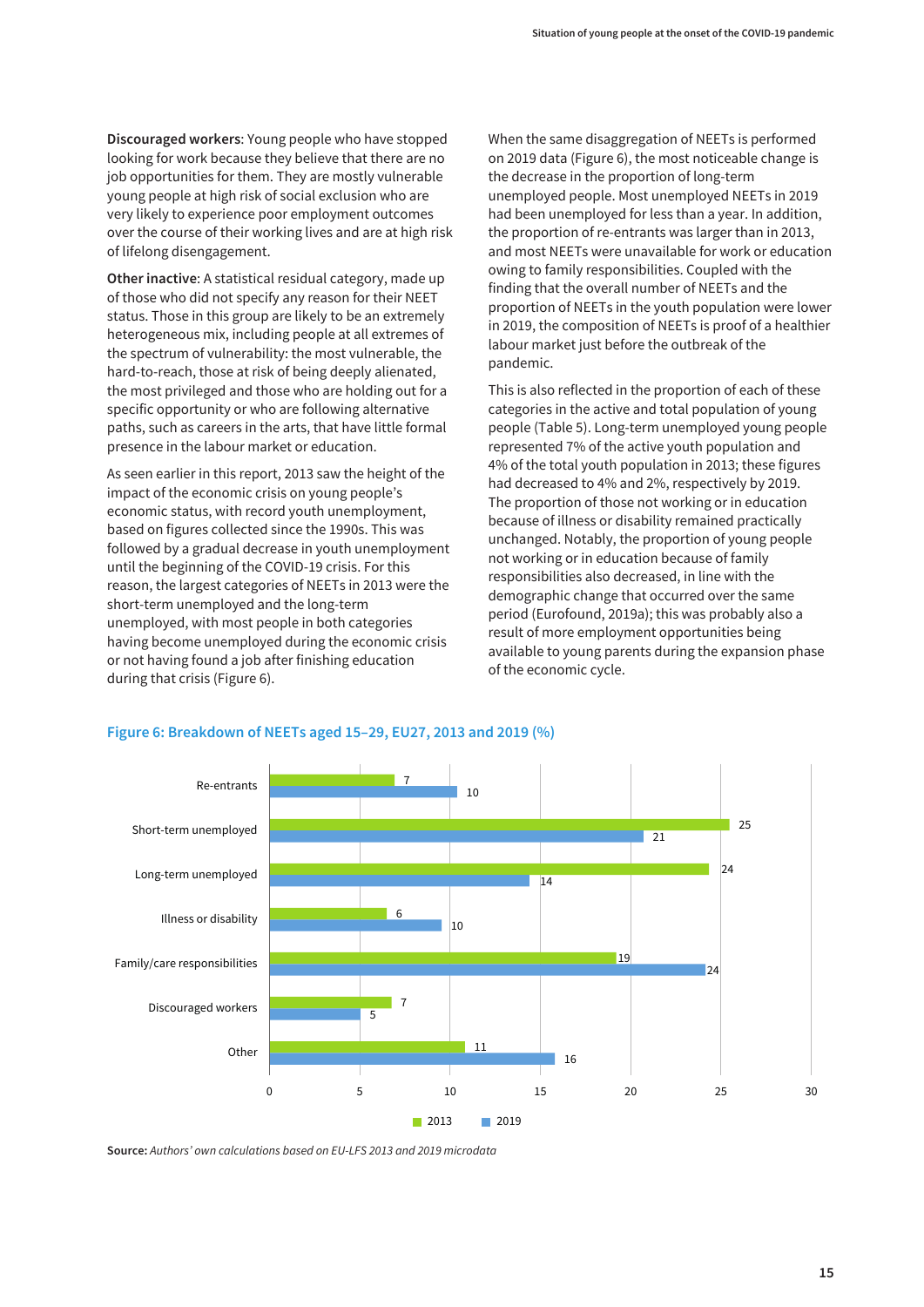#### <span id="page-21-0"></span>**Table 5: Breakdown of NEETs aged 15–29 as a proportion of all young people, EU27, 2013 and 2019 (%)**

|                              | 2013 | 2019 |
|------------------------------|------|------|
| Re-entrants                  | 1.1  | 1.3  |
| Short-term unemployed        | 4.1  | 2.6  |
| Long-term unemployed         | 3.9  | 1.8  |
| Illness or disability        | 1.0  | 1.2  |
| Family/care responsibilities | 3.1  | 3.0  |
| Discouraged workers          | 1.1  | 0.6  |
| Other                        | 1.7  | 2.0  |
| <b>All NEETs</b>             | 16.1 | 12.5 |

**Source:** *Authors' own calculations based on EU-LFS 2019 microdata and Eurostat [lfsi\_neet\_a]*

There are significant differences at country level in the composition of NEETs in the EU. In 2019, the proportions of re-entrants (those about to (re-)enter the labour market or education) were highest in Luxembourg (24%), Belgium and Ireland (both 19%) and lowest in the central and eastern European Member States, particularly Slovakia (1%), Bulgaria, Czechia and Romania (all 2%). In the central and eastern European countries, most NEETs gave family or care responsibilities as their main reason for not being in education or work, with the highest proportions giving this reason in Czechia (65%), Poland (53%), Bulgaria and Estonia (both 50%). Meanwhile, Greece had the highest proportion of long-term unemployed NEETs (41%), followed by Italy and Portugal (both 20%). The highest proportions of discouraged workers among NEETs were measured in Bulgaria, Italy (both 11%) and Slovakia (10%).

We know that the overall proportion of NEETs increased in 2020. However, the question remains of how the pandemic affected the composition of NEETs. Detailed disaggregation of NEETs into the seven subgroups following the pandemic is not yet possible because the required EU-LFS microdata were not available at the time of writing. However, from aggregated data already available, it is clear that the composition of the NEET population changed during 2020. With increases in both the number of NEETs in the EU and the proportion of NEETs who wanted to work (Figure 7), it is likely that new NEETs in 2020 were once again primarily short-term unemployed.

#### **Figure 7: Composition of NEETs before and during the COVID-19 pandemic, EU27 ('000)**



**Source:** *Eurostat, Young people neither in employment nor in education and training by sex, age and labour status (NEET rates) [yth\_empl\_150]*

# Other groups of young people vulnerable to the effects of the pandemic

In addition to young people already outside the labour market and education at the beginning of the pandemic, other groups of 18- to 29-year olds were particularly vulnerable to its effects.

### **Young people working on temporary contracts or part time**

The sectors most affected by the pandemic, particularly retail and accommodation and food services, are characterised by high rates of temporary contracts and part-time jobs.

Working on a temporary contract sometimes provides a stepping stone to a permanent position for young people at the beginning of their careers; however, it is a significant source of job insecurity, and often there is a risk of moving from one fixed-term contract to another, rather than acquiring a stable job; this was the case in particular in the aftermath of the economic crisis (Eurofound, 2013). According to Eurostat, 36% of 15- to 29-year-olds in the EU worked on temporary contracts in 2019, up from 34% in 2008 before the worst effects of the Great Recession on employment were seen but slightly down from the peak measured in 2017, which was 37%. Data from 2020 show a drop to 33% (Eurostat [yth\_empl\_050]), which could indicate that some of those on temporary contracts lost their job. In comparison, the average temporary employment rate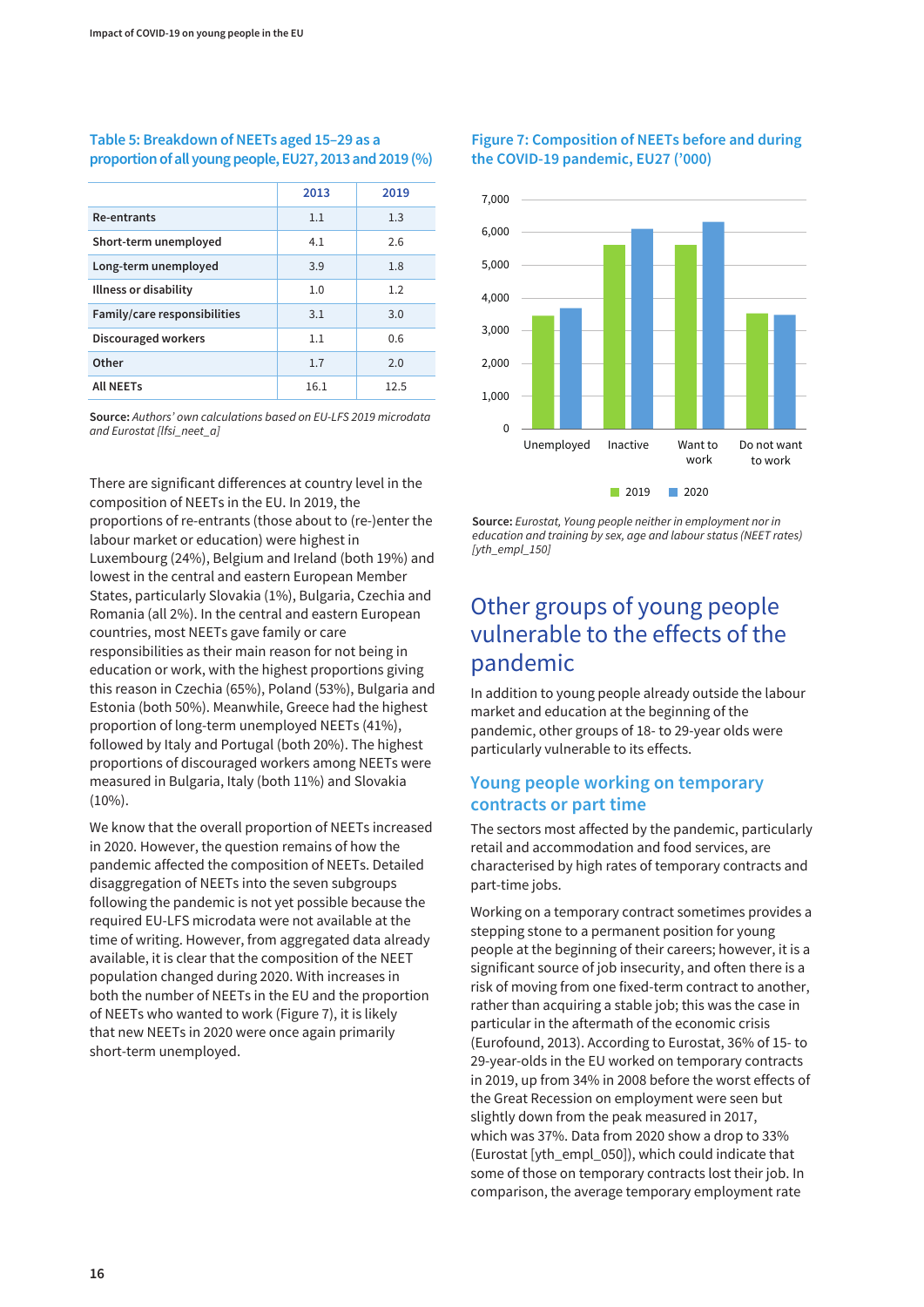across all workers was just 15% in 2019; this also dropped, to 13%, in 2020 (Eurostat [yth\_empl\_050]).

Meanwhile, 22% of young people worked part-time in 2019; this percentage had increased from 18% in 2008 but had remained approximately the same since 2015, and it did not change in 2020. For all workers, the part-time employment rate was 18% both in 2019 and in 2020 (Eurostat [yth\_empl\_060]). Part-time workers are at higher risk of poverty both because they earn less and because they pay a 'part-time penalty' (they work fewer hours than they want and earn less for those hours that they do work) (Horemans et al, 2016). Part-time work is a common way for young people to earn income while completing education, with 47% of young part-time workers in both 2019 and 2020 saying that the reason they worked part-time was because they were in education (Eurostat). On the other hand, over one-quarter (27%) of part-time workers aged 15–29 said in 2019 that they worked part-time because they could not find a full-time job, with this figure decreasing to 25.6% in 2020 (for part-time workers of all working age, this was 26% decreasing to 24% in 2020). This involuntary part-time work can be seen as partial unemployment, with those in this form of employment falling somewhere between unemployed young people and those choosing to work part-time for various reasons. Involuntary part-time employment increased during the economic crisis, and those in this position are at risk of poverty (Horemans et al, 2016).

### **Young people just out of education**

Young people who left education in the year the pandemic started or shortly before, hoping to find their first job, often had difficulties finding a job and had to postpone their job search to the following year. Some of those highly qualified young people who graduated shortly before the pandemic started working in jobs below their qualification level, hoping to move to a different job later on. They were in a similar in-between position to involuntary part-timers, and their chances of moving to a job matching their qualifications worsened during the pandemic.

Eurostat data on young people who left education between one and three years ago show that three-quarters of them (75.7%) were in employment in 2019. $^3$  This proportion has gradually increased since the low of 68.7% measured in 2013, similarly to other measures of youth employment. However, in 2020, the figure decreased to 73% as the effects of the pandemic took hold. In 2020, at Member State level, the highest employment rates of those graduating between one and three years before were in Germany and the Netherlands (both 86.5%) and the lowest in Greece (50.2%) and

Italy (51.6%), while the largest drops between 2019 and 2020 were measured in Ireland (-6.1 percentage points) and Luxembourg (-9.2 percentage points).

There are differences in the employment rates of recent graduates/school leavers by level of education. Those having left tertiary education were most likely to be employed in 2019 (85%), followed by those who had completed upper secondary education (73.4%), while only 38.9% of those with a lower level of education were in employment before the pandemic. In 2020, all of these proportions decreased, to 83.7%, 69.1% and 35.4%, respectively, so the largest decrease in the employment rate was experienced by those leaving upper secondary education (International Standard Classification of Education level 3 or 4).

### **Young people at risk of poverty or social exclusion**

Among the most vulnerable to the economic effects of the pandemic were young people already at risk of poverty or social exclusion: according to Eurostat, 25.1% of people aged 15–29 were in this category in the EU in 2019, ranging from 11% in Czechia to 35% in Romania. This rate increased to an estimated 26.6% in 2020 in the EU overall.

Some young people were at risk of in-work poverty: in other words, they were working but living in households at risk of poverty. People in low-paid jobs or part-time work and/or on temporary contracts are at higher risk of in-work poverty. According to the latest Structure of Earnings Survey, conducted in 2018, 26% of workers aged below 30 in the EU27 were low-wage earners, compared with 15% of employees of all ages (Eurostat [earn\_ses\_pub1a]).<sup>4</sup>

Low earners and young people at risk of poverty were more likely to qualify for temporary wage support during the pandemic. This is discussed in more detail in Chapters 2 and 3 of this report.

### **Young people with existing mental health issues**

It has been widely documented that the pandemic and related non-pharmaceutical interventions have had an impact on well-being and mental health, particularly for young people; evidence for this is presented in Chapter 2 of this report, while some interventions aimed at reducing the impact are discussed in Chapter 3. However, young people with existing mental health issues, such as anxiety and depression, were likely to be particularly vulnerable to the effects that lockdowns had on mental health.

**<sup>3</sup>** These data are available for 15- to 34-year olds who left education between one and three years before data collection. No data are published on those who left education less than one year ago.

**<sup>4</sup>** The data cover employees working in establishments with 10 or more employees, excluding apprentices.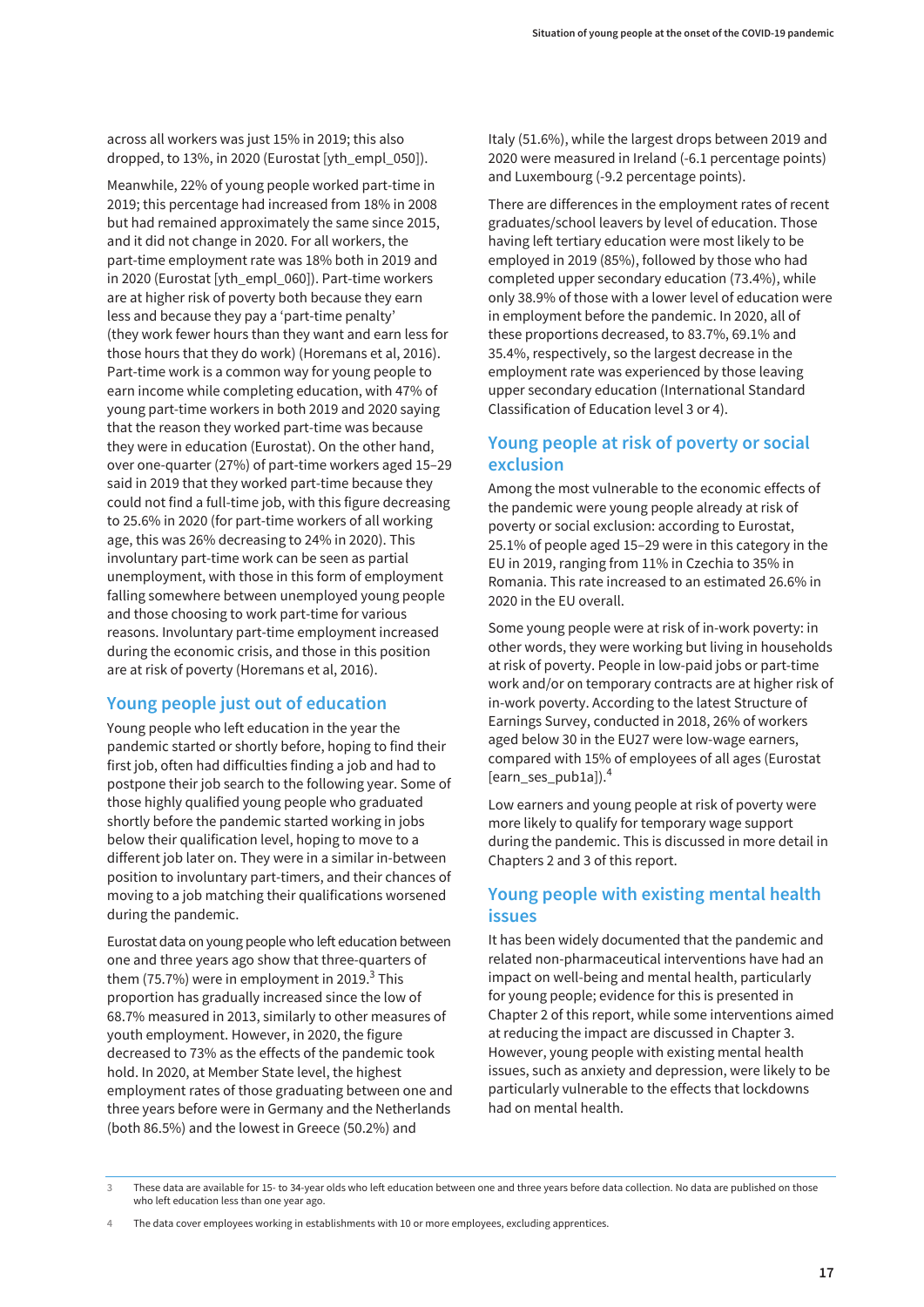<span id="page-23-0"></span>Concerns about youth mental health were already being discussed by European policymakers before the pandemic, with the WHO reporting a decline in adolescent mental health as measured by the Health Behaviour in School-aged Children survey (Inchley et al, 2020). Most EU-level measures concentrated on children's mental well-being, for example the collection of information in the European Platform for Investing in Children.

Data about diagnosed mental illness are scarce at EU level. In the 2014 European Health Interview Survey, 4% of young people aged 15–29 in the EU reported that they had been diagnosed with chronic depression (5.1% of young women, 3.0% of young men), while 5% reported depressive symptoms (6% of young women, 4.1% of young men) (Eurostat [hlth\_ehis\_cd1e]). Importantly, both of these figures were lower than those for all age groups,<sup>5</sup> which suggests that young people on average usually have better mental health than older groups, which is the opposite of the situation that emerged during the pandemic, as seen in Chapter 2.

### **Young people with housing or family issues**

Household status is important in young people's lives, as living in the family home can provide security during the years of transition to adulthood, including protection from the feeling of social exclusion and low mental health that unemployment can cause (Eurofound, 2019a). Family relationships became even more crucial during the pandemic than before: young people living with their parents, or having to move back in with their parents during lockdowns owing to loss of accommodation, may have felt a loss of autonomy and freedom, while those living alone without a partner may have felt socially excluded as a result of being cut off from their social support network. Young people with young children were subject to pressures arising from no childcare availability and the closure of schools.

# Conclusion: Youth employment and vulnerability at the onset of the pandemic

This chapter has shown that before the pandemic young people were in a comparatively better economic position in terms of employment than they had been in the years after the Great Recession. However, the road had been long, with the height of the impact of the 2007–2008 financial crisis delayed to around 2013. The crisis and its aftermath represented a particularly difficult period for young people.

The NEET rate in the EU had decreased continuously between 2013 and 2019, and the composition of NEETs had also changed, with fewer young people in shortor long-term unemployment and more NEETs about to re-enter the labour market or education; the main reason for NEET status in 2019 was family or care responsibilities.

The data show that 15- to 29-year-olds in the EU were more vulnerable to the effects of the pandemic. The sectors of the economy that were most affected by restrictions, particularly accommodation and food services, employed the largest group of young people before the pandemic hit. Young people were also more likely to be working on less secure, temporary contracts that were easier to terminate, to be working part-time and/or to be working for low wages, all of which put them at higher risk of job loss and social exclusion. In addition, young people who had recently left education, as well as those with existing mental health issues – which had a lower incidence pre-pandemic for young people than for older populations – were identified as being at particular risk of being disproportionately affected by the restrictions.

- 
- **5** In total, 6.9% reported chronic depression and 6.5% reported current depressive symptoms.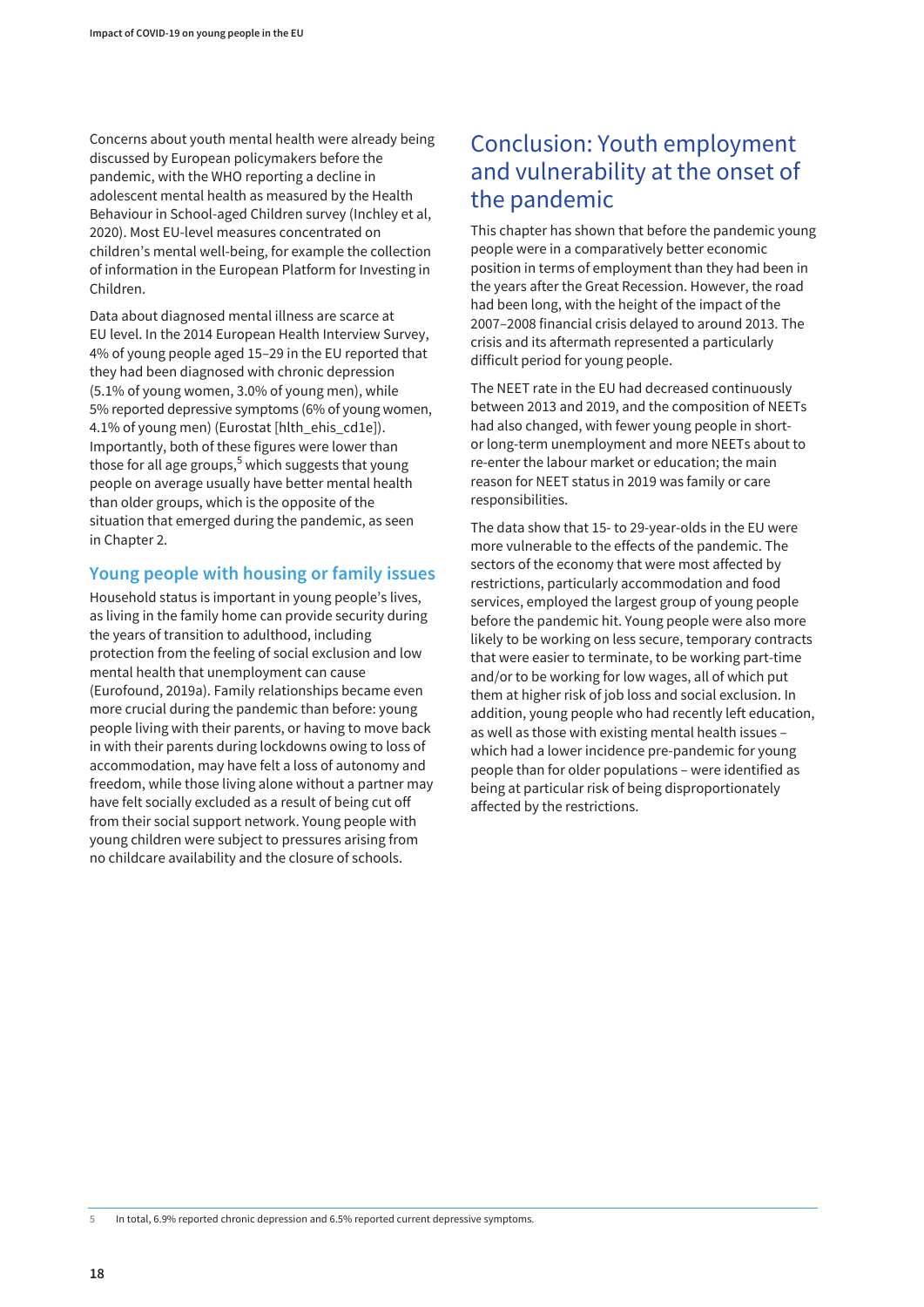# <span id="page-24-0"></span>**2 Immediate impact of the COVID-19 pandemic on young people**

Overall, young people were in a better economic situation at the beginning of 2020 than they had been at any time since before the Great Recession. However, particular groups of young people, such as NEETs, were in a precarious situation, giving rise to concerns about independence and mental well-being, while some young workers were in jobs at particular risk of redundancy due to the pandemic.

This chapter highlights the situation of young people after the pandemic hit, and the impact of non-pharmaceutical interventions on their well-being, looking particularly at the school and workplace closures and stay-at-home requirements that were introduced throughout Europe.

Young people were hit hard by the pandemic in the areas of the labour market and education, and their opportunities for formal human capital accumulation were reduced. Restrictions on the economy resulted in job loss and job insecurity, which exacerbated financial difficulties experienced by young people. Many of them lived with their parents during the pandemic and relied on their families for social and financial support, but for some this resulted in a loss of independence and an increased feeling of social exclusion. Restrictions on social interactions and financial insecurity had a significant negative impact on young people's well-being, particularly their mental well-being.

This chapter will explore the extent of job loss experienced by young people during the pandemic and offer a detailed analysis of transitions in and out of employment, before examining how young people's quality of life changed throughout the pandemic, particularly with regard to their financial situation (including how living with their parents affects their financial situation), perceived social exclusion, life satisfaction and mental well-being. For the last two indicators, additional analyses are included to estimate the impact of various types of non-pharmaceutical interventions when controlling for other factors.

Finally, previous research has suggested that the negative impact of repeated lockdowns on both the economic status and the well-being of young people has resulted in general dissatisfaction and loss of trust in institutions. However, this report finds that young people's trust in institutions, as well as their optimism about their future, remains comparatively high. Developments with regard to trust in government and trust in the EU, and their potential association with various interventions, are discussed at the end of the

chapter, showing that, while young people suffered most from the economic and mental health impacts of the COVID-19 crisis, their trust in institutions and optimism about their future remained higher than that of older groups.

# *Living, working and COVID-19* e-survey

Data from 2020 and 2021 are as yet scarce, and official data from 2020 do not show the full extent of the impact of the pandemic. To address some of these data gaps, Eurofound launched an online survey covering all of the EU27, available to people aged 18 or over. The *Living, working and COVID-19* e-survey aimed to investigate the economic and social impact of the pandemic in Europe. The first round of the survey took place in early April 2020, not long after the pandemic was declared. The second round of the survey was carried out in June and July 2020, and the third round took place in February and March 2021, when most Member States were once again under strict lockdown as they suffered from a second or third wave of the pandemic.

The *Living, working and COVID-19* e-survey is a unique data source that enables monitoring of quality of life and work as the pandemic progressed based on a large sample size. It is the only large-scale survey providing EU-wide information on the economic and social impacts of the pandemic on Europeans. The survey was open to the entire population aged 18 or older residing in the EU. The online survey was promoted through snowball sampling, with respondents first recruited through Eurofound's communication channels, then through social media advertising (for example, on Facebook and Instagram), which is how most respondents were reached.

Social media recruitment was targeted to achieve a minimum sample size per country and a minimum sample size for people in different age groups and with different levels of education. A total of almost 140,000 respondents participated in the survey. The final sample size achieved surpassed the original target, with approximately 68,000 people in the EU completing the survey in the first round, while the sample for the second round was approximately 24,100 and in the third round it was approximately 46,800. The mean sample size per country was approximately 2,500 in the first round, 900 in the second round and 1,700 in the third round. As the survey was non-probabilistic, an a posteriori weighting stratification was performed.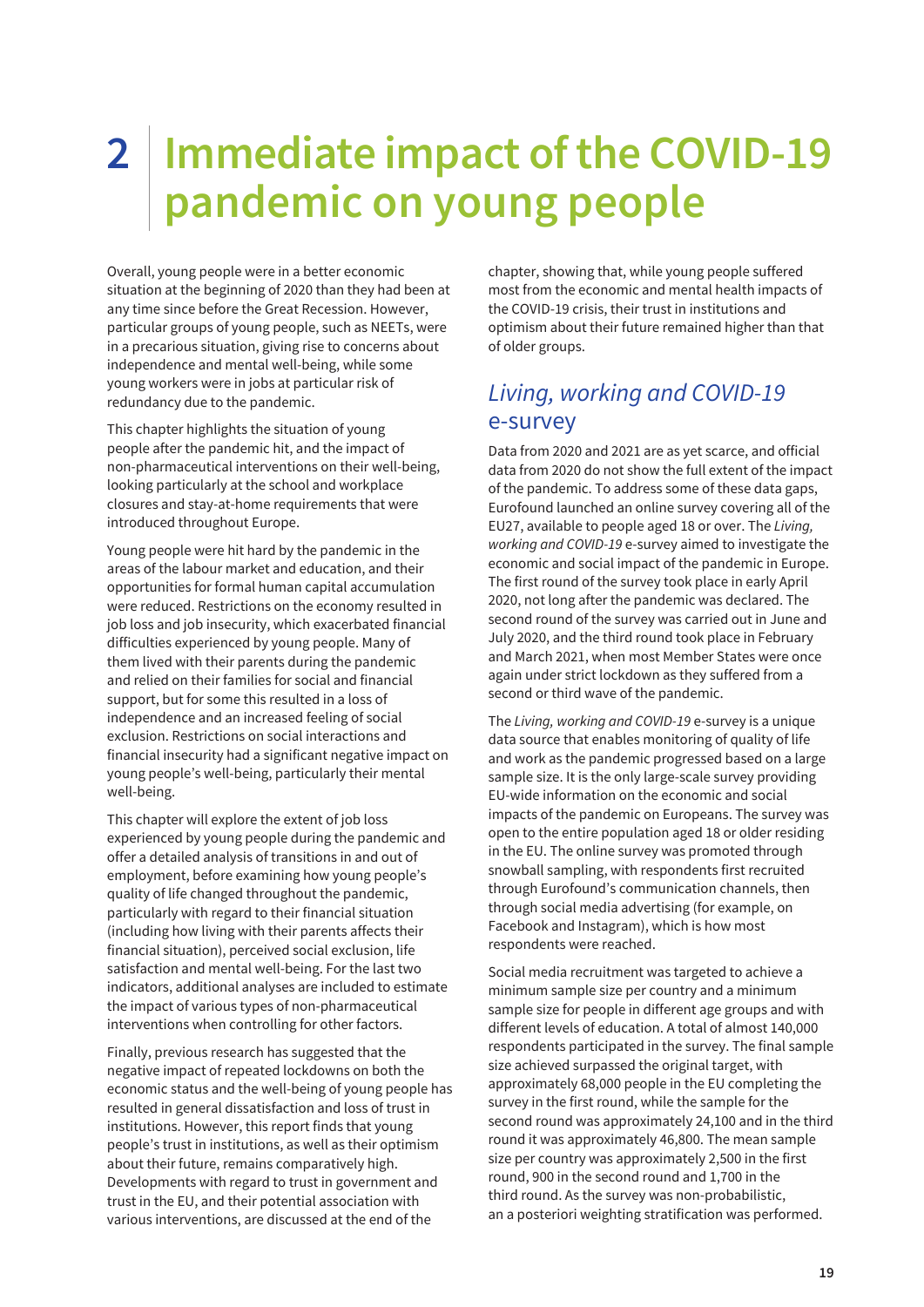<span id="page-25-0"></span>Data were weighted on the basis of age, gender, education, urbanisation level and country.

The *Living, working and COVID-19* e-survey included a large panel component, which made it possible to follow the same respondents through the survey rounds as the pandemic progressed. People who filled in the questionnaire were given the option to provide their email address to be invited to take part in future rounds of the survey. In total, approximately 9,500 respondents took part in all three rounds of the survey, and about 21,000 people participated in at least two rounds. This makes it possible to analyse, for example, job loss and changes in mental well-being among the same group of people as the pandemic progressed.

Young people are often cited as one of the groups that are hard for social surveys, including online surveys, to reach (Tourangeau, 2014). While older adults were overrepresented in the sample for the survey, it reached a considerable number of young people through targeted social media advertising. The first round surveyed a sample of 7,381 respondents in the 18–29 age group, in the second round the sample of young people was 2,143, and in the third round it was

3,828. The sample was weighted by age crossed with gender, educational level, urbanisation and country.

## Employment, education and financial situation

There has been general concern throughout Europe that young people have been disproportionately affected by restrictions imposed during the COVID-19 pandemic. As described in the previous chapter, official annual data show an increase in youth unemployment in 2020, from 12% to 13%. In addition, some young people may have temporarily lost their job and received wage support, while others may have become inactive rather than unemployed.

Surveys conducted at national level confirm that youth unemployment increased in most Member States (Box 1), and the Network of Eurofound Correspondents identifies young people as one of the groups hardest hit by the crisis at country level. The insecurity caused by periods of unemployment can have lasting consequences for young people's professional development, future prospects and broader life decisions.

### **Box 1: Consequences of the pandemic on the employment and education of young people – evidence from national surveys**

**Belgium**: In July 2020, the Flemish public employment service (PES) in cooperation with De Ambrassade (a Flemish organisation providing guidance and support on youth policy) launched a survey among 1,000 young employees and unemployed young people, which yielded the following results: 54.5% of all respondents felt down more often because of the crisis; 31.1% of all respondents had no faith in the future; 32.8% of all unemployed respondents believed it was not a good idea to start working at this time; 30.3% of all respondents had an increased interest in working in essential sectors such as care or food distribution; and 34.9% of unemployed respondents were thinking about (re)starting training or education instead of working (Vlaamse Jeugdraad, 2020).

Febelfin (2020) surveyed 1,000 respondents aged 16–30, of whom 45% reported financial problems due to the crisis. About one-third worried about their financial situation, 35% believed that their parents had been hurt financially by the crisis, about 35% stated that financial support that they had been receiving from their parents had stopped, and 1 in 8 reported that they had been forced to support their parents financially.

**Finland**: The University of Turku conducted a survey that mapped the experiences of over 5,000 students in high schools and vocational schools during the first months of the COVID-19 pandemic. According to the survey, the crisis particularly affected the lives and plans of young people who were about to graduate and either start working or go on to university or another form of further education. For many, the COVID-19 pandemic made it difficult to find a job or internship or to graduate from school. The pandemic also had an impact on their view of the future: more young people believed that they would be unemployed for a long period, and fewer believed that they would be able to find a job related to their area of study. Many young people did not get the type of support they wanted or needed – especially those who experienced loneliness or bullying or who had learning difficulties (Repo et al, 2020).

**Italy**: According to a survey conducted by Istituto Toniolo and Ipsos (Istituto Giuseppe Toniolo di Studi Superiori, 2020), 60% of young Italians believe that the COVID-19 emergency will have negative consequences for their future prospects (including those of finding a job, going to live on their own, getting married, having a child and moving to another city or country).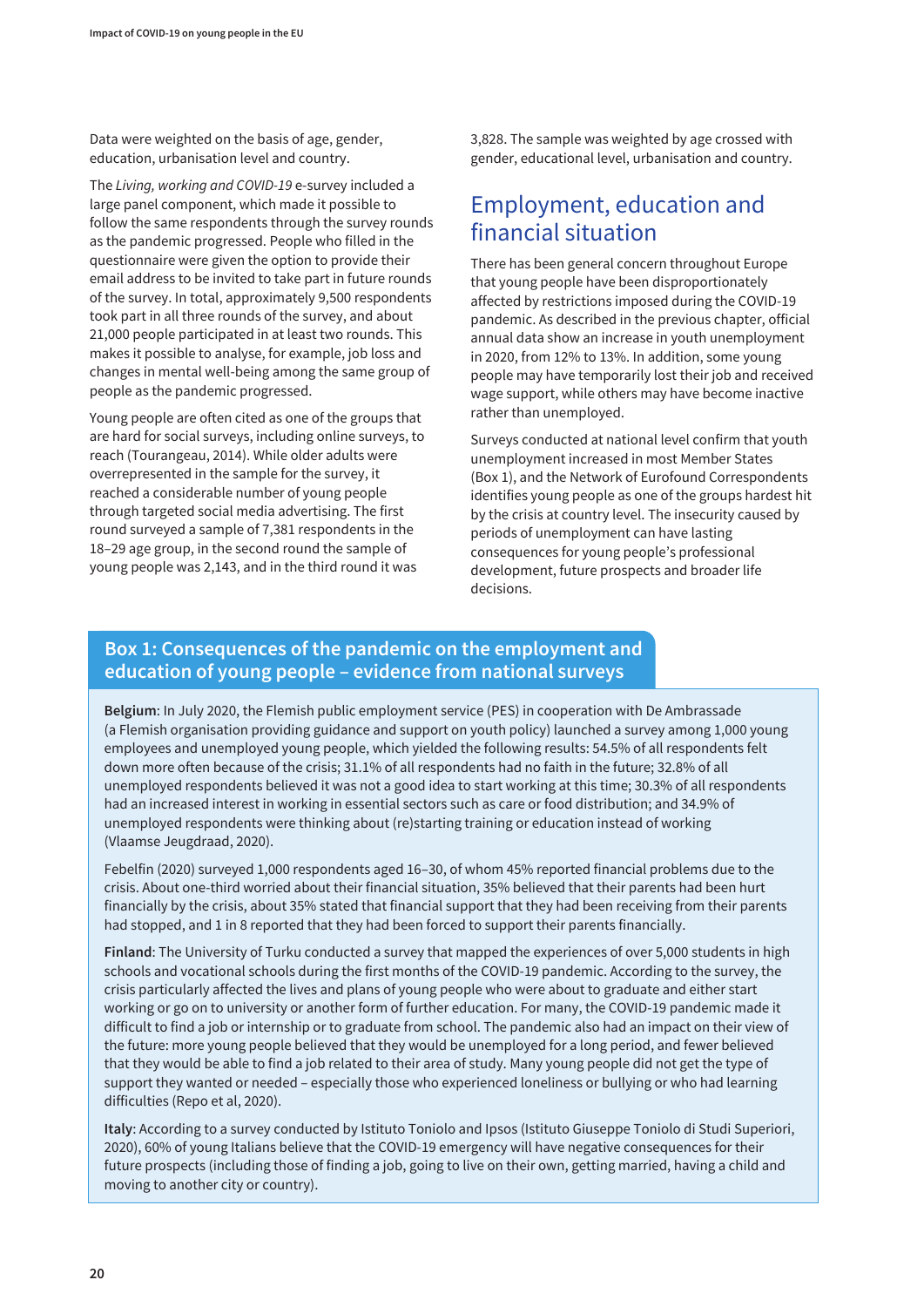**Slovenia**: In a survey carried out by the National Youth Council of Slovenia during the first wave of the pandemic, 47% of respondents said that their income had decreased during the pandemic. One-quarter of respondents claimed that their income did not cover their basic needs. The National Youth Council attributed this drop in income to reduced demand for student and other forms of labour (Mladinski Svet Slovenije, 2020).

**Source**: *Based on information provided by the Network of Eurofound Correspondents*

Eurofound's *Living, working and COVID-19* e-survey measured the highest level of job insecurity among young workers (thinking that they were likely or very likely to lose their job in the next three months) at the start of the pandemic (32%). This had decreased by summer 2020 (23%) and increased again by spring 2021, albeit to a lower level than early in the pandemic (27%). In spring 2021, job insecurity was at a similar level among young men and young women (27% and 26%, respectively).

The survey consistently measured a higher rate of job loss among young people than among those aged 30 or over, and the gap between the age groups increased with each survey round. In spring 2021, 17% of young people surveyed had been in employment before the pandemic and were now unemployed (Figure 8).

#### **Figure 8: Proportion of respondents aged 18–29 and 30+ who became unemployed during the pandemic, spring 2020 to spring 2021 (%)**



**Note:** *Data for round 1 are based on the question 'During the COVID-19 pandemic have you lost your job(s)/contract(s)?' (answer: 'Yes, permanently'). Data for rounds 2 and 3 are based on current employment status compared with employment status in previous rounds. The source for all figures and tables in this chapter is the microdata for the* Living, working and COVID-19 *e-survey (Eurofound, 2020b).* **Source:** *Eurofound, 2020b.*

By spring 2021, job loss was twice as common among young men as among young women (22% versus 11%); the difference had been smaller in summer 2020 (13% versus 10%). If the proportion of NEETs is estimated using employment status and participation in training, the proportion of NEETs participating in the survey increased from 14% in spring and summer 2020 to 17% by spring 2021.<sup>6</sup>

### **Labour market transitions of young people during the pandemic in the EU**

An important feature of the survey is that respondents were asked about their employment status prior to the pandemic. In addition, approximately 2,000 young people participated in at least two rounds of the survey. As a result, the survey can offer unique insights into how the pandemic affected young people's employment: it is possible to follow young respondents through the pandemic to see what proportion became unemployed after being in employment or in education pre-pandemic, at what point they became unemployed and whether they returned to the labour market. The following analysis focuses on the labour market transitions of young people aged 18–29, living in any EU Member State, who participated in at least two rounds of the survey.

The current employment status of respondents was recorded in each round of the survey, as was employment status prior to the pandemic. The first step in the analysis was to look at the transitions of young people between their pre-COVID-19 declared employment status and their employment situations during the three rounds of the survey. Given that the focus is on young people, individuals who declared that they were retired were excluded. The following four categories of employment status were defined: (1) employed (including both self-employed people and employees); (2) unemployed; (3) students; and (4) inactive (those with full-time family/caring responsibilities and people unable to work because of ill health).

A Sankey diagram shows transfers or flows in a system. It can be used to show the movement of people from one group to another, with different colours

**<sup>6</sup>** The question on participation in training was asked only in rounds 2 and 3, so no information on training is included in the spring 2020 data. Young people who spent less than six hours per week on training in the past month while they were not working and not in education are included in the estimate for NEETs.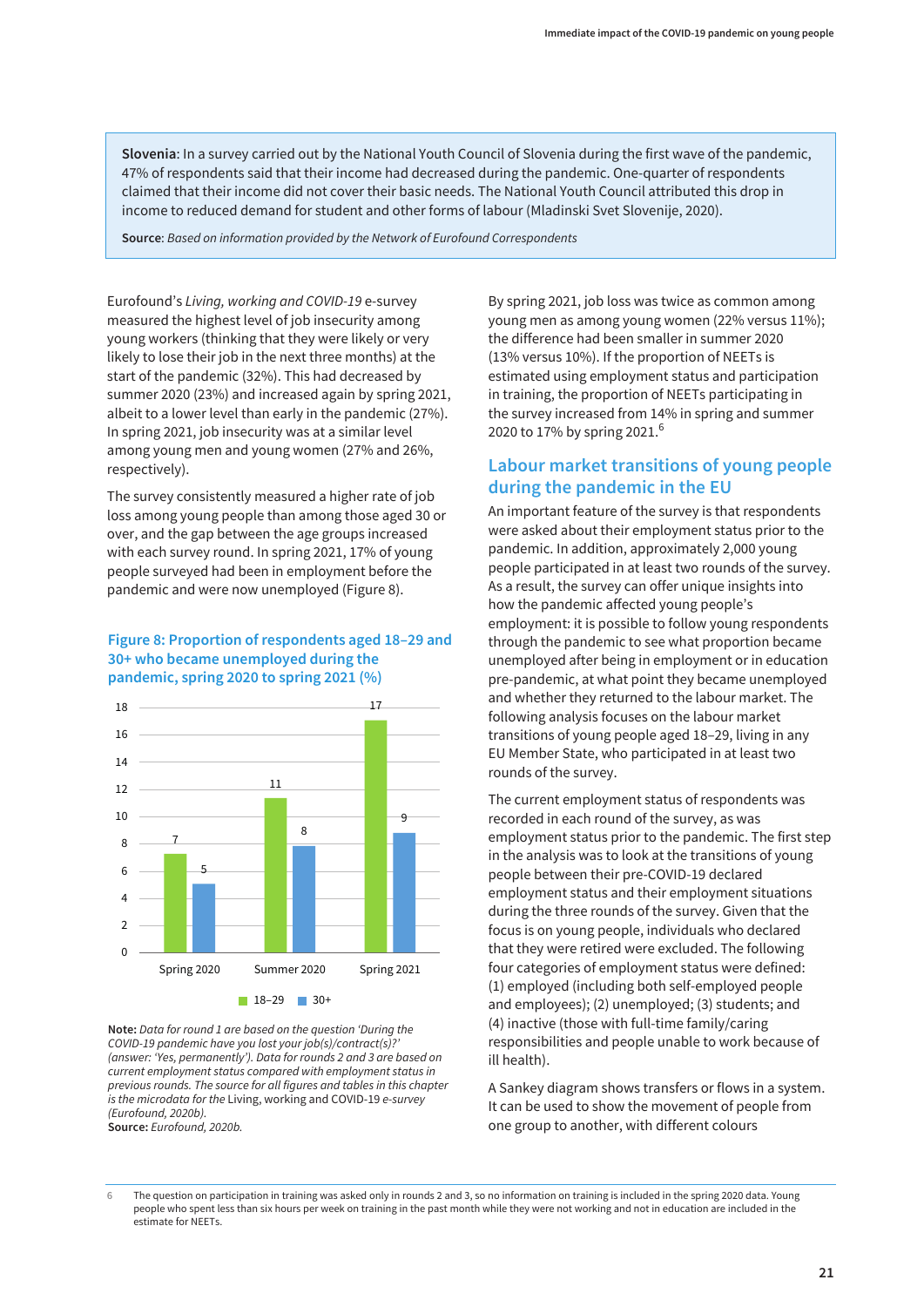

#### **Figure 9: Sankey diagram – employment status transitions among young people during the pandemic (%)**

**Source:** *Authors' own calculations based on the* Living, working and COVID-19 *e-survey* 

representing the groups and their input and output flows. Figure 9 shows the transitions of all those who provided information on employment status in each round.<sup>7</sup> As the diagram shows, the share of young people in employment was lowest in summer 2020, while by spring 2021 the figure was slightly higher than before the pandemic. On the other hand, the share of unemployed young people was higher than before the pandemic in each round, reaching a peak of 10.74% during summer 2020. In all three survey rounds, the share of young people declaring themselves to be students was lower than before the pandemic, with a slight increase in the last round.

However, given that not all respondents participated in every round, Figure 9 does not represent the same pool of individuals across time. To gain a more precise understanding of how individuals' employment status changed during the pandemic, it is necessary to look at young people who took part in all three rounds and who gave full information about their employment status (n = 766). Their employment status transitions across survey rounds are shown in Figure 10.

As Figure 10 shows, the proportion of those employed was lowest in April 2020, started to recover during the summer and reached a higher level than pre-pandemic in the last round of the survey. However, the proportion

of unemployed young people was higher in all rounds than before the beginning of the pandemic. Peak unemployment was during summer 2020; it was slightly lower in the latest round (spring 2021). The data on this restricted sample of young people show that the share of those in education decreased across time, moving from 35.25% before COVID-19 to 29.63% in spring 2021.

In terms of flows between groups, the percentage of employed young people who became unemployed rose from 2.4% between pre-COVID-19 and round 1 to 5.3% and 4.5% between rounds 1 and 2 and rounds 2 and 3, respectively. The share of employed people who went from employment to education was the lowest between rounds 1 and 2 (0.9%), while it was at similar levels during the first and last periods (4.2% between pre-COVID-19 and round 1, 4.9% between rounds 2 and 3).

Among students, the proportion of those who transitioned into employment was higher between rounds 1 and 2 and between rounds 2 and 3 than in the first period. While only 3.3% transitioned into employment between pre-COVID-19 and round 1, 10.5% made the same transition between rounds 1 and 2 and 13.1% in the last period. A similar trend can be observed for students transitioning into unemployment, with 2.2% of students declaring that they had become unemployed between the beginning of the pandemic

**<sup>7</sup>** Figure 9 presents the percentages (with employment status) of all people providing information in that survey round, numbering 1,797 for pre-COVID-19 status, 1,743 in round 1 (spring 2020), 1,462 in round 2 (summer 2020) and 1,389 in round 3 (spring 2021).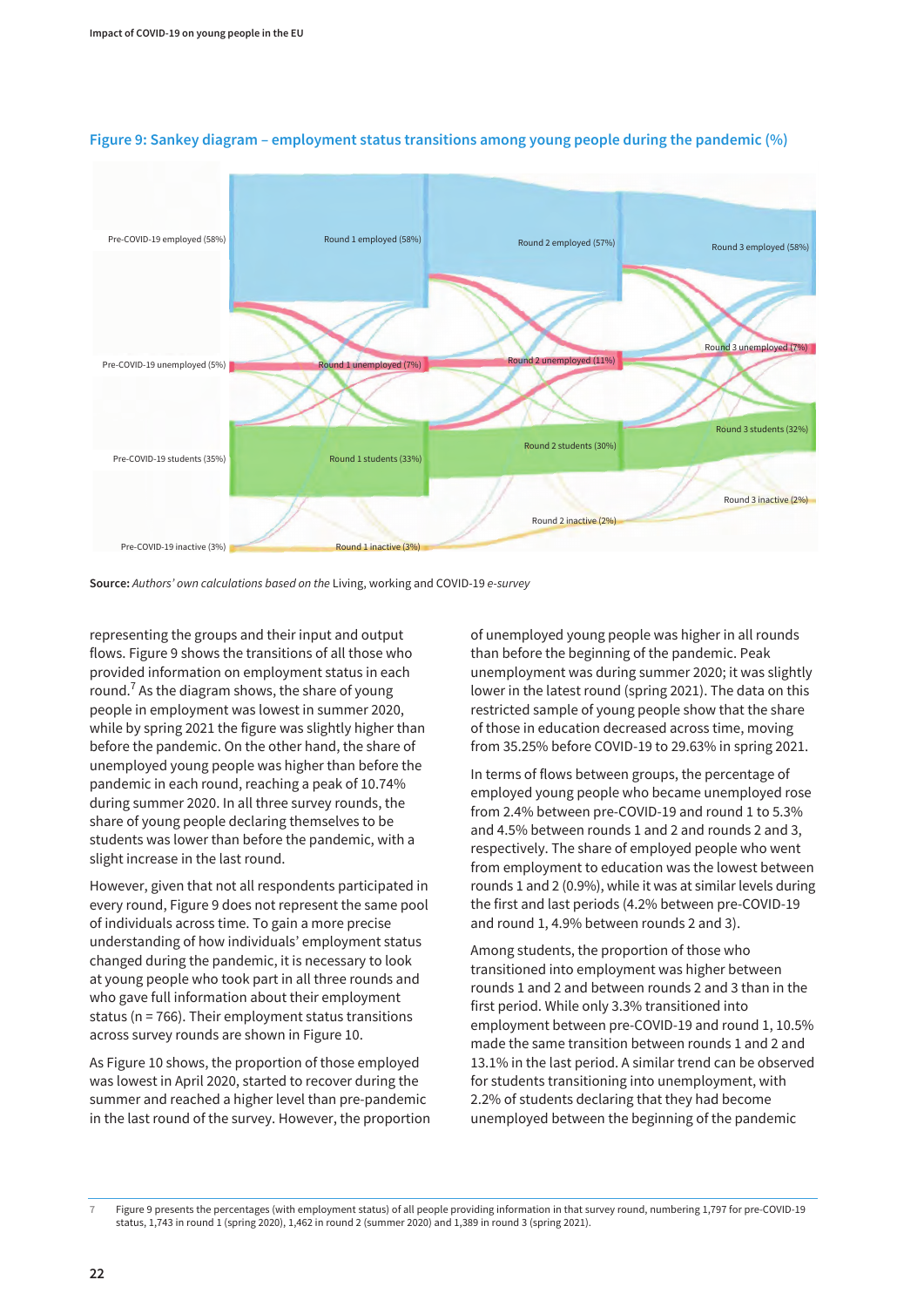

#### **Figure 10: Sankey diagram – employment status transitions among young people during the pandemic, restricted sample of 766 unique individuals**

**Source:** *Authors' own calculations based on the* Living, working and COVID-19 *e-survey*

and the first round. That percentage increased to 6.8% between rounds 1 and 2, while between rounds 2 and 3 it was 5.1%. Of those who were unemployed in round 1, 13.2% went into education in round 2 while 26.3% went into employment. The share of people who were unemployed in round 2 who had gone into employment by round 3 was 46.2%, while the share of those who had gone into education was 17.9%.

#### **Workers transitioning to unemployment**

This section looks at job loss among young people, considering only employed people and excluding students and other inactive youth. There were 1,059 young people in employment in the month before the pandemic, with around 12% experiencing job loss during the pandemic.

Figures 11 and 12 show figures for young people transitioning from employment to unemployment by country group and Member State, respectively. Countries are split into groups based on their welfare regime. Five groups have been defined: Nordic or social-democratic (Denmark, Finland, the Netherlands and Sweden), Continental or conservative (Austria, Belgium, France, Germany and Luxembourg), Ireland (as Ireland alone in the EU represents the 'Liberal' category; previously, this category also included the UK), Eastern (Bulgaria, Croatia, Czechia, Estonia, Hungary, Latvia, Lithuania, Poland, Romania, Slovakia and Slovenia) and Mediterranean (Cyprus, Greece, Italy, Malta, Portugal and Spain).

### **Figure 11: Proportion of young people transitioning from employment into unemployment during the pandemic by country group (%)**

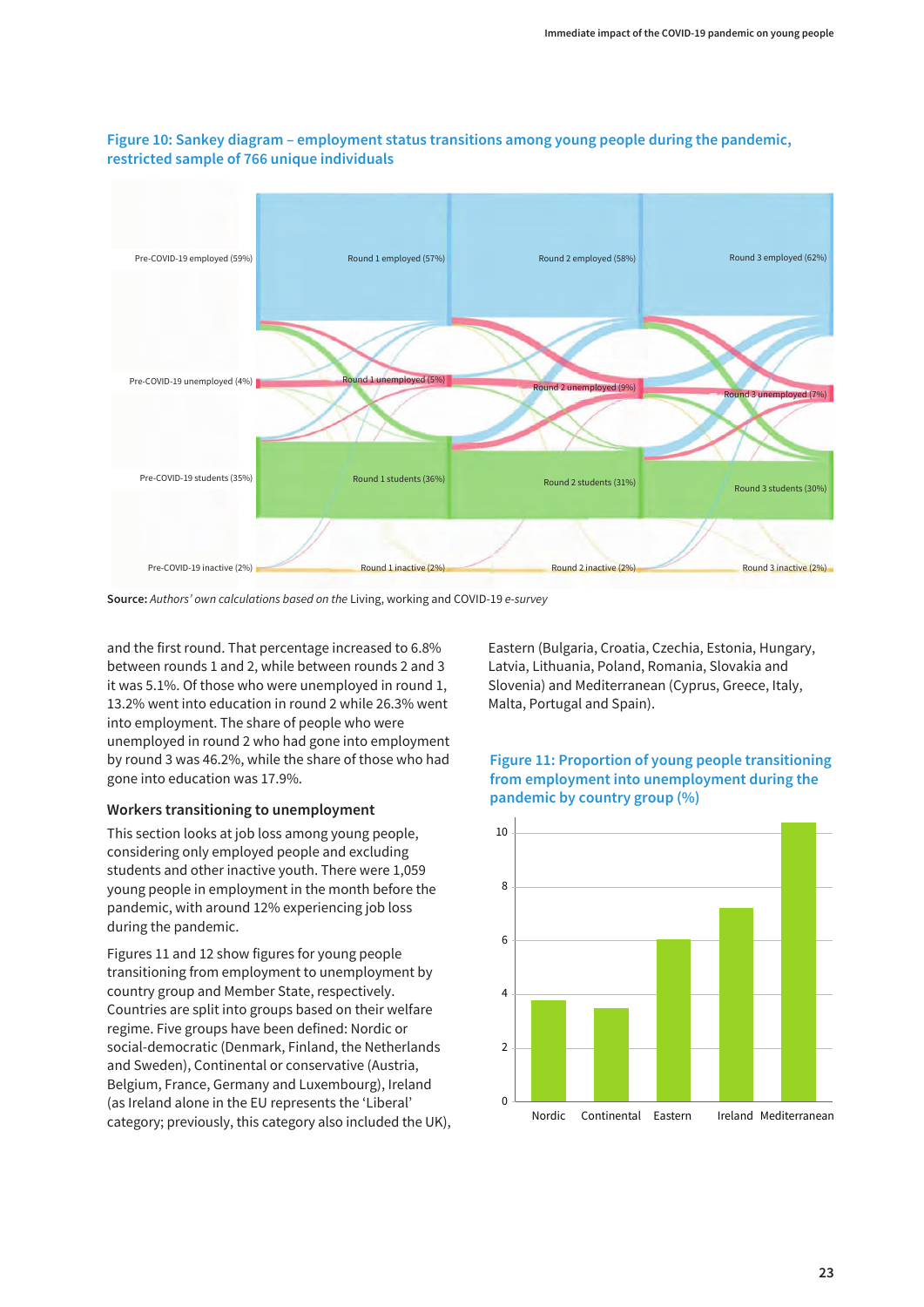

**Figure 12: Proportion of young people transitioning from employment into unemployment during the pandemic by Member State (%)**

**Note:** *Insufficient data for Cyprus and Malta.*

As Figures 11 and 12 show, the highest job loss among young people by country group was around 10% and observed in the Mediterranean countries (with the highest percentage being 30% in Greece, followed by 12.1% in Spain). This is followed by Ireland, with around 8% of young people experiencing job loss during the pandemic. The Eastern countries are positioned in the middle, with around 6% of young people experiencing job loss. In this group, Slovakia had the highest share, around 11%, followed by Poland and Croatia with around 9%. In both the Continental and Nordic groups, the share of young people who lost their job was below 4%.

Logistic regression models can identify the extent to which explanatory variables are significant in explaining job loss. They can also show individual specific effects among young people who participated in multiple survey rounds that cannot be observed using cross-sectional data.

The first explanatory variable added was age: young people were separated into those aged 18–24 and those aged 25–29. Then gender and tertiary education indicators were added. Finally, controls for different survey rounds were included, in order to assess changes over time, as well as controls for country groups. Figures 13 and 14 show the predicted probability of job loss for key groups included in the models and for country groups, respectively.

The younger age class (18–24) had a significantly higher probability of experiencing job loss during the pandemic than those aged 25–29. For both age groups, however, during the second and the third round, the probability of job loss was higher than in round 1. The country group differences shown in Figure 11 were confirmed by the model. However, the only finding in this regard that was statistically significant was that young people in the Mediterranean countries were more likely to experience job loss than people of the same age in the Nordic countries. There were no significant differences by gender or educational attainment.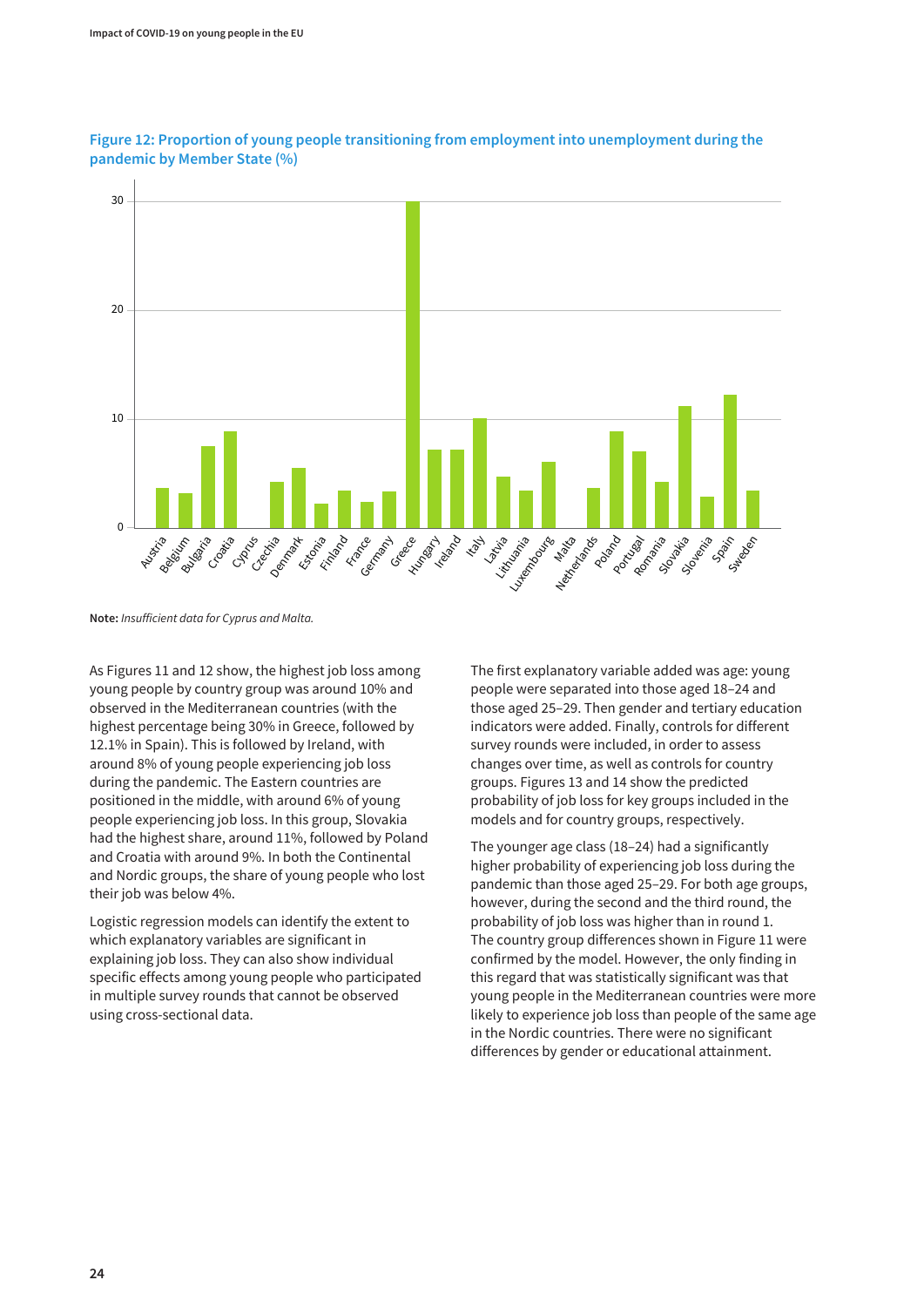

### **Figure 13: Predicted probability of job loss among young people during the pandemic across time and sociodemographic groups**

**Note:** *Lines indicate confidence intervals. Non-overlapping confidence intervals for categories within a group imply a statistically significant difference.*

### **Figure 14: Predicted probability of job loss among young people during the pandemic across country groups**



**Note:** *Lines indicate confidence intervals. Non-overlapping confidence intervals for categories within a group imply a statistically significant difference.*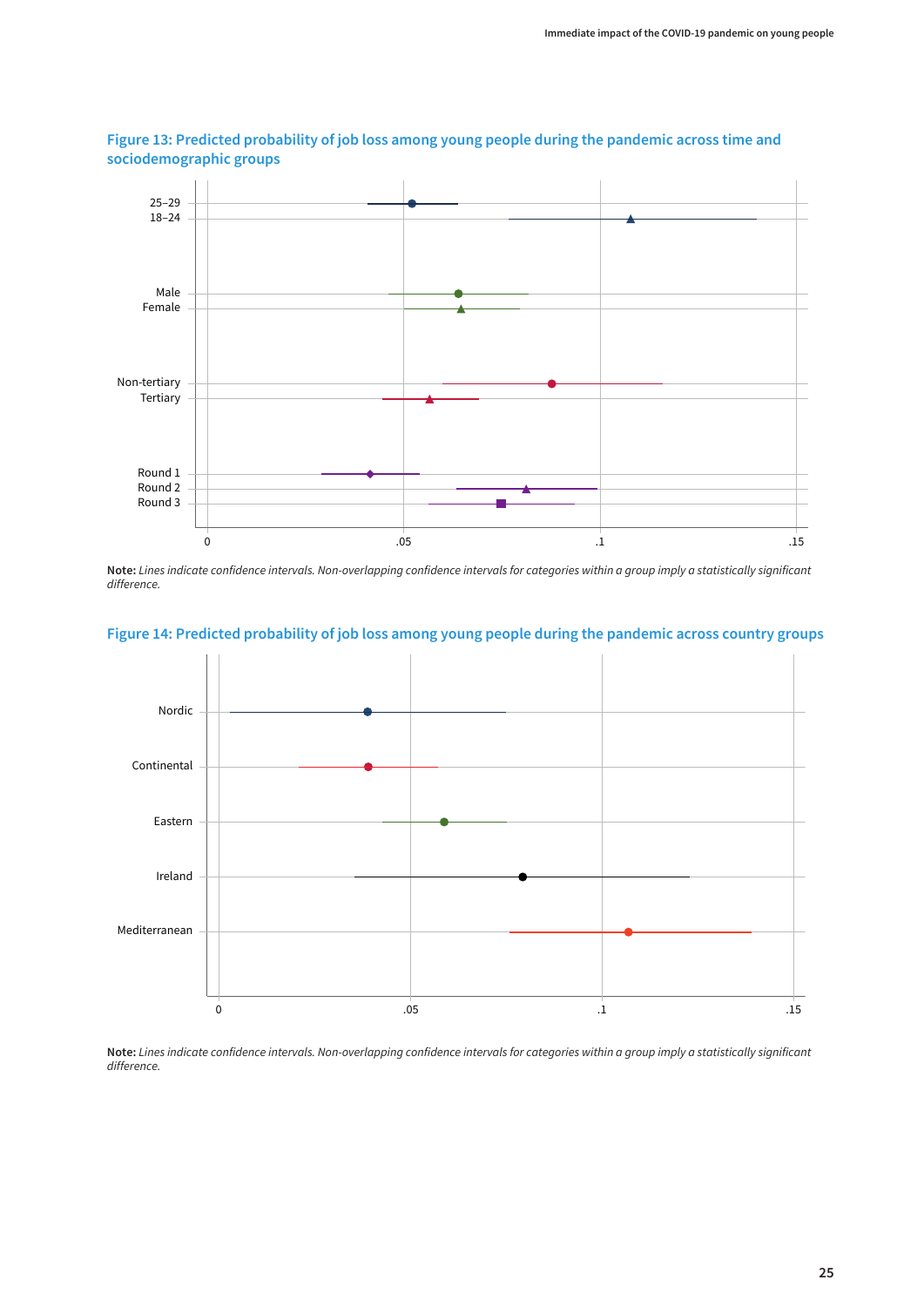#### **Students transitioning to unemployment**

The following analysis concentrates on students, looking at the proportion of young people who transitioned from student status into unemployment in comparison with those who stayed in education throughout the whole period or went from student status to employment. Of 692 students in the sample of young people in the month before the pandemic, around 12% transitioned to unemployment. Figures 15 and 16 show figures for young people transitioning from student status to unemployment by country group and Member State, respectively.

Around 15% of young people in Ireland passed from student status into unemployment, the highest percentage in the EU. Next were Greece and Spain, with around 13%, and then Italy, Lithuania and Romania, where around 7% of young students became unemployed. Essentially, these figures represent students graduating during 2020 who ended up going straight into unemployment.

### **Figure 15: Proportion of young people transitioning from education into unemployment during the pandemic by country group (%)**



### **Figure 16: Proportion of young people transitioning from education into unemployment during the pandemic by Member State (%)**



**Note:** *Insufficient data for Cyprus, Denmark, Estonia, Latvia, Luxembourg, Malta and Slovakia.*

Logistic regression was used to assess if there were any differences in the probability of passing from education to unemployment by age group, gender, education or country group, or across time. Figures 17 and 18 show the predicted probabilities calculated using the final model.

As Figure 17 shows, during the second and third rounds of the survey, the probability of becoming unemployed after being in education was higher than in round 1. Younger people (aged 18–24) were less likely to transition to unemployment from education, while people with tertiary education were more likely to do so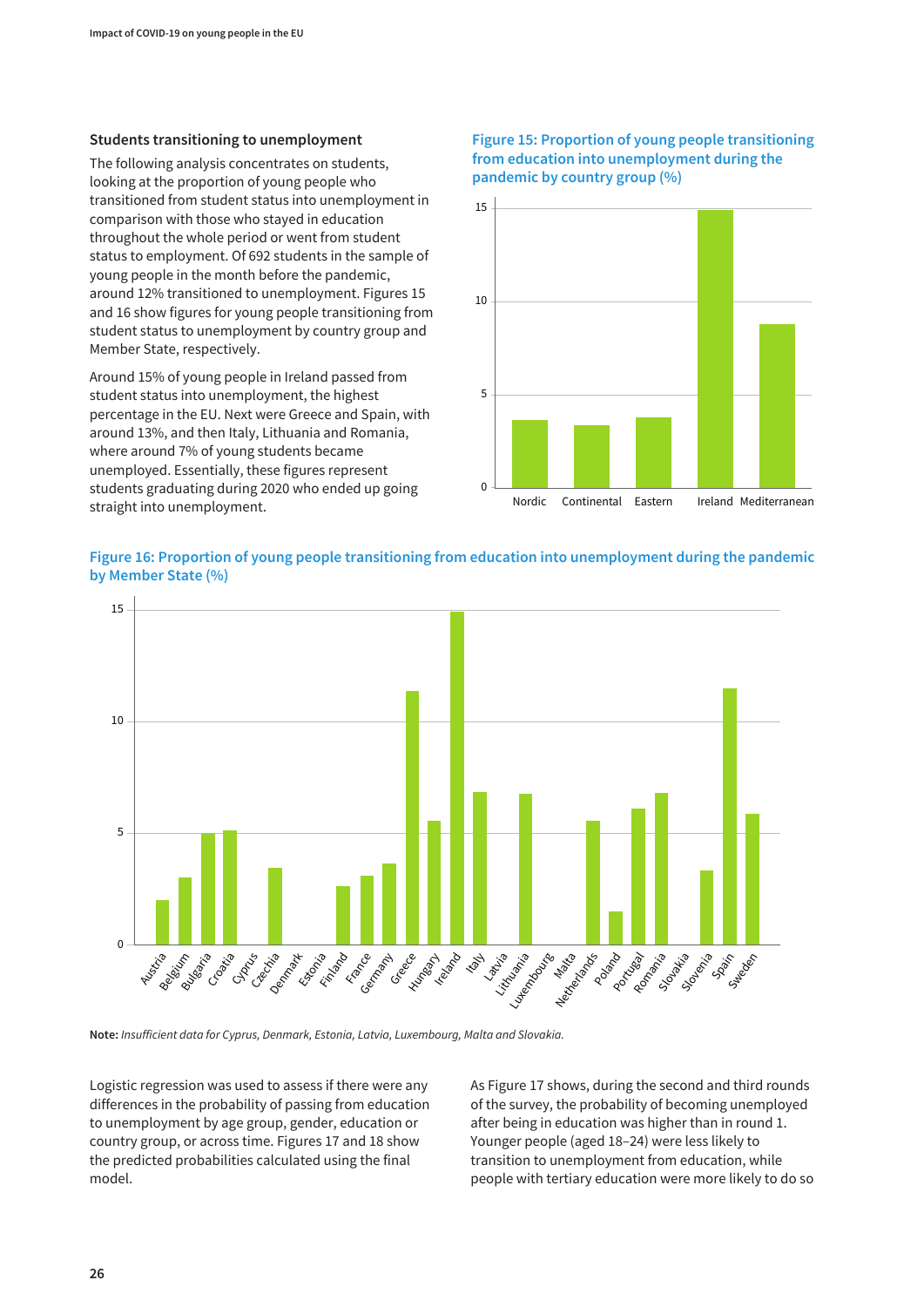

**Figure 17: Predicted probability of transitioning to unemployment from student status during the pandemic across time and sociodemographic groups**

**Note:** *Lines indicate confidence intervals. Non-overlapping confidence intervals for categories within a group imply a statistically significant difference.*





**Note:** *Lines indicate confidence intervals. Non-overlapping confidence intervals for categories within a group imply a statistically significant difference.*

than those with a lower level of education. However, this can be explained by the fact that younger people are probably more likely to still need to complete their education and therefore to retain student status, while people who already have a tertiary education are less

likely to continue their education. Figure 18 shows that, compared with those in Nordic countries, young people in Ireland were statistically more likely to transition into unemployment from student status.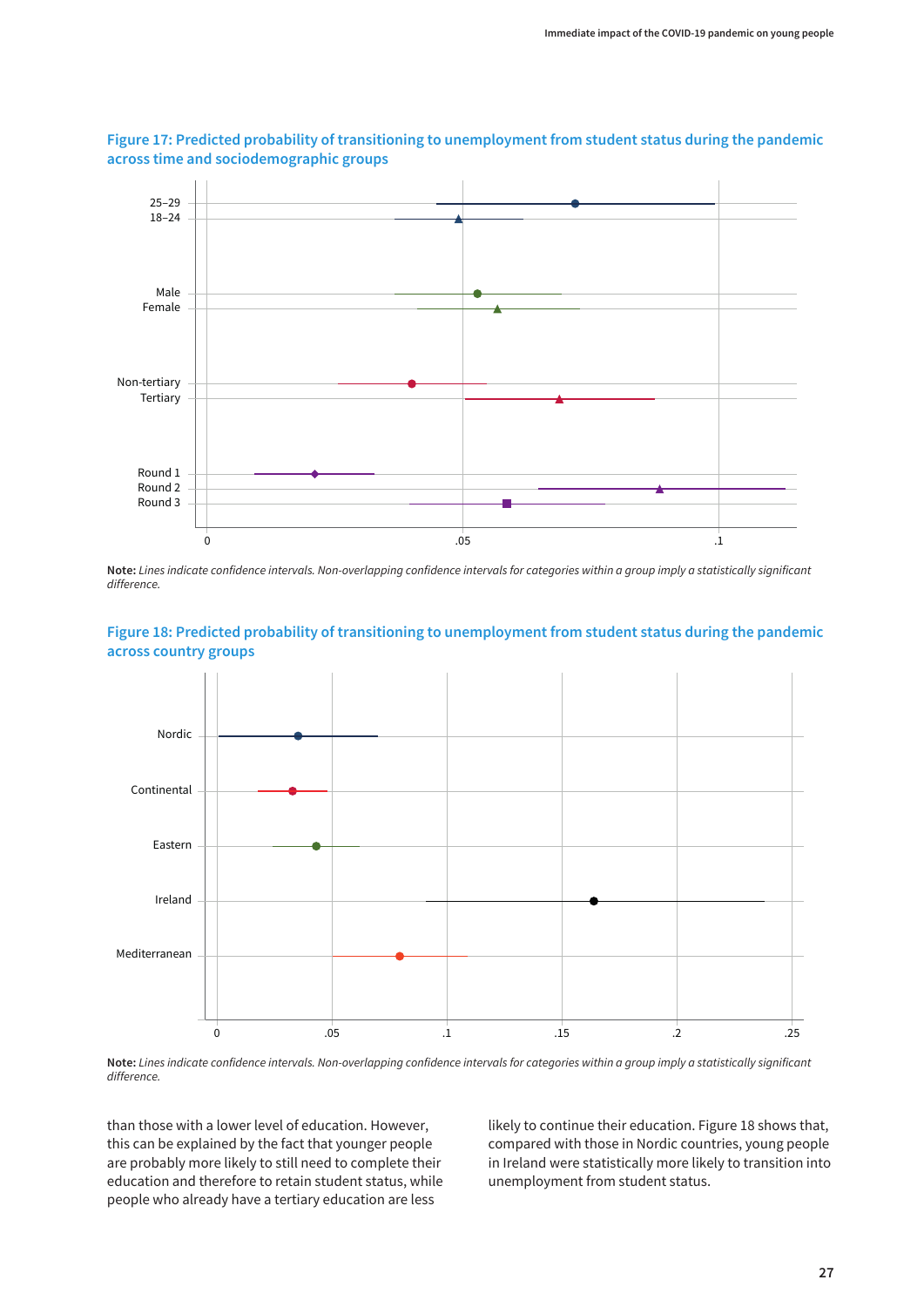### **Overall transition to unemployment (workers and students)**

The following analysis looks at workers and students together, capturing the overall transition into unemployment among young people. Of 1,748 young people considered in this analysis, around 12% transitioned into unemployment during the COVID-19 pandemic, either from employment or from education. Figures 19–22 present the results for this combined variable.

Overall, transition to unemployment was most likely in Ireland and the Mediterranean countries; this was confirmed by the regression analysis (Figure 22). At country level, Greece had the highest proportion of young people who transitioned to unemployment, followed by Spain and Ireland.

### **Figure 19: Proportion of young people who became unemployed during the pandemic by country group (%)**



### **Figure 20: Proportion of young people who became unemployed during the pandemic by Member State (%)**



**Note:** *Insufficient data for Cyprus and Malta.*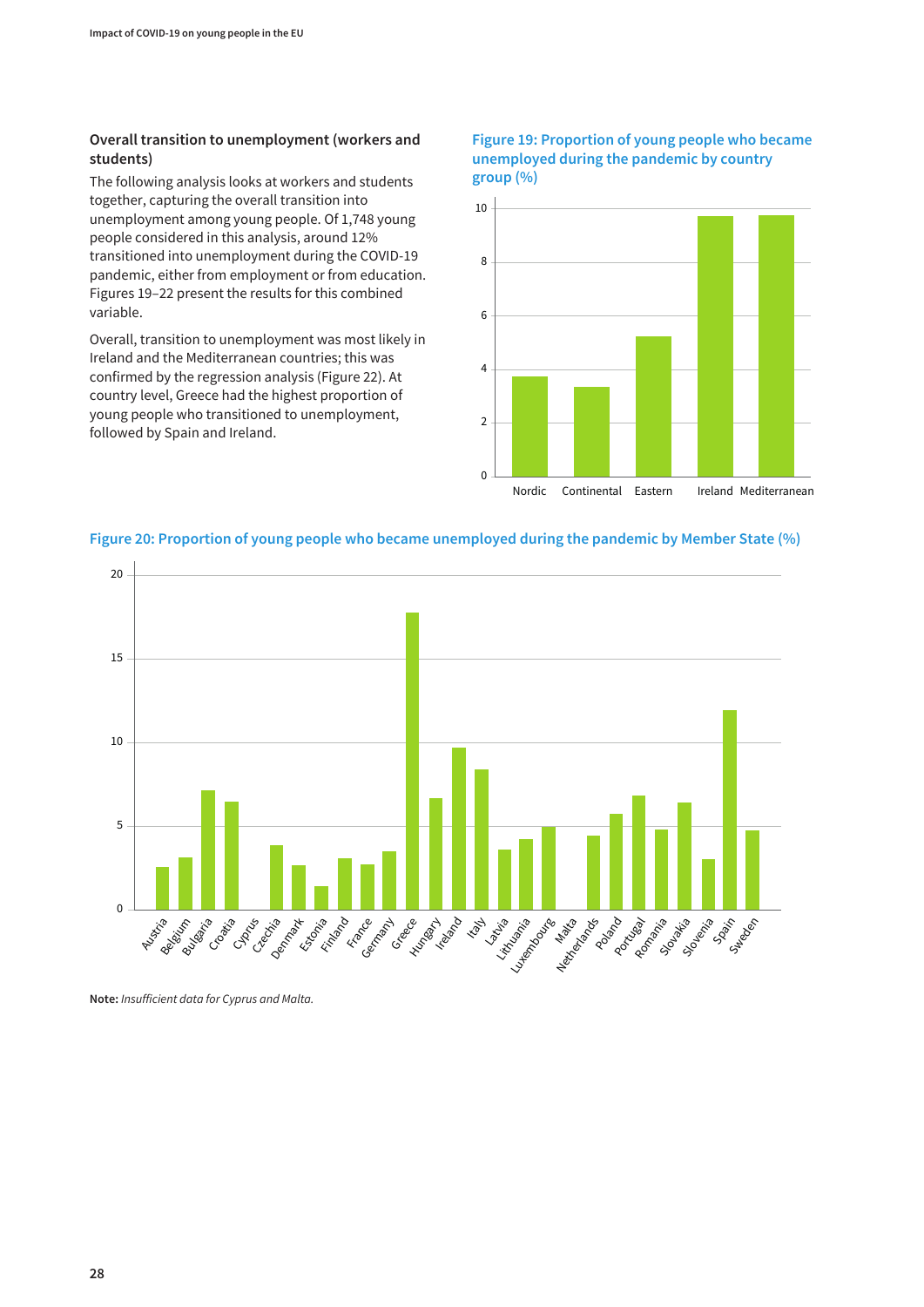The regression analysis found that those aged 18–24 were more likely to transition to unemployment overall than those aged 25–29, and young people had the

highest probability of becoming unemployed in summer 2020 (Figure 21). No significant differences were found by gender or educational level.



**Figure 21: Predicted probability of becoming unemployed among young people during the pandemic across time and sociodemographic groups**

**Note:** *Lines indicate confidence intervals. Non-overlapping confidence intervals for categories within a group imply a statistically significant difference.*



**Figure 22: Predicted probability of becoming unemployed among young people during the pandemic across country groups**

**Note:** *Lines indicate confidence intervals. Non-overlapping confidence intervals for categories within a group imply a statistically significant difference.*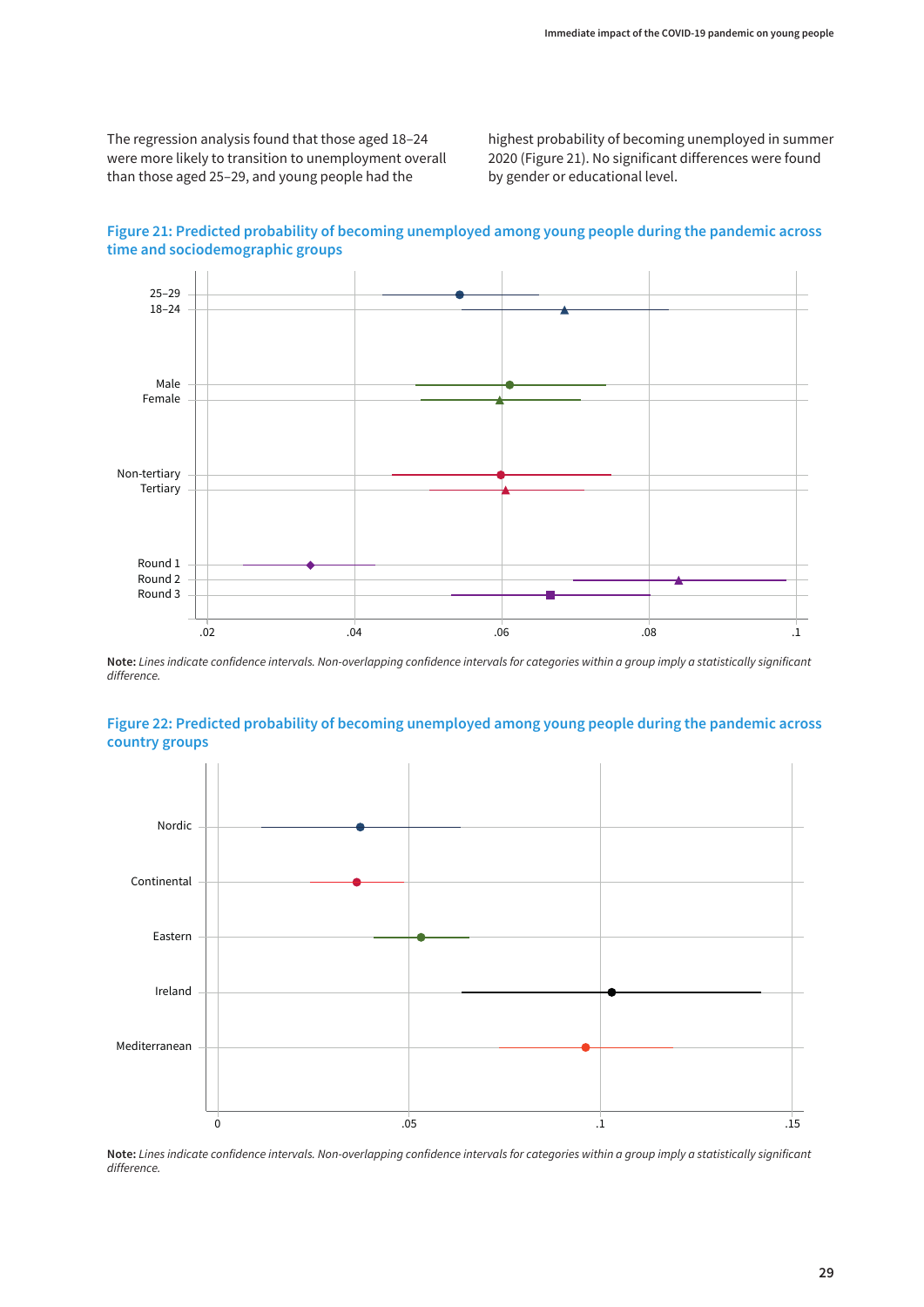### **Online education: Participation and satisfaction levels**

With regard to education, young people in many countries experienced difficulties in the shift to distance learning. While primary and secondary students returned to school when each wave of the pandemic passed, tertiary education moved almost completely online throughout the crisis.

The closure of schools and the shift to online learning may have increased inequalities between young people in vulnerable or low-income households and more privileged young people, because of differences in the amount of support with online learning that families are able give to young people and children (Nature, 2020b). Not all students had the right set-up, such as a personal computer and uninterrupted access to the internet, and this particularly affected students from disadvantaged backgrounds, resulting in a digital divide. At particular risk of falling behind were young people who did not have a supportive family environment, as they missed out on formal and informal support with their studies associated with face-to-face interactions.

The unavailability of student accommodation in several universities had a significant impact on young people who had moved to or were about to move to a different town to attend university and did not have a supportive family or other space to remain in or move back to. In some cases, this increased the risk of homelessness (The PIE, 2020). Another group of young people in a particularly vulnerable situation were those finishing or about to finish their studies, who were likely to struggle to access the labour market.

Young people also missed out on opportunities for social interaction usually available in colleges and universities, contributing to mental health problems and feelings of social exclusion.

Eurofound's *Living, working and COVID-19* e-survey included questions on experiences with online education in round 2, conducted in June and July 2020. Only 40% of students living in Europe said that they were satisfied with online education during the pandemic (answered 'agree' or 'strongly agree' to the statement 'I am satisfied with the quality of online education' measured on a five-point Likert scale). Meanwhile, only 38% of students agreed that online education during the pandemic had been a positive experience. Therefore, it is not surprising that less than half (42%) of students said they would like more online education when the pandemic is over.

However, there are indications that distance learning is here to stay: several universities are planning to continue online education in the long term. The line between traditional and distance education has been becoming more blurred for several decades, and

universities have made use of the pandemic to push through digital transformation and new methods of delivery and assessment (Lockee, 2021).

This can be successful only if inequality in access to equipment, housing and the home environment is addressed. In Eurofound's survey, about four-fifths (79%) of students said they already had, or had obtained, sufficient equipment to engage in online education at home. Among students with difficulties making ends meet, this figure was 74%, compared with 81% among those with no such difficulties. Those living with their parents were also less likely to have the right equipment (77%) than students who lived independently (82%).

### **Financial situation and support**

#### **Insecurity**

Because they lost access to jobs, education and training, it could be expected that young people would be among those experiencing greater financial difficulties during the pandemic. As most young people do not have secure housing (apart from the parental home), a stable job and a comfortable income, they were more likely to be affected by insecurity about their future.

This section analyses young people's financial situation throughout the pandemic using three main indicators of financial insecurity: difficulty makings end meet (difficult or very difficult), number of months one could live off one's savings (no savings) and housing insecurity owing to finances (very likely or likely to have to leave current accommodation within three months because of inability to afford it).

First, it is important to note that over half of the young people in the sample lived with their parents: 51% in round 2 and 61% in round 3 (the question was not asked in round 1). The proportion living with their parents was highest among students (66% in round 2, 75% in round 3), while among unemployed or other inactive youth it was still over half (55% in round 2, 59% in round 3). While employed young people were less likely to live with their parents, the proportion was still considerable (33% in round 2, 42% in round 3).

Figure 23 shows the proportions of young people in the above-mentioned types of financial difficulties in the three rounds of the e-survey by employment status. For all three indicators, the highest overall proportion was measured in round 2 of the survey. Most employed young people live in households with at least some savings, as do students (probably because most students live with their parents, as mentioned above). On the other hand, among young people not in education or work, the proportion with no savings was over one-third in round 3, with 43% having difficulty making ends meet.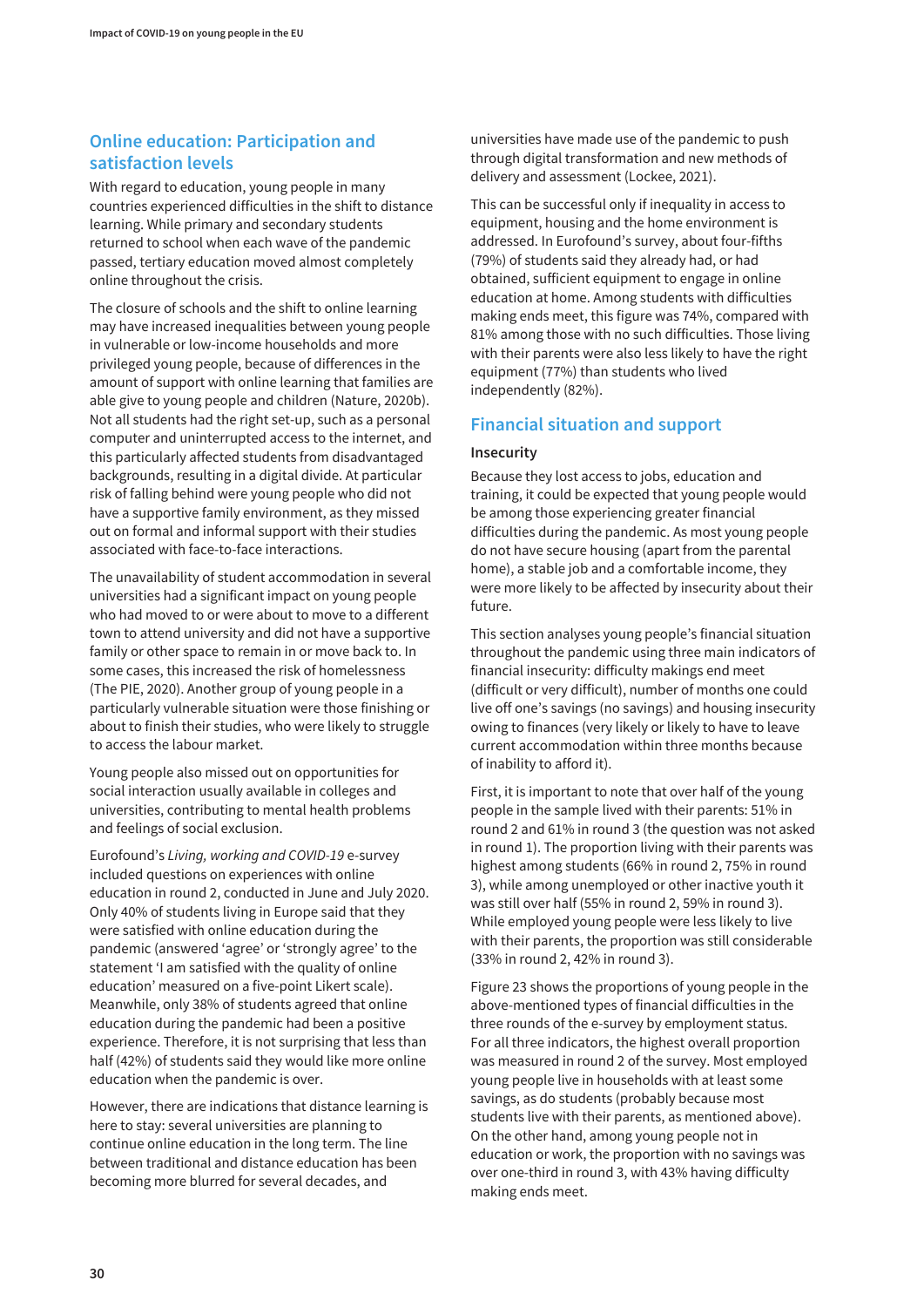

### **Figure 23: Proportions of young people experiencing financial insecurity during the pandemic by employment status (%)**

It is worth noting that in the latest round of the survey, 15% of unemployed or inactive young people had all three types of financial insecurity, compared with 7% of unemployed/inactive people over 30.

Living with their parents provided a source of financial security for many young people throughout the pandemic. In the latest survey round, only 3% of 18- to 29-year-olds living with their parents had experienced housing insecurity, compared with 9% of those living away from home, and only 13% said that they had difficulty making ends meet, compared with 21% of those living outside the parental home. There was less difference in terms of the availability of household savings as reported by young respondents (29% and 28%, respectively, for those living with their parents and those living away from home).

#### **Financial support**

Not all young people can rely on their families for financial security. In all EU countries, some kind of income support was given to those who lost their job during the pandemic, either temporarily or permanently. Since young people were at higher risk of job loss, it can be expected that they were also more likely to avail themselves of public financial support.

In the second two survey rounds, respondents were asked whether they had requested any of the following types of financial support from public authorities since the outbreak of the COVID-19 pandemic:<sup>8</sup>

- **•** deferral, reduction or cancellation of tax, bill, mortgage, loan or debt payments
- $\circ$  unemployment benefit
- o wage support
- $\bullet$  paid sick leave or paid care leave
- o other support from public services to help with expenses

In summer 2020, around one-quarter of young respondents (26%) said that they had requested at least one of these types of support, which was the same proportion as that measured among older people. However, by spring 2021 the proportion of those aged 18–29 who had asked for support had increased to one-third (33%), while among those aged 30 or over only 27% had asked for support.

A large proportion of young people, then, had asked for financial support by spring 2021; however, not all of them had actually received some kind of support. Only 17% of all young people said that they had received some kind of support by summer 2020 (20% of those aged 30+), increasing to one-quarter of young people (25%) in round 3 (21% of those aged 30+).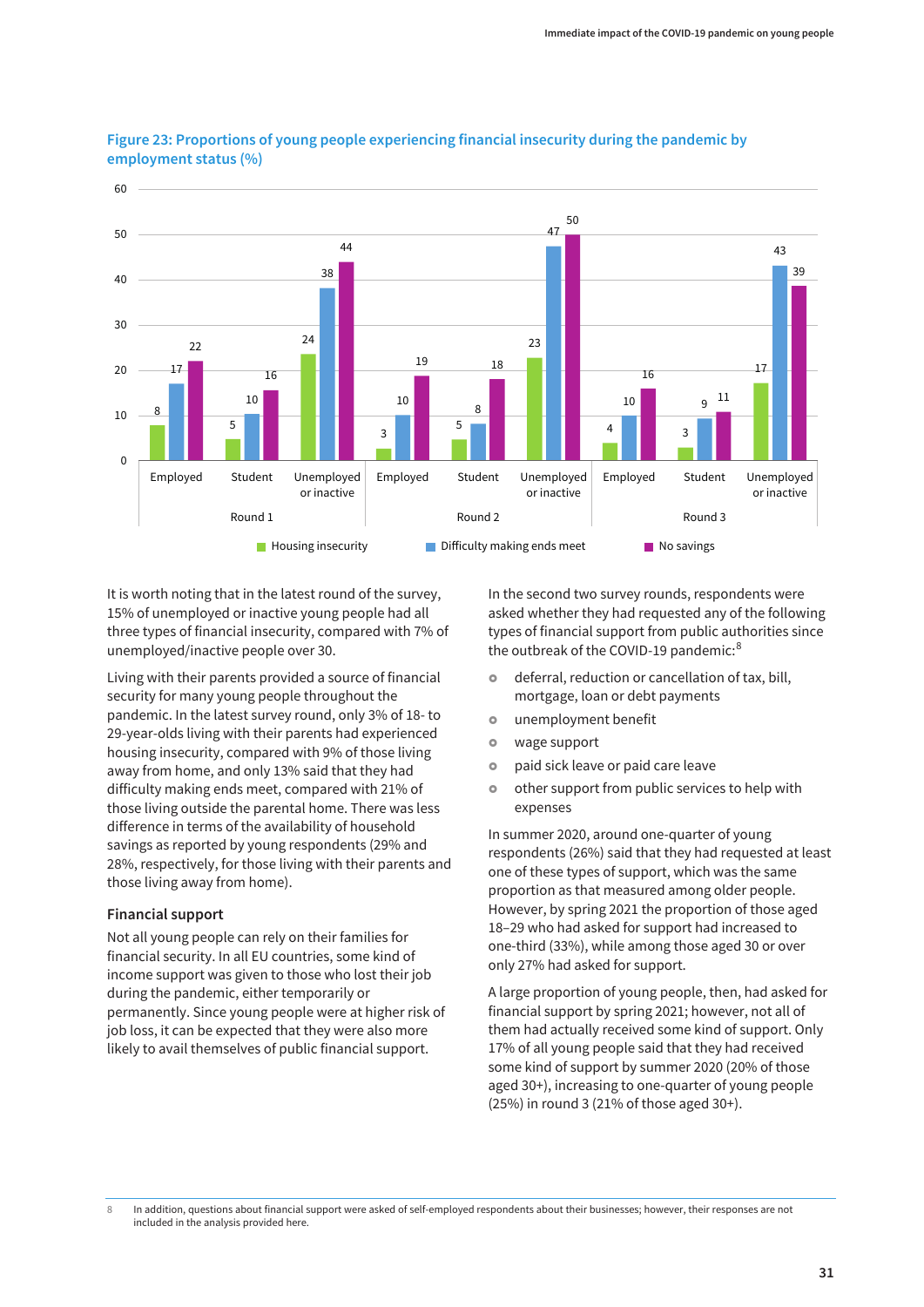

### **Figure 24: Proportions of young people experiencing difficulties by need for/availability of financial support, spring 2021 (%)**

Meanwhile, 11% of those who had asked for support by spring 2021 said that they had not received any of the types of support they had requested (either because they had been refused or because they were still waiting). Those who needed but did not receive financial support were more likely to have difficulty making ends meet, experience housing insecurity or feel socially excluded (Figure 24).

Respondents were also asked whether they had received any form of support from family and friends, or from charities or other non-governmental organisations. These types of informal support seem to have at least partially filled gaps in formal financial support: young people who said that they had requested financial support from public authorities were more likely to have asked for informal support as well, particularly those who had not (yet) received any formal support. In rounds 2 and 3 of the survey, half of the latter group of young people had received informal support (Table 6) (this question was not asked in round 1). People aged 30 or over, regardless of whether they had asked for or received formal support, were less likely to either ask for or receive informal support, reflecting the greater reliance of young people

on their families during their years of transitioning to adulthood.

# Well-being and mental well-being

As described in the previous chapter, young people have been one of the groups most severely affected by the COVID-19 crisis in terms of employment and financial difficulties. In addition to experiencing higher unemployment and worsening economic conditions, as a result of the non-pharmaceutical interventions put in place by governments they have also suffered from limited mobility and physical activity, the closure of face-to-face educational services and the cancellation of social events, resulting in social isolation. Many have experienced emotional difficulties in managing their situation in lockdown. They have also reported experiencing boring routines, stress and compulsive use of smartphones, among other issues (Alberich et al, 2020).

This has resulted in major consequences such as a general sense of insecurity, lower emotional well-being and negative feelings such as depression and anxiety, in some cases leading to suicidal thoughts (Wise, 2020).

### **Table 6: Proportions of young people who asked for and who received informal support by need for/availability of formal support (%)**

|                                           | Asked for informal support |             | <b>Received informal support</b> |             |
|-------------------------------------------|----------------------------|-------------|----------------------------------|-------------|
|                                           | Summer 2020                | Spring 2021 | Summer 2020                      | Spring 2021 |
| Did not need formal support               | 23                         | 25          | 22                               | 23          |
| Received formal support                   | 36                         | 45          | 33                               | 42          |
| Needed but did not receive formal support | 62                         | 70          | 50                               | 50          |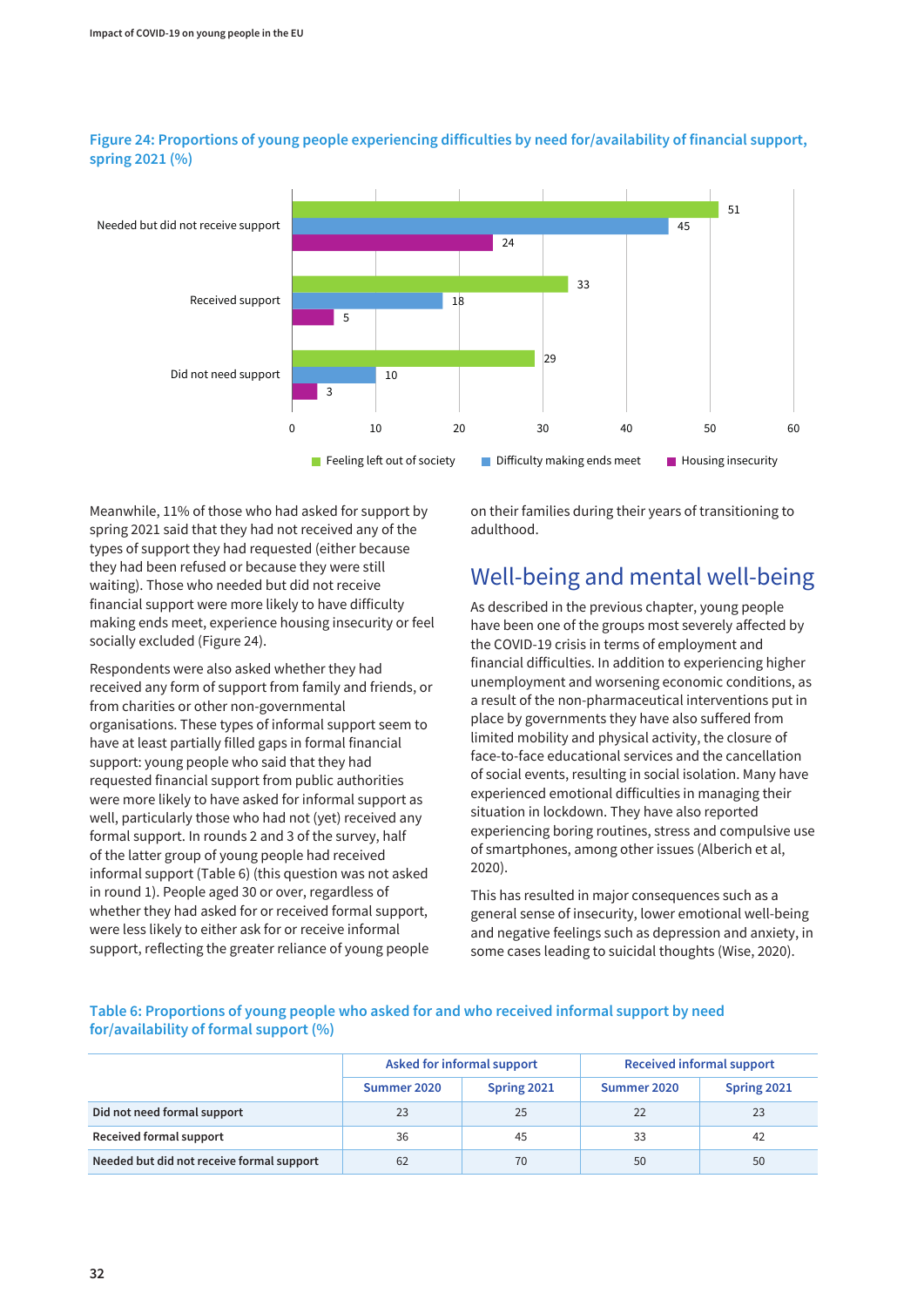Young people also reported having a lack of faith in the future and a lack of motivation to start working; they expressed concerns regarding the health of relatives, reduced time spent on learning activities and much less time spent socialising with friends.

Young people already experiencing mental health issues before the pandemic and those from disadvantaged groups were particularly exposed to such negative consequences. For instance, those already deemed most at risk grew more disconnected from education, youth services and support, while many were forced to remain indoors almost all the time, often in overcrowded living spaces.

Forced family cohabitation resulted in a loss of independence, which was particularly hard for young people with unsupportive families. LGBTIQ<sup>9</sup> young people were at higher risk of mental health problems

during the pandemic, especially where the family climate was negative (Gato et al, 2020); some had to suppress their identity on returning home.

Research conducted at national level since the beginning of the pandemic has found an increase in mental health issues among young people (Box 2).

Issues relating to increasing inequalities raised by the pandemic also apply to mental health (Singh et al, 2020), which makes it necessary to consider the link between social inequality and mental well-being, as well as the mechanisms that produce inequalities among young people. This section presents evidence of changes in the aspects of young people's well-being that have been most negatively affected by the pandemic: perceived social exclusion, life satisfaction and mental well-being.

# **Box 2: Consequences of the pandemic on the mental well-being of young people – evidence from national surveys**

**Czechia**: A representative survey on mental health in the pandemic conducted by the Center for Economic Research and Graduate Education – Economics Institute (2,500 respondents, data collected every two weeks between March and June 2020) revealed that young people aged 18–24 and women with children comprised the most anxious and depressed groups in society. In the first months of the pandemic, 20% of respondents stated that they had suffered from impaired mental health (at least moderate depression or anxiety). This was a more than threefold increase on the figure prior to the pandemic (6%). This proportion reached as high as 36% for young people and 37% for women with children (Bartoš et al, 2020).

**France**: According to CoviPrev (a national survey conducted by Public Health France that interviews online, at short intervals, independent samples of 2,000 people over the age of 18), 21% of those questioned said that they were in a depressed state in November 2020 (compared with 10% in September). The proportion of adults suffering from depression was significantly higher than average among those reporting a very difficult financial situation (35%), those with a history of psychological disorders (30%), economically inactive people (28%), those in education (30%) and young people (29% among 18- to 24-year-olds, 25% among 25- to 34-year-olds). Moreover, a study conducted internally by the University of Lille found that half of the students at the university were suffering from increased or significant anxiety, and 30% to 40% reported feelings of distress.

**Germany**: A representative online survey conducted among 1,586 families with 7- to 17-year-old children and adolescents between 26 May and 10 June 2020 found that one in every two children aged between 11 and 17 had suffered mentally because of reduced social contact. Children with low socioeconomic status, a migrant background or limited living space were affected significantly more. Among children and teenagers, 29% reported weaker ties with friends (Ravens-Sieberer et al, 2021).

**Greece**: A survey conducted by Sentio Solutions in October and November 2020 (ekathimerini.com, 2020) among young people in Greece found that more than 60% of respondents believed that their mental health had worsened since the pandemic started. Increased stress, monotony, pessimism and lack of motivation were the negative emotions that participants were most likely to experience. Young people were concerned about lack of social interaction and felt deprived of their youth and career opportunities. Another issue was performance at school or university. Most respondents said that they preferred traditional teaching in the classroom over distance learning, and 59% of them thought that the situation had negatively affected their academic performance. With regard to worries about the coronavirus, about 19% stated that they considered the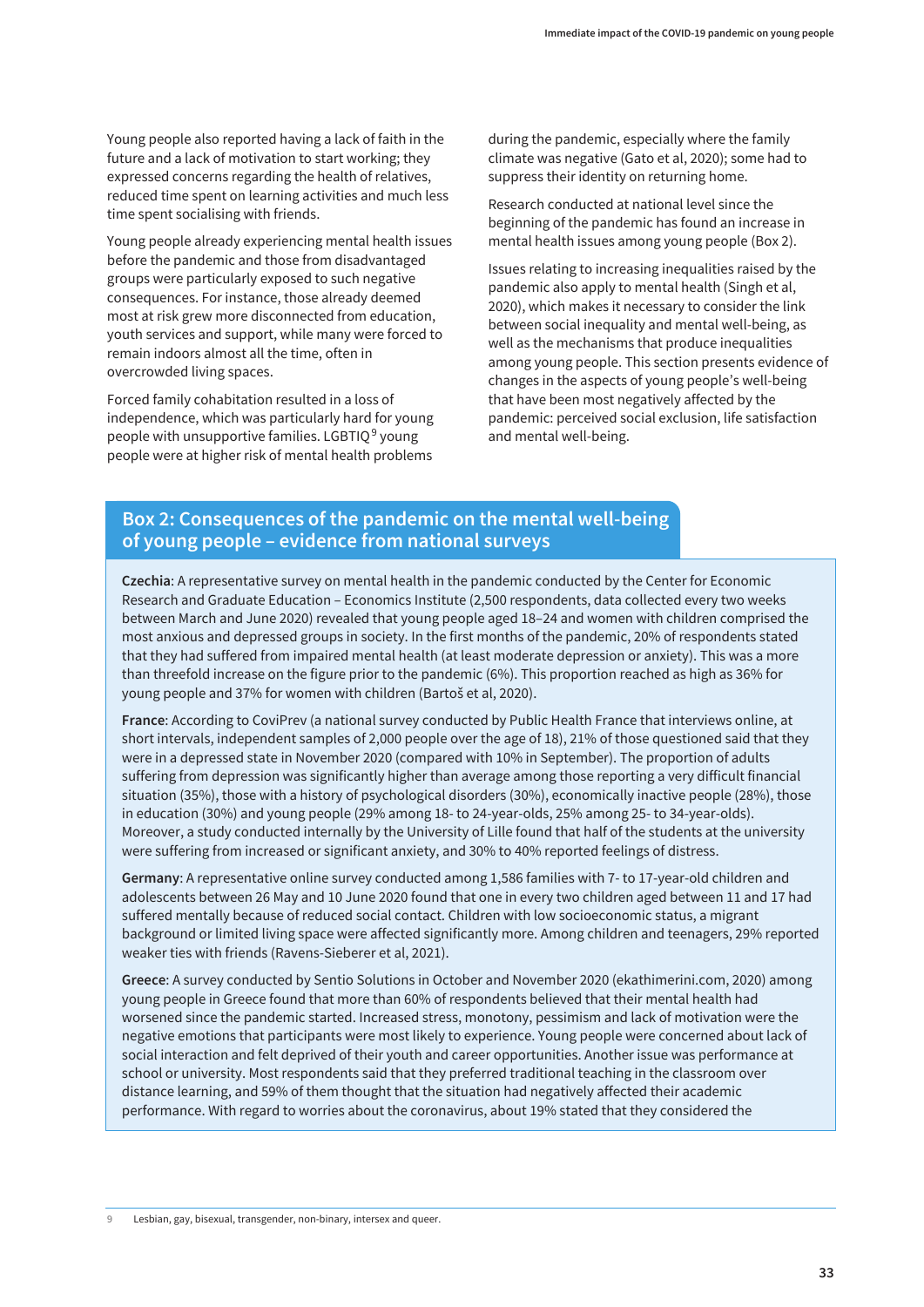probability of getting ill themselves to be small, while 34% believed it was probable or very probable that they would become ill. What worried most young people was that a family member might become ill (46%). Concerning the pandemic's effects on young people's social lives, 68% said that they had reduced their social interactions, while 10% stated that nothing had changed in their social life. Finally, 57% of young people considered that psychological support services were difficult to access.

**Ireland**: A survey conducted by the Irish Department of Children and Youth Affairs (since renamed the Department of Children, Equality, Disability, Integration and Youth) identified difficulties reported by young people, including negative effects on health and well-being, especially among some marginalised groups (Department of Children and Youth Affairs, 2020). The most common negative effects related to the mental health of respondents (overthinking, concern, worry, anxiety, depression and a sense of hopelessness). Over 30% of young people missed their friends. Many had concerns about their education. Other challenges included cabin fever, isolation/loneliness, missing relatives, boredom/lack of motivation and routine, employment and financial problems, loss of social life, lack of sport, social distancing, reduction in mental health/addiction services and other services, cancellation of summer plans and negative effects of media consumption.

**Lithuania**: A representative survey of the Lithuanian population aged 18–74 conducted by the Centre for Human Studies and Baltijos Tyrimai in June 2020 found that the lockdown had significantly reduced the emotional wellbeing of young people. People aged 18–29 were the group most affected emotionally by the pandemic. Among young people, 52.8% were experiencing pandemic distress at the beginning of June 2020, while the share of such people in the 30–49 age group was 45.9% and that in the 50–74 age group was 25.8% (LRT.lt, 2020).

**Poland**: Some surveys among students in higher education have found that they were at higher risk of mental health issues, including depression and increased consumption of stimulants (Gambin et al, 2020; Nauka w Polsce, 2020; Wrocław University of Environmental and Life Sciences, 2020).

**Source**: *Authors, based on information provided by the Network of Eurofound Correspondents*

### **Perceived social exclusion**

As educational institutions and many workplaces employing young people closed, while social events were cancelled and restrictions were introduced on meeting other people in person, it can be expected that perceived social exclusion increased, particularly for young people who experienced temporary or permanent job loss and those who had to move away from their usual environment, which may have resulted in feelings of being left out and falling behind others. Social exclusion was measured in the *Living, working and COVID-19* e-survey using a single item, a question asking respondents the extent to which they agreed with the statement 'I feel excluded from society'. The proportion of those who agreed with this statement was highest among unemployed young people (50% in spring 2021, having increased from 42% in summer

2020 when this question was first asked); it was 29% among students (up from 20%) and 27% among young workers (up from 16%).

While living with their parents provided financial security for some young people during the pandemic, on average there was no statistically significant difference in the risk of depression and feeling socially excluded between young people who had moved out and those who were living with their parents.

However, young people who were unemployed or inactive were less likely to feel excluded from society if they lived with their parents in spring 2021. For students, this was the opposite, with those living away from their parents feeling less excluded, while no significant difference was found for working young people. With regard to risk of depression, the differences were less pronounced (Figure 25).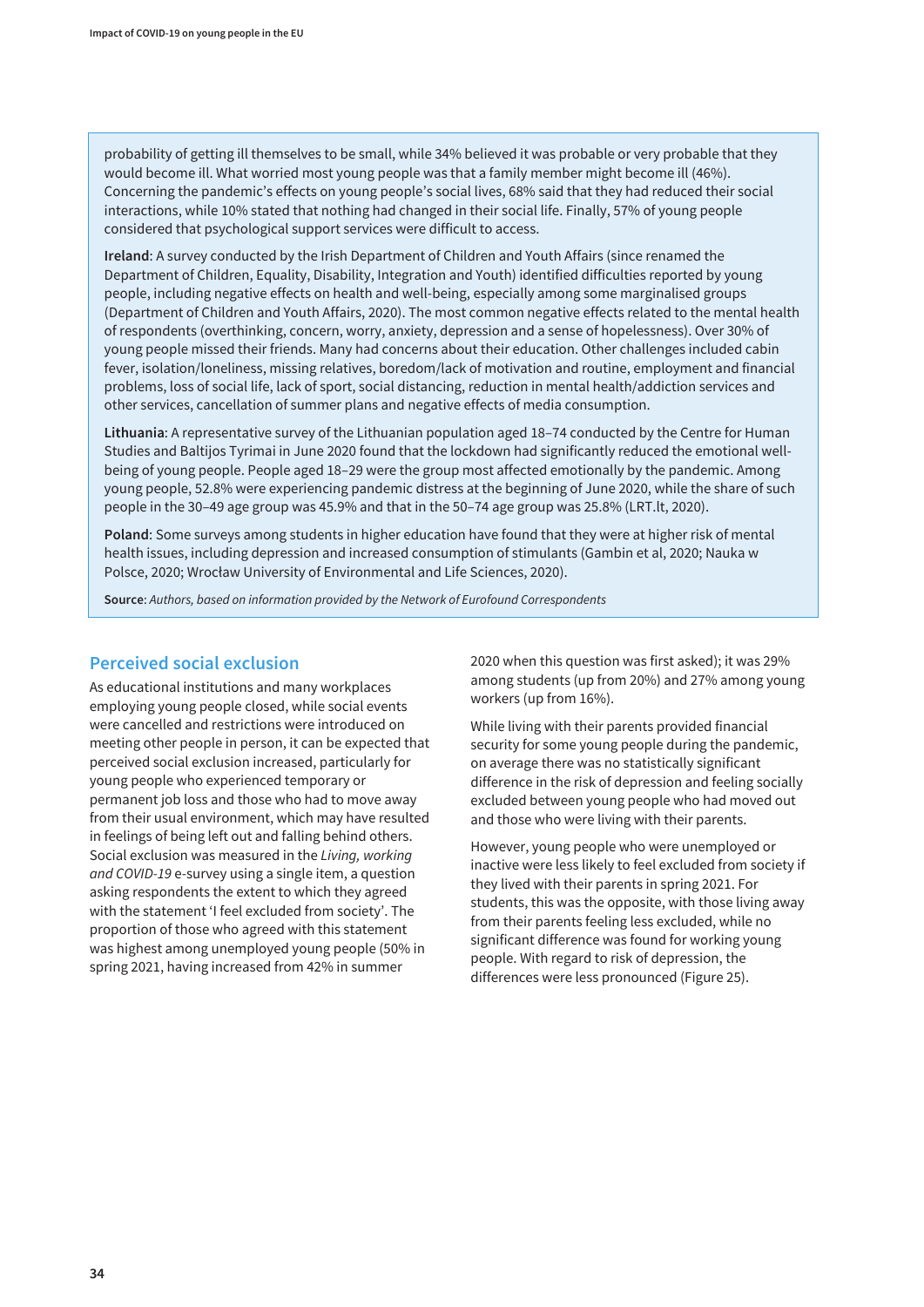

### **Figure 25: Proportions of young people aged 18–29 at risk of depression and feeling socially excluded by employment status and living situation, spring 2021 (%)**

# **Life satisfaction**

Young people are usually more satisfied with their lives in general than older groups. Average life satisfaction across the EU is usually around 7.0, measured on a scale from 1 to 10. Apart from age, life satisfaction is closely related to income, health, employment status and relationship status (Eurofound, 2017). Given the financial insecurity, job loss and insecurity, and loss of social connections experienced by young people, it can be expected that the pandemic reduced their overall life satisfaction.

The question on life satisfaction asks for an evaluation of the respondent's life overall, rather than measuring momentary happiness. In the *Living, working and COVID-19* e-survey it was measured on a scale of 1–10, where 1 is very dissatisfied and 10 is very satisfied. The question asked was 'All things considered, how satisfied are you with your life these days?'

Average life satisfaction among young people as measured by the e-survey is significantly below that measured in other, representative social surveys before the pandemic. In the European Quality of Life Survey (EQLS) 2016, mean life satisfaction among young people was 7.4. In the spring 2021 round of the *Living, working and COVID-19* e-survey, young people had an average life satisfaction of 6.3.10

The following analysis examines the life satisfaction of young people aged 18–29 throughout the pandemic and the factors that affected it, using the panel data from the e-survey (that is, data for young people who participated in multiple survey rounds). First, Table 7 provides descriptive statistics on young people's life satisfaction, looking at key possible explanatory variables.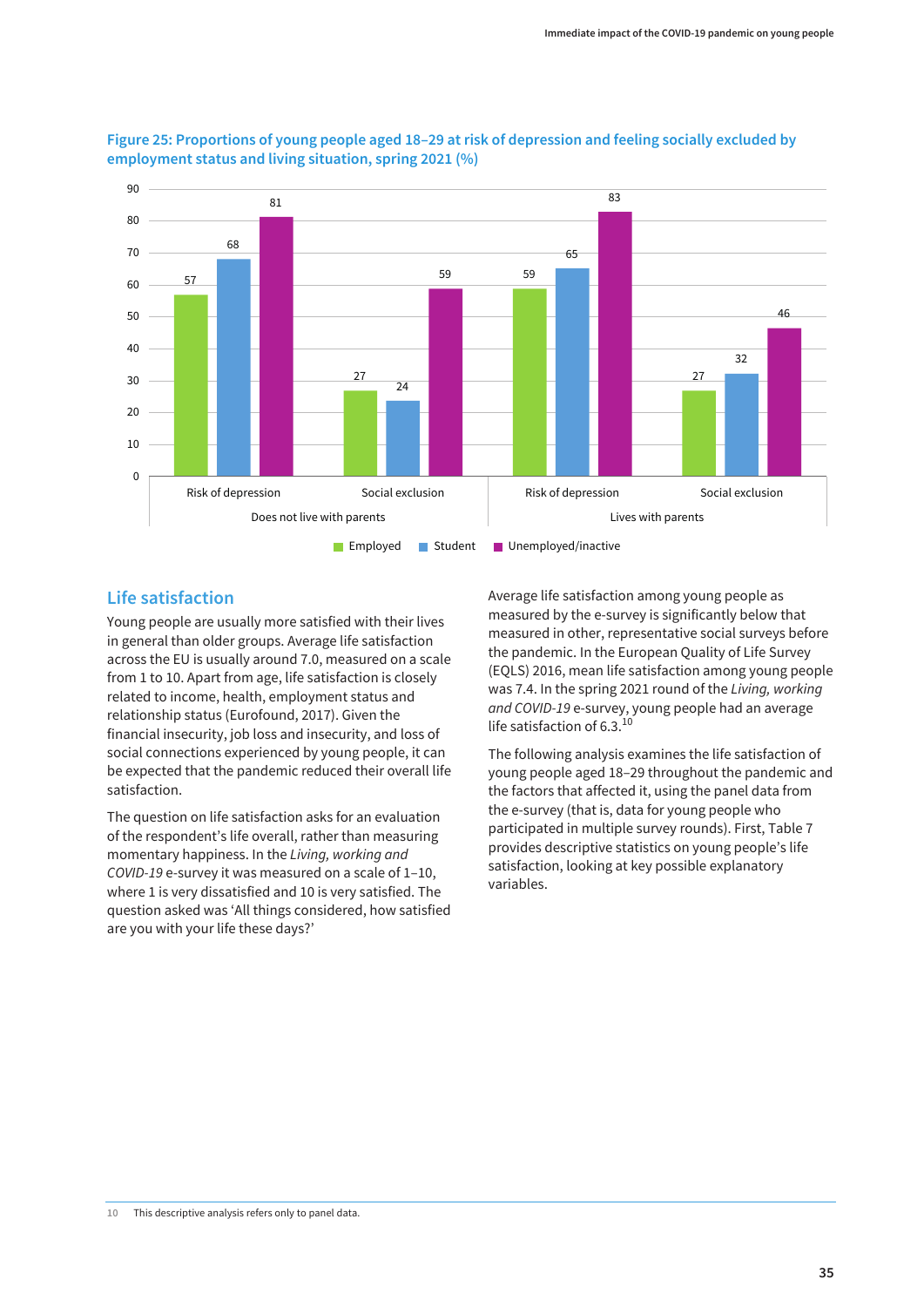Table 7 shows important differences in life satisfaction within the group of young people. Young women on average had higher life satisfaction than men. Compared with students and those in employment, those who were unemployed had significantly lower levels of life satisfaction. Scores were higher among those with tertiary education, and those living with a partner, whereas having young children seems to have lowered the level of satisfaction, although this difference is not statistically significant. There is a positive period effect in the second round of the survey: life satisfaction was higher during summer 2020 when the first wave of the pandemic had subsided. The data also show differences by country group. Young people from Nordic countries reported the highest levels of life satisfaction, with an average above 7 points. Continental, Eastern and Mediterranean countries follow, and young people in Ireland reported on average the lowest life satisfaction.

#### **Table 7: Life satisfaction among young people during the pandemic (score out of 10)**

|                          |                 | <b>Mean life</b><br>satisfaction score |
|--------------------------|-----------------|----------------------------------------|
| Gender                   | Female          | 6.6                                    |
|                          | Male            | 6.4                                    |
| <b>Employment status</b> | Employed        | 6.8                                    |
|                          | Unemployed      | 4.9                                    |
|                          | <b>Students</b> | 6.5                                    |
| <b>Educational level</b> | Tertiary        | 6.7                                    |
|                          | Non-tertiary    | 6.2                                    |
| Partner present          | Yes             | 7.0                                    |
|                          | <b>No</b>       | 6.3                                    |
| Children aged 0-11       | Yes             | 6.3                                    |
|                          | <b>No</b>       | 6.6                                    |
| Survey round             | $\mathbf{1}$    | 6.4                                    |
|                          | $\overline{2}$  | 6.9                                    |
|                          | 3               | 6.3                                    |
| Country group            | <b>Nordic</b>   | 7.3                                    |
|                          | Continental     | 6.9                                    |
|                          | Eastern         | 6.6                                    |
|                          | Ireland         | 5.7                                    |
|                          | Mediterranean   | 6.1                                    |

Although descriptive statistics give a useful overview of key groups and the differences between them, firm conclusions cannot be drawn unless other variables are controlled for. Many of the explanatory variables may be related to one another, and therefore the effect of one variable can change once the others are accounted for. Therefore, a regression analysis was carried out step by step, by adding explanatory variables one by one in order to understand the drivers behind life satisfaction and assess the changes.

Figures 26 to 28 present predicted levels of life satisfaction from the final model, which included all explanatory variables.

Figure 26 shows the pattern in levels of life satisfaction across time and in relation to the presence (or not) of restrictive measures, controlling for all other explanatory variables included in the analysis. Compared with spring 2020 (round 1), life satisfaction had improved considerably by July (round 2). The effect is equal to +0.392 and is significant at the 1% level. Again, the results showed great improvements in summer 2020, as many of the restrictions had been lifted and there was hope that the pandemic might soon be at an end. In February to March 2021 (round 3), however, the overall level of life satisfaction was even lower than that first measured in April 2020. The effect amounts to -0.138 and is significant at the 5% level. Clearly, the third wave of the pandemic was taking its toll on young people. This effect is strongest when restrictive measures are controlled for. As can be seen from Figure 26, they also matter for life satisfaction. School closures (universities included) and stay-athome requirements both drove down life satisfaction, by -0.19 (5% significance level) and -0.17 (10% significance level), respectively. Workplace closures, on the other hand, had a positive but insignificant effect on young people's life satisfaction.

Figure 27 shows differences by country group. The findings suggest that young people in all other country groups reported lower levels of life satisfaction than those in the Nordic countries. The difference is smallest compared with the Continental group, and it is not significant once restrictive measures are controlled for. For the other three country groups, the negative difference is stable, and the largest difference is found between Ireland and the Nordic group (-1.25, 1% significance level), followed by the Mediterranean countries (-0.99, 1% significance level) and finally the Eastern countries (-0.53, 1% significance level).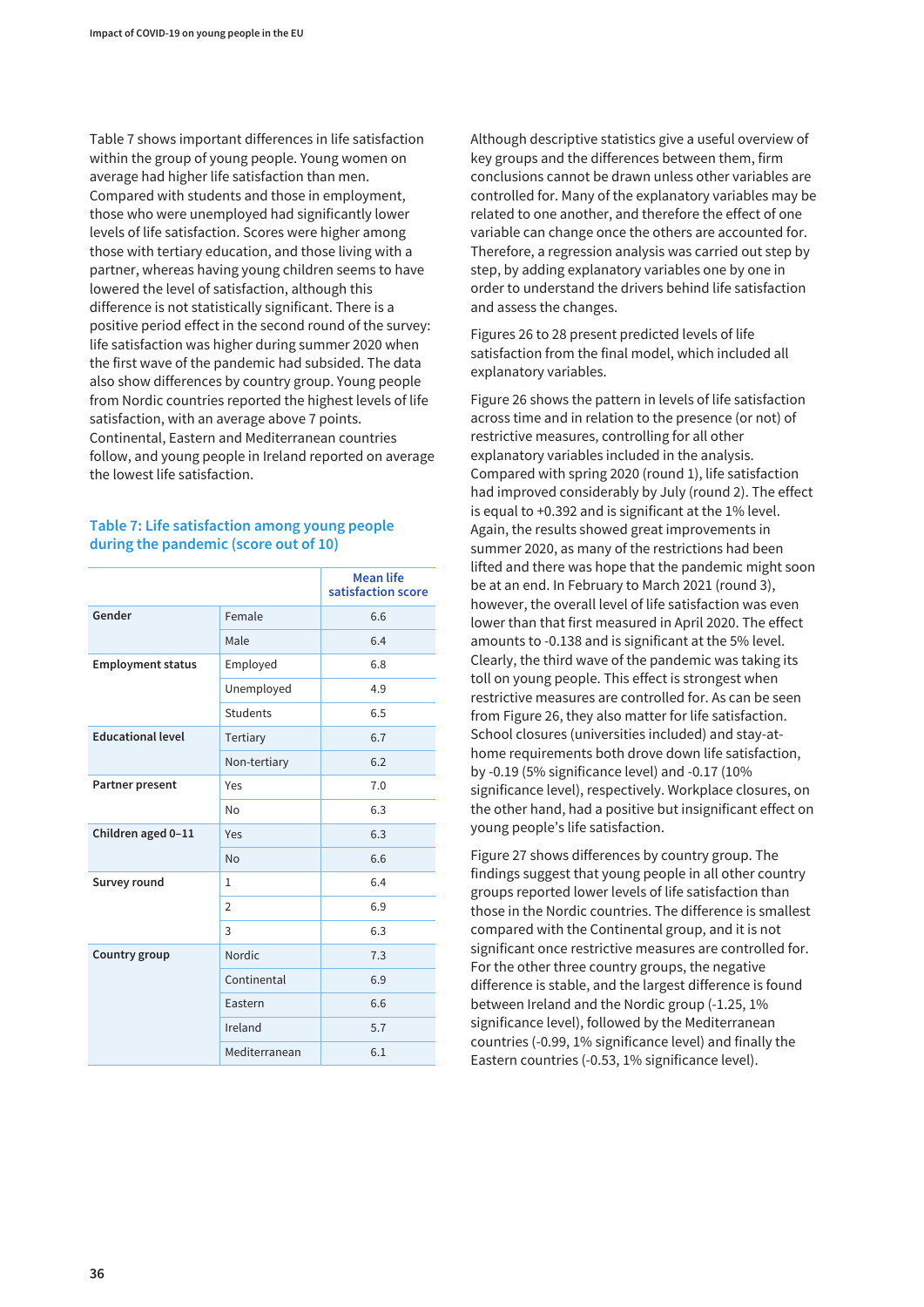

### **Figure 26: Predicted levels of life satisfaction among young people during the pandemic in relation to restrictive measures and across time (score out of 10)**

**Note:** *Lines indicate confidence intervals. Non-overlapping confidence intervals for categories within a group imply a statistically significant difference.*



#### **Figure 27: Predicted levels of life satisfaction among young people during the pandemic across country groups (score out of 10)**

**Note:** *Lines indicate confidence intervals. Non-overlapping confidence intervals for categories within a group imply a statistically significant difference.*

Figure 28 shows life satisfaction across sociodemographic groups. Young women generally reported higher life satisfaction than young men, although the difference weakens once the models also control for living arrangements: people living with their partner reported higher satisfaction than those who do not. Moreover, the gender difference disappears entirely once control variables for country differences are added. This implies that household composition and country characteristics play a more significant role than gender in explaining differences in life satisfaction among young people.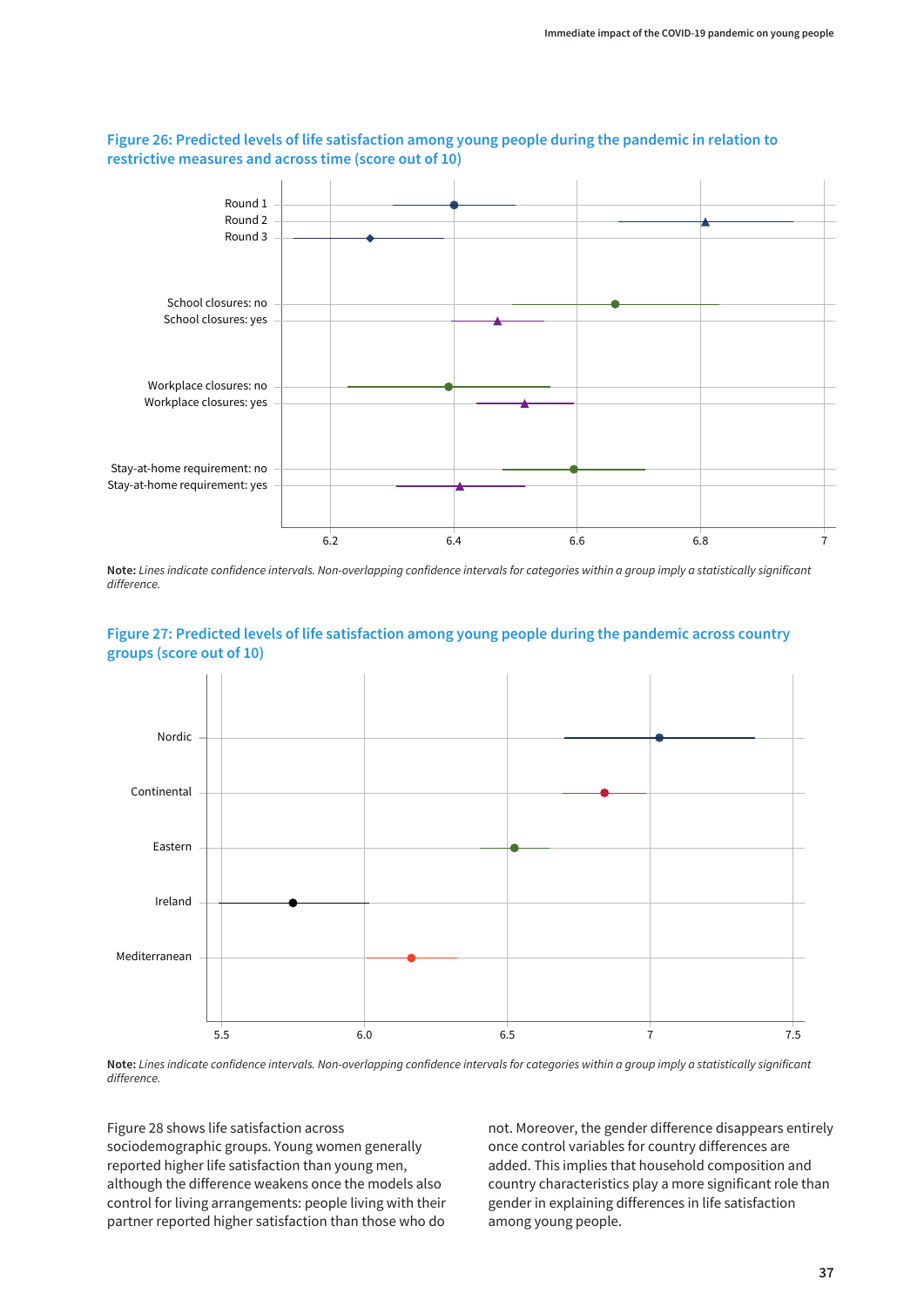

### **Figure 28: Predicted levels of life satisfaction among young people during the pandemic across sociodemographic groups (score out of 10)**

**Note:** *Lines indicate confidence intervals. Non-overlapping confidence intervals for categories within a group imply a statistically significant difference.*

Compared with young people in employment, both students and those who were unemployed reported lower life satisfaction. However, the effect is much larger for unemployed people (-1.15, 1% significance level) and remains unaltered by including any other characteristics captured by the set of explanatory variables. For students, the effect becomes weaker as other explanatory variables are included, and it loses its significance (significant at the 10% level only). Young people with higher education reported higher life satisfaction, and this effect persists when other variables are included (+0.29, 1% significance level). Having a partner improves life satisfaction by about 0.5 points (1% significance level), while having young children has no significant effect on life satisfaction, which is in contrast to the simple descriptive statistics reported in Table 7.

### **Mental well-being**

As mentioned in the introduction to this chapter, the pandemic had a noticeably disproportionate impact on young people's mental well-being compared with that of older groups. Concern about youth mental well-being was regularly raised in public discourse in all

EU countries, and it was one of the main driving forces, other than economic considerations, behind efforts to reopen workplaces and, in particular, educational institutions and ease restrictions relatively quickly (France 24, 2021).

In the *Living, working and COVID-19* e-survey, mental well-being was measured using the WHO-5 mental well-being index. It is based on frequency of positive feelings experienced over the previous two weeks. In this report, the WHO-5 score is measured on a scale of 0–25, $^{11}$  where a score of 13 or below indicates a risk of depression. The average proportion of people in the EU at risk of depression was 22% in 2016 (Eurofound, 2017).

The WHO-5 score is usually higher for young people aged 18–29 than for older groups. While in the first two rounds of the e-survey young and middle-aged groups had comparatively similar average rates of risk of depression, by spring 2021 young people aged 18–29 stood out in this regard, with risk of depression affecting nearly two-thirds (65%) of them. Notably, the average proportion of people at risk of depression had increased across all age groups since summer 2020 (Figure 29).

**<sup>11</sup>** In the WHO's original method of scoring, the total 'raw' score, which can range between 0 and 25, is multiplied by 4 to get a value on a 0–100 scale. A score of 50 or below indicates a risk of depression (Child Outcomes Research Consortium, undated).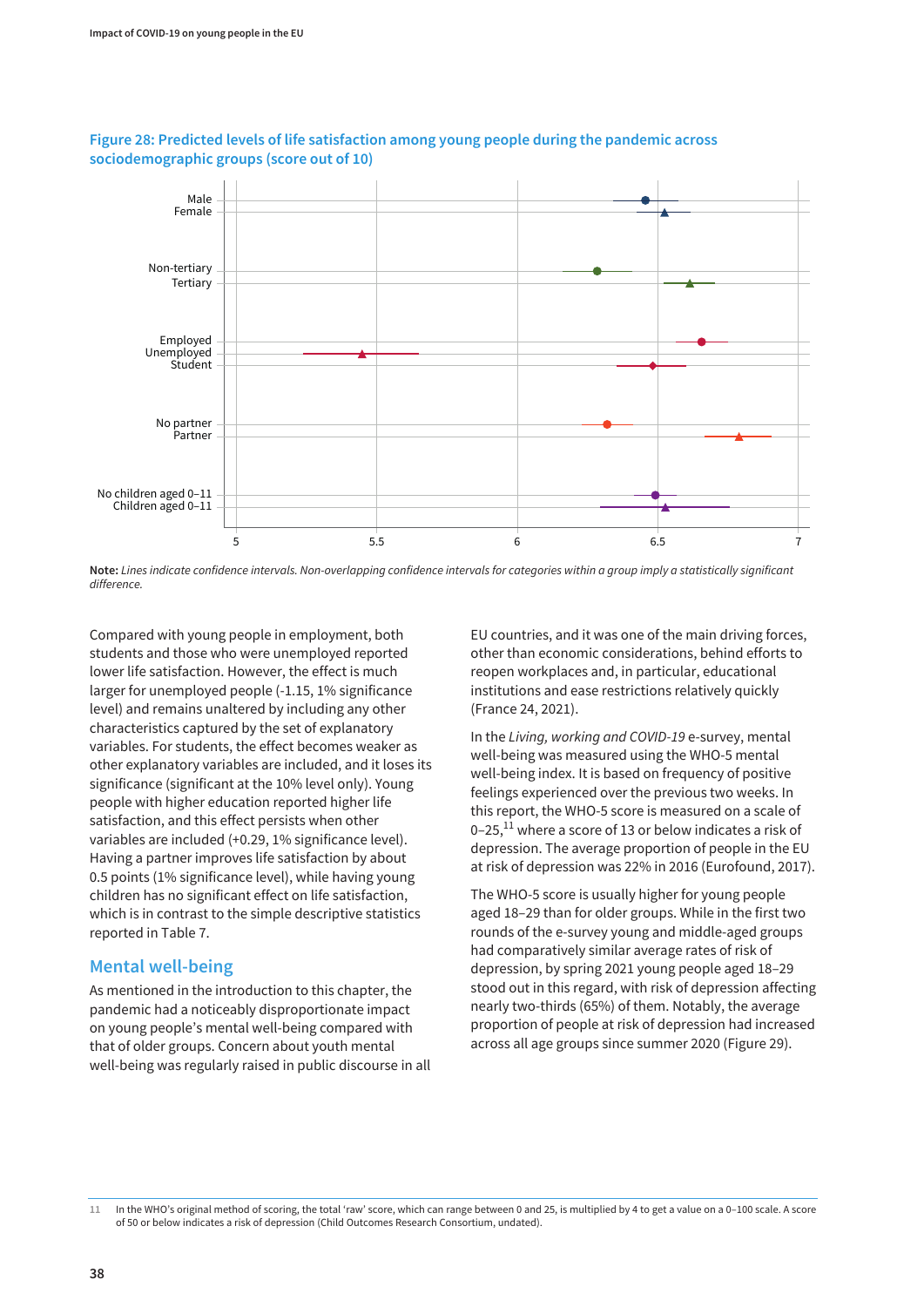

**Figure 29: Proportions of people at risk of depression during the pandemic, based on WHO-5 mental well-being score, by age group (%)**

Among both young people and those aged 30 or over, women were more likely to experience negative feelings – such as feeling tense, lonely, downhearted or depressed – and were more often at risk of depression based on their frequency of positive feelings. For this reason, young women were among the groups with the lowest mental well-being scores during the pandemic,

and their frequency of negative feelings increased on average as the pandemic progressed.

As shown in Figure 30, the largest gender differences can be seen in the proportions feeling tense, particularly in the second round (summer 2020), when this feeling was less frequent for young men, while it did not



#### **Figure 30: Feeling tense, lonely or depressed 'all or most of the time', by gender and survey round (%)**

**Note:** *R1, R2, R3 refer to rounds 1, 2 and 3 of the survey.* **Source:** Living, working and COVID-19 *e-survey*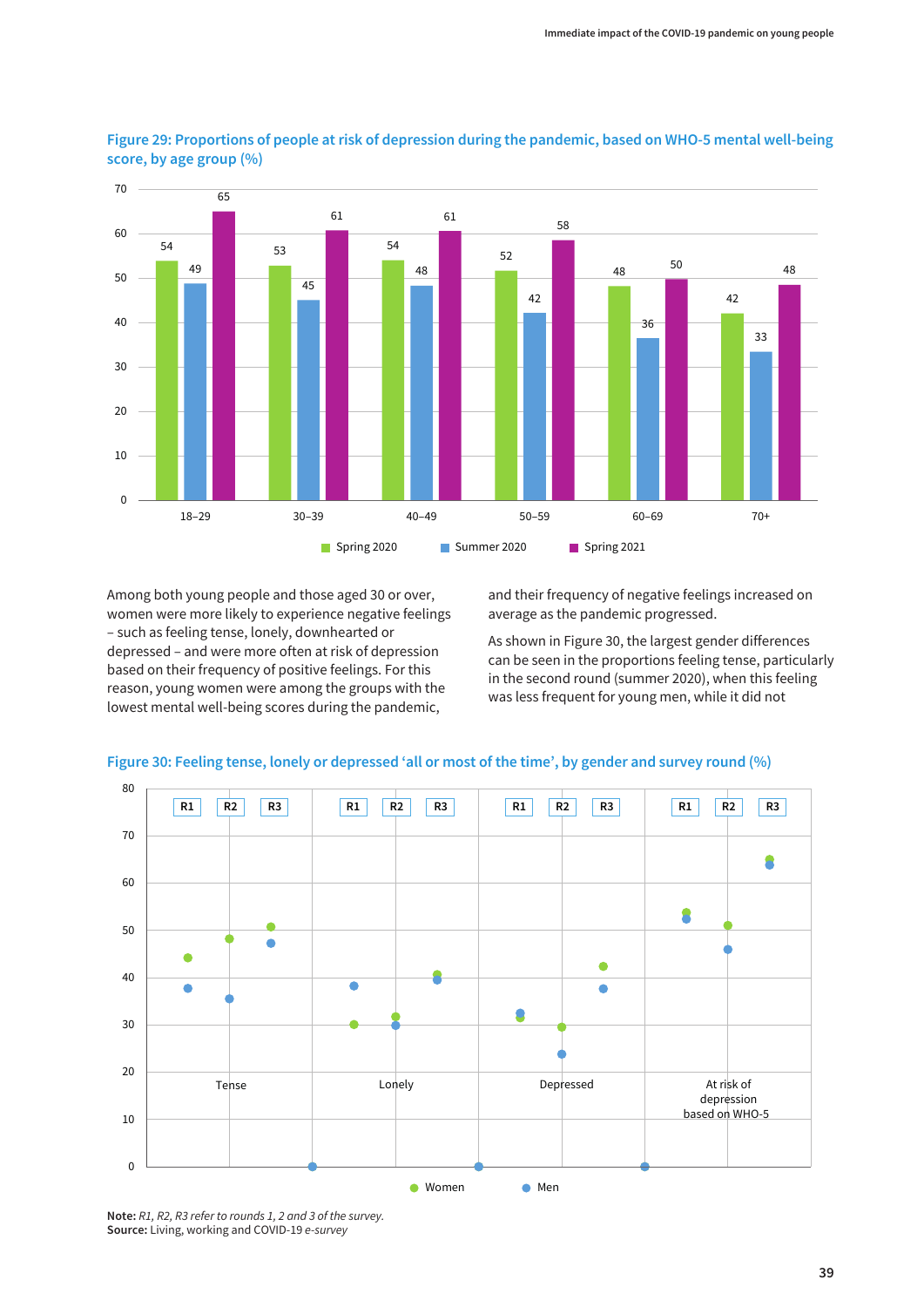improve for young women. By spring 2021, more than half of young women had felt tense all or most of the time over the previous two weeks. While loneliness was more common among young men early in the pandemic, this gap disappeared in later survey rounds.

Poor mental health in young people, particularly young women, can have an impact on their access to the labour market. Risk of depression was particularly high among unemployed/inactive young people, increasing from 62% in the first round to 66% in the second and reaching 83% in the third, while those in employment were the least likely to be at risk (56% in the latest survey) and students were in between (65%). All of these proportions are particularly high compared with those usually found in social surveys conducted before the pandemic, such as the EQLS (Eurofound, 2017).

The following analysis concentrates on mental well-being among those young people in the survey who participated in multiple rounds and aims to establish the connection between mental well-being and restrictive measures during the pandemic.

First, Table 8 provides descriptive statistics on mental well-being, looking at key possible explanatory variables. During the pandemic, average levels of mental well-being were low, below the threshold of 13, which indicates a risk of depression. In contrast with the figures for life satisfaction, women on average reported lower levels of mental well-being than men, although the difference is not statistically significant. All other differences by group are in line with the results for life satisfaction. The lowest levels of mental well-being on average are experienced by unemployed young people, while those in employment report higher levels than students. There is also a positive association between level of education and reported level of mental well-being. Household composition again plays a significant role. Among young people, having a partner and not having young children protects against poor mental well-being. Compared with spring 2020 (round 1), the average WHO-5 score increased considerably during the summer of the same year (round 2). However, in the last round (February and March 2021) the levels were even lower than in the first round. There are considerable differences by country group, too. Young people from Nordic countries on average reported the highest levels of mental well-being, at around 14.5, putting them above the depression risk threshold. All other country groups fell below this cut-off point. Closest to the Nordic group are the Eastern countries, then Continental group and the Mediterranean countries, and finally Ireland.

The following paragraphs describe the results of a regression analysis and report effects of the variables and changes in them across models. Figures 31 to 33 present the predicted mental well-being scores from the final model.

### **Table 8: Mental well-being among young people during the pandemic (score out of 25)**

|                          |                 | <b>Mean WHO-5</b><br>score |
|--------------------------|-----------------|----------------------------|
| Gender                   | Female          | 12.3                       |
|                          | Male            | 12.5                       |
| <b>Employment status</b> | Employed        | 12.8                       |
|                          | Unemployed      | 10.1                       |
|                          | <b>Students</b> | 12.2                       |
| <b>Educational level</b> | Tertiary        | 12.7                       |
|                          | Non-tertiary    | 11.9                       |
| Partner present          | Yes             | 13.0                       |
|                          | Nο              | 12.0                       |
| Children aged 0-11       | Yes             | 11.5                       |
|                          | <b>No</b>       | 12.4                       |
| Survey round             | $\mathbf{1}$    | 12.3                       |
|                          | $\overline{2}$  | 12.9                       |
|                          | 3               | 11.8                       |
| Country group            | <b>Nordic</b>   | 14.5                       |
|                          | Continental     | 12.5                       |
|                          | Eastern         | 12.6                       |
|                          | Ireland         | 11.0                       |
|                          | Mediterranean   | 11.9                       |

**Note:** *These data refer to panel respondents in the survey.*

Figure 31 shows predicted levels of mental well-being in relation to restrictive measures and across survey rounds. Like the life satisfaction score, the WHO-5 score improved between April 2020 and July of the same year (+0.48, 5% significance level) but had deteriorated quite dramatically when the respondents were interviewed again in February 2021. Note that reported mental well-being was lower in February 2021 than in April 2020 (-0.67, 1% significance level). These effects are both quite unaffected by the inclusion of other variables, except restrictive measures; when these variables are introduced, the positive effect in round 2 becomes smaller and loses its significance. This is because mental well-being among young people was also affected by restrictions. School closures had a relatively strong negative impact of -0.69, significant at the 1% level. Stay-at-home requirements also had a negative effect on mental well-being (-0.2), but it is not statistically significant. However, workplace closures saw a marked improvement in young adults' mental well-being, with an effect of +0.51, significant at the 5% level.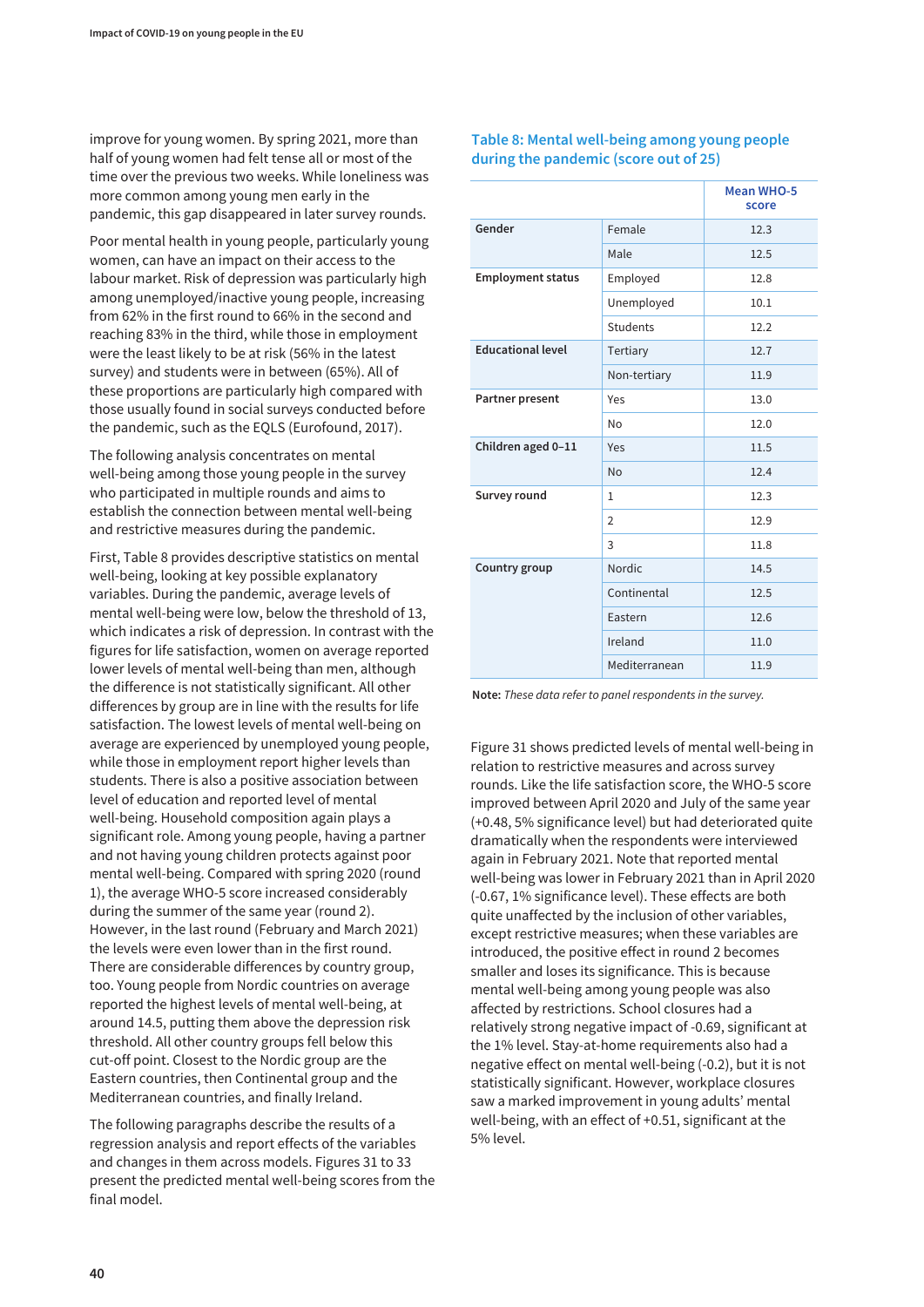

### **Figure 31: Predicted levels of mental well-being among young people during the pandemic in relation to restrictive measures and across time (score out of 25)**

**Note:** *Lines indicate confidence intervals. Non-overlapping confidence intervals for categories within a group imply a statistically significant difference.*

Stark differences across country groups emerge from the results shown in Figure 32. Young people from the Nordic countries reported the highest mental well-being scores. Compared with them, young people from all other country groups had poorer mental health, and the

effects are significant at the 1% level. The biggest difference, of -2.86, is observed for Ireland, followed by the Mediterranean countries (-2.18), the Continental group (-1.79) and finally the Eastern countries (-1.58).





**Note:** *Lines indicate confidence intervals. Non-overlapping confidence intervals for categories within a group imply a statistically significant difference.*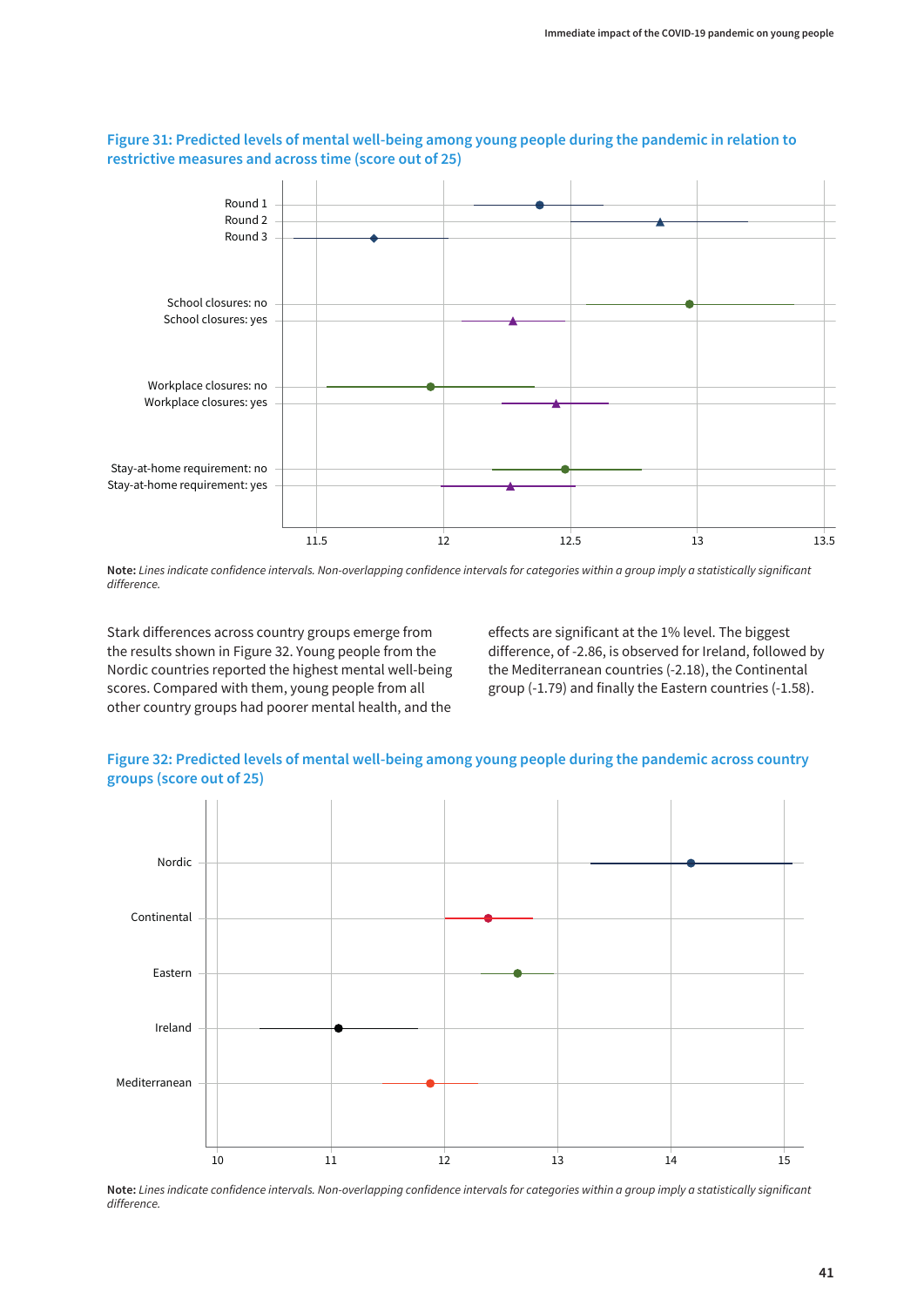

### **Figure 33: Predicted levels of mental well-being among young people during the pandemic across sociodemographic groups (score out of 25)**

**Note:** *Lines indicate confidence intervals. Non-overlapping confidence intervals for categories within a group imply a statistically significant difference.*

Predicted levels of mental well-being across sociodemographic groups are presented in Figure 33. Women reported lower levels of mental well-being than men, but this difference is not statistically significant at conventional levels. There are also significant differences related to educational level and employment status. Young respondents with tertiary education reported much higher mental well-being scores than those with a lower level of education, with an effect of around 0.5, significant at the 5% level. The effect of unemployment is striking: being out of work reduces mental well-being substantially (-1.62, 1% significance level), a feature that gives cause for concern, given that young people might have suffered more in terms of job loss than older generations. Students also reported lower levels of mental well-being than employed young people, with an effect of -0.47, significant at the 5% level. While having young children does not significantly affect mental well-being, living with a partner improves the mental well-being of young people by 0.51. This effect is significant at the 1% level and stable when other control variables are included.

# Optimism and trust in institutions

The threat posed by the COVID-19 pandemic forced governments to adopt several restrictive measures in order to contain the spread of the virus and reduce the pressure on healthcare systems. The measures adopted, such as social distancing, lockdowns and self-isolation, imposed limitations on citizens' basic rights and had

major socioeconomic consequences (for example, job insecurity, rising unemployment, loss of revenue and increased inequalities). Given these unprecedented circumstances, it is important to understand how the pandemic affected trust in national governments and in supranational organisations such as the EU (Falcone et al, 2020).

The ability of governments and organisations to contain and manage the emergency and the social and economic consequences caused by government's restrictions are likely to affect the opinions of citizens towards institutions. There are various potential determinants of trust, which include income and education, as well as age. Some studies have suggested that older people may have a higher level of trust in government, sometimes explained in terms of being more strongly 'collective oriented' (Christensen and Laegreid, 2005; Zhao and Hu, 2017). However, Aksoy et al (2020) argue that exposure to an epidemic during a person's 'impressionable years' (ages 18–25) has a persistent negative effect on trust in political institutions and leaders, especially in democracies. The persistence is explained by the fact that, at this age, value systems and opinions are indelibly formed.

This report has shown evidence that young people have been hit hard by the COVID-19 crisis in terms of employment prospects and have experienced increased insecurity about their future. This has resulted in decreased life satisfaction and low mental well-being, both of which have a significant association with restrictive measures such as school closures. It would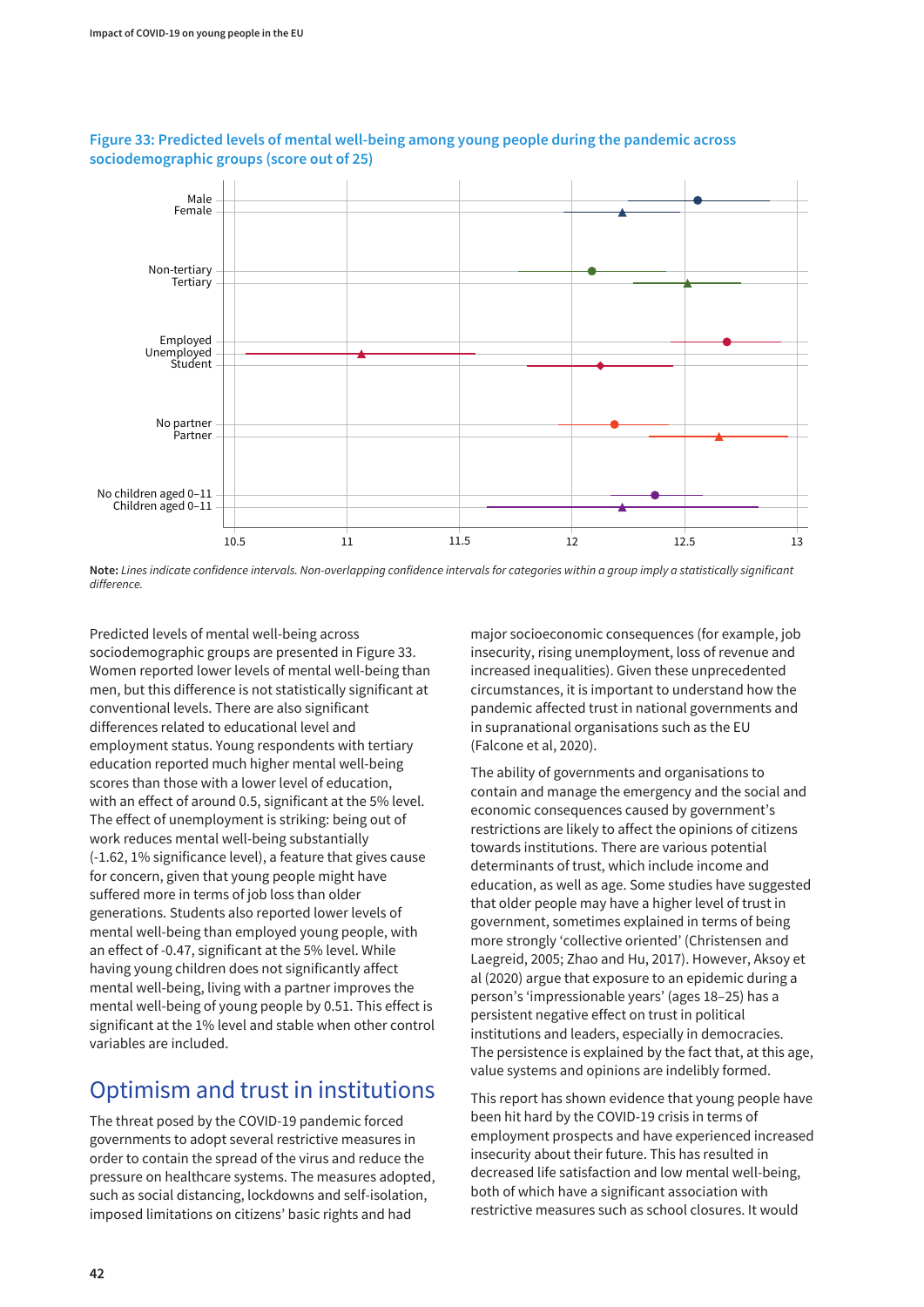not be surprising if this resulted in a loss of trust in government and the EU.

However, as this section will show, institutional trust among young people was not as affected by these measures as mental well-being. In addition, young people's optimism about the future remains relatively strong. If this is true, it represents social capital that should not be wasted by policymakers, who should aim to protect young people from any long-term effects of the COVID-19 crisis. This section looks at changes in the levels of trust among young people across time, country groups and sociodemographic groups, with a focus on trust in government and trust in the EU; it closes with an analysis of young people's degree of optimism about the future.

### **Trust in government**

As the country of residence is the main factor in institutional trust, all institutions usually enjoy a high degree of trust in countries where the average level of trust is high, while the opposite is true for countries where the average level of trust is lower, suggesting the need for a systemic approach where trust is concerned (Eurofound, 2017). However, among institutions, national governments consistently had the lowest average level of trust in the EU as measured by the EQLS, the latest edition of which (2016) measured an average of 4.5 on a scale of 1 to 10 for trust in government, ranging from 2.7 in Greece to 6.2 in Finland and Luxembourg. According to the EQLS, young people had a slightly lower level of trust in government than older groups.

According to the *Living, working and COVID-19* e-survey, trust in government on average decreased from 4.8 in spring 2020 to 4.6 by the summer of that year and decreased further to 3.9 by spring 2021. However, in all three rounds, young people had a higher level of trust in government than older groups, starting at 5.3 in spring 2020, decreasing to 5.0 by summer 2020 and to 4.2 by spring 2021.

The analysis that follows uses data on young respondents to the panel survey (that is, young people who participated in multiple survey rounds) to look more closely at how trust levels changed throughout the pandemic among the same group of people.

Table 9 provides descriptive statistics on trust in government during the pandemic among this group. There are significant gender differences in the average level of trust in government, with women reporting levels almost 1 point higher. In terms of employment status, students had the highest levels of trust, followed by those in employment and finally unemployed people. Looking at differences by educational level, it can be observed that people with primary or secondary education reported lower levels of trust than those with tertiary education. Living with a partner or not does not change one's level of trust in government. On the other

hand, young people with young children did report lower levels of trust than those without. Furthermore, there is a clear negative trend across time, as levels of trust were lower in round 2, and especially in round 3, than in round 1. Country group differences are also notable. Young people from Nordic countries had the highest levels of trust, with an average score of more than 7 points. Close to them were respondents from the Continental group, followed by Ireland and the Mediterranean countries. Young people from Eastern countries reported having the lowest levels of trust in their governments, with the average score being a little below 4.

### **Table 9: Trust in government among young people during the pandemic (score out of 10)**

|                          |                 | <b>Mean trust in</b><br>government score |
|--------------------------|-----------------|------------------------------------------|
| Gender                   | Female          | 5.7                                      |
|                          | Male            | 4.8                                      |
| <b>Employment status</b> | Employed        | 5.3                                      |
|                          | Unemployed      | 4.4                                      |
|                          | <b>Students</b> | 5.7                                      |
| <b>Educational level</b> | Tertiary        | 5.6                                      |
|                          | Non-tertiary    | 5.0                                      |
| Partner present          | Yes             | 5.4                                      |
|                          | N <sub>o</sub>  | 5.3                                      |
| Children aged 0-11       | Yes             | 5.0                                      |
|                          | No              | 5.4                                      |
| Survey round             | $\mathbf{1}$    | 5.9                                      |
|                          | $\mathfrak{D}$  | 5.2                                      |
|                          | 3               | 4.8                                      |
| Country group            | <b>Nordic</b>   | 7.2                                      |
|                          | Continental     | 7.0                                      |
|                          | Eastern         | 4.0                                      |
|                          | Ireland         | 6.1                                      |
|                          | Mediterranean   | 5.2                                      |

**Note:** *These data refer to panel respondents in the survey.*

A regression analysis was carried out to investigate the main determinants of trust in government while controlling for other factors. Figures 34 to 36 present predicted levels of trust in government obtained using the final regression model.

Figure 34 confirms the negative trend over time. It is immediately clear that trust in government fell during the pandemic. In comparison with the first round of the survey, which corresponded to the first lockdown in most EU countries, trust in government had decreased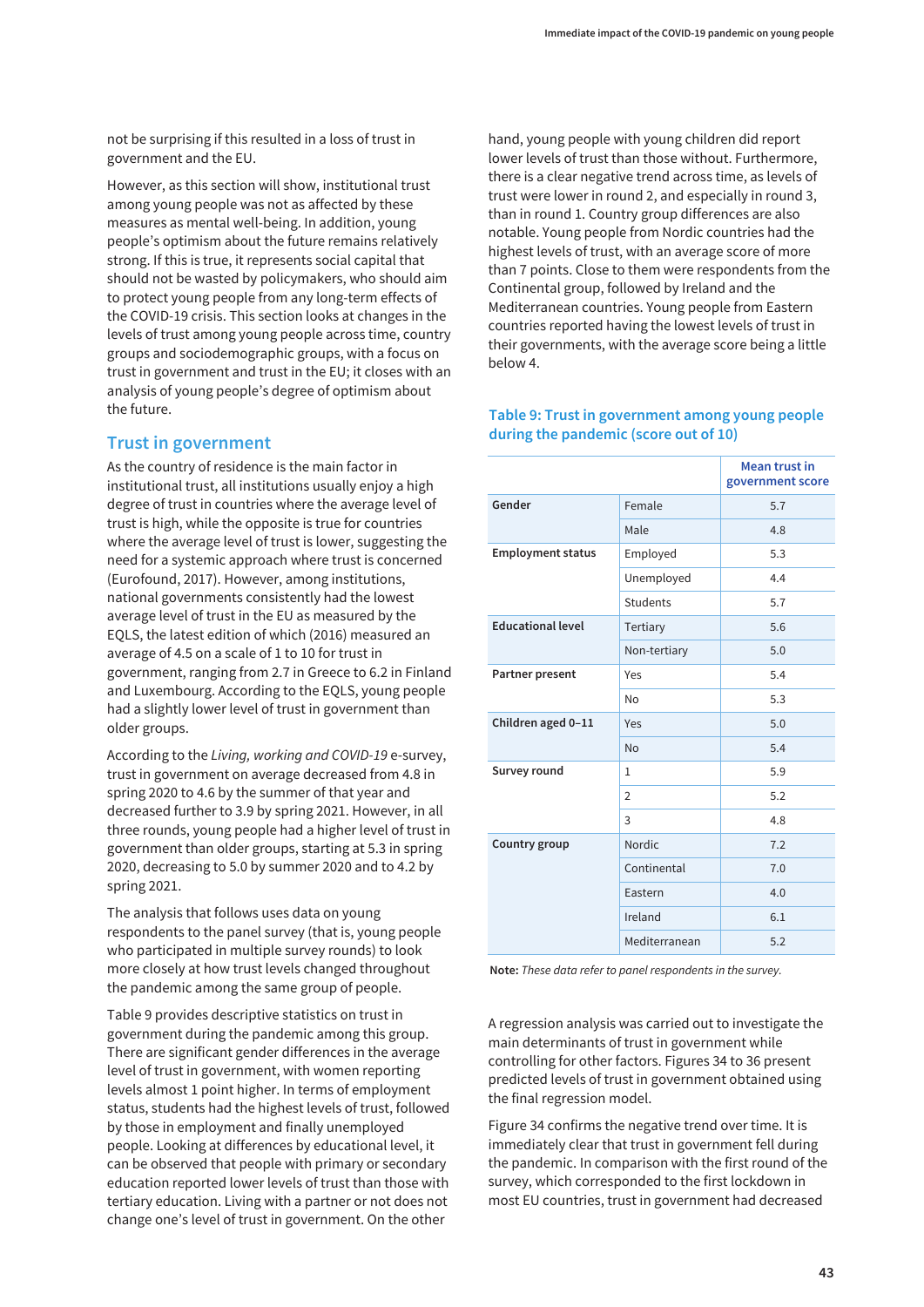

### **Figure 34: Predicted levels of trust in government among young people during the pandemic in relation to restrictive measures and across time (score out of 10)**

**Note:** *Lines indicate confidence intervals. Non-overlapping confidence intervals for categories within a group imply a statistically significant difference.*

in both the second and the third rounds (despite the easing of restriction measures in summer 2020). The coefficient is particularly strong for round 3 (-1.18, 1% significance level), which took place in February and March 2021 after an increase in COVID-19 cases and when new policies were being implemented. However, the three types of restrictions included in this analysis did not have a direct significant effect on the level of trust in government among young people.

Looking at the results across country groups, shown in Figure 35, the regression analysis confirms large differences in levels of trust among young people across these groups. Young people from all other areas of





**Note:** *Lines indicate confidence intervals. Non-overlapping confidence intervals for categories within a group imply a statistically significant difference.*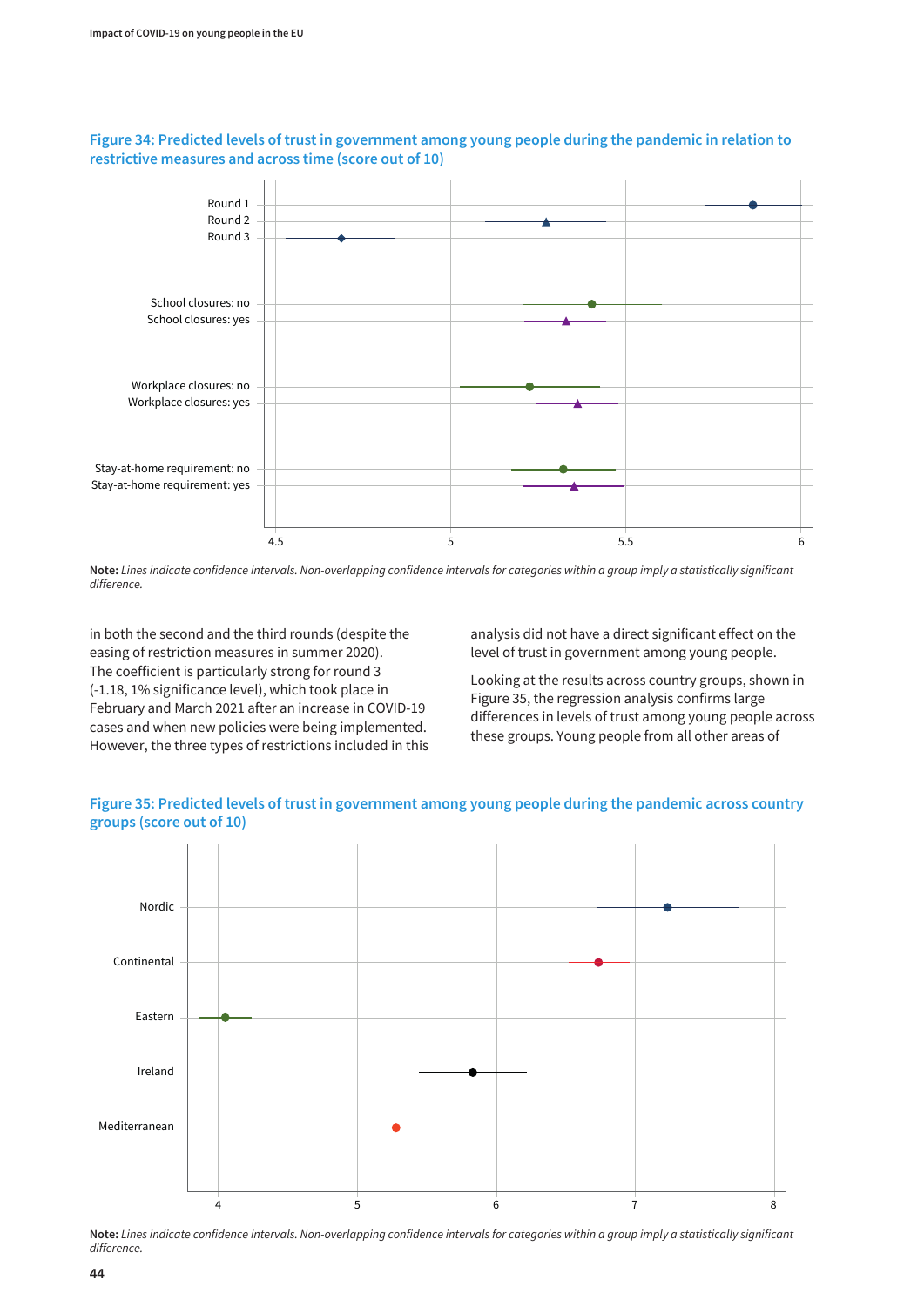

### **Figure 36: Predicted levels of trust in government among young people during the pandemic across sociodemographic groups (score out of 10)**

Europe reported lower levels of trust in their national governments than those in the Nordic countries. The difference is smallest for the Continental group, with an effect of -0.5, significant at the 10% level only after controlling for restrictive measures. The difference for Ireland is -1.4, while for the Mediterranean countries it is -1.95. The Eastern countries differ the most from the Nordic countries, the difference amounting to -3.18. The effects for Ireland and the Mediterranean and Nordic groups are significant at the 1% level and persist after the inclusion of restrictive measure variables in the model.

Finally, Figure 36 shows the differences between sociodemographic groups. The regression analysis confirmed that women had more trust in government than did men. This difference persists after the inclusion of other variables, although it is lower in magnitude once country group controls are included. It is equal to -0.59 in the final model and significant at the 1% level. Young people with higher education consistently report stronger trust in government. The difference becomes a little smaller once country differences are accounted for and amounts to -0.39 (1% significance level) in the final model. In line with this result, young people who are still in education have a higher level of trust in government, by around 0.2 points, than those in employment. This effect, however, is in part explained by country differences and is significant only at the 10% level in the last two steps in the analysis. Unemployed people, on the other hand, report lower levels of trust, with the difference being -0.24, significant at the 10% level. Family arrangements do not seem to make much

difference when it comes to trust in government. Neither the estimated effect of living with a partner nor that of having young children seems to relate strongly to trust in government among young people.

In conclusion, despite the large impact that the lockdowns have been shown to have had on the life satisfaction and mental well-being of young people, they did not significantly affect young people's trust in government, at least on average in the EU. Individual circumstances – such as employment status and education, as well as gender and the particular country the respondent lived in – were the main determining factors in governmental trust, which decreased throughout the pandemic. While governments did not lose the trust of young people directly as a result of lockdown measures, they did lose their trust nevertheless; the reasons may be complex and include the duration of restrictive measures. It is possible that trust in government will increase as young people's circumstances improve; however, in some countries the loss of trust may be a manifestation of general disappointment in government among young people that cannot be explained by governments having introduced restrictive measures.

### **Trust in the European Union**

Trust in the EU is determined by different factors from trust in government, but the two are strongly connected. People have economic and logical reasons for their levels of trust in the EU, but having a high level of trust in the EU – or, on the other hand, being eurosceptic – can also derive from one's identity and

**Note:** *Lines indicate confidence intervals. Non-overlapping confidence intervals for categories within a group imply a statistically significant difference.*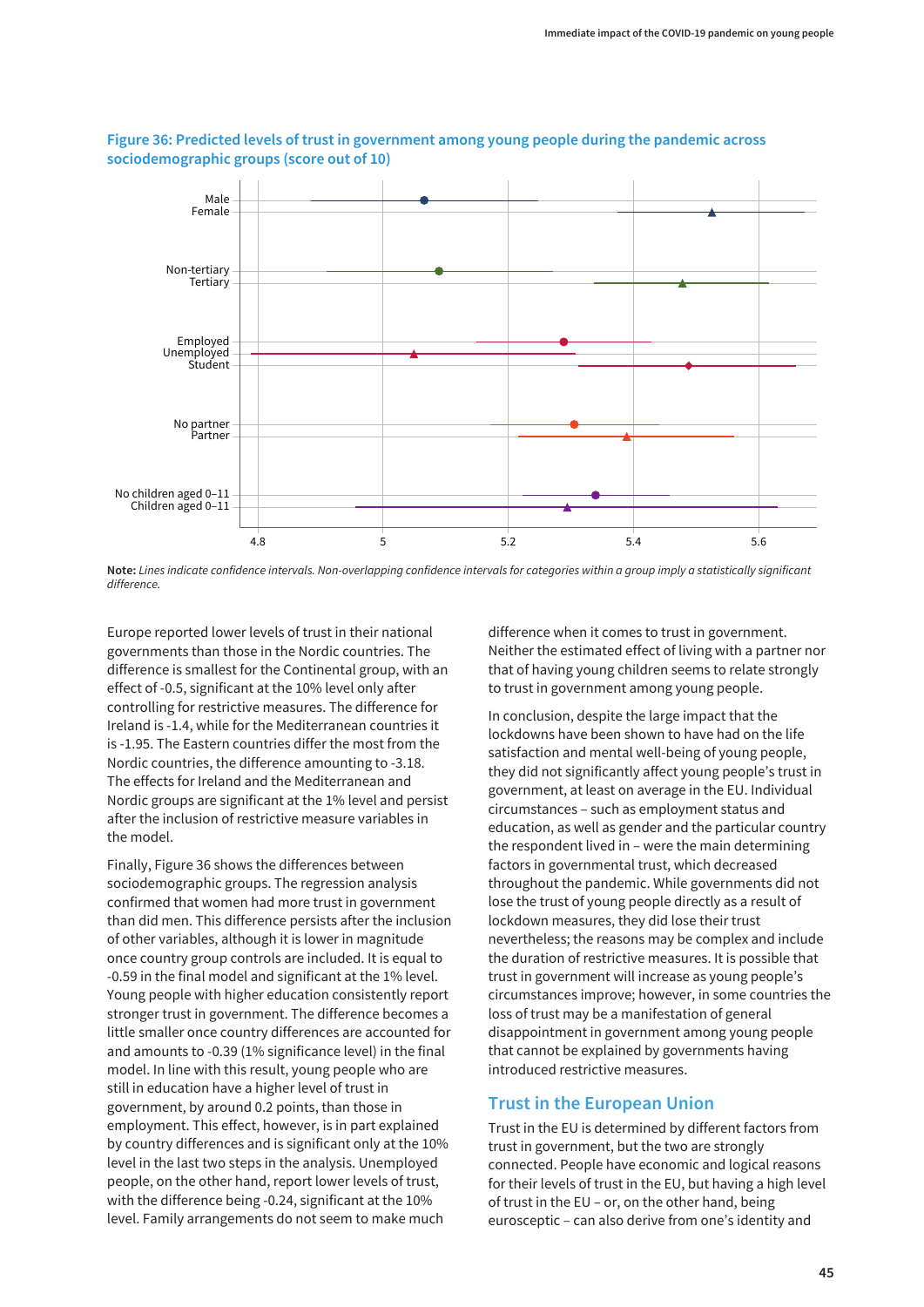level of emotional attachment to the EU. In addition, someone's level of trust in the EU can also be extrapolated from their level of trust in national institutions, while at an aggregate level the opposite is often the case: in countries where trust in the government is low, trust in the EU tends to be relatively high (Brosius et al, 2018). Before the pandemic, in autumn 2019, a Eurobarometer survey found that on average more people trusted the EU than trusted national governments (43% versus 34%) (European Commission, 2019).

In the early months of the pandemic, the EU institutions were widely criticised for an uncoordinated response. EU Member States differed greatly on rules regarding lockdowns and quarantine, and they competed for personal protective equipment and antiviral medication (Horizon, 2020). In March 2020, leaders meeting in the European Council disagreed on financial help for countries severely affected by the pandemic – at that point, Italy and Spain in particular (Politico, 2020). By summer, the outline of a recovery plan was taking shape, but once again countries disagreed, including on whether help should come in the form of loans or grants (Euractiv, 2020). However, on 21 July 2020, the Council agreed on a recovery plan worth €750 billion, named NextGenerationEU. While disagreements continued on the allocation of the plan's main instrument, the Recovery and Resilience Facility, the final outcome could be considered positive for the countries most affected by the pandemic.

As vaccines became available, this proved to be another challenge for EU leaders, with disagreements over vaccine allocation (Financial Times, 2021) and the introduction of vaccine certificates (Euronews, 2021) taking place in spring 2021.

Against this background, it is interesting that changes in trust in the EU, as measured in the *Living, working and COVID-19* e-survey, seem to have reflected the perceived successes and failures of the EU institutions in agreeing on measures, although they also coincided with improvements and deteriorations in controlling the spread of the virus. In April 2020, average trust in the EU among all groups was at 4.5 (below the figure for governments), but this had increased considerably by July 2020, to 5.1. In spring 2021, trust in the EU was lower again, at 4.6, but this reduction was far less than that measured in trust in national governments. Among young people, trust in the EU remained well above the levels found in older groups and also above their trust in government, moving from 5.6 in spring 2020 to 6.1 in the summer and going back to 5.6 by spring 2021.

The following analysis looks at trust in the EU among young people who participated in multiple rounds of the survey. Table 10 provides descriptive statistics on young people's trust in the EU, looking at key possible explanatory variables. There are no apparent differences by gender or by partner status. However, the differences by employment status and, to a slighter lesser extent the presence of children, are notable. As is the case for trust in national government, students reported the highest levels of trust in the EU, followed by those in employment and finally by unemployed people. There is also a positive association between level of education and level of trust. In contrast to trust in government, trust in the EU increased in the second round of the survey but then remained at the same level in the last round. The differences between country groups with regard to trust in the EU are less marked than those relating to trust in government. Young people in the Continental group have the highest levels of trust in the EU, followed by Ireland and the Nordic countries, the Eastern countries and finally the Mediterranean countries.

### **Table 10: Trust in the EU among young people during the pandemic (score out of 10)**

|                          |                 | <b>Mean trust in</b><br>government score |
|--------------------------|-----------------|------------------------------------------|
| Gender                   | Female          | 6.6                                      |
|                          | Male            | 6.6                                      |
| <b>Employment status</b> | Employed        | 6.5                                      |
|                          | Unemployed      | 5.6                                      |
|                          | <b>Students</b> | 6.9                                      |
| <b>Educational level</b> | Tertiary        | 6.7                                      |
|                          | Non-tertiary    | 6.4                                      |
| Partner present          | Yes             | 6.6                                      |
|                          | No              | 6.6                                      |
| Children aged 0-11       | Yes             | 6.0                                      |
|                          | <b>No</b>       | 6.6                                      |
| Survey round             | $\mathbf{1}$    | 6.5                                      |
|                          | $\overline{2}$  | 6.6                                      |
|                          | 3               | 6.6                                      |
| Country group            | <b>Nordic</b>   | 6.8                                      |
|                          | Continental     | 7.1                                      |
|                          | Eastern         | 6.4                                      |
|                          | Ireland         | 6.8                                      |
|                          | Mediterranean   | 6.2                                      |

**Note:** *These data refer to panel respondents in the survey.*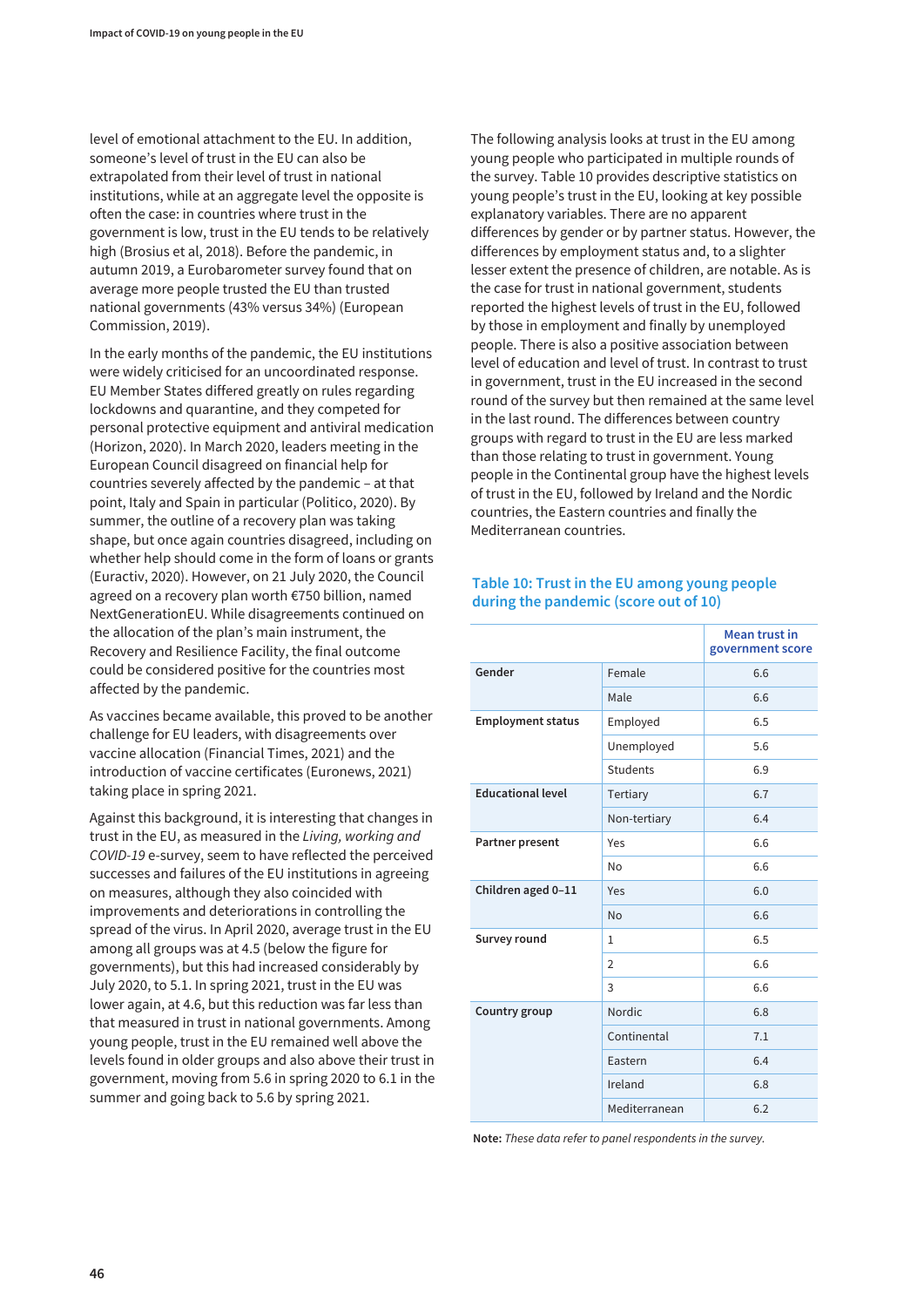

#### **Figure 37: Predicted levels of trust in the EU among young people during the pandemic in relation to restrictive measures and across time (score out of 10)**

**Note:** *Lines indicate confidence intervals. Non-overlapping confidence intervals for categories within a group imply a statistically significant difference.*

Figures 37 to 39 show the results of a regression model on trust in the EU and its determinants when controlling for other factors.

As Figure 37 shows, the trend over time was confirmed by the regression analysis. Trust in the EU improved between the first lockdown period in April and July 2020 by about 0.21 (5% significance level). This may be linked to the fact that, by the summer, the pandemic was easing, although this explanation would not be consistent with the fact that trust in national governments fell during the same period. This suggests that criticisms of the EU for reacting slowly to the pandemic and for lack of cohesion may have caused the low levels of trust in spring. By July 2020, however, the EU had agreed upon the NewGenerationEU package. There is no significant difference between the levels of trust recorded in the third and first rounds, which is to

say that the upswing in trust in the EU in July was short-lived. This could be related to disagreements within the EU on vaccines, and perhaps the strict lockdowns during later waves of the pandemic. However, the regression model found no significant relationship between restrictive measures and trust in the EU.

Looking at the country groups in Figure 38, there are no significant differences between young people's levels of trust in the Continental group and Ireland compared to the reference group of the Nordic countries. On the other hand, people in both Eastern and Mediterranean countries reported significantly lower levels of trust in the EU than their Nordic counterparts, with the effects amounting to -0.48 and -0.66 respectively (both significant only at the 10% level).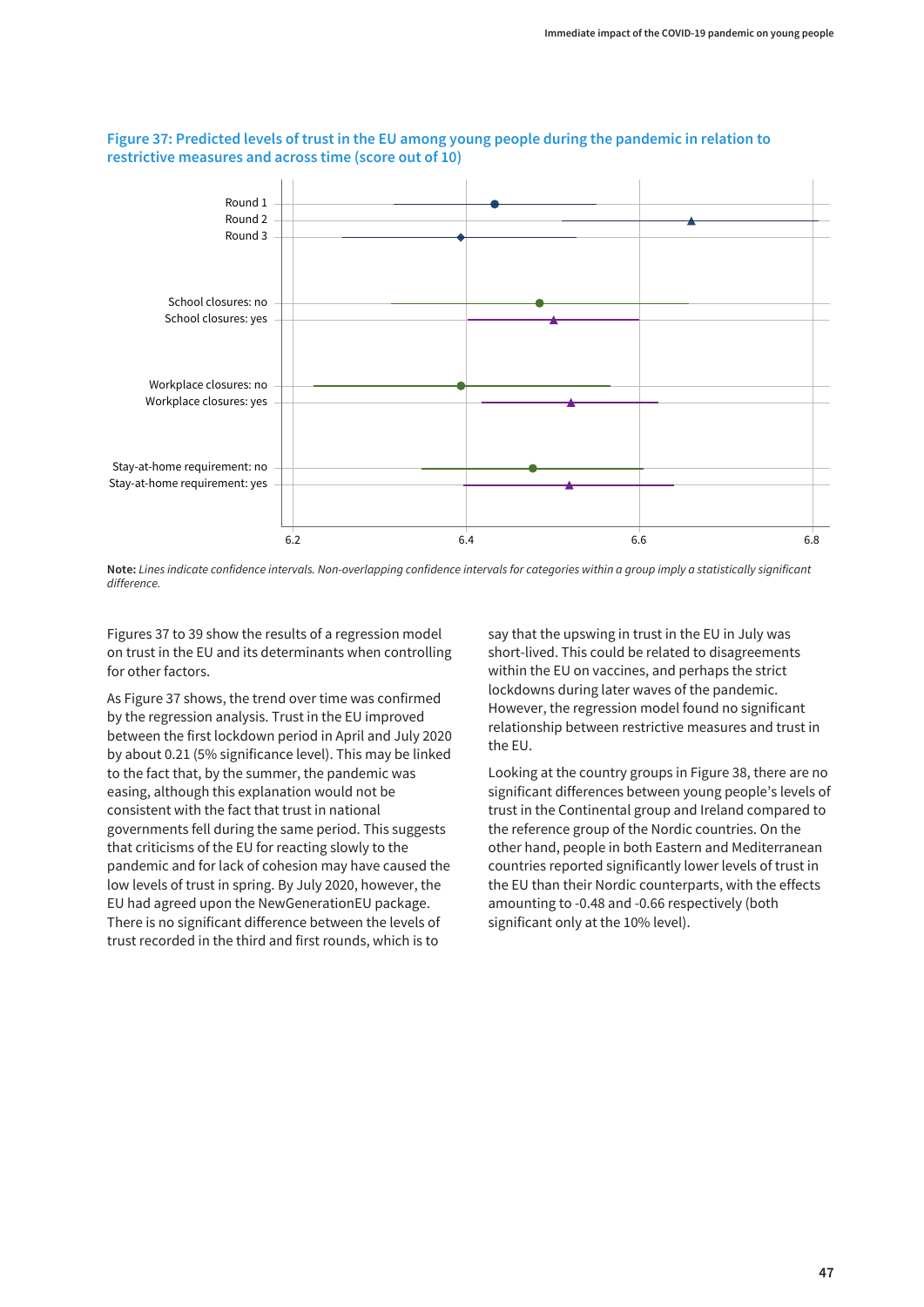

### **Figure 38: Predicted levels of trust in the EU among young people during the pandemic across country groups (score out of 10)**

**Note:** *Lines indicate confidence intervals. Non-overlapping confidence intervals for categories within a group imply a statistically significant difference.*

As Figure 39 shows, strong gender differences do not emerge from the data, nor do family arrangements seem to matter. Similarly to the results on trust in government, trust in the EU is higher among people with a tertiary education than among others (+0.37, 1% significance level) and the same is true of students

compared with people in employment (+0.31, 1% significance level). However, people who were unemployed reported significantly lower levels of trust in the EU than those in employment. This difference is equal to -0.26 and is significant at the 5% level.





**Note:** *Lines indicate confidence intervals. Non-overlapping confidence intervals for categories within a group imply a statistically significant difference.*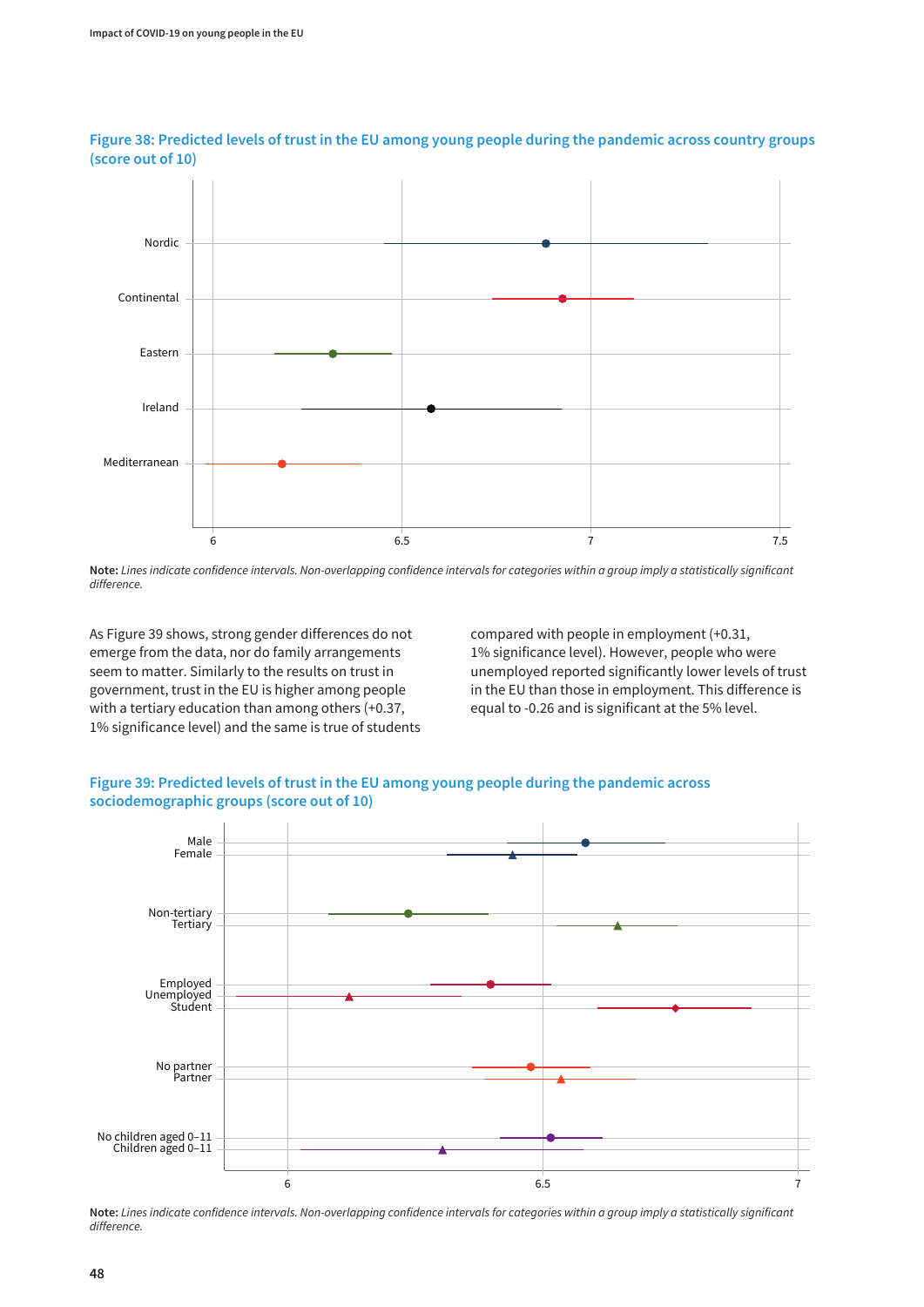Unlike average trust in government, which continued to worsen in the first year of the pandemic, young people's trust in the EU changed in a similar way to quality of life indicators such as mental well-being and life satisfaction, improving during summer 2020. Unlike well-being, trust has no demonstrated relationship with lockdown measures. This suggests that the EU's actions and depiction in the media may have a strong impact on young people's levels of trust in it. If it were possible to run country-by-country regressions on trust in government, a similar pattern might appear for at least some countries.

### **Optimism about the future**

As mentioned in the previous sections, young people's trust in both the EU and their national governments remained greater than that of older groups. A similar pattern emerges with regard to optimism: unlike mental well-being and satisfaction with life in general, optimism about the future remained higher among young people than among those aged 30 or over throughout the pandemic. However, optimism dropped to the lowest level across the three survey rounds in spring 2021, when less than half (49%) of young people were optimistic about their own future, down from

54% in spring 2020 and 57% in summer 2020; this was probably related to the strict lockdowns introduced in many countries as the new wave of the pandemic hit. In the third round, the lowest levels of optimism among young people were measured in Spain (35%), Poland (37%) and Cyprus (40%), and the highest were found in Malta, Latvia and Slovenia, countries where more than two-thirds of young people agreed that they were optimistic about their future (Figure 40).

In the two 2020 survey rounds, young men were more often optimistic about their own future, particularly in summer 2020, when 61% of men aged 18–29 and just 53% of women of the same age felt this way. However, this difference had almost disappeared by spring 2021, when the proportion of optimistic young men dropped to 50% and that of young women to 49%. This mirrors the gender differences found in 'feeling tense' throughout the pandemic, which did not improve for young women in the second round, while for young men optimism increased and feeling tense decreased significantly when restrictions loosened, worsening again with the new wave of lockdowns. This could suggest that the two feelings are related and also that optimism may not increase as quickly among young women as among young men when the pandemic ends.



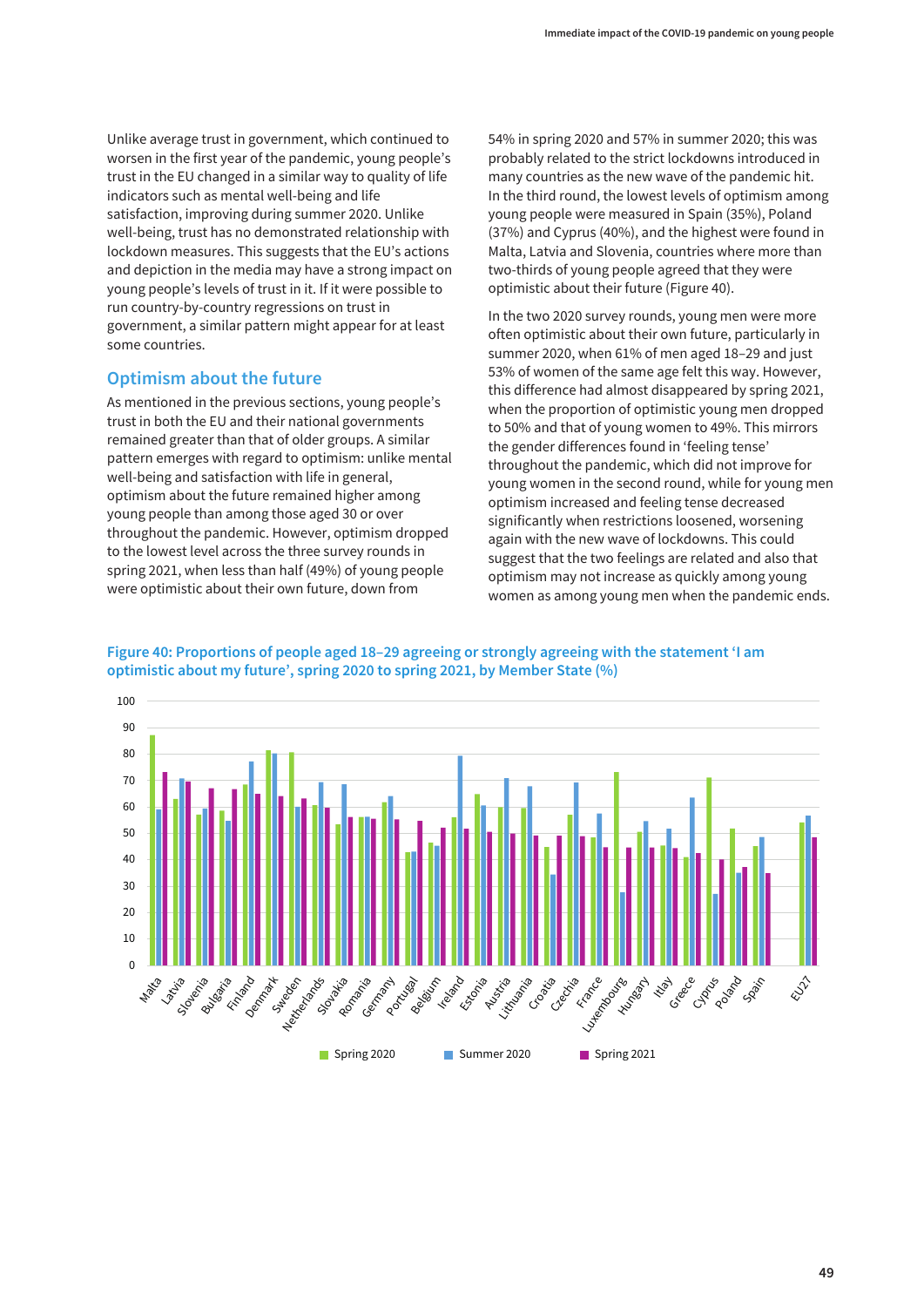

### **Figure 41: Proportions of people aged 18–29 feeling optimistic about their own future, spring 2020 to spring 2021, by experience of job, housing and financial insecurity (%)**

Optimism was lowest among young people experiencing job insecurity, housing insecurity or financial difficulties. The optimism gap between those experiencing housing insecurity and financial difficulties and those free from them increased with each survey round (Figure 41), while the proportion of young people experiencing these difficulties also increased. This suggests that as financial pressure increasingly affected youth, it also had a higher impact on their expected future prospects.

Overall, based on this pattern, young people's optimism about the future is expected to recover in line with the reopening of societies, as it did to some extent when restrictions were loosened in summer 2020, as long as security about their future also returns.

# Conclusion: Immediate effects of the pandemic on young people

This chapter has shown that young people in the EU were disproportionately affected by the COVID-19 pandemic and particularly the non-pharmaceutical interventions introduced by governments to slow it down.

As a result of the greater vulnerability of young people in the labour market, as explained in the first chapter of this report, young people were more likely to lose their job during the pandemic. Analysis of labour market transitions showed that the proportion of unemployed young people was highest in summer 2020, with a small improvement in 2021, although the youth employment rate did not reach pre-pandemic levels. The highest

levels of job loss were measured in the Mediterranean countries and the lowest in the Continental and Nordic countries, with those aged 18–24 most often losing their job. In addition, a large group of students transitioned to unemployment, particularly in Ireland. Most students would prefer not to continue with online education when the pandemic is over.

As for unemployment, the highest rate of financial insecurity was measured in summer 2020. Unemployed or inactive young people experienced difficulties more often than those over 30 who were unemployed or inactive. Living with their parents provided a source of security for young people, particularly students, and was associated with less likelihood of feeling socially excluded among unemployed or inactive young people. By spring 2021, one-third of young people had requested financial support from public authorities, but 1 in 10 had not received the support they needed, and these young people often experienced social exclusion, insecurity and financial difficulties. Gaps in financial support were partly filled by family and other informal sources.

This increased risk of job loss and financial difficulties and, in some cases, loss of independence and a need to rely on parents may have contributed to the decline in youth mental well-being during the pandemic; however, this report has also found a direct association between lockdown measures and reduced mental well-being, as well as lower satisfaction with life. Young people's life satisfaction and mental well-being improved in summer 2020 in line with the easing of restrictions but fell back during the spring 2021 lockdown to a worse level than that measured early in the pandemic. Young people in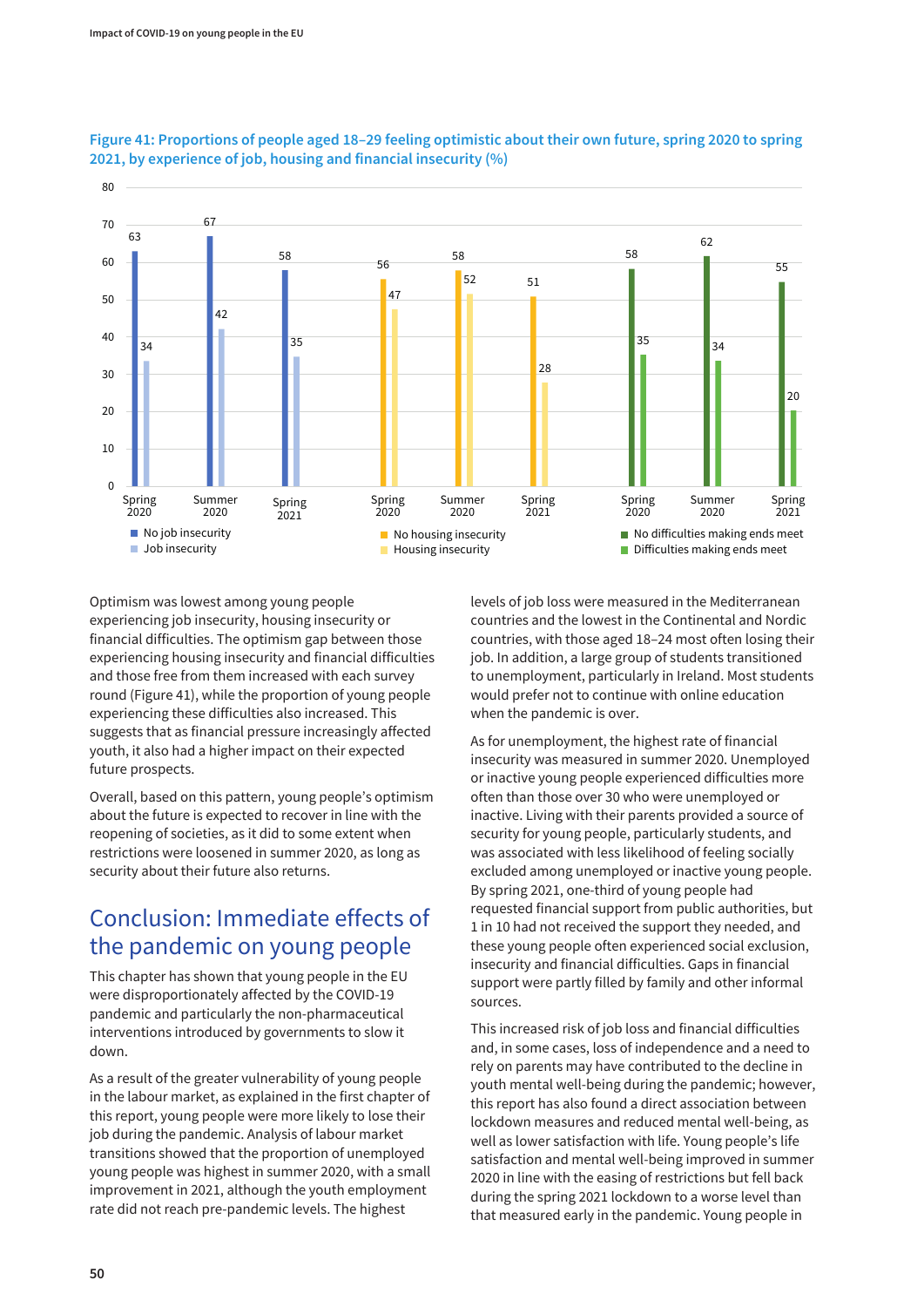Ireland and the Mediterranean countries had particularly low mental well-being and life satisfaction after other factors were controlled for. School and university closures were associated with lower mental well-being and life satisfaction, while stay-at-home requirements had a significant impact only on life satisfaction. Workplace closures, on the other hand, had a positive impact on young people's mental well-being.

As young people experienced these difficulties throughout the pandemic, their trust in institutions also decreased. Young people's trust in government was reduced significantly during the pandemic, with a drop in each survey round, but the analysis did not confirm an association with the various restrictive measures examined. This meant that trust in government did not recover in summer 2020 when restrictions eased, and the loss of trust cannot be explained by lockdowns but relates to individual circumstances and countries of residence. The lowest levels of trust were measured in the Eastern country group. Governments need to do more than ease lockdowns to regain the trust of their

young people; however, it is worth noting that young people on average still trust their governments more than older groups do.

Meanwhile, trust in the EU changed in a similar way to quality of life indicators, improving in summer 2020 and falling back to the spring 2020 level in spring 2021. Member States in the Eastern country group have less trust in the EU than those in other country groups. As for trust in government, no apparent association was found with restrictive measures, yet young people's trust in the EU recovered in summer 2020, which may have been related to EU leaders reaching agreement on the rescue package after months of disagreement earlier in the pandemic. Young people trust the EU more than older groups do, and more than they trust their governments.

Young people's optimism about the future remains higher than that of their older counterparts. As optimism increased in summer 2020, it is expected to return to pre-pandemic levels after the reopening of societies.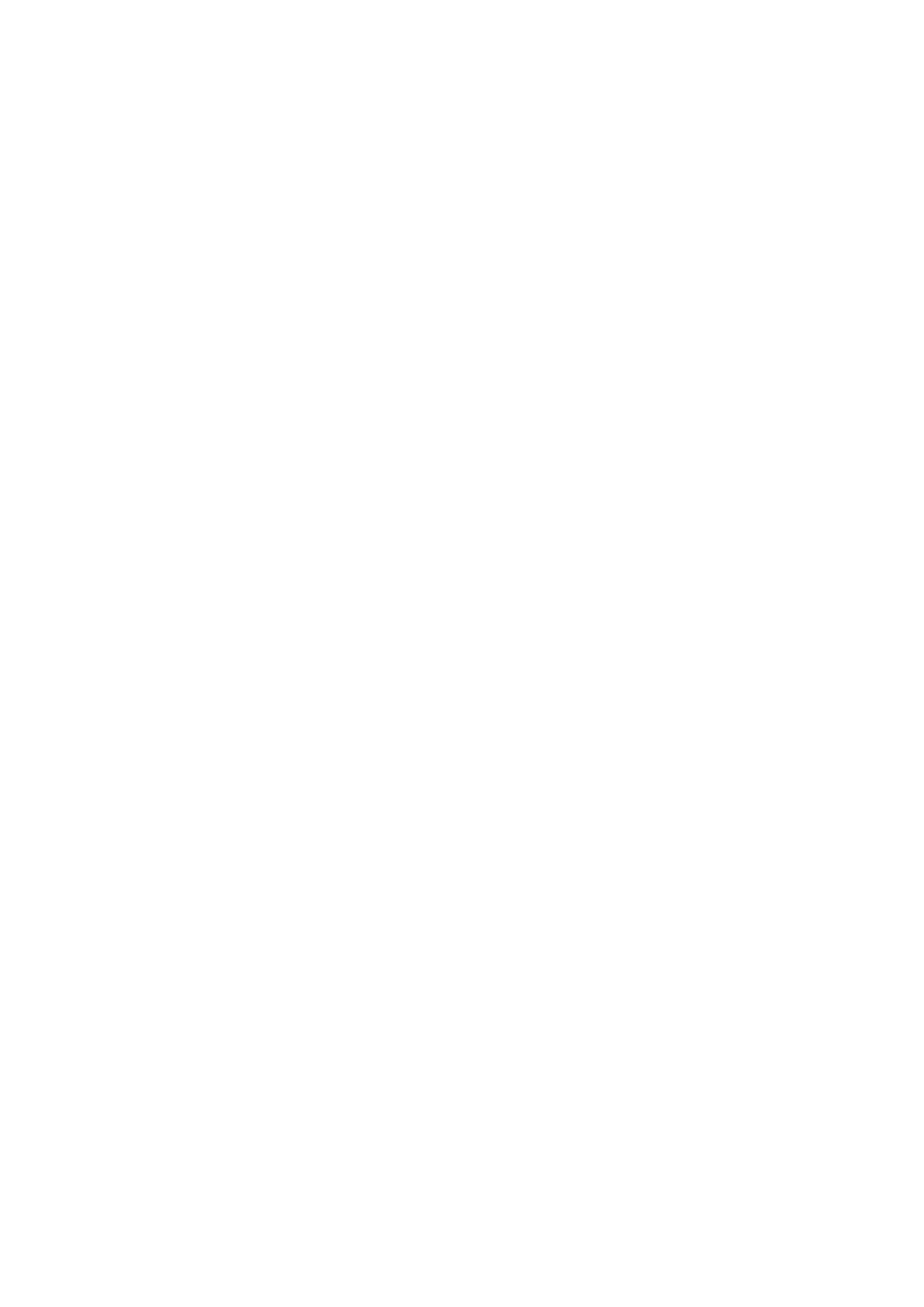# **3 Policy responses: Measures to protect young people from the effects of the crisis**

The first two chapters of this report have shown that the young people of Europe, after a long period of better labour market access during the recovery period and economic growth following the economic crisis, have been among the groups hardest hit by the COVID-19 crisis, both in terms of job loss and resulting financial difficulties and in terms of lack of social progress, giving rise to serious concerns about mental well-being.

It is important for policymakers at EU and national levels to try to learn from the previous crisis, with the aim of achieving a faster recovery. The pandemic has reversed trends towards increased youth employment and social progress and may have interfered with the likelihood of achieving the targets that had been set in this regard. In addition to concentrating on putting young people back to work, it is important to consider their mental well-being and their concerns about their prospects of achieving their goals and becoming independent, and how the pandemic affected these.

It is not an easy task to decide how to prioritise the large amount of funding available (see the section on EU-level policies below), with youth services and mental health services as well as employment and education programmes all needing funds. However, as seen in the previous chapter, young people have greater trust in institutions than older groups, which represents social capital that should not be wasted. Governments lost trust during the pandemic for reasons not directly related to lockdowns, and it will be important to regain that trust and introduce policy interventions that protect young people from the long-term effects of the pandemic.

This chapter aims to show how European and national policymakers have reacted to the COVID-19 pandemic in terms of helping young people, by providing an account of the policy measures introduced, particularly in the areas of employment, education and mental health. The main source for this section is information provided by the Network of Eurofound Correspondents. These data were collected in December 2020.

# EU-level policies: Connecting the reinforced Youth Guarantee to COVID-19 measures

Before the pandemic hit, the European Commission set out principles on building a strong Europe in the European Pillar of Social Rights, finalised in November 2017. The Social Scoreboard – measuring the performance of Member States against the European Pillar of Social Rights – included the NEET rate for 15- to 24-year-olds and the early school leaver rate among its headline indicators. Meanwhile, European youth policy concentrated on implementing the new (2019–2027) EU youth strategy, focusing on 'engaging, connecting and empowering': increasing youth participation in society and resilience, and communicating better with young people, while improving youth work and reaching out to the most disadvantaged (European Commission, 2018).

After the pandemic hit, a number of changes took place at EU level in the area of youth policy. Importantly, the definition of young people was expanded to incorporate people up to the age of 29. The Youth Guarantee, which was the Member States' commitment to get all young people under 25 into work, education or training within four months of leaving work or education, $12$  was expanded to incorporate the new age bracket. The Council recommendation of 30 October 2020 on the reinforced Youth Guarantee acknowledged that the pandemic would impact a large group of young people and that different types of NEETs would have different needs for policy intervention; thus, it makes the importance of exploring the diversity of NEETs explicit (Council of the European Union, 2020).

In addition, the European Commission proposed the European Pillar of Social Rights Action Plan on 4 March 2021, which was followed up by a declaration at the Porto Social Summit on 7 May 2021 (European Commission, 2021). One of the priorities made explicit at the Porto summit was 'to support young people, who

**12** Following the Council recommendation of 22 April 2013 on establishing a Youth Guarantee.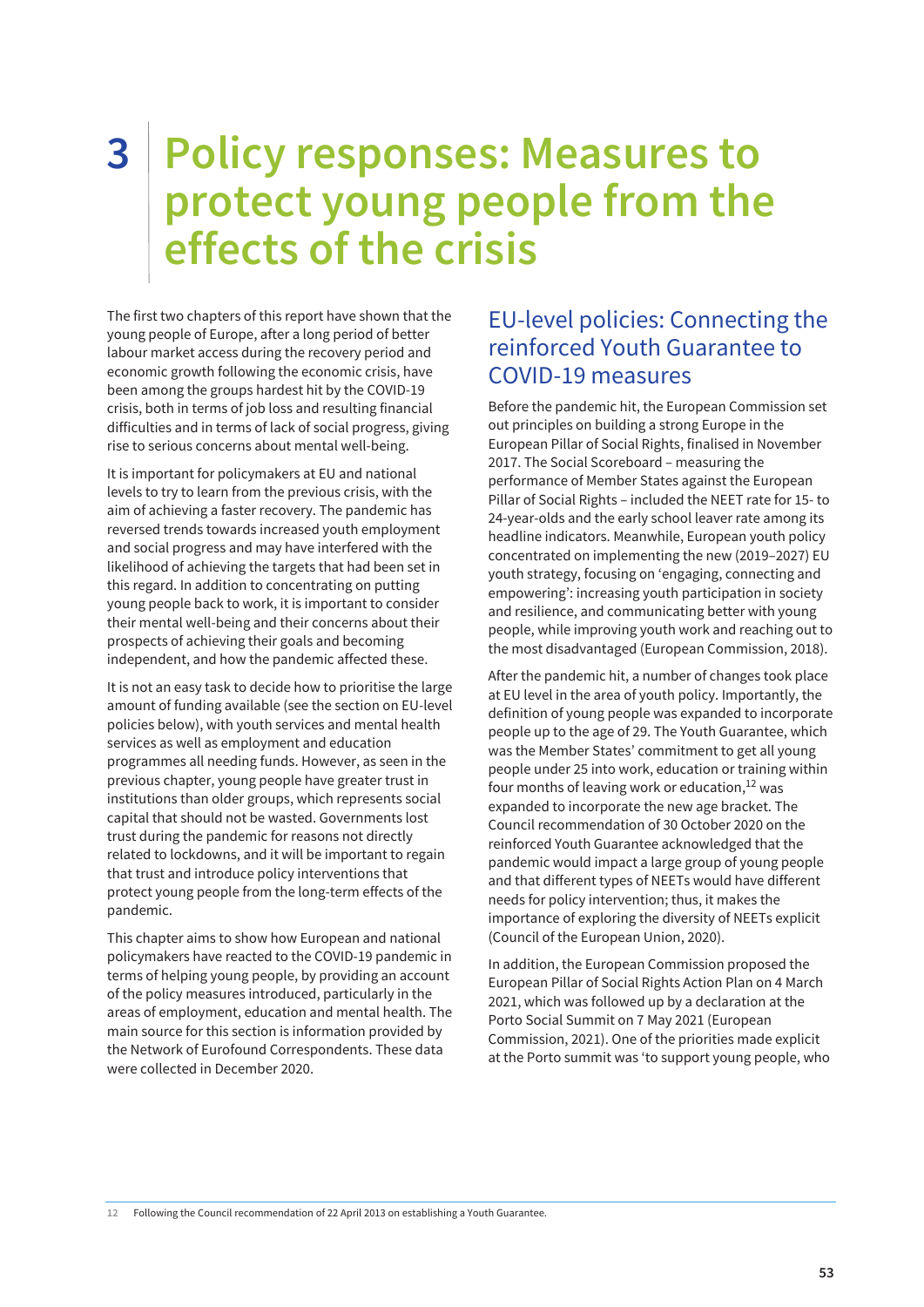have been very negatively affected by the COVID-19 crisis, which has profoundly disrupted their participation in the labour market as well as their education and training plans' (European Council, 2021).

The action plan proposed targets to be achieved by 2030 that can be seen as ambitious, particularly in the light of the COVID-19 pandemic. The main target relevant to young people is decreasing the NEET rate among those aged 15–29 from 12.6% (in 2019) to 9% by improving their employment prospects. Therefore, the relevant headline indicator in the Social Scoreboard has also been revised to cover those aged 15–29. In order to achieve this target, the EU will support the implementation of the European Pillar of Social Rights through the European Social Fund Plus, which amounts to €88 billion. Member States with a NEET rate above the EU average (over the period 2017–2019) will need to devote at least 12.5% of the funds allocated to them to investments in young people, particularly in implementing the Youth Guarantee. $^{13}$ 

The proposed revised Social Scoreboard also includes a reduction in youth unemployment as one of the secondary targets. Overall, the Commission calls on Member States to dedicate at least €22 billion to youth employment support.

Outside employment, the Erasmus+ programme will provide a budget of over €26 billion to improve education and training infrastructure. The Commission hopes that this will help to meet targets on increasing adult participation in learning, reducing the proportion of early school leavers and improving digital skills.

In terms of measures less specifically related to young people, information collected in Eurofound's COVID-19 EU PolicyWatch database shows that the EU has adopted a broad range of financial and other support measures to assist Member States in their efforts to mitigate the worst effects (Eurofound, 2021). In April 2020, a €540 billion emergency rescue package was proposed, which included the pan-European Guarantee Fund, providing €200 billion for companies (especially small and medium-sized enterprises), and the newly established SURE instrument,<sup>14</sup> providing up to €100 billion to support Member States in the implementation of short-time working schemes and similar measures in an effort to safeguard jobs. In addition, flexibility in the use of European Structural

Funds was increased to allow Member States to transfer money between different funds and target the regions most in need. The hardest-hit sectors, such as tourism, were also supported.

In July 2020, EU leaders agreed on NextGenerationEU, a recovery package worth €750 billion. Part of this package is the Recovery and Resilience Facility, which is to provide €672.5 billion in loans and grants to Member States to help them deal with the economic and social impacts of the pandemic, while also ensuring their resilience to green and digital transition. The facility entered into force in February 2021.

# Summary of national policy measures

At national level, the policy response to the COVID-19 crisis has been unprecedented. Eurofound provided a first overview of the range of mitigation measures taken (Eurofound, 2020a). When the impact of the pandemic's first wave subsided, the emphasis was mainly on interventions to stimulate the economy and reintegrate those who had lost their job or who were unemployed before the pandemic and whose chances of reemployment had decreased. Over time, different approaches were introduced to manage and adapt workplaces and ways of working.

By October 2020, the largest share of measures recorded in the COVID-19 EU PolicyWatch database were initiatives aimed at keeping businesses afloat (Eurofound, 2020a). This reflects the importance attributed to preventing business failure – and, as a result, protecting employment, preventing hardship and preserving purchasing power – in the short to medium term in the face of restrictions that had prevented or reduced activity in various sectors.

When Eurofound started its consultation with the Network of Eurofound Correspondents on youth measures, the correspondents were each asked to describe the situation of young people as seen by policymakers and researchers in their Member State. It was clear that, across Europe, there has been concern regarding the consequences of the COVID-19 crisis for young people, especially in the fields of education and employment, and to a lesser extent in relation to social inclusion and mental health (Table 11).

**14** SURE stands for 'Support to mitigate Unemployment Risks in an Emergency'.

**<sup>13</sup>** Including Bulgaria, Croatia, Cyprus, France, Greece, Hungary, Italy, Romania, Slovakia and Spain.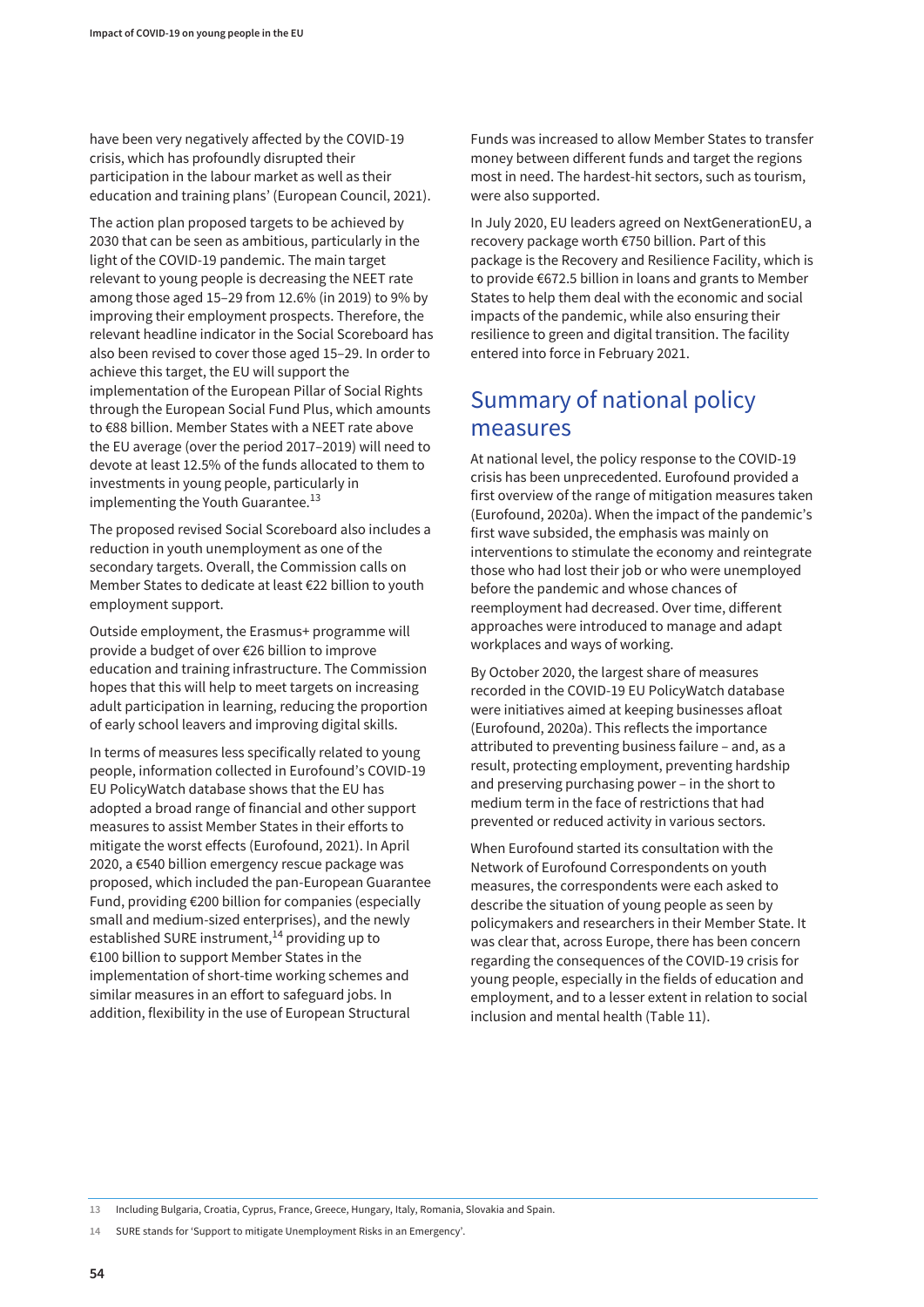| <b>Member State</b> | Key challenges involving young people                                                                                                                                                                                                                                          | <b>Policy reactions</b>                                                                                              |
|---------------------|--------------------------------------------------------------------------------------------------------------------------------------------------------------------------------------------------------------------------------------------------------------------------------|----------------------------------------------------------------------------------------------------------------------|
| Austria             | Education: difficulty in reaching disadvantaged students through distance<br>learning; difficulties for students in accessing labour market.                                                                                                                                   | Provision of education and training<br>measures; less intervention in the form                                       |
|                     | Internships: lack of internships offered, impossibility of attending mandatory<br>internships during lockdowns.                                                                                                                                                                | of active labour market policies.                                                                                    |
|                     | Labour market: strong increase in youth unemployment; young adults at<br>higher risk of redundancy due to COVID-19; worrying long-term impact.                                                                                                                                 |                                                                                                                      |
| Belgium             | Education: inequalities in access to digital devices for distance learning;<br>disadvantaged groups of young people particularly at risk.                                                                                                                                      | General income support measures.<br>Labour market measures rarely target                                             |
|                     | Labour market: precarious situation of young people in temporary work; non-<br>renewal of contracts.                                                                                                                                                                           | young people; if they do, they tend to be<br>adaptations of existing policies.                                       |
|                     | Finances: increasing financial problems due to the COVID-19 crisis.                                                                                                                                                                                                            |                                                                                                                      |
|                     | Mental health: young people suffering from social isolation, especially those<br>forced to remain indoors most of the time with many people in a small living<br>space.                                                                                                        |                                                                                                                      |
| <b>Bulgaria</b>     | Education: prolonged periods of distance learning have an adverse effect on<br>young people's employment prospects; decreased quality of education, long-<br>term negative effects.                                                                                            | Young people not specifically targeted<br>but covered by general labour market<br>policies as a disadvantaged group. |
|                     | Labour market: increase in (long-term) youth unemployment.                                                                                                                                                                                                                     | Focus on retention in education and<br>transition to employment.                                                     |
|                     | Finances: lower income, limited social protection.                                                                                                                                                                                                                             |                                                                                                                      |
| Croatia             | Mental health: deteriorating mental well-being, worse outlook on the future.                                                                                                                                                                                                   | General labour market and financial                                                                                  |
|                     | Labour market: consequences of COVID-19 for specific sectors (tourism), with<br>spillover effects on the whole economy.                                                                                                                                                        | support measures; no specific focus on<br>youth.                                                                     |
| Cyprus              | Limited discussion of impact on young people; ad hoc working group stressed<br>psychosocial, economic and technological challenges.                                                                                                                                            | Mainly use of existing policies; no new<br>measures targeting young people.                                          |
| Czechia             | Education: early departure of young people from education, demotivation<br>resulting from distance learning and lack of opportunities for practical<br>training.                                                                                                               | General labour market measures rarely<br>target young people; if they do, they<br>tend to be adaptations of existing |
|                     | Labour market: difficulties for unemployed graduates, not entitled to<br>unemployment benefits; suspended PES offers; competition from<br>experienced workers.                                                                                                                 | policies. Some initiatives relating to<br>distance learning.                                                         |
|                     | Consequences expected to affect students, school leavers and young people's<br>mental health in particular.                                                                                                                                                                    |                                                                                                                      |
| <b>Denmark</b>      | Labour market: youth unemployment expected to rise significantly in the near<br>future. Those leaving education are in particular need of support.                                                                                                                             | Several support measures for young<br>people, especially those in further<br>education.                              |
| Estonia             | Education: need to ensure that young people stay in education longer.                                                                                                                                                                                                          | Focus on maintaining existing services                                                                               |
|                     | Labour market: young people particularly affected by the crisis, partly<br>because they are overrepresented in sectors that were hit the hardest<br>(services and sales, the hotel, restaurant and catering sector).                                                           | and moving towards e-provision.                                                                                      |
| Finland             | Education: digital shift causing potential gaps in education outcomes.                                                                                                                                                                                                         | Supporting and strengthening existing                                                                                |
|                     | Labour market: newly graduated young people increasingly struggling to<br>access the labour market; overall, difficult to find jobs and internships; worse<br>future outlook and possible long-term consequences; lifelong learning and<br>well-being of young people at risk. | services for young people; focus on<br>education and transition to<br>employment.                                    |
| France              | Labour market: expected increase in youth unemployment.<br>Mental health: severe concerns about mental health; 30% of young people<br>lost access to mental health care during the COVID-19 pandemic owing to<br>lack of resources.                                            | Tailored response targeting young<br>people: the 'One young person, one<br>solution' plan.                           |
| Germany             | Education: deepening of existing inequalities in education; the most severe<br>consequences felt by young people from disadvantaged or migrant<br>backgrounds.                                                                                                                 | Measures to support young people:<br>securing apprenticeships, preventing<br>university dropout, supporting          |
|                     | Apprenticeships: insecurity in entering and staying in apprenticeships.                                                                                                                                                                                                        | education and labour market access,<br>improving mental health support                                               |
|                     | Labour market: increased youth unemployment.                                                                                                                                                                                                                                   | facilities, increasing access to social                                                                              |
|                     | Finances: financial hardship among students.                                                                                                                                                                                                                                   | services.                                                                                                            |
|                     | Mental health: lockdown measures affected the mental health and well-being<br>of large parts of the population, particularly young people.                                                                                                                                     |                                                                                                                      |

# **Table 11: Key challenges of the COVID-19 crisis for young people and policy reactions in EU Member States**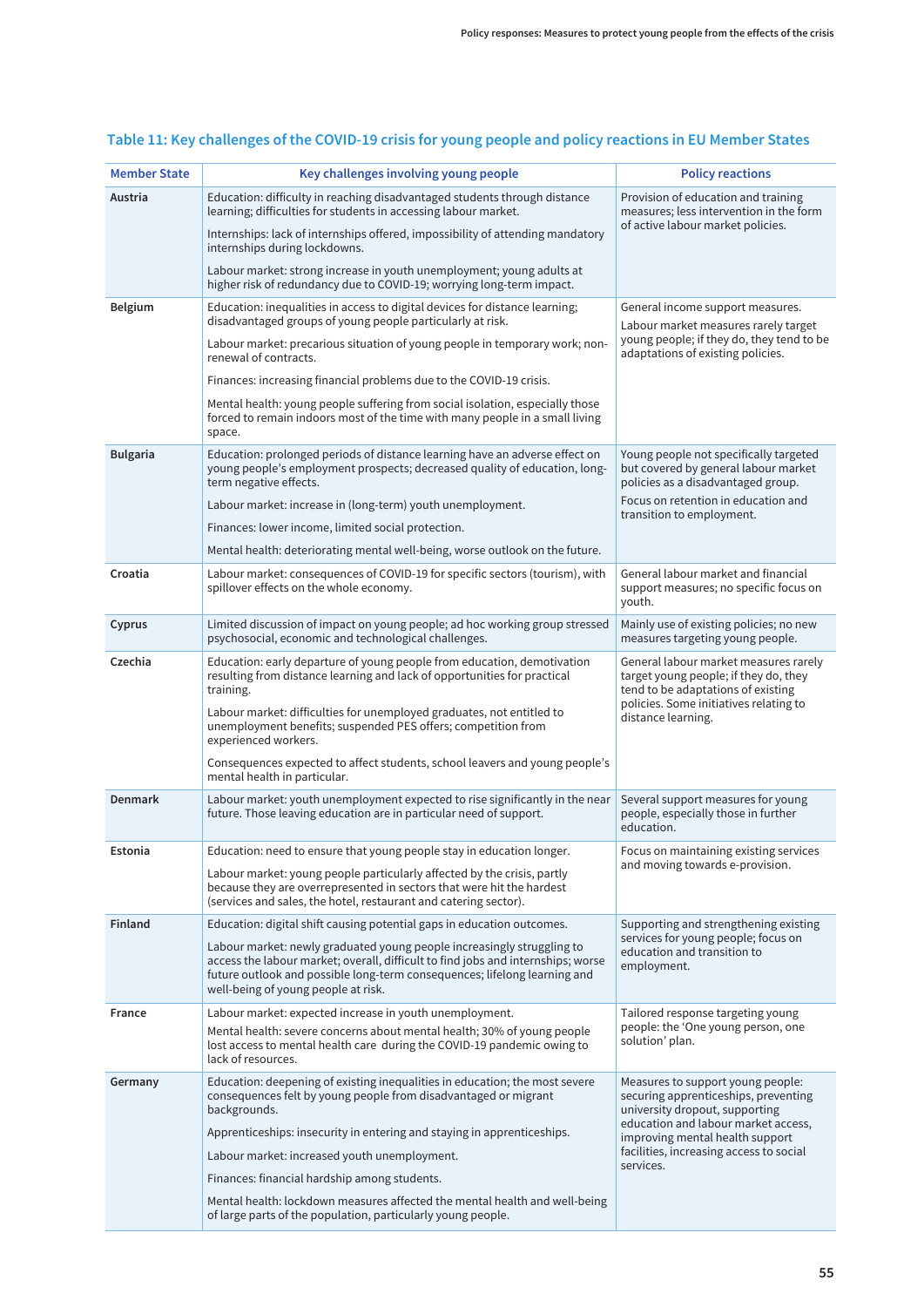| <b>Member State</b> | Key challenges involving young people                                                                                                                                                                                                                                                                                                                                                                                    | <b>Policy reactions</b>                                                                                                                                                                     |
|---------------------|--------------------------------------------------------------------------------------------------------------------------------------------------------------------------------------------------------------------------------------------------------------------------------------------------------------------------------------------------------------------------------------------------------------------------|---------------------------------------------------------------------------------------------------------------------------------------------------------------------------------------------|
| Greece              | Labour market: worsening economic situation, with thousands of young<br>people becoming NEET (significant and regionally uneven growth); increasing<br>precariousness; exclusion from support measures of 5,500 young graduates<br>previously covered by a programme implemented by the Manpower<br>Employment Organisation.                                                                                             | General labour market and financial<br>support measures; no specific focus on<br>youth.                                                                                                     |
| <b>Hungary</b>      | Education: digital divide; students without access to digital devices and skills<br>at high risk of dropping out.<br>Labour market: youth unemployment particularly high; young people<br>overrepresented in sectors badly hit by the crisis (tourism, catering); young<br>people's employment conditions are precarious and they are not protected                                                                      | Some attention to young people in<br>policy responses, especially in the fields<br>of education and income protection.                                                                      |
|                     | against layoffs.                                                                                                                                                                                                                                                                                                                                                                                                         |                                                                                                                                                                                             |
| Ireland             | Labour market: increasing numbers of unemployed young people. In July<br>2020, 45% of young people in the labour force were unemployed.                                                                                                                                                                                                                                                                                  | Jobs Stimulus ('Helping people,<br>especially young people, get back to                                                                                                                     |
|                     | Inclusion: young people who were already most at risk have become the<br>cohort most disconnected from youth services and support measures.                                                                                                                                                                                                                                                                              | work'), education, vocational education<br>and training (VET), job placements, job<br>search assistance and subsidies.                                                                      |
| Italy               | Education and labour market: worsening situation for young people.                                                                                                                                                                                                                                                                                                                                                       | General support measures; specific<br>focus on young people in a few areas                                                                                                                  |
|                     | Overall life prospects: expected negative consequences for future projects<br>(finding a job, living independently, family plans, moving to another place).                                                                                                                                                                                                                                                              | (education).                                                                                                                                                                                |
| Latvia              | Labour market: worsening unemployment situation, despite good resilience<br>during the first months of the pandemic.                                                                                                                                                                                                                                                                                                     | General labour market measures;<br>adaptations of existing youth policies.                                                                                                                  |
| Lithuania           | Labour market: increase in youth unemployment, almost doubling over a<br>year.                                                                                                                                                                                                                                                                                                                                           | General measures, some of which are<br>relevant to the needs of young people.                                                                                                               |
|                     | Education: more than 35,000 students did not have a computer or internet<br>access at the beginning of the pandemic; inequalities in distance learning.                                                                                                                                                                                                                                                                  |                                                                                                                                                                                             |
|                     | Mental health: the lockdown severely worsened young people's emotional<br>well-being.                                                                                                                                                                                                                                                                                                                                    |                                                                                                                                                                                             |
| Luxembourg          | Overall worrying socioeconomic and psychological situation of young people.                                                                                                                                                                                                                                                                                                                                              | Situation of young people considered a                                                                                                                                                      |
|                     | Apprenticeships: offers and implementation at risk.                                                                                                                                                                                                                                                                                                                                                                      | priority; specific labour market and<br>mental health support.                                                                                                                              |
| Malta               | Education: difficulties related to school closures and delays in exams.<br>Labour market: youth employment mainly affected by changes in sectors;<br>mass exodus of foreign workers causing shortages and need to retain and<br>reskill workers.                                                                                                                                                                         | General measures, few targeting young<br>people, mainly in education; no<br>measures on youth social protection<br>and prevention of hardship.                                              |
| Netherlands         | Young people affected disproportionately. Overall, worrying economic,<br>employment and mental health situation of young people.                                                                                                                                                                                                                                                                                         | Youth support measures focusing on<br>education, mental health and income<br>support.                                                                                                       |
| Poland              | Labour market: strong labour market segmentation; young people<br>particularly vulnerable in the labour market (non-standard employment,<br>working in sectors affected by pandemic-related restrictions); people aged<br>24-34 are the most represented age group among the unemployed<br>population; lack of social and health protection; expected negative long-term<br>effects.                                     | General measures supporting<br>employees, citizens, companies and the<br>economy, some relevant for young<br>people, but no specific youth measures.                                        |
|                     | Education and finances: difficult financial situation for students.                                                                                                                                                                                                                                                                                                                                                      |                                                                                                                                                                                             |
|                     | Social inclusion: difficulties for the most disadvantaged young people.                                                                                                                                                                                                                                                                                                                                                  |                                                                                                                                                                                             |
|                     | Overall life prospects: delays in leaving home and starting independent life<br>and prolonged dependence on family/parents.                                                                                                                                                                                                                                                                                              |                                                                                                                                                                                             |
|                     | Mental health: higher risk of mental health issues, including depression.                                                                                                                                                                                                                                                                                                                                                |                                                                                                                                                                                             |
| Portugal            | Labour market: young people with intermediate qualifications and precarious<br>employment contracts affected more severely (temporary contracts in the<br>tourism sector and support services accounted for a high share of the<br>absolute yearly increase in registered unemployment in April 2020); strong<br>increase in youth unemployment, with only half of those affected covered by<br>unemployment protection. | Several measures were designed to<br>promote the employability of groups<br>who are more distant from the labour<br>market, including but often not<br>specifically targeting young people. |
|                     | Education and life prospects: young people affected and young people<br>penalised.                                                                                                                                                                                                                                                                                                                                       |                                                                                                                                                                                             |
| Romania             | Education: worrying situation, especially in the case of pre-university and<br>university students.                                                                                                                                                                                                                                                                                                                      | Few measures for young people, mainly<br>focusing on the labour market, online<br>education and higher education; limited                                                                   |
|                     | Labour market: increased unemployment.                                                                                                                                                                                                                                                                                                                                                                                   | focus on disadvantaged young people.                                                                                                                                                        |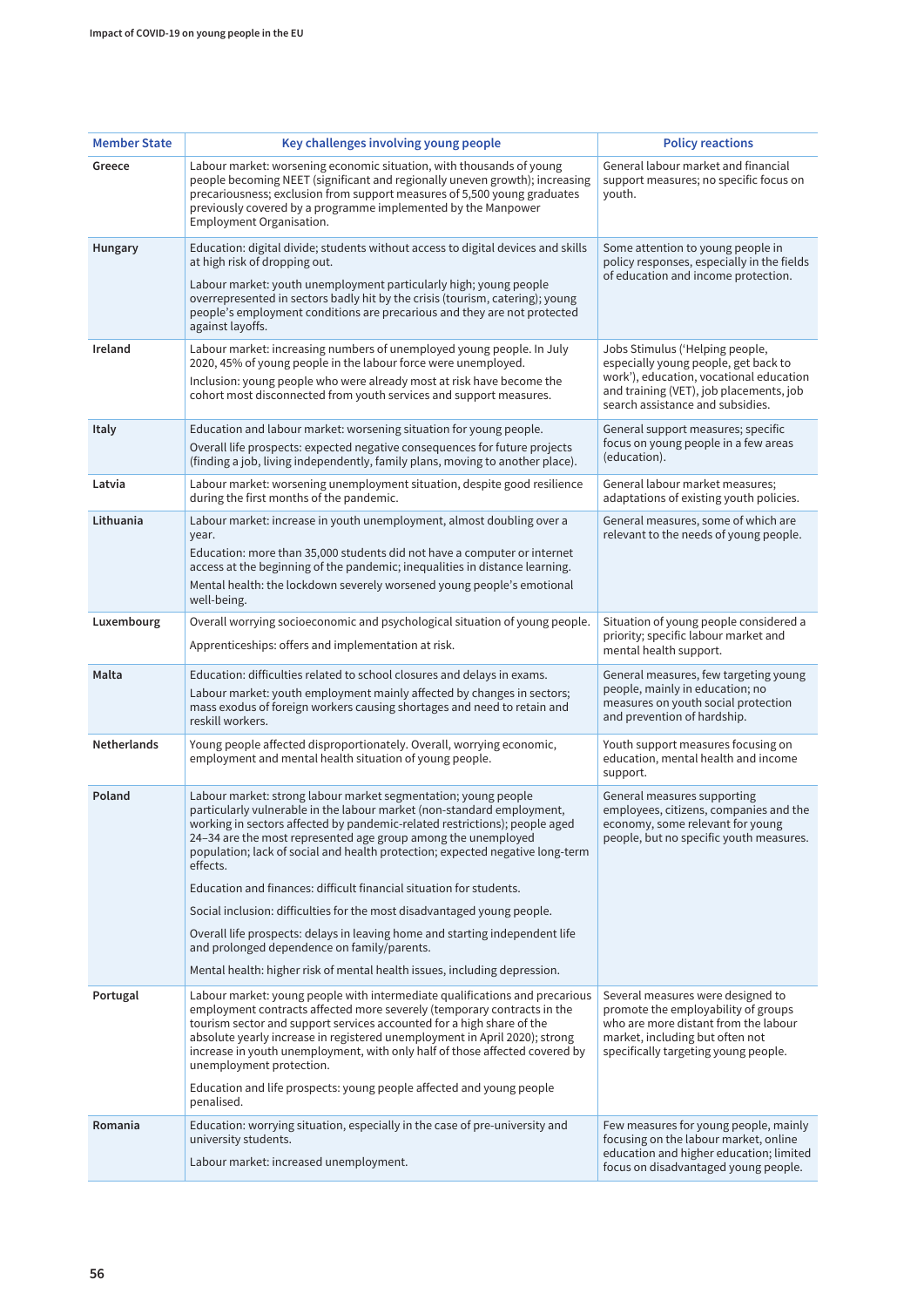| <b>Member State</b> | Key challenges involving young people                                                                                                                                                                                                                                                                                          | <b>Policy reactions</b>                                                                                  |
|---------------------|--------------------------------------------------------------------------------------------------------------------------------------------------------------------------------------------------------------------------------------------------------------------------------------------------------------------------------|----------------------------------------------------------------------------------------------------------|
| Slovakia            | Labour market: increase in unemployment and in the number of registered<br>young jobseekers.<br>Income: sharp increase in the risk of young people defaulting on mortgage                                                                                                                                                      | No specific measures for all young<br>people. Pilot projects on youth<br>employment, but with delays and |
|                     | loans.                                                                                                                                                                                                                                                                                                                         | limited scope.                                                                                           |
| Slovenia            | Labour market: youth (long-term) unemployment increased more than<br>general unemployment; most young people (around 90%) not entitled to<br>unemployment benefits; less than 50% of unemployed young people receive<br>social transfers; young people on non-standard employment contracts are<br>particularly disadvantaged. | General labour market measures, such<br>as short-time working schemes; limited<br>youth focus.           |
| Spain               | Labour market: increase in (long-term) unemployment and inactivity; dual<br>labour market with temporary contracts exposing young people to risks of<br>dismissal, especially in sectors affected by lockdown measures; lack of social<br>protection coverage.                                                                 | Generalist approach, limited adaptation<br>of measures to the specific<br>requirements of young people.  |
|                     | Inclusion: risk of socioeconomic, cultural and social exclusion; young people<br>with low-level qualifications and young people with a migrant background<br>particularly vulnerable.                                                                                                                                          |                                                                                                          |
|                     | Health: focus on young people's responsibility in the spread of the virus;<br>tendency towards long family dependency.                                                                                                                                                                                                         |                                                                                                          |
| Sweden              | Labour market: challenges for young people without employment and<br>worries regarding NEETs.                                                                                                                                                                                                                                  | Measures incentivising access for young<br>people to education and the labour<br>market.                 |

**Source:** *Based on information provided by the Network of Eurofound Correspondents*

Collecting policy measures from the correspondents was an exploratory exercise with a specific focus on policies that aimed to support and protect young people from the economic and employment consequences of the crisis, and to prevent negative mental health outcomes. Eurofound asked the

correspondents to collect measures that had either been newly launched in response to the COVID-19 pandemic or modified in the light of it. The measures were to be categorised into six specific categories, which are listed and described in Table 12.

### **Table 12: Categories of measures to improve the economic, employment and mental health situation of young people in the context of the COVID-19 crisis**

| Category                                                           | Key types of measures                                                                                                                                                                                                                                                                                                                           |  |
|--------------------------------------------------------------------|-------------------------------------------------------------------------------------------------------------------------------------------------------------------------------------------------------------------------------------------------------------------------------------------------------------------------------------------------|--|
| Direct employment support                                          | New offers, adaptations of the content and changes in the delivery of:<br>short-time working schemes<br>$\circ$                                                                                                                                                                                                                                 |  |
|                                                                    | support to enable young people's businesses and self-employment activities to continue<br>$\circ$<br>direct hiring subsidies<br>$\circ$<br>start-up incentives for young entrepreneurs<br>$\circ$                                                                                                                                               |  |
| Social protection and<br>prevention of hardship                    | New offers, adaptations of the content and changes in the delivery of:<br>income replacement/top-up<br>$\circ$<br>access to services<br>$\circ$<br>support to prevent over-indebtedness<br>$\circ$<br>provision of services in kind<br>$\circ$                                                                                                  |  |
| Internships, VET and<br>apprenticeships to foster<br>employability | New offers, adaptations of the content and changes in the delivery of:<br>support for young people and employers<br>$\circ$<br>direct subsidies for interns and apprentices<br>$\circ$<br>placements<br>$\circ$<br>retraining, reorientation and training courses to upskill young people for their immediate labour<br>o<br>market integration |  |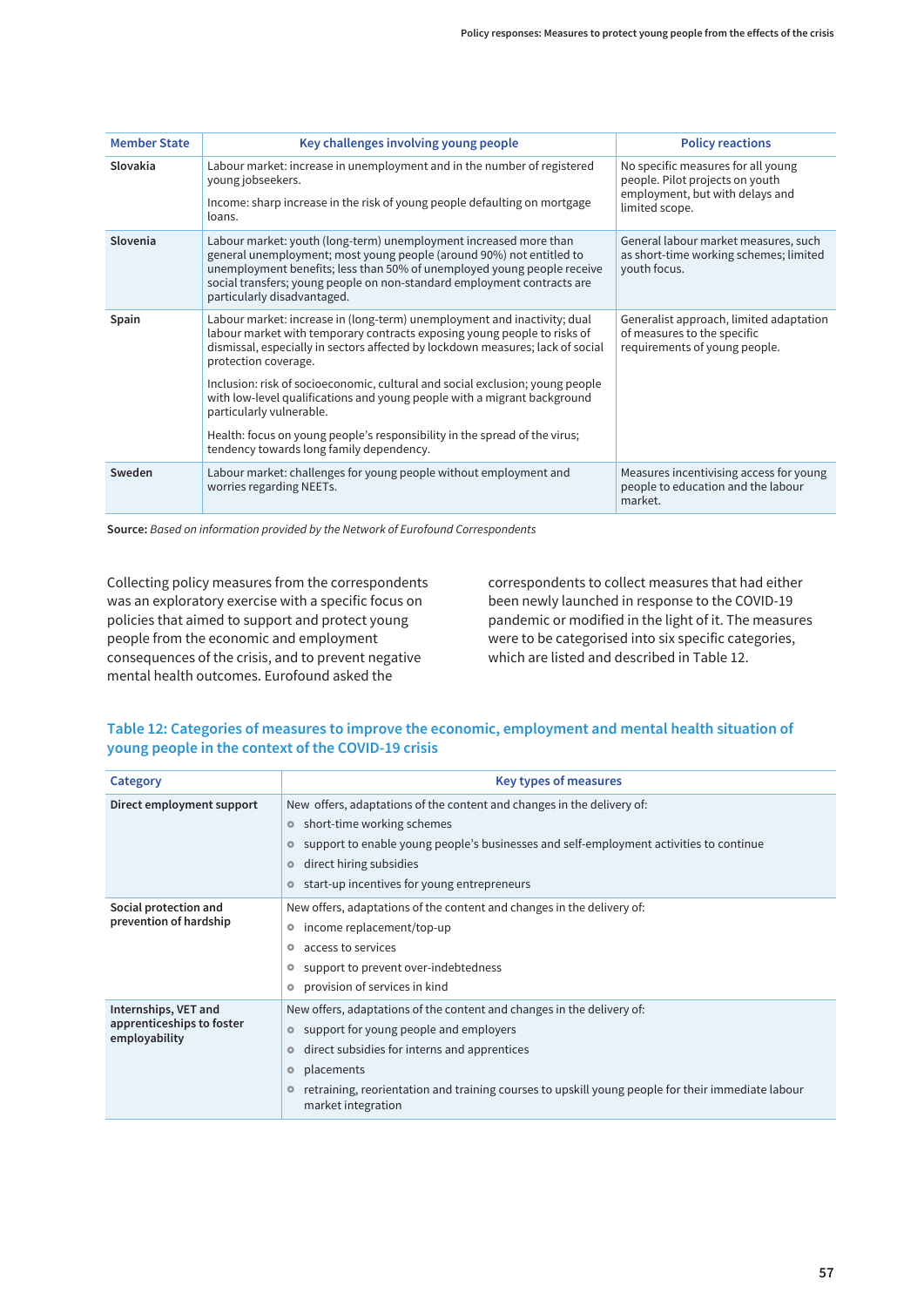| <b>Category</b>                                                                                      | <b>Key types of measures</b>                                                                                                                                                                                                                                                                                                                                                                                                                                |  |
|------------------------------------------------------------------------------------------------------|-------------------------------------------------------------------------------------------------------------------------------------------------------------------------------------------------------------------------------------------------------------------------------------------------------------------------------------------------------------------------------------------------------------------------------------------------------------|--|
| Outreach, career<br>management, guidance and<br>individualised support                               | New offers, adaptations of the content and changes in the delivery of:<br>• support services<br>outreach and awareness-raising actions<br>$\circ$<br>counselling, guidance, mentoring and individualised support to young people<br>o<br>support in the transition from school to work through job search assistance, advice and guidance,<br>o<br>and mentoring<br>post-placement support<br>$\circ$                                                       |  |
| Support for staying in or<br>(re-)entering education or to<br>prevent/tackle early school<br>leaving | New offers, adaptations of the content and changes in the delivery of:<br>support for students/schools to help them in the transition towards online learning<br>$\circ$<br>financial aid for students<br>$\circ$<br>pathways for reintegration into education and training, including less formal and more flexible forms<br>$\circ$<br>of education and training<br>additional places in further/university education to recruit more students<br>$\circ$ |  |
| Mental health support                                                                                | New offers, adaptations of the content and changes in the delivery of mental health support measures:<br>helplines<br>$\circ$<br>counselling services<br>o<br>digital shift<br>$\circ$<br>delivery of complex support                                                                                                                                                                                                                                       |  |

**Source:** *Authors' instructions to the Network of Eurofound Correspondents for the identification of measure*

The fieldwork, which ended in December 2020, provided 123 examples of measures, which were identified across all EU Member States. Figure 42 shows the distribution of measures collected in each of the categories specified in the instructions to the network.

The highest number of examples related to staying in or (re-)entering education (37 measures), followed by direct employment support (20) and internships, VET and apprenticeships (20), mental health support (18), outreach and guidance (16) and social protection and

prevention of hardship (12). Incentives for employers to hire interns and apprentices form a separate category – internships, VET and apprenticeships – although they also consist of direct employment support. Measures to protect students from hardship are included in the category staying in or (re-)entering education.

In terms of target groups, around half of the measures addressed either the general population including but not limited to young people (35) or young people as a whole (32). The other half had more specific targets:



### **Figure 42: Number of measures in each category by target beneficiaries**

**Source:** *Authors' own calculations, based on information provided by the Network of Eurofound Correspondents*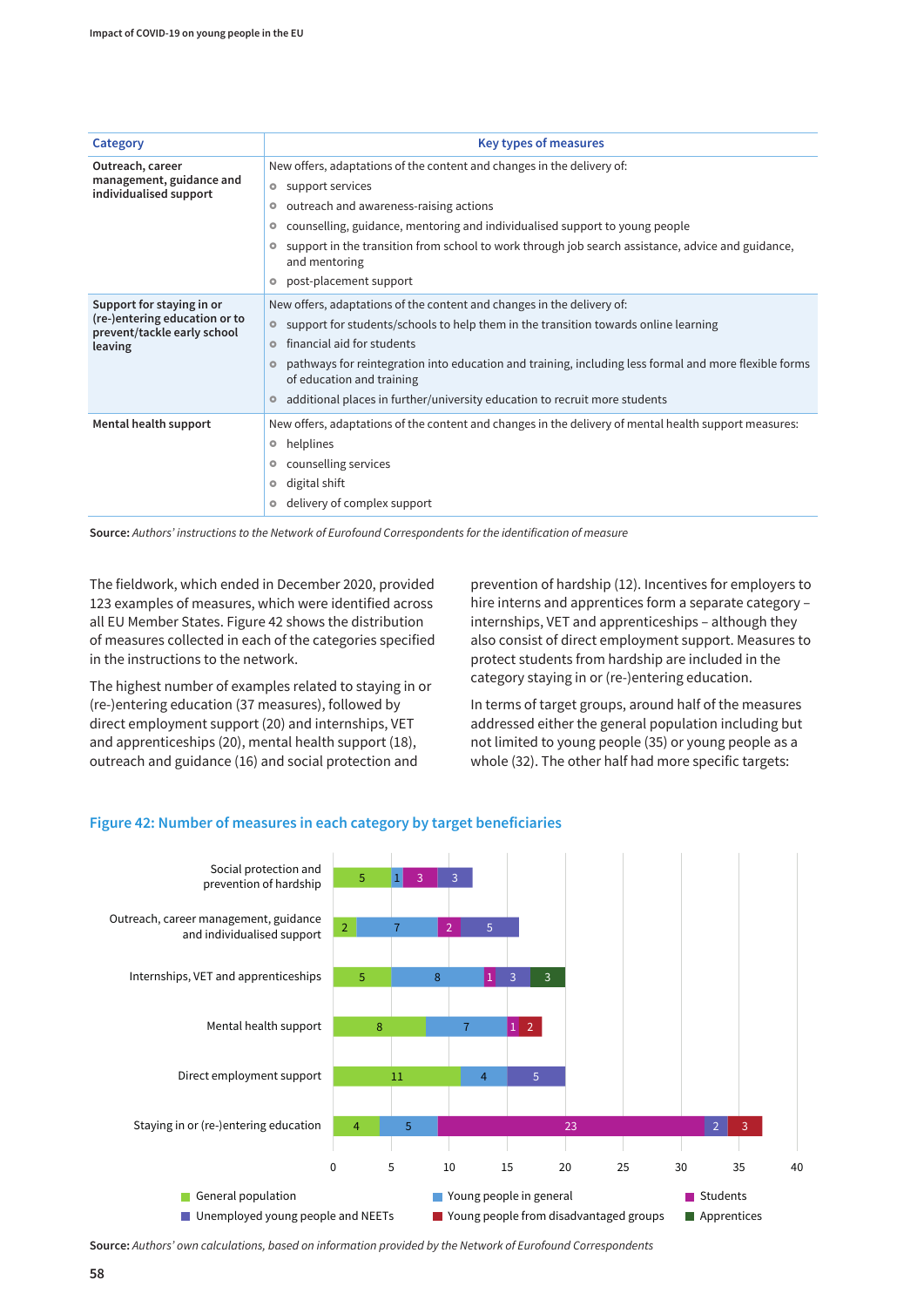students (30), unemployed young people and NEETs (18), young people from disadvantaged groups (5) and apprentices (3). However, it is important to note that, by their nature, many of the interventions implicitly targeted young people from more vulnerable backgrounds, even where this was not reflected in the formulation of the eligibility criteria. The high proportion of measures targeting the general population seems to confirm that countries tended to take a universal approach in reacting to the crisis, rather than targeting specific age groups, in line with the overall aim of tackling broad issues such as unemployment and keeping businesses afloat.

Of the 123 measures, 108 covered the whole country. In terms of funding, Figure 43 shows that the majority (66%) were funded exclusively by national governments, while in other cases national funds were combined with support from EU funds (13%) or regional/local funds (10%). Some measures, with a



**Figure 43: Funding sources for the measures identified (number of measures)**

**Source:** *Authors' own calculations, based on information provided by the Network of Eurofound Correspondents*

more limited geographical scale, were exclusively funded through regional/local funds (6%), and the remaining 6% used funds from other sources, provided by organisations other than public bodies. This suggests that most of the interventions were broad and that they were mainly financially supported by central governments. Although in some cases this type of information was not available, most of the measures identified were of a temporary nature.

When it comes to the involvement of stakeholders in designing and launching the measures (Figure 44), governments at different administrative levels played a major role (113 measures), while civil society, social partners and other actors (mainly universities and VET providers and trainers) were formally involved to a lesser extent (participating in 20–21 measures each).

### **Figure 44: Key actors involved in designing and launching the measures (number of measures)**



**Source:** *Authors' own calculations, based on information provided by the Network of Eurofound Correspondents*

Nonetheless, policymaking processes have involved other actors in different ways, either in advisory roles or in providing responses to the crisis in specific areas (Box 3).

# **Box 3: Involvement of non-governmental actors in defining responses to the crisis targeting young people**

**Czechia – non-governmental organisations**: The non-profit sector has played an active and indispensable role in the prevention of early departure from the education system. Social workers provided assistance with online teaching and tutoring, and thanks to their knowledge of the population, they were able to target those children and young people most at risk owing to limited digital literacy and lack of access to devices for distance learning. The Czech Streetwork Association (an umbrella organisation for low-threshold social service providers) was assisted by the Crisis Fund for the Assistance of Children and Families at Risk of Poverty and Domestic Violence in the project 'Support for the education of children at risk of social exclusion during the COVID-19 pandemic'.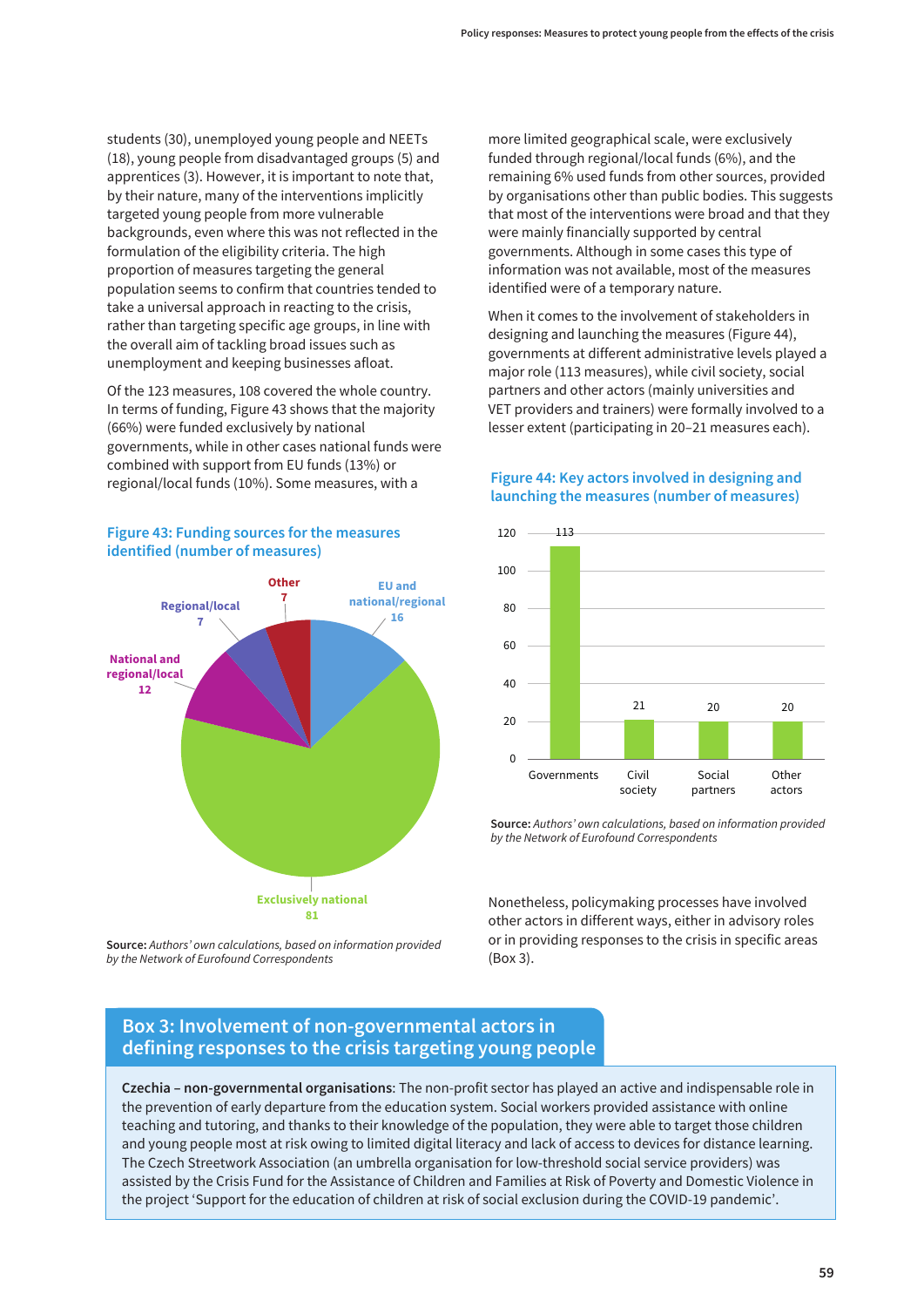**Slovenia – social partners**: The trade union Youth Plus addressed recommendations to the government on the needs of young people when devising measures to mitigate the consequences of the second wave of the pandemic, both directly and through the Association of Free Trade Unions of Slovenia. The recommendations derived from monitoring of various areas of interest and public consultation of 50 young people and representatives of organisations. They covered education, the labour market, housing, culture, the environment and green workplaces.

**Cyprus – youth organisations:** On the initiative of the Youth Board of Cyprus, an ad hoc working group consisting of representatives of youth organisations, experts from the board and individual young people was constituted to prepare suggestions aimed at mitigating the impact of COVID-19 on young people. The working group prepared suggestions covering psychosocial, economic and technological challenges.

**Finland – young people**: Especially at the beginning of the pandemic, the urgency of the situation made it difficult for decision-makers to involve stakeholders to the same degree as they normally would. As a result, young people's opinions on the restrictions and other measures were not necessarily considered, as they would be in normal circumstances. Consequently, the Finnish National Youth Council (Allianssi) has requested the further involvement of young people in decisions on the use of NextGenerationEU funding.

**Source**: *Based on information provided by the Network of Eurofound Correspondents*

# Direct employment support

Employment protection schemes have been at the core of the policy response to the pandemic, building on lessons learned during the economic crisis (2007–2013). The use of such schemes to preserve jobs in companies experiencing a temporary drop in demand received strong backing from the European Commission and the Council of the European Union with the introduction of the SURE instrument (Eurofound, 2021).

Young people were in a particularly vulnerable situation as regards labour market participation, access to and preservation of employment. Short-time working schemes were usually targeted at the general population and not exclusively at young people. Examples of measures supporting youth employment were also found, however, mainly in the form of incentives to employers, but also measures to support job creation, entrepreneurship and self-employment.

### **Short-time work and financial support**

Some measures aimed to secure the employment and income of workers, including young people, in companies experiencing a temporary reduction in demand and thus work. Although not covered in detail in this report, general short-time working schemes played a key role in the context of the pandemic, aiming to secure employment during economically difficult times and to prevent employment relationships being terminated.

In **Sweden**, the 'Short-time work allowance', targeting the general population, allowed employers in the private sector to apply for financial support for short-time work. The measure aimed to save jobs by easing the financial burden of wage costs for companies experiencing challenges. Employers affected by temporary and serious financial difficulties could

receive support for six months (with a possible extension for another three months); working time could be reduced by up to 80% and the support was intended to correspond to 72% of the costs incurred by the employer.

In Latvia, the 'Idle time allowance' for employees of companies with reduced revenue, was considered particularly beneficial for young people. Companies affected by the COVID-19 crisis could apply for an allowance, paid directly to their employees who were on reduced hours or furloughed, subject to criteria regarding the decrease in operating income of the company. A furloughed employee could receive 70% of their average monthly gross salary during August–October 2020 (between €330 and €1,000 per month). Although the allowance was available to all employees, a statistically typical recipient was a young woman from Riga working as a waitress who had received a stable but low salary over the past three years, not above 80% of the average salary in the country. The largest number of recipients of the allowance were between the ages of 26 and 35.

In other cases, short-time working schemes were made available to workers on particular types of contracts. **Austria** provided a 'COVID-19 short-time work for apprentices' scheme, enabling companies to reduce apprentices' working hours by a certain percentage for a specified period. The company received funding from the PES for those hours not worked and in turn the apprentice received their compensation in full. To make good use of apprentices' downtime and ensure that they received training, they were also offered the opportunity to attend external courses covering relevant content. According to the PRO-GE manufacturing union, around 48,000 apprentices were on short-time work at the peak of the pandemic – almost 50% of all company apprentices.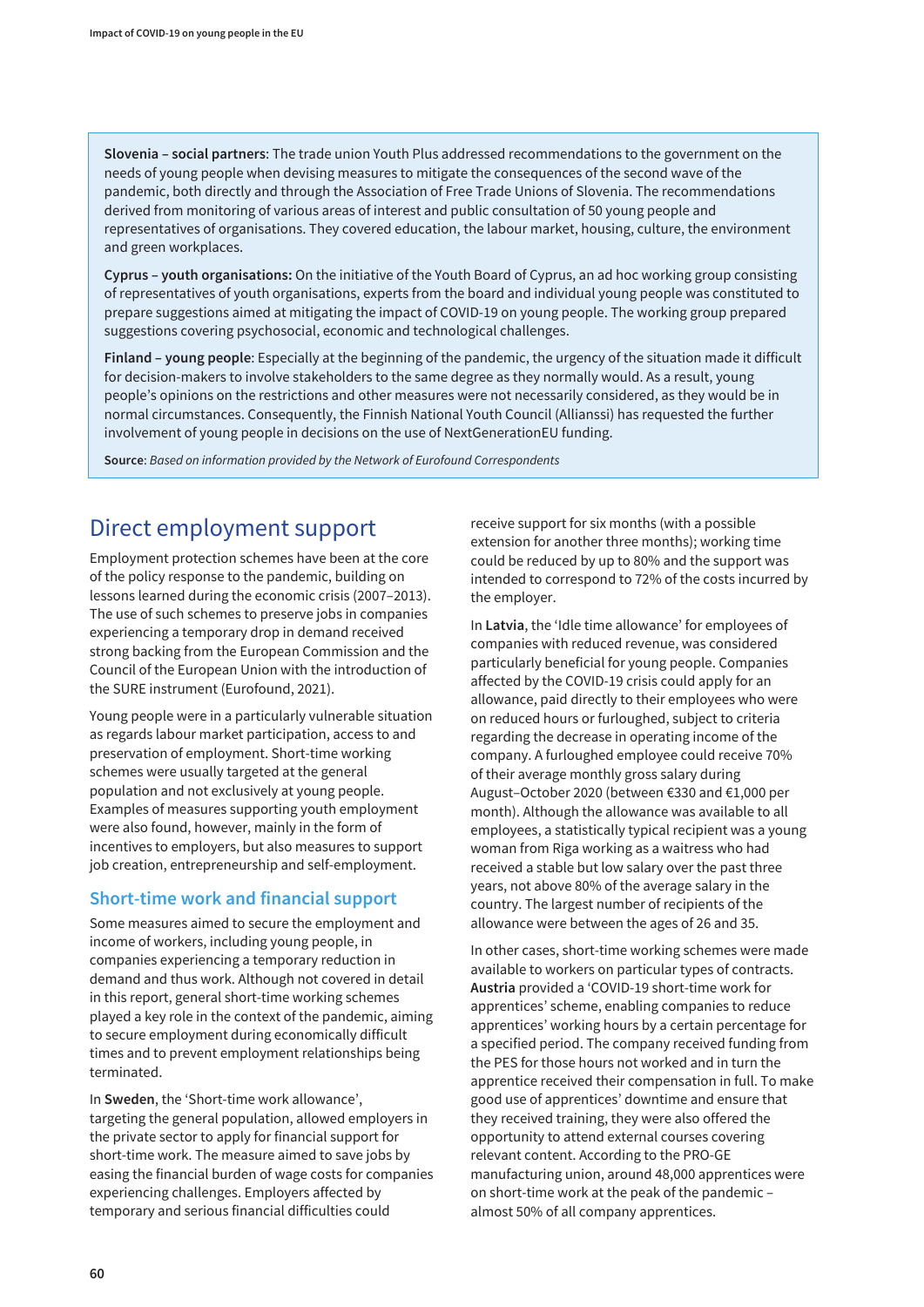### **Incentives for employers to hire young workers**

Countries launched various measures to stimulate demand for young employees, apprentices or interns through incentives to employers – for example, through partial coverage of their wage costs. These measures were intended to facilitate young people's entry into the labour market and aid their transition to employment from unemployment, inactivity or education. Entry into the labour market through such a scheme can act as a stepping stone towards a more stable position or other better opportunity in the future.

Some countries launched measures to support the recruitment of young people and the conversion of temporary contracts to permanent ones. The main goal was to incentivise the employment of new young workers during the COVID-19 crisis, as well as to prevent the dismissal of young workers by reducing labour costs for employers.

In **Italy**, exemptions from welfare contributions for employers hiring workers under 35 years of age meant that employers could be exempted from paying 50–100% (depending on the economic situation of the region in question during the pandemic) of social security contributions for all people under the age of 35 hired on an open-ended contract in 2019 or 2020. To support youth employment, only employers who had not undertaken individual dismissal procedures over the six months prior to the hiring of young workers were entitled to apply for the exemption. This legislative provision extended previously existing incentives by introducing changes in the eligibility criteria and temporarily increasing the age limit to include as many young workers as possible. Nonetheless, the tax exemption did not apply in some cases – for instance, when young people were hired on temporary contracts (apprenticeships, fixed-term contracts, collaboration and project contracts, intermittent contracts) or to work in public bodies.

Through Emergency Order No. 92 of 28 May 2020 establishing active support measures for employees and employers in the context of the epidemiological situation caused by the spread of coronavirus, **Romania** provided incentives to employers to offer permanent contracts to young people (aged 16–29) listed as unemployed by employment agencies. For a year, employers received a monthly reimbursement of 50% of these employees' salaries (capped at €520). The costs incurred by the unemployment insurance budget were covered by EU funds. The intended long-term outcomes were the prevention of youth unemployment and the encouragement of long-term contracts for young people. Efficient coordination between the bodies involved in the measure's implementation and the creation of an online platform that made the process quick and effective were key factors in the measure's success.

Support for both open-ended and fixed-term contracts for young people was provided in **France**, through the 'One young person, one solution' plan, whereby recruitment bonuses were paid to companies that hired young people under 26 years of age on permanent contracts or fixed-term contracts of more than three months (€4,000) or work/study programmes (€5,000–8,000). The employer was required not to have made someone in the position concerned redundant for economic reasons during 2020. The objective was to push companies to recruit quickly, to prevent young people becoming detached from the labour market. In mid-November, more than 100,000 applications were submitted for financial support towards hiring a young person. The accessibility and widespread awareness of the measure were key factors in its effectiveness, but its popularity may also indicate a deadweight effect, since some employers would have hired young people anyway.

Similar measures were identified in other countries. In **Ireland**, through the July Jobs Stimulus, 8,000 recruitment subsidies of up to €7,500 over 2 years were made available under the JobsPlus scheme for employers to hire someone aged under 30 who was on the Live Register or receiving the COVID-19 Pandemic Unemployment Payment. In **Portugal**, the ATIVAR.PT incentive offered financial support to employers hiring an unemployed person registered for at least six months at the PES. Employers converting a fixed-term contract into an open-ended contract could be entitled to a 'conversion award'. In **Cyprus**, a scheme providing incentives for the employment of people aged 15–29 who are NEET was relaunched with an increased budget in October 2020; the target was to bring 1,150 NEETs into the labour market. The scheme was expected to benefit more young graduates during the COVID-19 crisis than in previous implementation periods. An important condition of the scheme is that the recruitment of a young NEET should represent a net increase in the number of employees in the business. As an example of an interesting intervention promoted at local level, in **Finland** the city of Hämeenlinna's summer job grant encourages employers to hire young people over the summer. In many cases, the grant creates an opportunity for a young person to work for the first time and gather valuable professional experience. The grant can be a strong incentive to small enterprises to hire a summer employee. Similar measures have been implemented for years by several municipalities, many of which made the grant more generous to counteract the consequences of COVID-19.

Other measures focused instead on incentivising employers to preserve jobs. The aim was to help enterprises pay their employees' salaries, to maintain employment and the businesses' viability.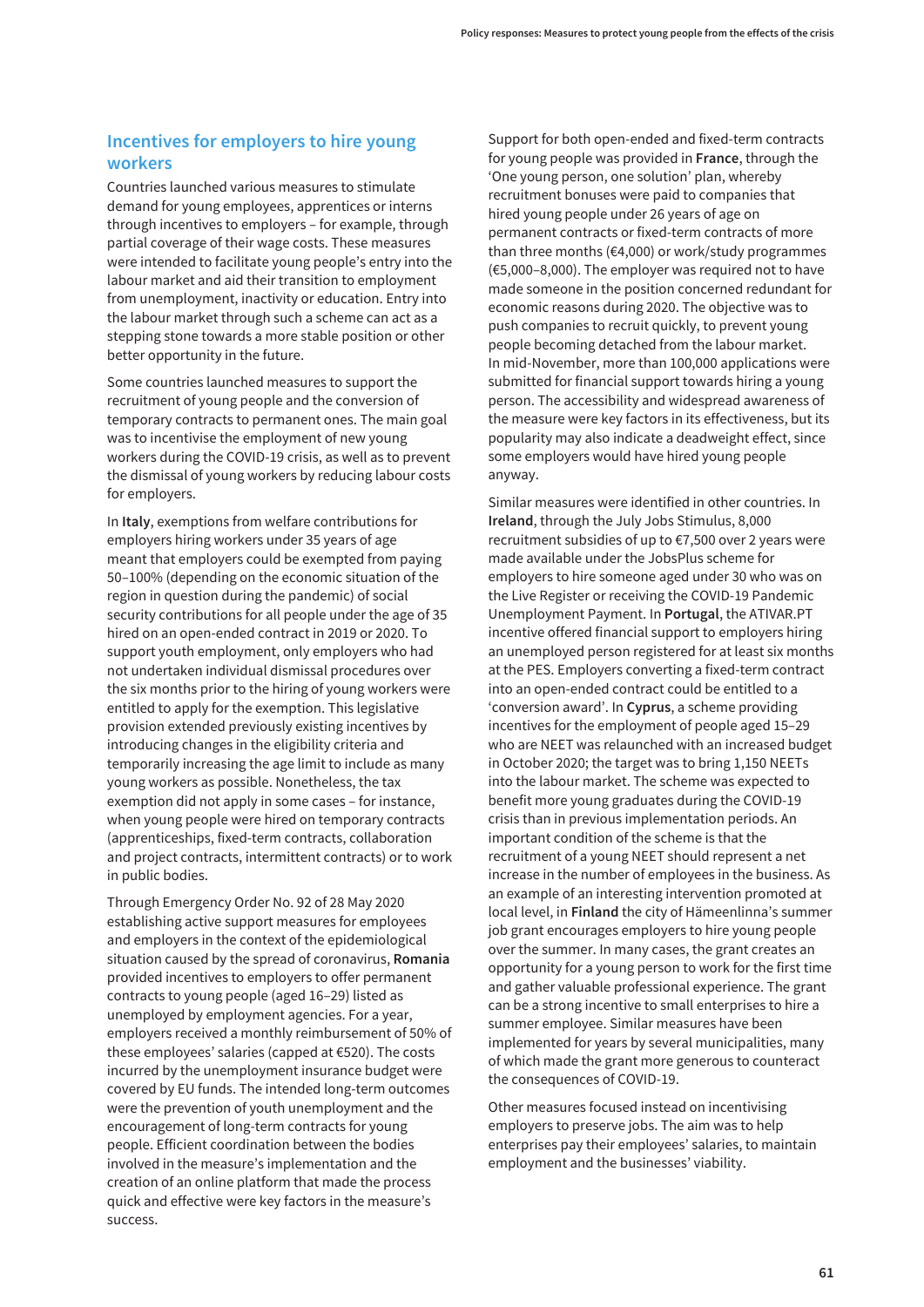Some of these measures did not specifically target young people but are of relevance considering that they are more likely to hold temporary contracts. This is true of the 'Temporary emergency measure for the preservation of jobs' in **the Netherlands**, which covered part of the wage costs of workers for companies having suffered a revenue loss of more than 20%. The government subsidised up to 90% of the wage costs of staff for up to three months. This applied to workers of any age on permanent contracts and flexible contracts, including zero-hour contracts and on call contracts, which are typically held by young people. Similarly, in **Bulgaria** the 'Payment for maintaining employment in the COVID context' offered financial compensation to companies that managed to maintain workers in employment despite reduced revenue.

More targeted measures providing support for preserving jobs were also identified, with either a sectoral focus (financial support for the sports sector in **Croatia**) or the aim of reaching a particular target group (again in **Croatia**, support for the preservation of jobs in workshops for people with disabilities).

### **Job creation measures**

Job creation was boosted not only through specific incentives to employers but also other measures creating favourable conditions for specific occupations and sectors – including using state interventions to create employment in the public sector.

In **Sweden**, the 'Summer jobs for young people' scheme aims to increase opportunities for young people to work over the summer for local governments. This is a regular activity undertaken by the municipalities; however, as a result of the COVID-19 crisis, the national government increased funding to local governments to create more summer jobs and allocated €18 million for this purpose in spring 2020. In July 2020, the government added another €10 million so that the municipalities could offer young people jobs during autumn 2020. Through this investment, municipalities provided more young people with an insight into, and experience of, working life. However, the COVID-19 pandemic made it difficult to provide places because of closures and restrictions on various activities, such as elderly care, preschool care and other care-based services.

Another example of job expansion in public administration is the AIRE (Activation, Impetus and Recovery of Employment) initiative in **Spain**. Promoted by the regional government of Andalusia, it aimed to help Andalusian city councils alleviate the social and economic effects of restrictions on mobility and economic activity related to COVID-19. Specifically, the objective of this measure was to promote job creation by encouraging the temporary hiring of unemployed people to work on projects that would improve their employability by providing them with work experience.

These temporary contracts were intended to provide public support to facilitate the beneficiaries' transfer to work in the private sector after having gained experience. The aim was the direct creation of (temporary) employment in a territory historically impacted by unemployment and that, owing to the importance of the service sector (and specifically tourism), had been badly affected by the COVID-19 crisis.

## **Entrepreneurship support**

Finally, other measures supported youth entrepreneurship and self-employment.

In **Malta**, the Malta Information Technology Agency YouStartIT Validator (Pre-Accelerator Programme) and YouStartIT Accelerator Programme, a training programme for early-stage tech start-ups, was revamped to tackle the aftermath of the pandemic. The programme aims to validate the ideas of young start-up business founders and test their viability. Up to 10 prospective start-up projects are accepted to participate in the validator phase, after which four of the best projects are chosen to join the accelerator phase. The programme was re-engineered to be delivered completely online. The use of videoconferencing meant that face-to-face sessions were replaced by interactive online sessions held twice weekly. Each team had an additional private session with their mentor on a weekly basis. Moreover, the 2020 edition sought out innovative business ideas that could help to address the growing demand for fast-track innovations and business continuity solutions brought about by the pandemic.

In **Belgium**, the Transition Premium measure, which supports self-employment after unemployment, was expanded to target not only jobseekers aged 45 and over who are starting their own business after unemployment but also people under 30 years of age in the same situation.

# Support for internships, apprenticeships and VET

# **Incentives for employers to take on apprentices and interns**

Apprenticeships have suffered serious disruptions because of the restrictions introduced to counteract the pandemic: interruptions caused by sectors closing down and downsizing owing to deteriorating economic conditions for companies. Several countries have seen a general decrease in the number of apprenticeship opportunities since the pandemic started, and governments have reacted with incentives for employers to hire apprentices and interns.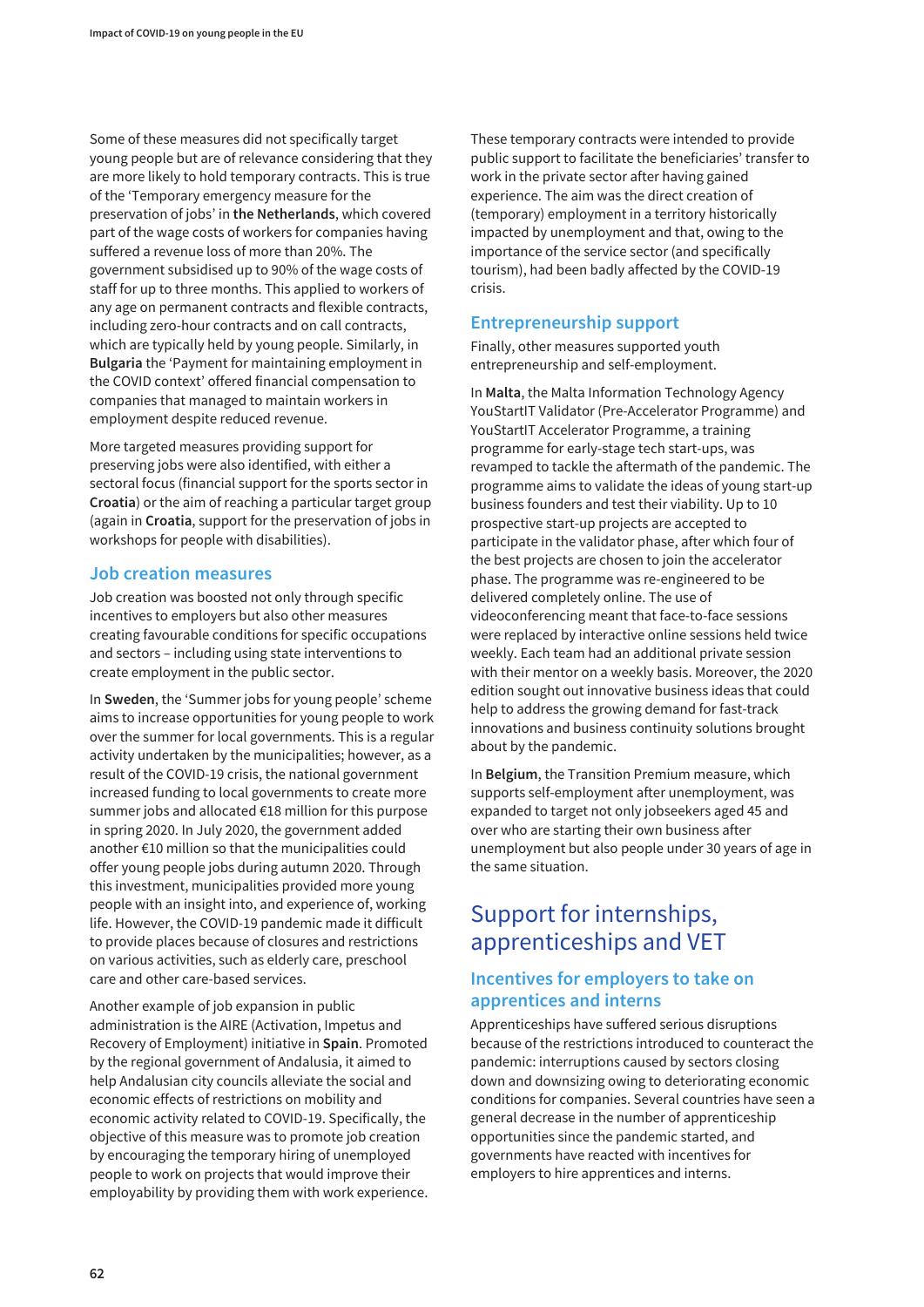In **Austria**, a bonus for companies creating apprenticeships was created in response to the threat posed by the crisis to an estimated 10,000 apprenticeship places, with many sectors – including commerce, handicrafts, tourism and leisure, and industry – being particularly affected. In order to prevent a large decrease in apprenticeship places, a bonus payment (€2,000 in the first year of the apprenticeship, increasing to €2,500 or €3,000 for smaller companies) was offered to companies employing apprentices and those taking on apprentices through an inter-company scheme. The bonus payment was modelled on a similar one that resulted in the creation of an additional 12,500 apprenticeship places between 2003 and 2008. Of the €62.7 million earmarked, in December 2020 €34 million had been paid for the employment of 17,638 apprentices. The implementation and delivery of the measure were effective, thanks to pre-existing and well-functioning communication channels and infrastructure. A disadvantage is that a deadweight effect cannot be ruled out – even companies that were not struggling because of COVID-19 could benefit from the support. This drawback was viewed as an acceptable side-effect of a measure, the urgent implementation of which was deemed necessary. If future versions are to be implemented, more restrictive eligibility criteria could be considered.

**Germany** launched Securing Apprenticeships, a scheme providing direct financial employment support for vocational training and apprenticeships through a bundle of interventions to be implemented throughout 2020 and 2021. This measure targets small and medium-sized enterprises with bonuses (€2,000–3,000) to counterbalance the negative economic effects of lockdowns, social distancing and other pandemic-related restrictions on economic activities, as well as to incentivise small and medium-sized enterprises to maintain or increase the number of apprenticeships they provide (by mid-June 2020, over 10,000 apprenticeship contracts had been cancelled). This new programme draws on experiences with similar measures tackling youth unemployment and was designed based on demand from and in collaboration with social partners. Despite the existence of the programme, preliminary evidence shows that fewer apprenticeships were provided in 2020 than in 2019.

Similar interventions were implemented in other countries too. **France** offered an 'Exceptional assistance to employers recruiting for apprenticeships' scheme as part of the broader 'One young person, one solution' plan. This provided companies with €5,000–8,000, with the objective of supporting the hiring of first-year apprentices and responding to the phenomenon of 'apprenticeship orphans' (around 30,000 young people who had started their training but were unable to find an employer to continue it with). The number of private sector contracts signed in 2020 was higher than in 2019.

**Luxembourg** temporarily introduced a 'single premium' (from €1,500 to €5,000) for the promotion of apprenticeships in the field of vocational training, to encourage training organisations to maintain apprenticeship contracts, offer more apprenticeship positions and take over apprenticeship contracts interrupted by the COVID-19 crisis.

Other incentives consisted of waiving some costs for companies. In **Luxembourg**, during the crisis, employers were no longer required to pay the co-payment owed to the state in the event of a reintegration employment contract. This measure was intended to incentivise firms to give practical training to a jobseeker registered for at least three months with the Agency for the Development of Employment. A contract was concluded between the employer, the young person and the agency. Under the new measure, the state then reimbursed the employer for all the compensation paid to the young jobseeker. This also applied for the duration of any extension to the contract. The following conditions had to be met by the employer: they had to offer the young person a real prospect of employment at the end of the contract, or at least an improvement in their employability; provide training lasting 12 months with a maximum extension of 6 months; and give priority to hiring the participant in the event of recruitment to the company.

### **Maintaining and increasing training, internship and apprenticeship opportunities**

Particular attention has been paid during the crisis to supporting and increasing offers of training, internship and apprenticeship opportunities. One example is the additional financial support for internships provided through the Foundation for Cooperation on Vocational Education, Training and Labour Market (SBB), the organisation ensuring cooperation between the VET sector and business in **the Netherlands**. The support was provided under an action plan implemented by SBB and based on intensified cooperation with schools and companies. Efforts were made to ensure that internships and apprenticeships were more visible on various websites and to find creative solutions to maintain and increase offers of such positions. The extra funding helped SBB to support an additional 17,500 internship and apprenticeship opportunities.

Several governments committed to increased funding for training offers. In **Sweden**, the government increased opportunities for further education and training throughout the country. This included increased funding for regional vocational adult education and greater support for vocational higher education, with new places, short courses and course packages, as well as various pilot projects to continue training despite restrictions and thus enable people to complete interrupted training courses. Similar commitments were put in place in **Portugal** through the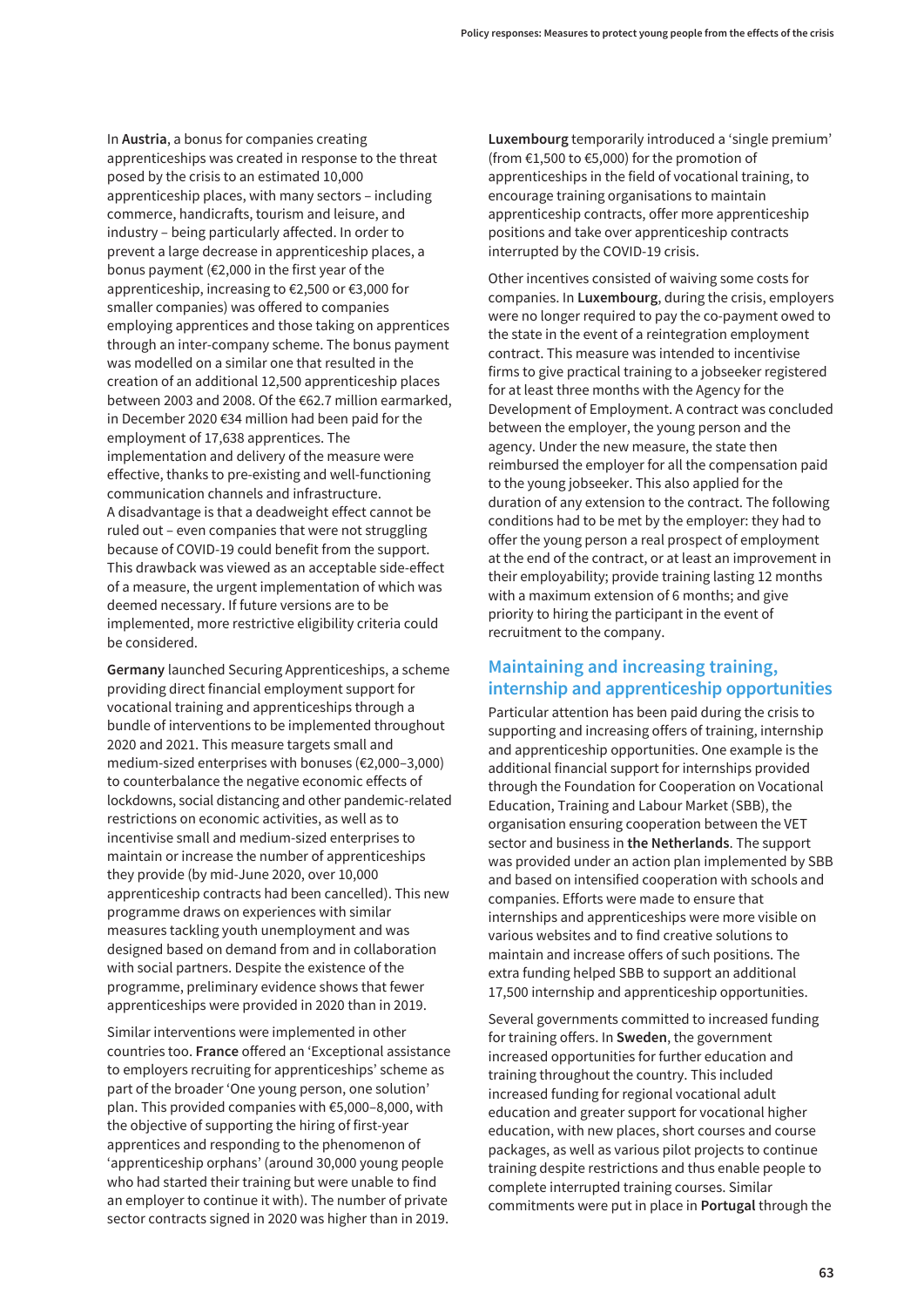new ATIVAR.PT Internships measure, which aimed to strengthen support for the integration of young people into the labour market and for vocational retraining of unemployed young people in the aftermath of the pandemic, while **Cyprus** renewed a previously existing scheme for vocational training of unemployed people in the public and third sectors.

In some cases, direct financial support was provided to participants. For example, the scheme '**Netherlands** continues learning through training' was part of a temporary crisis package for which €50 million was made available, offering development advice and (online) training courses. Through this temporary scheme, trainers, trainers' collectives or partnerships could offer online training programmes free of charge to participants, who could apply for a subsidy; the aim was to develop the knowledge and skills of participants and increase their employability. Similarly, **France** aimed to increase the availability of training courses leading to qualifications, in this case with a sectoral focus: to prevent the number of young jobseekers from increasing as a result of the crisis, the Skills Investment Plan provided for an additional 100,000 skills training courses for young people, focusing on the priority sectors in the France Relance recovery plan (digital and green transition, care sector reform, and so on). In **Spain**, an aid and training programme, aimed at providing free training to support the development of digital skills among young people and thus the digital economy, was reinforced to mitigate the impact of COVID-19. Through a combination of training and orientation services, the programme aims to promote youth employment in the digital economy and the integration of NEETs into the labour market through improved ICT skills.

New forms of training were also launched. In **Slovenia**, the employment of final-year undergraduate students as substitute teachers in schools enabled students in university education courses to be involved in the education of primary and secondary students under the mentorship of full-time teachers. The participating students did not acquire the usual rights that teachers would expect from an employment relationship, but the experience gained counted towards the professional experience they would need to accumulate before they could apply for the professional teaching certificate examination. In **Italy**, as a reaction to the suspension of internships at national level, the regional government of Le Marche launched the New Youth Guarantee, offering internships and apprenticeships. The scheme created opportunities for NEETs to take up paid work during a phase of the pandemic when the labour market was badly affected; it was open to NEETs from other regions, on the condition that they moved to Le Marche for the year of the internship or apprenticeship.

### **Adaptation of delivery modes**

A flexible approach to vocational education, to the extent permissible within COVID-19 restrictions, provided one strategy to mitigate the worst effects of the pandemic on the delivery of vocational training.

In **Spain**, through the 'Flexibility of vocational training internships' package, the Ministry of Education collaborated with regional governments to implement greater flexibility in relation to company internships for VET students. Measures adopted included the exemption of some students from the need to undertake initial VET internships, reducing the number of hours required for an internship, remote internships and the substitution of other equivalent activities for internships. Moreover, one of the main measures within this package was the total or partial exemption from the requirement for VET final-year students in the health and social services fields to undertake workplace training. Likewise, the requirement for these students to have one year of work experience before they could be hired was eliminated. Instead, they were enabled to enter employment immediately, owing to the urgent demand for health professionals. It is thought that the introduction of greater flexibility in the longer term may accelerate digitisation processes in VET, particularly with regard to the organisation of work and evaluation of tasks using digital technologies during internships.

### **New analyses and strategies**

Maintaining the availability of training and apprenticeship opportunities in the aftermath of the COVID-19 pandemic has also required updated analyses of labour market shortages using new methods, as well as the creation of strategic plans and guidance.

In **Malta**, for example, the Malta College of Arts, Science and Technology (MCAST) attempted to forecast the number of future job opportunities for current and future apprentices by asking companies to 'pledge' to take a certain number of students in 2021.

In **Denmark**, a tripartite agreement on extraordinary assistance to students, apprentices and companies included, in addition to wage subsidies to companies hiring apprentices, a number of initiatives aimed at providing students with easier access to school-based practical training. The idea is to ensure that young people will be able to complete their education if they lose their apprenticeship as a result of the crisis.

# Outreach, career guidance and individualised support

Employment support and social services were generally disrupted during the pandemic, with drastically changed conditions in place for the delivery of services. This also affected outreach, career guidance and individualised support for young people. In order to preserve some services and ensure their relevance in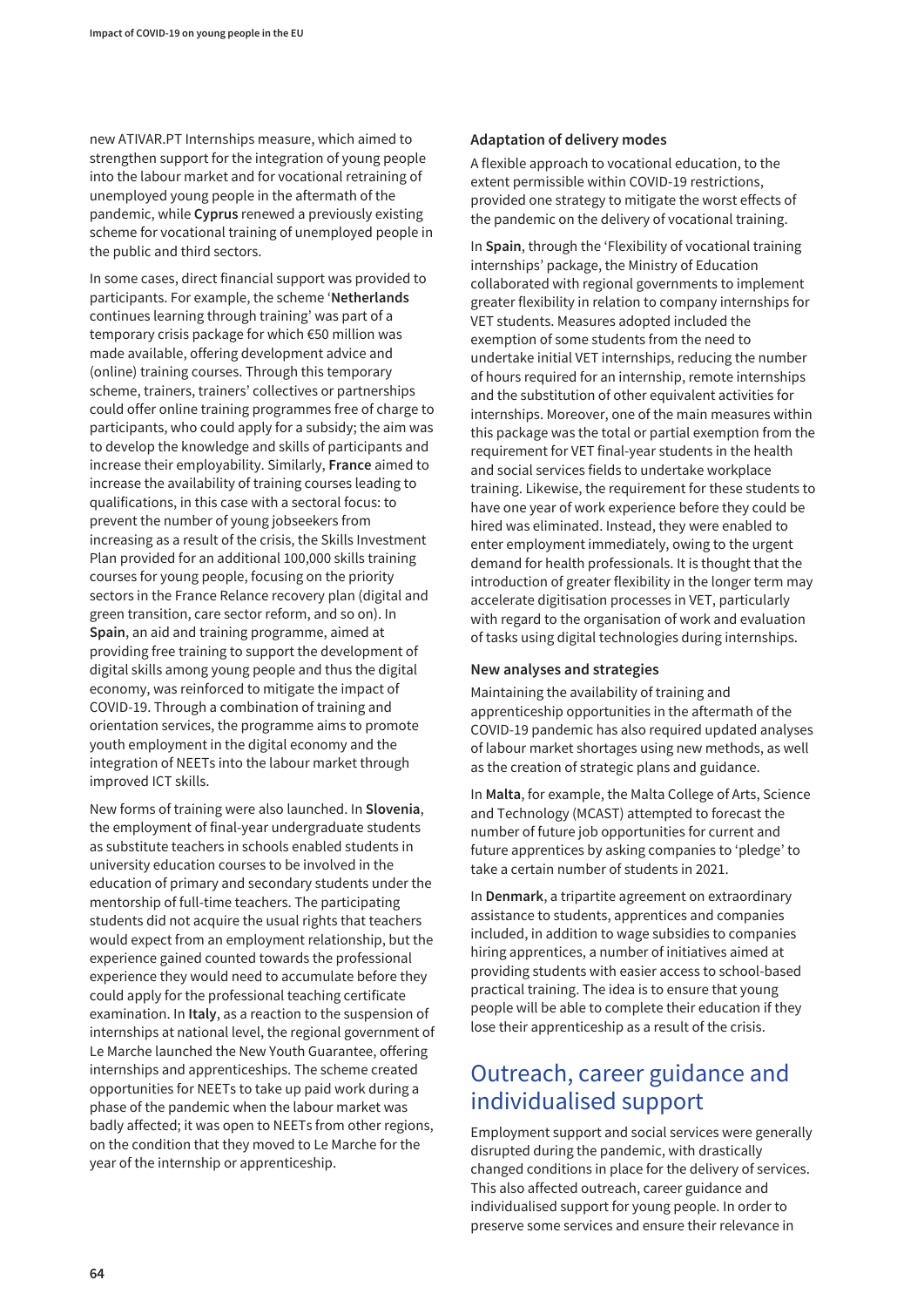the context of the pandemic, Member States adopted measures to adapt the delivery and content of support and to strengthen the capacity of providers and their staff to make the transition.

## **Adaptation of support delivery and content**

The main way in which services were adapted was digitalisation, which allowed them to continue. While the shift to digital services has generally worked well, there have been concerns about the exclusion of young people lacking the technical skills or the devices needed to participate in online activities. Some organisations reacted by providing support to beneficiaries in terms of digital skills and devices. On the other hand, some young people who would have been reluctant to participate in face-to-face youth work activities or did not have access to them because of geographical distance joined in when service delivery moved online.

In some cases, whole youth services moved to digital. A shift to online took place in many national youth services. In **Malta**, a core function of its national youth agency (Aġenzija Żgħażagħ) is managing the Youth Information Service One Stop Shop. During the pandemic, some services were shifted to online platforms. This included meetings allowing young adults to interact and engage on topics of interest; live sessions exploring issues relevant to young people; and online cafes enabling young people to socialise online. Similarly, **Finland** digitised its Ohjaamo one-stop guidance centre, which offers various services (help with studies, employment, housing and so on) to people under the age of 30 and which has a presence all over the country. When the centres had to close to customers because of the COVID-19 outbreak, many of them started providing services using digital platforms popular among young people. In **Czechia**, the managing authority for the Employment Operational Programme conducted an assessment of the potential impacts of the pandemic on the implementation of projects financed by the programme. The authority came up with a strategy, 'Labour offices: Provision of counselling and education in electronic/telephone form during emergency measures', to allow beneficiaries to perform their activities using appropriate alternative approaches and to cover the costs incurred. This also included interruptions to or reductions in the implementation of key activities. It helped implementing organisations to adopt crisis measures and shift to the provision of remote services during the early stages of the pandemic. The strategy allowed exceptions to the regular provision of support for education, retraining and counselling, which used to be provided exclusively on a face-to-face basis, and services were in some cases moved online. The counselling and education department of each labour office adapted to the pandemic according to its situation and the resources available.

The ways in which specific projects and activities were delivered underwent similar digital shifts. This was the case in **Estonia** with regard to the provision of individualised support for NEETs through social media and street work. Youth workers started using new social media tools alongside already familiar platforms, using them in new ways. This included joining more young people's groups on social media, creating and encouraging young people to take part in online challenges, and organising livestreams. Youth workers also received additional training on online youth work. Another example is the digitalisation of workshop activities aimed at young people in **Finland** as a reaction to the closure of face-to-face workshops (providing coaching and opportunities to do practical work, and offering a communal learning environment where young people could get help with issues related to studies, managing work and life, and improving their employability, as well as getting support from peers). Regional state administrative agencies, the funding authorities, also granted funds for digitalisation and other costs caused by the crisis. The target group was people under the age of 29 who struggle with unemployment or life management issues. In the beginning, digital workshops targeted mainly the young people who had participated in face-to-face activities prior to the pandemic. However, when activities moved online the implementing actors noticed that it was possible to reach out to young people who needed these services but who had never participated in the face-to-face workshops. Therefore, the services reached more young people thanks to digitalisation. While for many centres, this was just a temporary transition, others have shifted to a hybrid mode of delivery and continue to offer parts of their services online. In addition, the organisations that tested digital delivery are now better prepared to return to it if it becomes necessary owing to an increase in the number of COVID-19 cases.

Furthermore, large-scale youth events were successfully delivered online. In **Italy**, Job & Orienta – a national annual event organised by the Ministry for Labour and Social Policies, focusing on schools and universities, orientation, school-to-work transition, training and work inclusion for young people – was delivered online. This online version was adapted in terms not only of delivery mode but also of content, with particular attention paid to the relevance of digitalisation in relation to youth, employment and mobility.

From a content perspective, some services for young people were provided with additional funding and/or gained increased relevance in the context of the pandemic. In **Austria**, youth coaching to prevent school dropout gained importance. The coaching services aim to identify and support pupils at risk of dropping out of school and to ensure a successful transition between school and work or training. As a result of increased uncertainty for school leavers regarding their career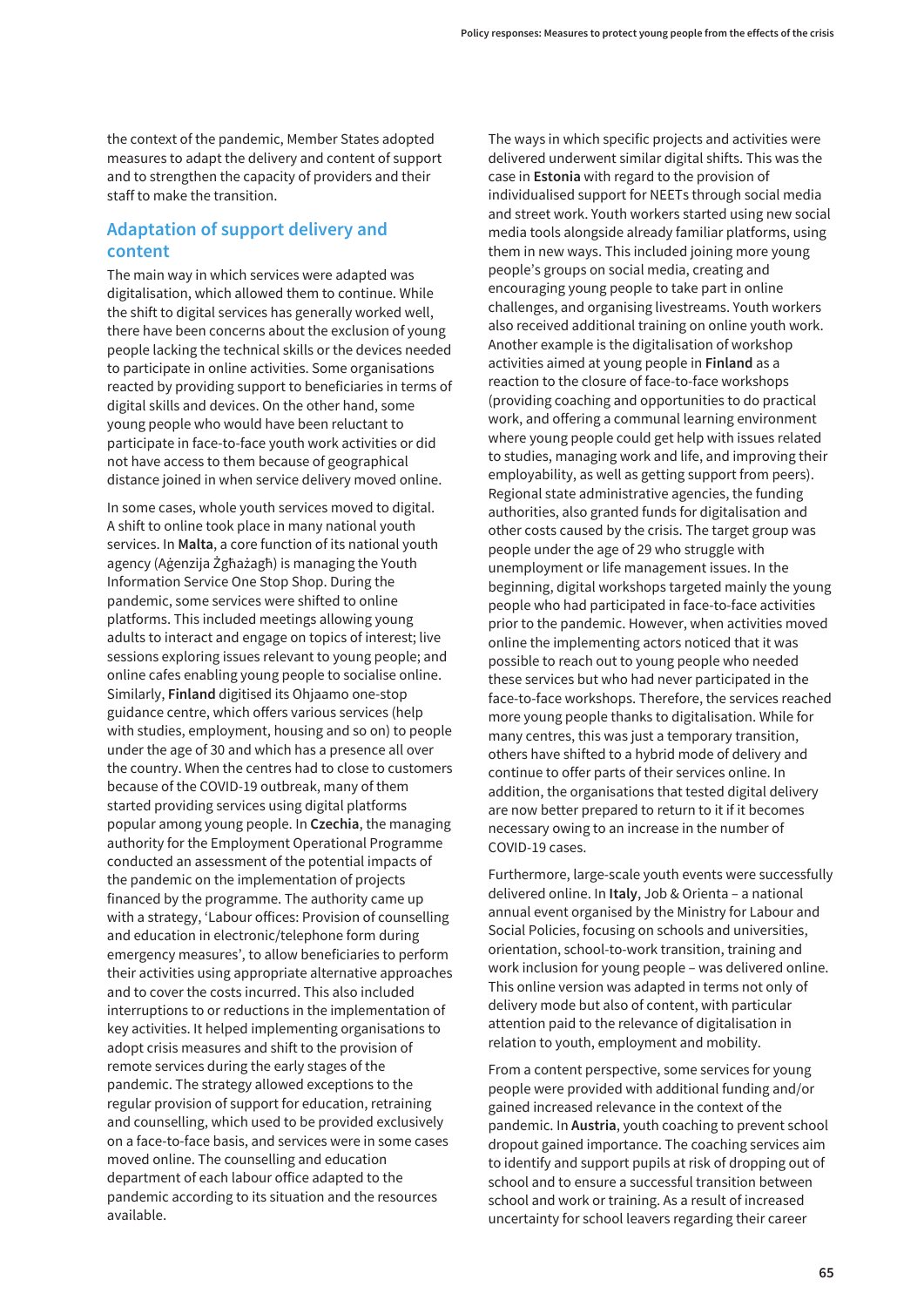options, an increase in youth coaching occurred. An additional €3.5 million was allocated to training/education preparation and youth coaching during the pandemic (the regular annual budget is €37.2 million), partly to help in shifting service delivery to digital. In **Luxembourg**, FutureSkills enables participants to receive training to strengthen their digital skills, so that their skills better match labour demand. After training (in soft skills, digital skills, project management and data automation), beneficiaries can put their new skills into practice by completing a six-month internship in the public sector.

# **Institutional capacity building and cooperation**

To help organisations and staff in charge of service provision for young people adjust their delivery modes to the pandemic context, capacity-building and training activities were conducted in several countries.

In **Estonia**, the Ministry of Social Affairs provided guidelines to local governments on how to continue the implementation of the Youth Guarantee during the COVID-19 crisis. This included emphasising the importance of maintaining communication with young people, suggestions regarding e-solutions that could be used in addition to phone and email, and recommendations on sources of information for NEETs. Estonia also offered financial support to local-level youth work services through calls for funding aimed at providing needs-based support for youth centres and restoring local-level work.

Various initiatives also helped to prepare youth workers to operate in the pandemic context. In **Hungary**, the 'Let's teach for Hungary' programme created a special leaflet for mentors and coaches with guidance on how to mentor during the COVID-19 pandemic. Mentors adapted to using digital tools through peer-to-peer learning, such as online brainstorming sessions and knowledge-sharing forums where people could exchange experiences. The main programme website was developed to support online activity. In **Estonia**, online training courses for youth workers prepared participants to adapt to working in the COVID-19 crisis situation.

New forms of cooperation were also started as a reaction to the crisis. In **Denmark**, the Partnership for Graduates in Work was created by the ministries of employment and education with key players in the field: representatives of social partners, trade unions, municipalities, unemployment insurance funds, higher education institutions, business organisations, companies and students. Through joint efforts, knowledge sharing, practical solutions and cross-cutting initiatives, the partnership aims to ease the transition from education to work, taking into account the difficult situation resulting from the COVID-19 crisis and the significant increase in the number of graduates receiving unemployment benefits.

# Support for staying in or (re-)entering education

Various measures supported students to stay in or (re-)enter education, both directly and through assistance to educational institutions. These included support for the transition to online learning, financial aid for students, new and adapted pathways for (re)integration into education, the provision of additional places in tertiary education institutions, and adapted conditions for taking exams during the pandemic.

# **Support for the transition to online learning**

To help in the shift towards online learning, several Member States adopted measures to support students and schools with digital devices and digitalisation processes. In various countries, when the first school closures happened because of the pandemic and distance learning was first implemented, it became evident that some students could not be reached by distance learning because of a lack of access to digital learning devices or a (stable) internet connection. Lockdowns and home schooling deepened existing inequalities in education, with the most severe longterm consequences likely to affect children from socially disadvantaged and migrant households. This happened in a context where broader support for the digital shift in education was necessary, including to keep technical systems running and to provide teachers with sufficient methodological approaches and devices.

Support was provided to students mainly through schools. Students in disadvantaged socioeconomic situations without sufficient means to purchase equipment and who would not otherwise be able to take part in distance learning were provided with digital devices. In **Austria**, the Federal Ministry of Education, Science and Research procured digital notebooks and tablets for secondary schools, which then loaned these devices to their pupils. This ensured that students had access to the infrastructure required for distance learning. The Austrian states also provided students with the mobile devices needed for distance learning and supplemented this with training. In **Ireland**, €10 million in funding was provided under the Digital Strategy ICT Infrastructure Grant for 2019–2020 to support schools in their efforts to help students and teachers to engage with distance learning. In **Romania**, a national programme purchased 250,000 electronic devices with an internet connection for primary, lower secondary and upper secondary students in full-time or part-time education or taking evening classes.

In **Belgium**, 15,000 laptops (secondhand and newly purchased) were made available to Flemish secondary school students living in a precarious situation. This was on top of 12,000 devices already made available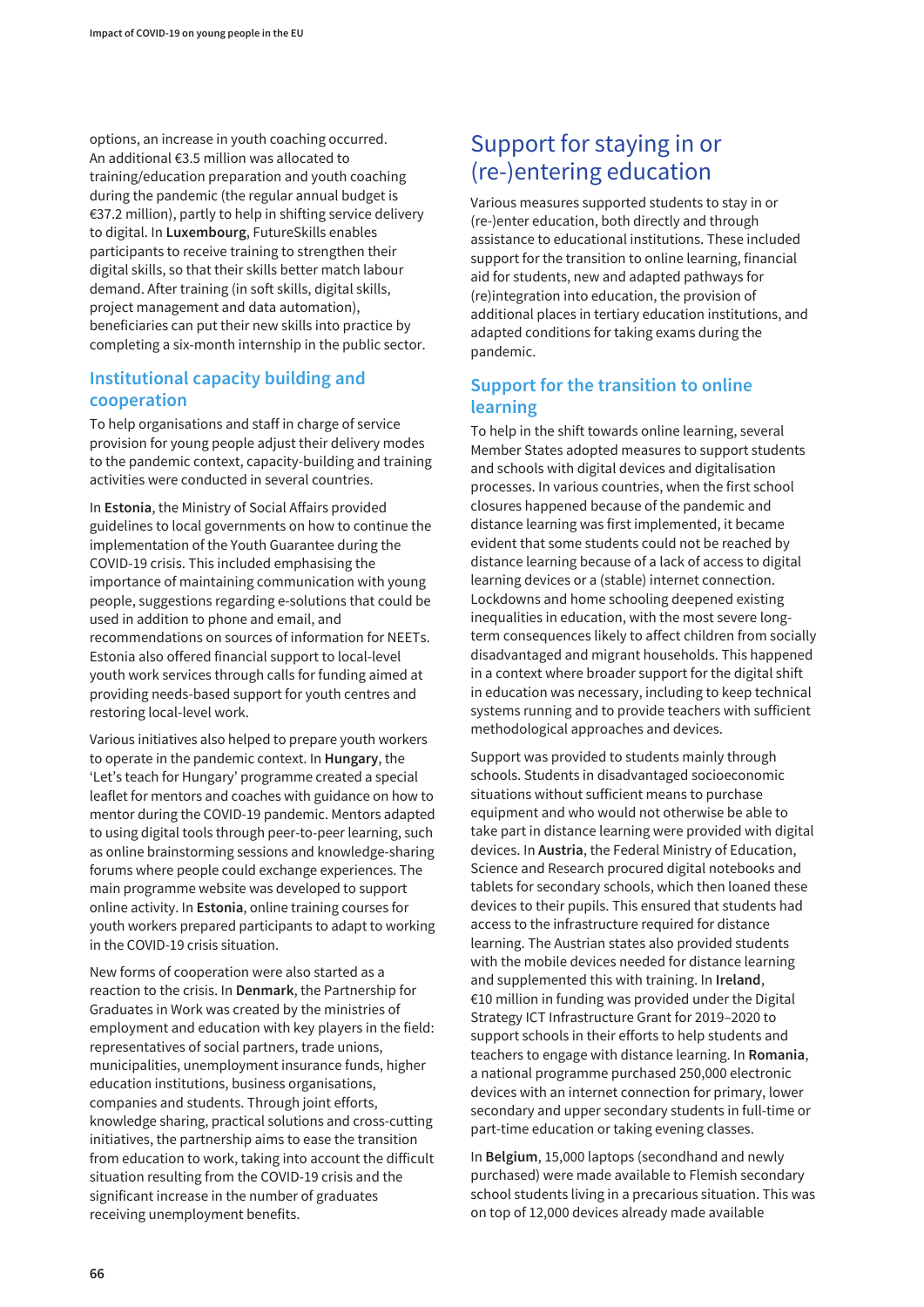previously. Furthermore, 1,000 devices were provided to students in tertiary education. Similar measures were identified in **Lithuania**, where the National Agency for Education bought 15,000 tablets and 20,000 laptops for schools, which were distributed to municipalities according to the numbers of students from socially vulnerable families; in **Greece**, where several schools were provided with tablets and laptops by the Ministry of Education; and in **Germany**, which launched an 'Action programme for delivery of mobile devices'. The federal government bore most of the cost of the programme (€500 million), while the German states contributed a smaller amount (€50 million). States can apply for funding under the action programme and then use the funds for the delivery of digital devices to pupils in need. Fixed coefficients determine how much funding each state can apply for. States organise the purchase and delivery of the digital devices, which remain school property although pupils use them at home.

While the support measures implemented in this regard made an important contribution to the digitalisation of education, the provision of digital devices, for example, is no substitute for the public infrastructure and qualified teachers that enable high-quality digital education, and better internet access alone is not sufficient to bridge the digital gap. The provision of digital devices needs to be accompanied by human support as well.

### **Financial aid for students**

Some students enjoy a stable financial situation thanks to existing student loans or family support, but many work part-time to secure an income. Students were a group of (part-time) employees hit particularly hard by the pandemic. Governmental pandemic responses, including social distancing measures, lockdowns and temporary occupational bans for some sectors, reduced the number of available student jobs. Several countries reacted to this situation by providing financial aid for students in the form of grants or loans with favourable interest rates and state guarantees to enable young people to prolong their studies or to (re-)enter education or training. These measures are relevant in the context of pandemic-related loss of income for many students, with the possible consequence of university dropout. By design, they cannot address the larger, structural problem of educational inequalities, while in implementation there were issues related to technical problems and delays in delivery.

## **Allowances and one-off payments**

Some measures offered one-off financial aid to students experiencing hardship.

In **Germany**, the Federal Ministry of Education and Research allocated €100 million to 'student bridge funds', or interim financial aid, to help those students who could prove that they were faced with financial hardship caused by the pandemic, who needed

immediate help and who were unable to overcome their pandemic-related hardship by making use of other support. Students who successfully applied to this needs-based scheme received between €100 and €500 as a non-repayable grant. Applications could be completed only online. More than 150,000 students applied for bridge funding.

**The Netherlands** allocated €200 million to new allowances to compensate for the expiration of student grants and for extra costs caused by delayed studies. The aim was to support students who were about to graduate and protect students whose entitlement to grants was going to expire, while minimising study delays caused by the COVID-19 crisis. Students did not have to apply for the allowance themselves. If they were entitled to the allowance, they were notified before the payment took place. The amounts ranged from €150 to €1,500 depending on the type of institution and the length of the delay in studies. Since this measure was specifically intended to support students in the final phase of their studies, students in earlier stages of their education were not covered.

In some cases, requirements for accessing student support were relaxed. In **Poland**, the Anti-Crisis Shield included new regulations that provided additional social and financial support to students while simplifying the process for delivering aid. In **Finland**, the number of university credits required for full-time students to receive social insurance aid was temporarily reduced from 45 to 35. **Sweden** implemented a measure entitled 'Removal of income ceiling for student aid to facilitate work in essential services', so that students who received higher incomes during 2020 than the limit initially set were entitled to keep all of their student grants and loans.

In a critical phase during the second wave of the COVID-19 pandemic, the risk that a significant share of potential new university students would decide not to enrol in a university degree programme was high. In response, the Ministry for Education, University and Research in **Italy** allocated extraordinary special funding to support and incentivise students to enrol. Some €40 million was allocated to extra university scholarships and €165 million to expanding the number of students exempted from the payment of university fees. The main goal was to financially support young people in economic need who wished to enrol in a university programme but who were unable to afford the fees.

### **Loans and better borrowing conditions**

Some countries launched measures providing students with better borrowing conditions. In **Hungary**, the maximum monthly amount of Diákhitel 1 (Student Loan 1) was increased to help students in higher education continue their studies. Moreover, an additional measure, Diákhitel Plusz (Student Loan Plus) was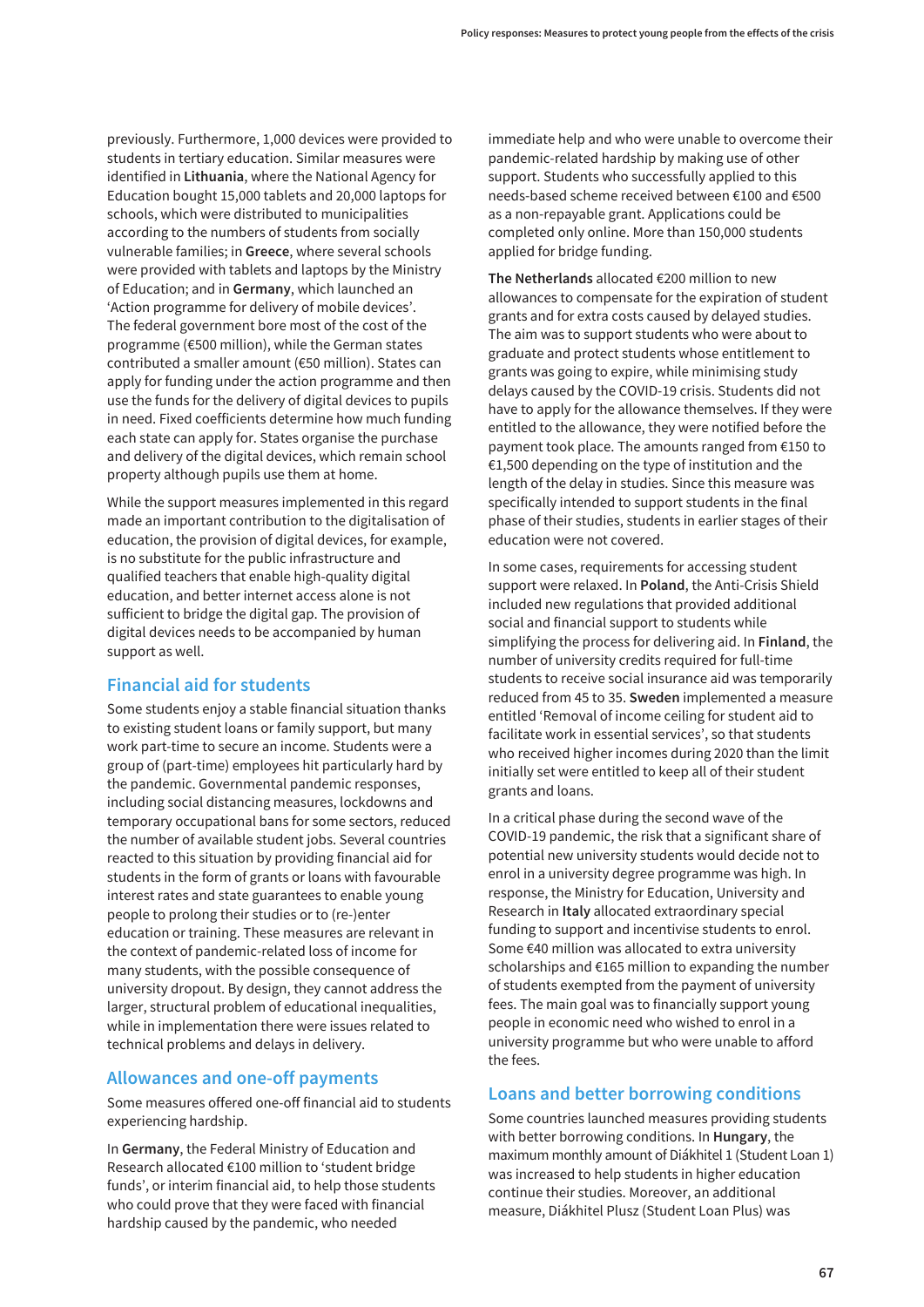launched to provide an all-purpose, interest-free loan for students who had lost their job or for whom financing their studies had otherwise become more difficult during the crisis. University students were eligible for a €1,400 lump sum. The loan period was set at between one and five years, with repayment to begin after a one-year grace period. In the first few months, 30,000 students applied, and later about 100 students applied per day. **Denmark** ensured that all students in education could make use of increased borrowing capacities in order to protect their disposable income, which was threatened by job losses.

Other measures supported student loan moratoria. In **Hungary**, by November 2020, of the 114,000 clients of the Student Loan Centre, 35% had made use of the voluntary repayment moratorium, while the rest continued to repay their student loans. Similarly, in **Poland**, the Anti-Crisis Shield provided the possibility of suspending the repayment of a student loan for a maximum period of six months.

**Germany** implemented an extended regular period of study and a parallel extension of student loans. The measure allowed students to continue their education despite delays experienced during the pandemic (for instance, courses or exams cancelled). In particular, students automatically continued receiving student loans who would otherwise have lost eligibility status after the end of their regular period of study.

## **Pathways for (re)integration into education and training**

New and improved pathways for reintegration into education and training involved the development of less formal and more flexible forms of education and training. Examples include (a shift to) online or distance learning, flexible learning pathways, work-based learning, bridging programmes and second chance education programmes, in particular for young people who might be discouraged from continuing their education and training in the context of the COVID-19 crisis. Public support for effective distance learning and new pathways proved vital to enabling educational institutions to support students, reducing educational and broader developmental delays caused by pandemic-related disruptions to education and training.

Various initiatives supported the shift to online education. In **Czechia**, the #NaDalku web portal for distance education was prepared by DigiKoalice, an open group of representatives of state institutions, IT companies, the ICT sector, educational institutions, academia, non-profit organisations and others that wanted to contribute to increasing digital literacy. The new web portal offered services and materials for use by schools and educational institutions to support the shift to distance learning. Similarly, the **Greek** programme 'Koronodos: We live at home – we learn at home'

provided information to education and training programmes at all levels on distance learning, and the **Czech** 'Methodology in distance learning' measure established a web portal offering methodological recommendations on distance learning. The portal summarised the legal, organisational and pedagogical elements of distance learning and was intended to help schools to establish effective ways of working when required to transition to distance learning.

Some interventions provided integrated 'school catch-up' support, covering different aspects of the students' educational life and involving various actors in the field of education. For instance, acknowledging the importance of the school system in helping students overcome difficulties, **Luxembourg** implemented the 'School catch-up for all' programme, involving: (1) a summer school during the last two weeks of the summer holidays for primary and secondary school students, (2) catch-up support during the first trimester of the new term, (3) learning materials offered via the [www.schouldoheem.lu dig](http://www.schouldoheem.lu)ital platform and (4) a helpline for educational advice. Similarly, in **the Netherlands**, schools and educational institutions could apply to a subsidy scheme for catch-up and support programmes in education during 2020–2021, enabling them to offer pupils and students extra help to overcome learning and development deficits or study delays resulting from the COVID-19 crisis. Schools could use the subsidies to offer extra teaching in addition to the normal hours, or to organise programmes during the summer or autumn holidays or at weekends. VET institutions could also use the subsidies to offer more guidance to students on finding internships. The subsidy scheme does not prescribe the content or format of the catch-up or support programmes, leaving teachers free to determine the best ways of supporting their students. Common approaches have been: extended school days, support during school time, summer/holiday schools, remedial teaching in small groups, extra support materials and, to a lesser extent, one-to-one tuition, provisions for distance learning, support to teachers and trainers, and strengthening parental involvement.

Other examples of measures in this regard consist of more specialised, tailored online education provision. In **Croatia**, the Zagreb School of Business contributed to the improvement and development of students' entrepreneurial skills by providing free web lectures for young people on education, marketing and entrepreneurship during the COVID-19 crisis. In **Austria**, unemployed young people who were registered with the PES and received unemployment benefits could participate in the 'Youth and future-oriented professions' scheme to complete education or training in a 'future-oriented' professional field. The goal was to bring as many young people back into employment as possible by improving their educational qualifications, thus improving their personal situation. To do so, the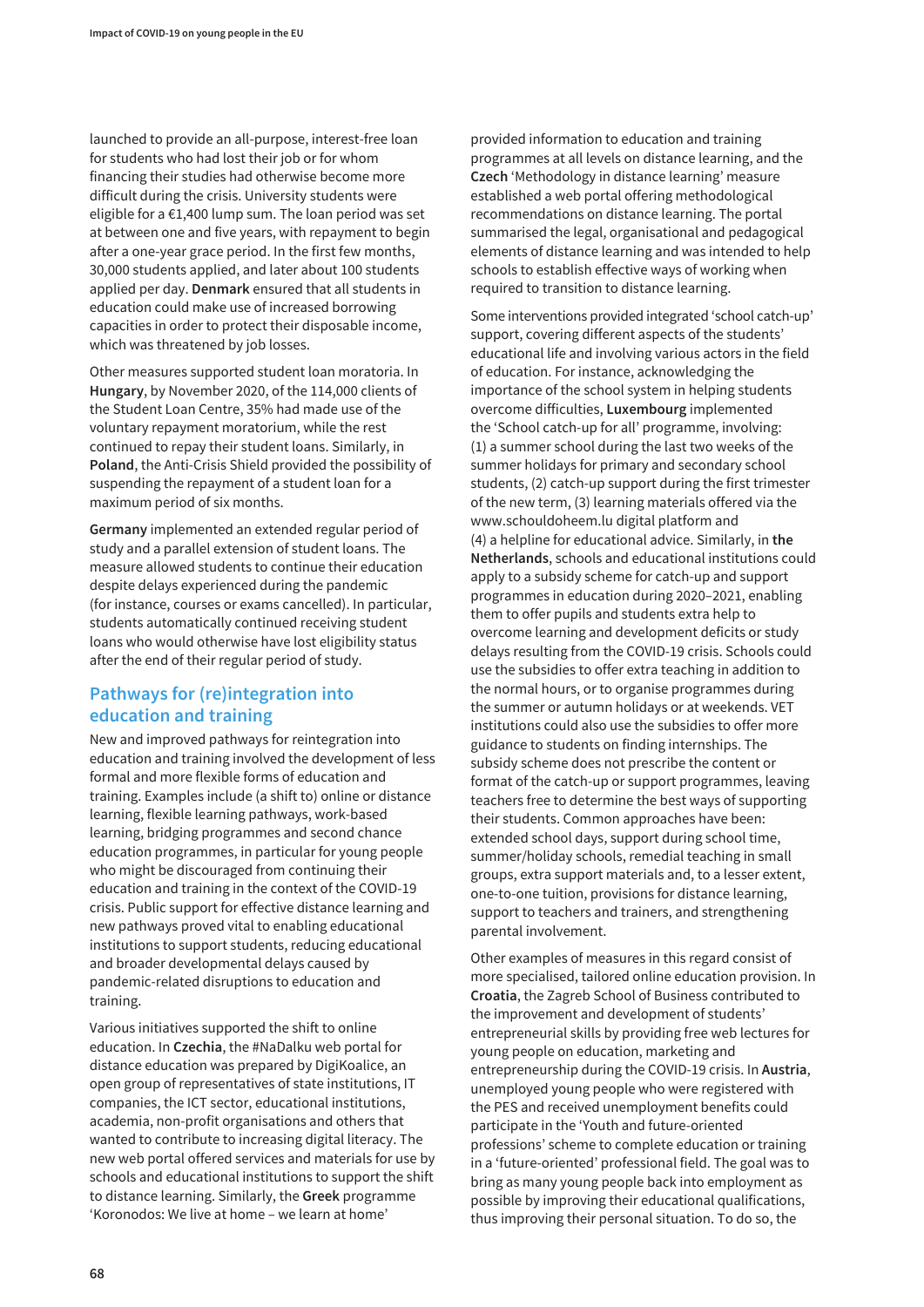scheme offers education and training opportunities – from finishing an apprenticeship to pursuing tertiary studies – to suit different groups of young people.

## **Providing additional places in higher education**

Some countries tried to counteract the negative effects of the COVID-19 pandemic on youth employment by increasing young people's chances of entering further education, and to strengthen their employability and labour market relevance by providing more places on courses relevant to sectors experiencing labour shortages.

In **Finland**, over 10,000 additional study places were created in traditional universities and universities of applied sciences. In order to improve matching in the labour market, a large proportion of the new places created were relevant to the following sectors and occupations: nursing, teaching in early childhood education, advanced industry, ICT and economics.

The **Swedish** government expanded the number of places in higher education institutions, as well as places on summer courses, so that more people would be eligible to enter further education and training (for example, in healthcare professions). In addition, funding to higher education institutions was increased to strengthen their capacity and enable them to work on distance learning. Funding was allocated to internet-based education through massive open online courses, which are free of charge and open to the public.

## **Changes to exams and university enrolment**

Given the disruptions in education resulting from school closures, it became important to find ways to ensure that students could graduate and continue on to the next educational level. Several countries made adjustments to exam settings and university enrolment.

In **Estonia**, for example, the law was temporarily changed so that final exams were not a prerequisite for graduation in 2020. The final 'basic school' exams were abolished and graduation was based on grades. Some schools decided to use an e-test to assess pupils for admission to the next educational level instead of the final exam grades as usual. In high schools, final exams were made voluntary, but having passed some exams was a criterion for applying for a university place. Moreover, exam dates were postponed so that students who needed more time to prepare for the exams received it. Similarly, the University of **Malta** allowed students still waiting for their final exams results to be admitted to their course of choice as 'probationary students'. This enabled young adults to continue their studies. Upon receiving their results, students who satisfied the entry requirements would subsequently be registered as regular students. In **Sweden**, national

university aptitude tests that usually take place in the spring were cancelled and instead the second round of aptitude tests, held in the autumn, were the sole basis for assessment (the test is normally held twice a year and repetitions of the tests are allowed, but they were not on this occasion).

When university courses moved online, not all students experienced the same studying conditions. Several countries anticipated that some students would struggle to meet all the requirements to proceed to the next academic year. Some countries promoted simplified enrolment procedures for the 2020/2021 academic year. For example, in **Slovenia** full-time students could proceed to the next academic year even without having accumulated the number of credits normally required.

## Social protection and prevention of hardship

The economic contraction caused by the COVID-19 pandemic has taken a toll on household earnings (Eurofound, 2021). According to Eurofound survey data, in July 2020 one in three Europeans reported that their financial situation had worsened in the previous three months; both unemployed workers and employees whose working hours were reduced because of the COVID-19 crisis have suffered financial difficulties (Eurofound, 2020b). Moreover, the impact of the crisis is regressive, with poorer households more likely to be negatively impacted (European Anti-Poverty Network, 2020).

## **New and improved social protection measures**

Several measures were launched to offer young people – young professionals, students or new graduates – easier access to and greater coverage by social protection during the pandemic. For instance, **Spain** eased eligibility requirements for young people under the age of 30 to benefit from the minimum income, while **Belgium** expanded and facilitated access to an existing temporary unemployment measure for the general population, which is also available to young people in the final years of secondary school and who combine school with work in a company. If a company employing such a young person had to temporarily shut down its activities, it could apply for temporary unemployment for the pupil as well; if the application was accepted, the young person received 65% of their wages and in some cases additional financial support.

Measures for students included amendments to the Law on Employment in **Lithuania** to entitle higher education and VET students to unemployment status, waiving provisions that had prevented the granting of unemployment status to people studying full-time in higher education or in formal vocational training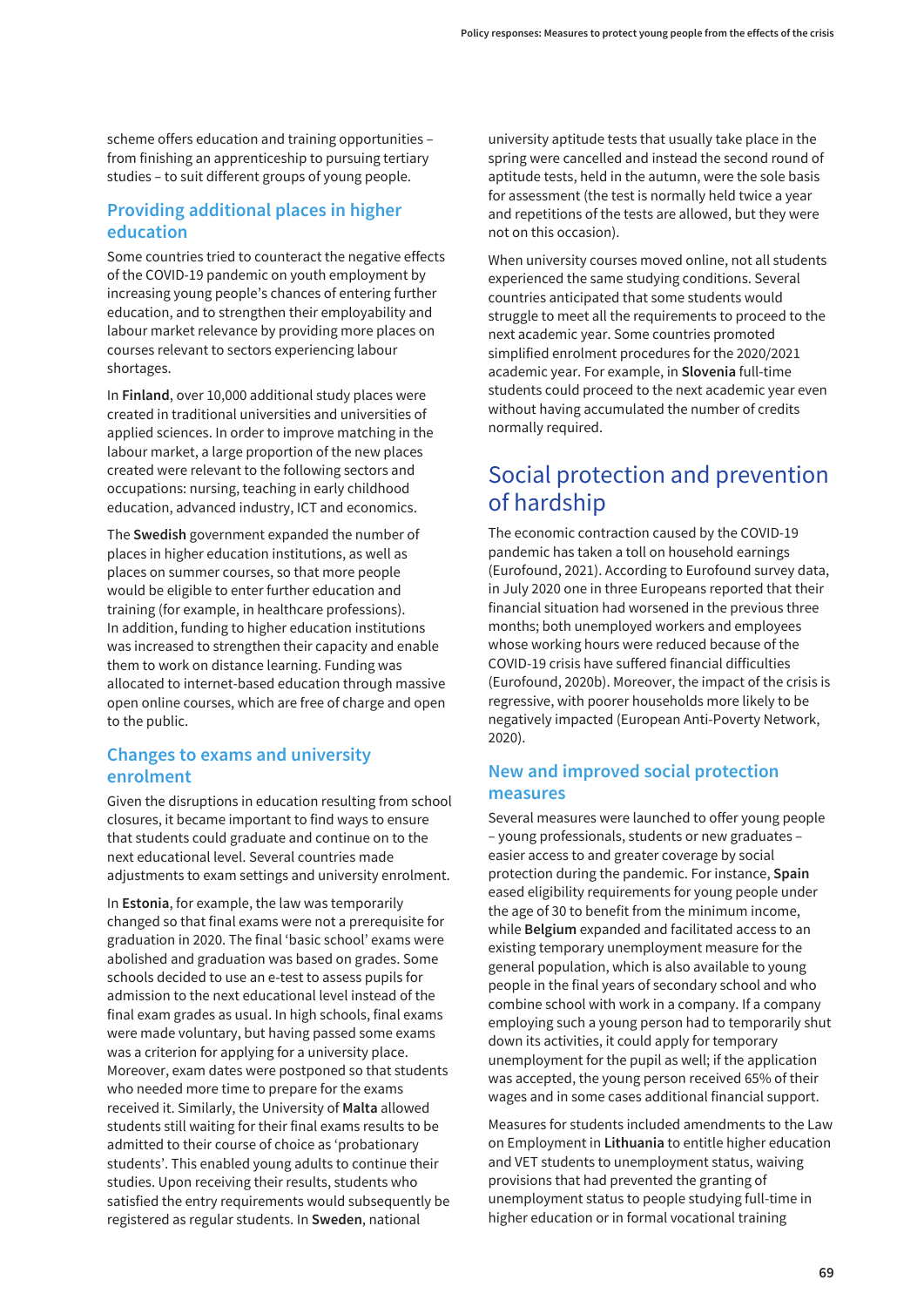programmes. This enabled students to access all the social benefits available to unemployed people, and all the services and measures provided by the PES. According to data from the PES, in June–October 2020, young people accounted for approximately 25% of all beneficiaries in the unemployed group. Between January and November 2020, the number of young people registered increased by more than 50% compared with the previous year. This indicates the deteriorating situation of young people in the labour market. Similarly, **France** announced an emergency allowance and support to prevent hardship among young graduates, consisting of a combination of financial and PES support for young graduates experiencing difficulties in finding their first job because of the crisis. The financial aid consisted of a maximum of €500 per month for eligible young people.

For young professionals, **Latvia** implemented a new unemployment benefit for those who had completed their studies during the year prior to the pandemic and had become unemployed because of the COVID-19 crisis. The new benefit amounted to €500 for the first two months and €375 in the third and fourth months. It was paid while the individual was unemployed but for no longer than four months and no later than 31 December 2020. In **Italy**, Law Decree No. 18/2020, introduced in March 2020, was a measure to provide income support to those workers who were partly or totally prevented from working by the pandemic and who were unprotected by provisions designed to support the majority of the Italian workforce. The law also provided for one-off financial aid to young people enrolled in private social security funds. Amounting to €600 per person, this aid was also available to young professionals and young self-employed workers who had enrolled in a private social security fund in 2019 or during the first months of 2020. Another unemployment-related intervention was the 'Temporary bridging scheme for flexible workers' introduced in **the Netherlands**, which provided financial support for people on precarious contracts who had lost at least half of their income and who could not receive benefits. This included employees with zero-hour contracts, temporary workers and students with a parttime job who were not able to claim social security benefits or social assistance benefits and had insufficient means of support to make ends meet. The programme provided recipients with €550 gross per month during March–May 2020. The scheme covered only those young people not entitled to regular unemployment benefits; those without a job prior to the crisis or who lived off their student loans were not entitled to the support.

Overall, issues of coverage arose in certain cases, for instance for young people who did not have a job before the pandemic and could not access social security support.

## **Support to prevent hardship**

Other forms of support to prevent and reduce social and economic hardship in the context of the pandemic included the provision of financial allowances and services to young people (often students) and their families.

For instance, in **Austria**, an extension of the entitlement to family allowance was designed as an initial response to the pandemic and the lockdown in spring 2020. The measure provided for a six-month increase in the period during which parents of university students were entitled to receive family allowance. **France** provided exceptional solidarity aid to households and young people under the age of 25 most exposed to financial difficulties linked to the COVID-19 crisis, in addition to the social assistance already paid monthly throughout the year. Young people under the age of 25 (apprentices, students in paid employment and non-students) who received personal housing assistance – a benefit intended to help recipients to pay rent on their accommodation – also received an additional €150 in aid. **Slovenia** also provided a one-off solidarity payment to 45,250 full-time students, replacing part of their regular income from part-time work.

Beyond purely financial support to disadvantaged families, some interventions also tackled other housing issues or provided in-kind support. In **Lithuania**, the measure 'Facilitation of conditions for young people/families to purchase/rent housing' amended existing legislation to ensure that incentives for the acquisition of a first home would be available to young families. Furthermore, in the event of a lockdown or quarantine period, families of school pupils who received free meals were to be provided with food rations or prepared meals while the children were learning from home.

## Mental health support

While changes to the education and employment situations of young people were prominent topics of public debate across all EU Member States, the level of (policy) attention paid to the mental health consequences of the crisis on young people varied significantly across countries. Still, over time, the subject has gained increasing attention. Practitioners, academics, youth organisations and the social sector have generally highlighted the growing need for the provision of psychological assistance. Increased demand for mental health support has been observed.

In many countries, psychological support for young people is considered deficient. Critical shortages of university and school psychologists exist and many public mental health services target the general population rather than young people specifically. Persistent stigma regarding mental health issues, as well as the limited affordability of psychological support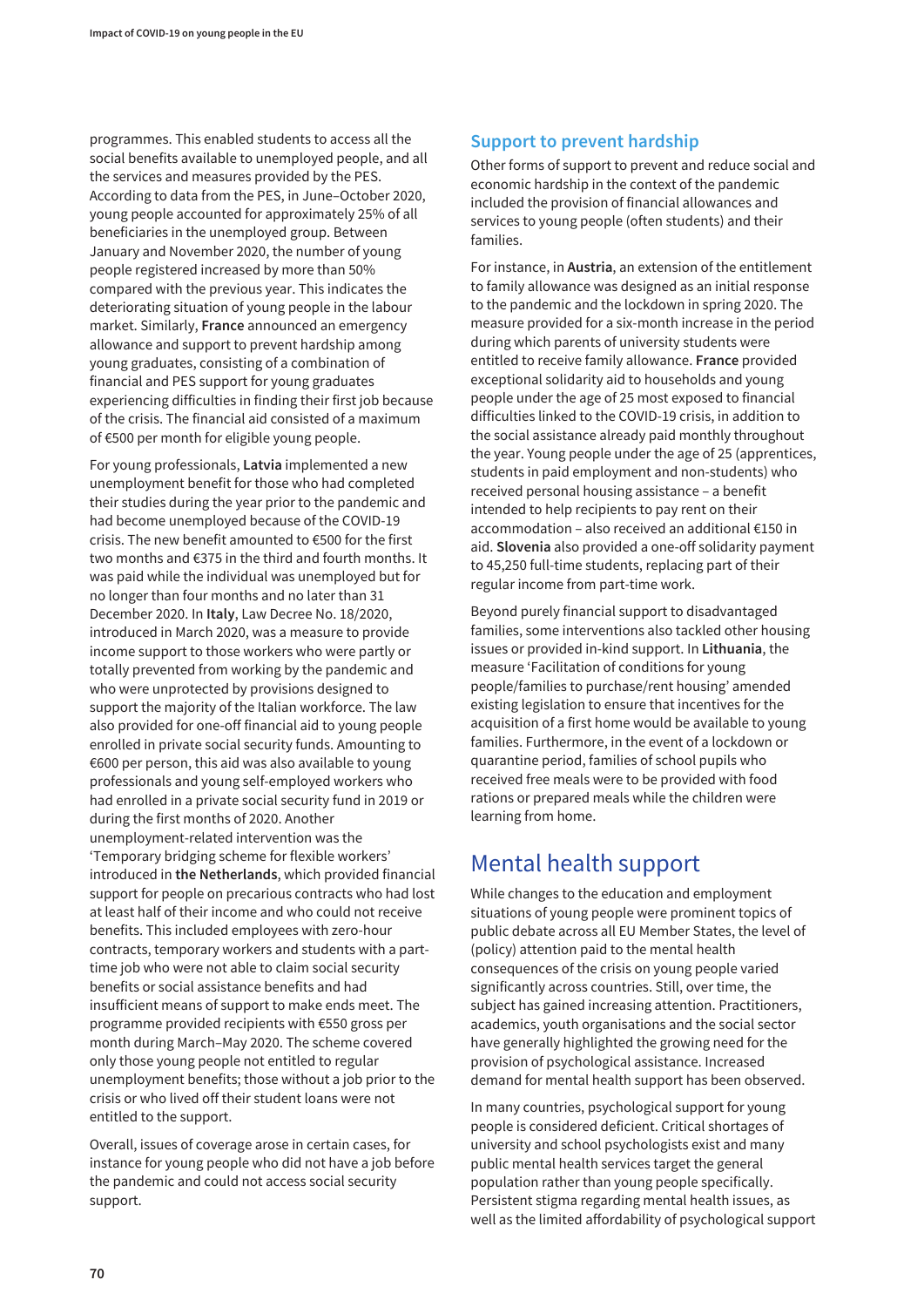services, compounds this situation. Moreover, psychological support is often unevenly distributed, with inequalities between, for instance, urban and rural areas. The gap in service provision is often filled by nongovernmental organisations engaged in mental health projects and services.

According to information collected at national level, the demand for mental health support strongly increased during the pandemic, especially among young people. Various measures designed to support mental wellbeing identified in EU Member States are available to the general population, while only some interventions have a youth focus. Some existing services, such as phone helplines, were strengthened during the pandemic. Others, such as counselling or student peer support, either shifted to a digital setting or were newly launched in an online setting.

Overall, key success factors include rapid adaptation of service delivery through digitalisation and an understanding of the need to provide both face-to-face and online support. However, services faced challenges in adapting quickly to the new situation. These mainly related to the availability of specialised staff to cover additional services, organisational barriers and difficulties in reaching the most vulnerable young people, who often lack the digital tools and skills to access online assistance.

### **Helplines and online chat**

To react to increased demand for mental health support, various free helpline services received financial assistance to provide more counselling hours per week, increase the hours of availability of the service or offer parallel online chat support. This partly counteracted the main shortcomings of these services, related to their limited availability.

In **Germany**, the Federal Ministry for Family Affairs, Senior Citizens, Women and Youth recognised that social distancing and lockdowns could result in situations of psychosocial hardship for young people and their families, and therefore provided links to helplines and other support structures on its website. It also ensured increased funding for various mental health helplines. An example is Nummer gegen Kummer – a leading helpline providing mental health support and guidance to young people and their parents. The extra funding amounted to €225,000 in 2020, and a similar additional amount was expected to be allocated in 2021. The budget expansion funded six additional hours of availability per week for the helpline for children and teenagers and four additional hours of availability for the helpline for parents, as well as additional hours for the online chat function.

Similar measures were also identified in **Belgium**, where additional subsidies for information and psychological support helplines for young people were made available by the Flemish government. Awel (a service providing

online assistance to young people) used the additional resources to support and train volunteers and staff assisting young people, while Watwat.be (a youth information communication platform) used the extra support to collect, disseminate and verify the accuracy of youth-related information available online. There was also cooperation with social media influencers in Flanders, and investments were made in media advertising to provide young people with improved information. In **Austria**, additional financial support was used to expand the live chat hours of the Rat auf Draht telephone advice service for young people. In addition, the service was adapted to offer individual consultations to parents and caregivers in response to increased demand for assistance from adults. With a new action plan for reducing long-term negative impacts of the COVID-19 pandemic on public mental health, several youth-oriented measures were also launched in **Lithuania**, including supporting emotional, psychological and counselling support services provided by telephone, online and/or remotely by setting up a single helpline and improving the online chat system; the implementation and development of the [www.pagalbasau.lt pl](http://www.pagalbasau.lt)atform, providing information on how to maintain good emotional health during the pandemic; and expanded mental health services in youth centres and schools, including the provision of confidential counselling.

Various phone support lines for the general population were also strengthened or launched. For instance, the **Italian** 800.833.833 psychological support phone number, the **Czech** Helpline 1212, the **Croatian** Corona 2020 free psychological support phone service, the **Luxembourgish** Hotline 8002-8080, the **Slovenian** Psychosocial Support during the COVID-19 Epidemic line, the **Greek** Telephone Line 10306 and the **Portuguese** psychological counselling line SNS 24 all provided support with managing emotions and promoted psychological resilience in the context of the pandemic. Such helplines were generally supported by the country's ministry of health. In some cases, follow-up counselling after the call was also provided. In some countries, such as Portugal and Slovenia, the service was available 24 hours a day, 7 days a week.

## **Digital shifts/delivery of complex support**

Some complex integrated interventions and youth services were shifted online in order to ensure the continuation of the delivery of mental health support during the pandemic.

This included shifts to digital of broader psychological support services, such as that supported in **Ireland** by the ICT Infrastructure Grant (Youth Services). Since the pandemic, many youth services in Ireland have moved to a blended approach of in-person and online services. During 2021, the funding provided by the grant will be used to strengthen and build this new infrastructure across 1,600 services and clubs nationwide. Investment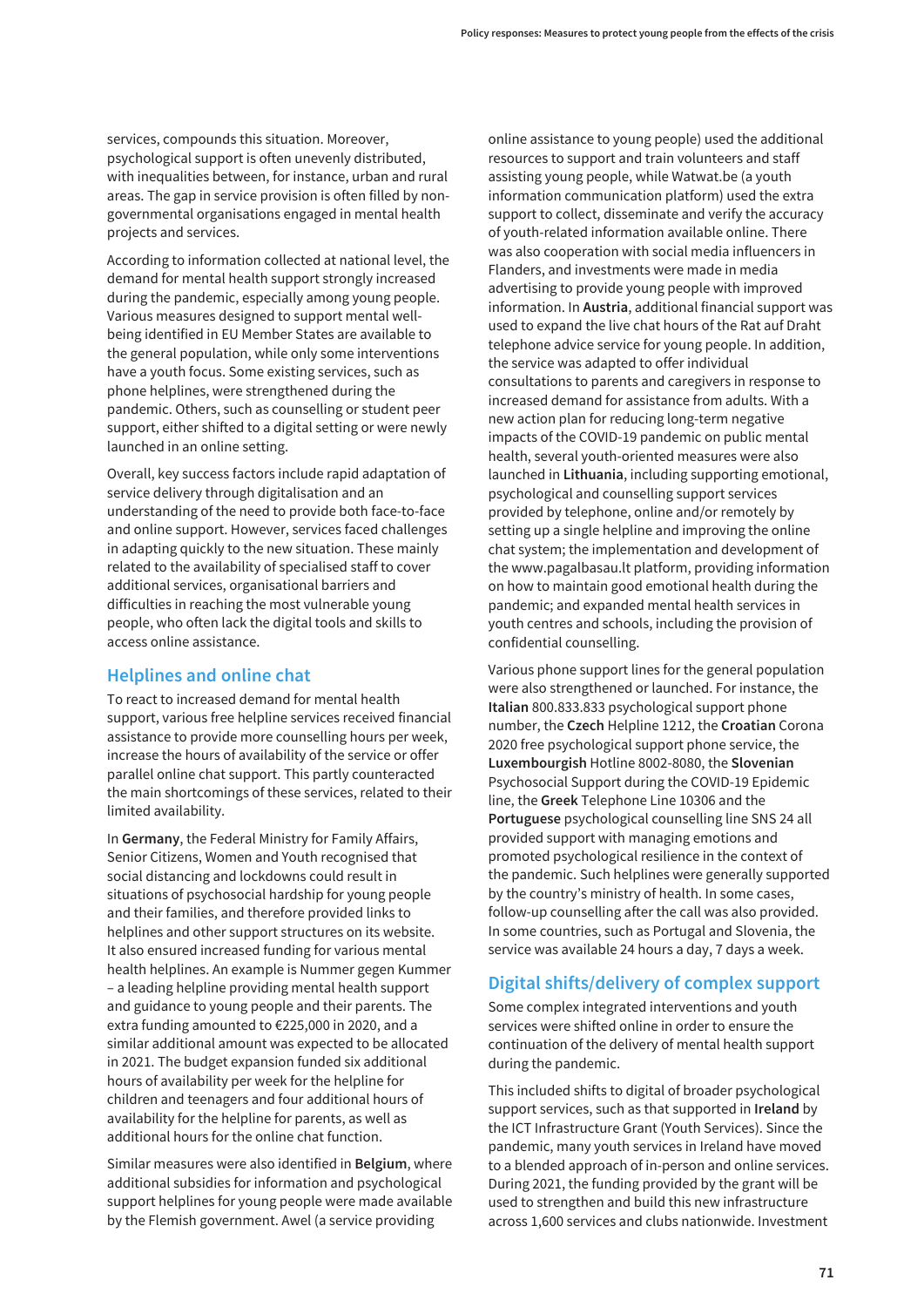will guarantee that those services will be in a position to support young people in the winter of 2021. The funding will contribute to covering the cost of procuring equipment such as servers, laptops and software, as well as specialist ICT equipment and peripheral items that are needed to support online contact with young people. The maximum grant for a local youth club is up to €400. The maximum grant for a single funded organisation or Youth Information Centre is up to €1,750. In **Hungary**, the Snétberger Music Talent Centre – providing musical education to disadvantaged students to promote social inclusion – organised online music courses alongside personal mentoring and support, which was available online and by telephone. Owing to the COVID-19 crisis, face-to-face teaching, mentoring, in-person musical rehearsals, live concerts and in-person auditions became impossible, but online teaching and mentoring replaced the on-campus spring and autumn rehearsals and ensured the programme's continuation.

Innovative mental health solutions were also launched through specific apps. The municipality of Rotterdam, in **the Netherlands**, launched the Grow It! app. While the app was already in development before the COVID-19 crisis, the circumstances led to an accelerated launch. The app was developed to gain further insights into the emotional well-being of young people aged 12–25. It is the first gamified smartphone app in the Netherlands to provide targeted support to young people experiencing feelings of fear, despondency, loneliness and stress. Young people can download the app for free on their phone. Five times a day, they receive a short questionnaire about their sleep patterns, exercise, emotions, social behaviour, loneliness and stress levels. They also participate in assignments and challenges designed to help young people share their feelings or become more active.

## **Counselling online**

Several counselling services moved to online provision. In **Malta**, although the possibility of introducing an online counselling/therapy service had been under discussion by mental health services provider SOS Malta since 2019, the pandemic and surge in requests for mental health support encouraged the accelerated development of this service. SOS Malta drew from examples of international best practices, which were adapted to the local context. It offers online counselling/therapy sessions with a warranted professional based on a self-referral approach and is open to the general population.

Another example, specific to academia, is the Comfort Zone project set up by the Students' Parliament of the Republic of **Poland**. The project provides psychological support to higher education students and promotes awareness of mental health issues across the academic community. Articles, webinars and workshops for people engaged in student politics at their universities

were provided. These workshops covered topics such as fear of coronavirus and an uncertain future; effective studying at home; how to take care of your mental health and where to seek help; relations with loved ones during quarantine; self-development and motivation; and depression. Between April and November 2020, about 1,000 online sessions with psychologists were conducted and a guide to the psychological support available at universities was created. All the information was presented in clear and accessible language and adapted to young people's needs, and social media platforms were used to reach different groups of people. The project was designed prior to the pandemic, but its rollout in 2020 meant that all the activities were adjusted to the new context.

In **France**, students were involved directly in providing mental health support. Between November 2020 and January 2021, Regional Centres for University and School Works (which run university halls of residence in France) hired 1,600 students as reference people for their halls, where some 174,000 students live. The role of these students was to support isolating students, detect situations in which people were experiencing poor mental health or other types of hardship and ensure that student life was adapted to their needs, while respecting public health measures.

## **Awareness raising, strategic commitments, strengthened capacities**

Several countries increased their efforts to compile and disseminate lists of available mental support services on government websites in order to raise general awareness of their existence. In some cases, specific awareness-raising campaigns were launched. For instance, in **Luxembourg**, the Ministry of Education, Children and Youth, with the Psychosocial and Scholastic Assistance Centre, launched an awarenessraising campaign, Bien-être@home, on well-being in isolation and on simple actions to adopt on a daily basis for better mental health.

Strategic commitments to supporting mental health have become more visible. **Sweden** promoted further investments to strengthen mental health, psychiatric care and suicide prevention, while in **Denmark** the government and all parties in the parliament signed an agreement on initiatives for vulnerable groups in connection with COVID-19. Several of the initiatives target socially disadvantaged young people, including support for young people living in institutions, support for those who are relatives of people with addictions, increased student counselling capacity and grants to organisations that support children with mental illness or other serious illnesses. Besides initiatives such as new partnerships between key organisations charged with identifying challenges and proposing solutions to support vulnerable social groups, the agreement also provides for financial support to civil society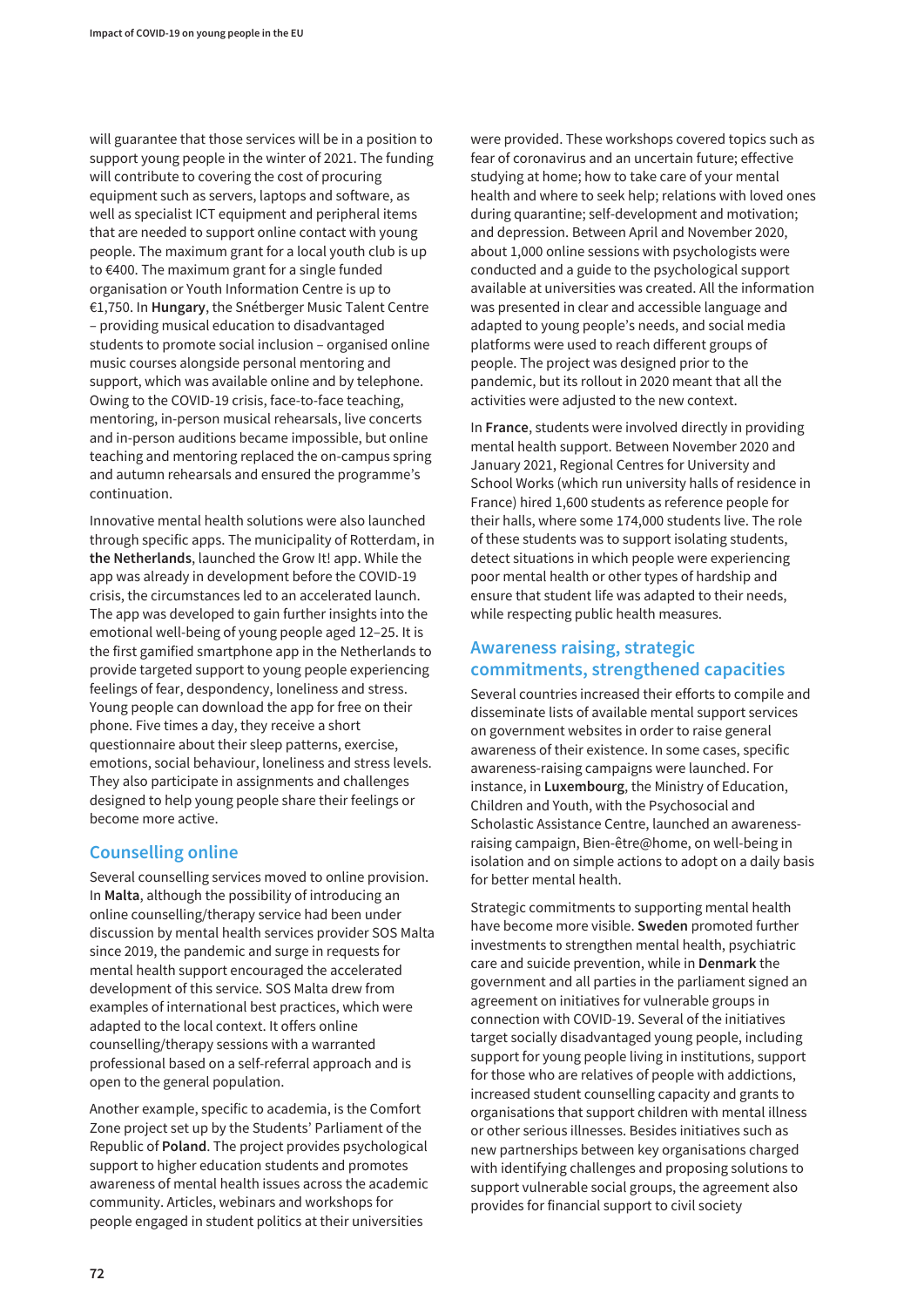organisations that are in close contact with disadvantaged groups. This broad political agreement thus strengthens existing support and services provided by civil society organisations.

In some cases, initiatives have been put in place since the pandemic to train youth workers to deal with mental health issues. In **Estonia**, psychosocial first aid training courses for frontline workers offer providers basic knowledge on mental health first aid. Most participants have been workers from local municipalities, such as youth workers and representatives of child protection services. The training, initially delivered face to face, has moved online.

## Conclusion: Policy measures to help young people during the pandemic

Before the pandemic started, the EU was implementing a youth strategy concentrating mostly on youth dialogue and participation, as well as improving youth work. In 2020, when it became evident that the pandemic might have lasting consequences that would disproportionately affect young people, several steps were taken at EU level: the Youth Guarantee was extended to those aged 25–29, and large amounts of funds were made available to help young people, and in particular to help in achieving the new target of reducing the NEET rate to 9% by 2030. This target seems to signal that the EU expects improvements in youth employment to take place quickly after the pandemic (particularly when compared with the economic crisis).

National policy responses concentrated on preventing the closure of businesses and avoiding widespread unemployment. Where policies that were specific to young people were found in Member States, these were aimed in particular at keeping young people in education and encouraging internships and VET, while most direct employment support measures were aimed at the general population.

Short-time working schemes had an important role in the pandemic, as reduced demand was seen to be temporary and it was considered important to preserve jobs in the meantime. Most of these schemes were not specific to young people but allowed employers to apply for financial support to pay any employee's wages. Several countries introduced incentives for employers to hire young people specifically (France, Ireland, Italy and others), while others focused on preserving jobs, particularly in the most affected sectors. Measures concentrating on job creation and entrepreneurship were less common, probably because of already reduced economic activity.

As apprenticeships suffered from disruption and there were reduced opportunities for potential apprentices, several countries (for example, France, Germany and Luxembourg) tried to incentivise employers to offer apprenticeships, as well as to preserve current opportunities, by providing support. However, some national data show that participation in apprenticeships decreased during the pandemic. Other countries adapted the delivery mode or reduced entry requirements.

Youth support services, such as outreach and career guidance services, were also disrupted, and countries moved a lot of these services to digital delivery, helping institutions to provide them online (for example, in Estonia and Hungary).

Perhaps the largest effort targeted at helping young people was in the area of encouraging them to stay in or (re-)enter education. As school closures happened, there was widespread recognition that not all young people have the necessary devices to be involved in distance learning. The pandemic accelerated the digital shift in many institutions, which may have been too quick in some instances, and digital skills needed to be improved to make it work. Examples of programmes aimed at improving the digital infrastructure were found in Belgium, Ireland and Romania, among many other countries. Countries including Germany and the Netherlands also provided financial aid to students facing financial difficulties during the pandemic, while Finland and Poland removed barriers to accessing financial aid and Hungary extended an existing student loan programme.

University education adapted in considerable ways to help young people both entering and graduating from higher education. In several countries, not only lectures but also exams moved online, and in some countries final school grades (which affected university placements) were provided through teacher assessment rather than exams. In some cases, university exams that were seen as less important were cancelled entirely.

Social protection was also expanded during the pandemic, and countries including Lithuania and Spain significantly reduced barriers to existing financial measures specifically for young people. In some countries, such as Latvia, specific benefits were introduced for recent graduates who could not find employment owing to the pandemic.

Member States have also recognised the impact of restrictive measures on youth mental health, and mental health professionals and other organisations have highlighted the severity of the problem. However, correspondents from several Member States noted shortages in mental health provision as well as issues with access. The need for intervention was urgent, but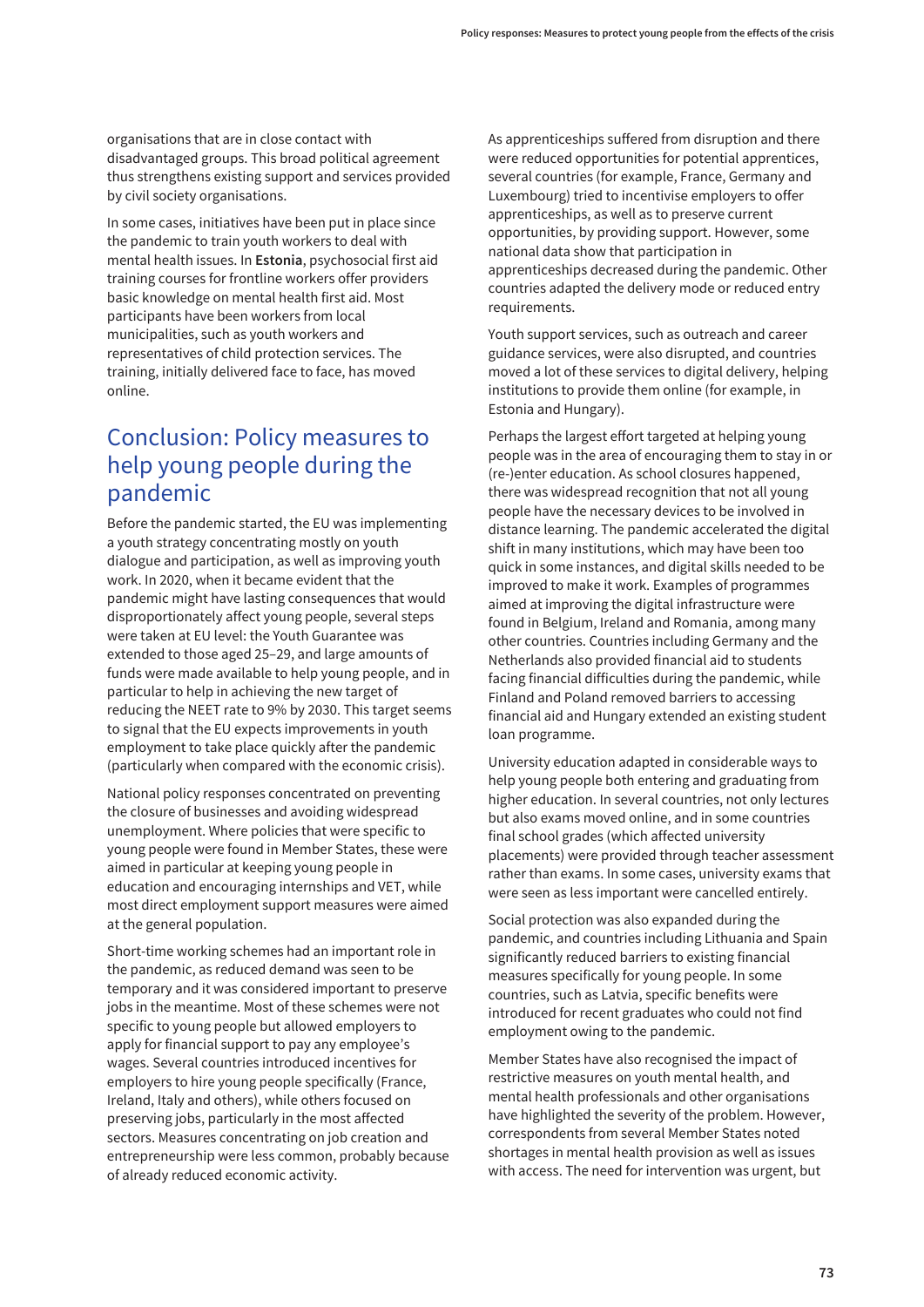adapting to the new situation during the pandemic was seen as difficult, with a lack of availability of skilled staff and difficulties reaching young people, particularly the most vulnerable. Most new support measures in the area of mental health were in the form of online chats or phone helplines, while strengthening of existing measures concentrated on moving the delivery of mental health services (partly) online.

Overall, young people have not been left to cope alone during the pandemic: there was widespread recognition of their vulnerability during workplace and school closures, and efforts have been made to protect the most disadvantaged young people. However, most of the measures identified at the end of 2020 were temporary, and barriers to accessing services and support were to be removed only for the duration of the pandemic.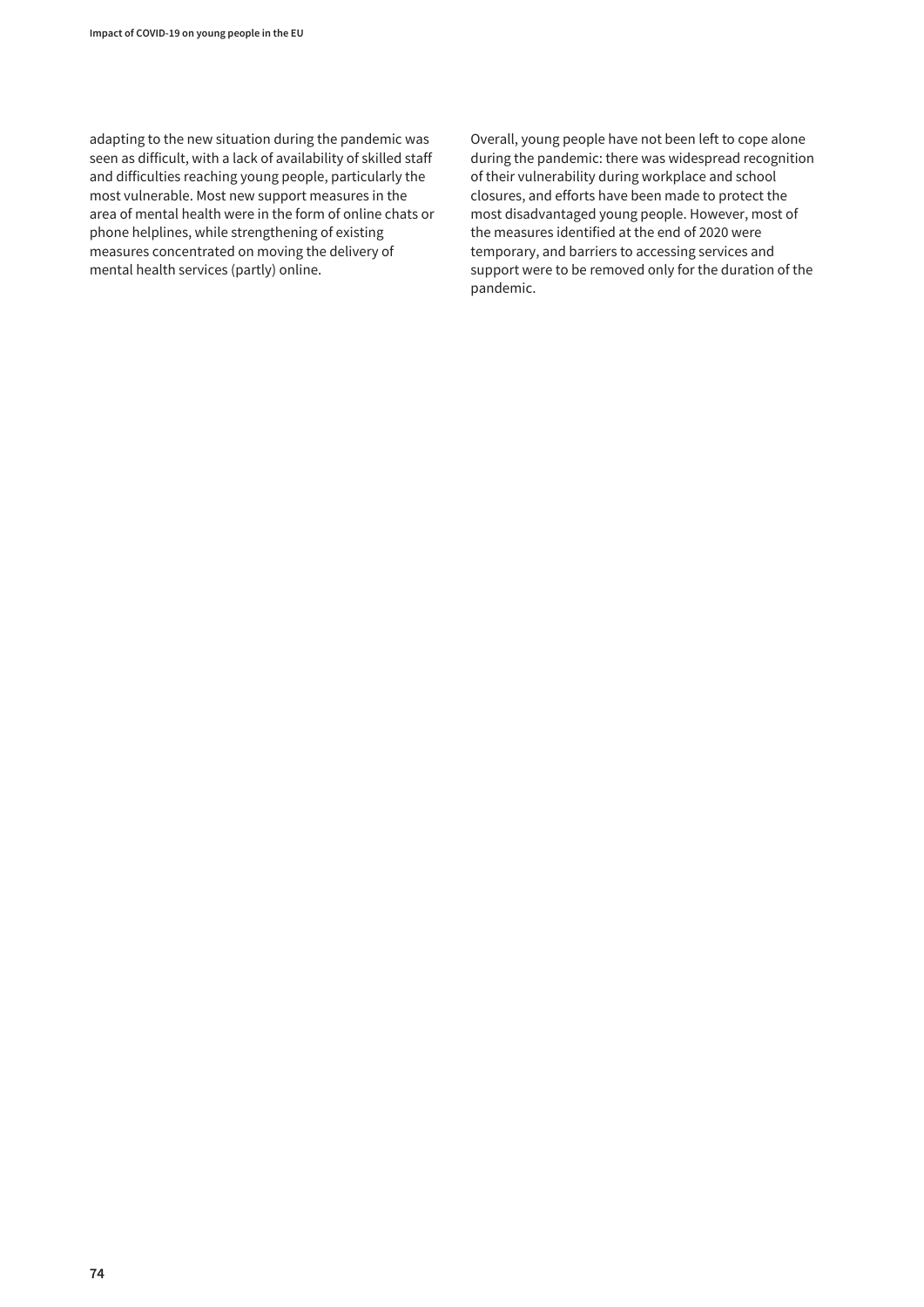# **4 Conclusions**

## Impact of the pandemic on young people

## **Impact on youth employment**

As 2019 came to a close, the European economy had completed a long recovery from the economic crisis, which had had lasting effects on young people, leaving many of them outside the labour market. The crisis had set back the whole millennial generation, to the extent that they became the first generation not to improve on the previous one in terms of wealth, income and future prospects. However, some 10 years after the Great Recession, youth unemployment and the NEET rate for 15- to 29-year-olds (younger millennials and Generation Z) were for the first time back at pre-recession levels. This improvement also showed in the composition of the NEET population; NEETs were more likely to be reentrants (about to enter the labour market/education), more likely to be NEET owing to care responsibilities or disability and less likely to be long-term or short-term unemployed than they had been during the economic crisis.

When the COVID-19 pandemic broke out in early 2020, it became clear that young people were more vulnerable to the effects of the crisis. Sectors such as accommodation and food services, wholesale and retail, and arts and entertainment, all of which employ a higher than average proportion of young people, were among the worst hit by closures, while young people also had less secure contracts. Official data from 2020 already show a general increase in the youth unemployment rate and the NEET rate, although those data may not capture the full extent of job loss, as they may not take into account those covered by temporary support measures and payments provided by governments during this period.

A series of e-surveys conducted by Eurofound measured a significantly larger rate of job loss among young people than among people aged 30 or over. Analysis of youth labour market transitions suggests that the highest youth unemployment rates were in summer 2020; however, youth employment had not yet completely recovered by spring 2021. Young people in the Mediterranean countries were most likely to transition from employment into unemployment, while moving from education to unemployment was most common for young people in Ireland.

## **Financial and social impacts**

As a large proportion of young people in the survey lived with their parents, young people on average were less likely than older groups to experience financial difficulties, such as problems making ends meet or housing insecurity. However, a large proportion of unemployed young people had financial insecurities, and the main form of security for young people during the pandemic seems to have been the parental home. Like unemployment, financial insecurities also peaked in summer 2020.

Young people were more likely to ask for formal financial support during the pandemic, although approximately 11% of those who needed it had not received any by spring 2021. Once again, the gap in support seems to have been filled by family members and other informal sources.

Young people who did not receive support, as well as unemployed or inactive young people overall, were the most likely to experience social exclusion. For unemployed young people, living with their parents seems to have mitigated the feeling of social exclusion.

## **Impact on mental well-being**

The pandemic seems to have had a more direct impact on young people's mental well-being, as a result not only of loss of jobs and educational opportunities but also of restrictive measures resulting in reduced social contact and delayed future plans.

By spring 2021, nearly two-thirds of young people were at risk of depression. Young women in particular were likely to have negative feelings such as anxiety, loneliness and downheartedness, which increased as the pandemic progressed. Young people's mental well-being and life satisfaction improved in summer 2020, but fell back during the spring 2021 lockdown to a worse level than that measured early in the pandemic. Young people in Ireland and the Mediterranean countries had particularly low mental well-being and life satisfaction after controlling for other factors.

When other factors were controlled for, mental well-being among young people was found to be affected by restrictive measures. School/university closures were associated with lower mental well-being and life satisfaction, while stay-at-home requirements had a significant impact only on life satisfaction. Workplace closures, on the other hand, had a positive impact on young people's mental well-being.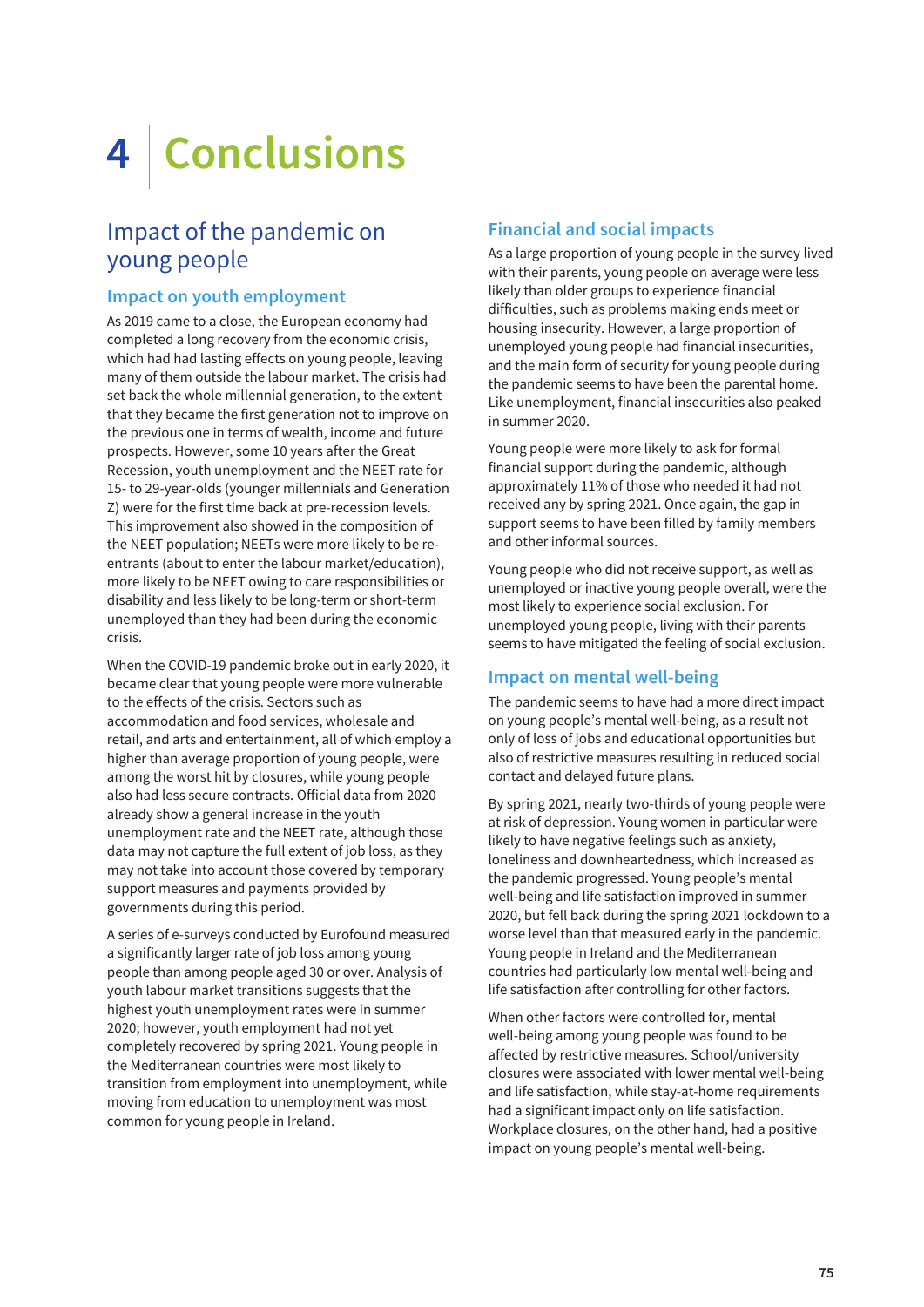## **Impact on trust in institutions**

Decreased mental well-being and increased social exclusion may also have contributed to the loss of trust in government that took place throughout the past year. Young people's trust in government was reduced significantly during the pandemic, with a drop in each survey round, but the analysis did not confirm an association with the various restrictive measures examined. The lowest levels of trust were measured in eastern European Member States.

On the other hand, trust in the EU changed in a similar way to quality of life indicators, improving in summer 2020 and falling back to the spring 2020 level in spring 2021, with no apparent association with restrictive measures. Eastern European Member States have lower trust in the EU than other countries.

## Policy measures introduced during the pandemic

Policymakers throughout Europe recognised that young people were especially vulnerable to the effects of the pandemic, and efforts were made to protect them. At EU level, the Youth Guarantee was extended to those aged 25–29, and large amounts of funds were made available to help young people, and in particular to help in achieving the new target of reducing the NEET rate to 9% by 2030. This target seems to signal that the EU expects youth employment to recover quickly post-COVID-19.

National policy responses concentrated on preventing the closure of businesses and avoiding widespread unemployment. Where youth-specific policies were found in Member States, these were aimed in particular at keeping young people in education and encouraging internships and VET, while most direct employment support measures were aimed at the general population. A lot of measures related to education and youth services concentrated on facilitating distance learning and improving the digital infrastructure. Requirements for university entry and for apprenticeships were eased. Social protection measures were also expanded, and some barriers to accessing them were removed. Most of the nationallevel measures identified were temporary and intended to last only until the pandemic ends.

While policymakers, non-governmental organisations and mental health professionals recognised the impact that restrictive measures have on youth mental health, it was difficult for services to adapt to the quickly increasing demand, and reaching the most vulnerable was difficult. Most new mental health support was in the form of online chats or phone helplines, while some of the delivery of existing services was also moved online.

## Policy messages for the post-COVID-19 recovery

## **Reduce inequalities between generations**

A loss of future prospects that may affect some of them long after they have reached the age of 30 is the main concern for the current generation of young people. In nearly all aspects examined, from employment to finances and well-being, young people were hit harder by this crisis than other generations, as was the case in the economic crisis, from which many millennials have yet to recover. It is likely that future crises will also have a disproportionate impact on the young. This accumulating inequality may result in intergenerational tensions and feelings among young people of unfairness and being left behind, which may persist into older adulthood and lead to a loss of trust in institutions. This report did not find a direct relationship between COVID-19-related restrictions and the loss of trust on the part of young people that took place during the pandemic, signalling that other factors may be behind it.

## **Youth mental health is a significant concern and needs greater attention**

This report showed a significant deterioration in youth mental well-being that was associated with school closures and stay-at-home requirements. Older groups did not experience the same incidence of low mental well-being. Meanwhile, qualitative research found that mental health services had difficulties reaching young people, particularly those who needed them most. Youth mental health had already been an issue that had remained largely unaddressed by policy before the pandemic; the youth mental health debate focused mostly on the social media and health behaviour aspects. The pandemic, which has lasted a relatively long time bearing in mind the duration of young adulthood, has created significant additional issues in terms of mental well-being, which is unlikely to recover as quickly as the economy and employment rates will. Greater policy attention and funding are needed to ensure the availability of mental health professionals, to reduce barriers to access, to continue to reduce stigma around mental health and to reach vulnerable young people. Meanwhile, although there is a role for digital services in the area of mental health, this method of delivery needs a rethink if fast and effective services are to be developed. So far no comprehensive solution has been found to a widespread mental health crisis.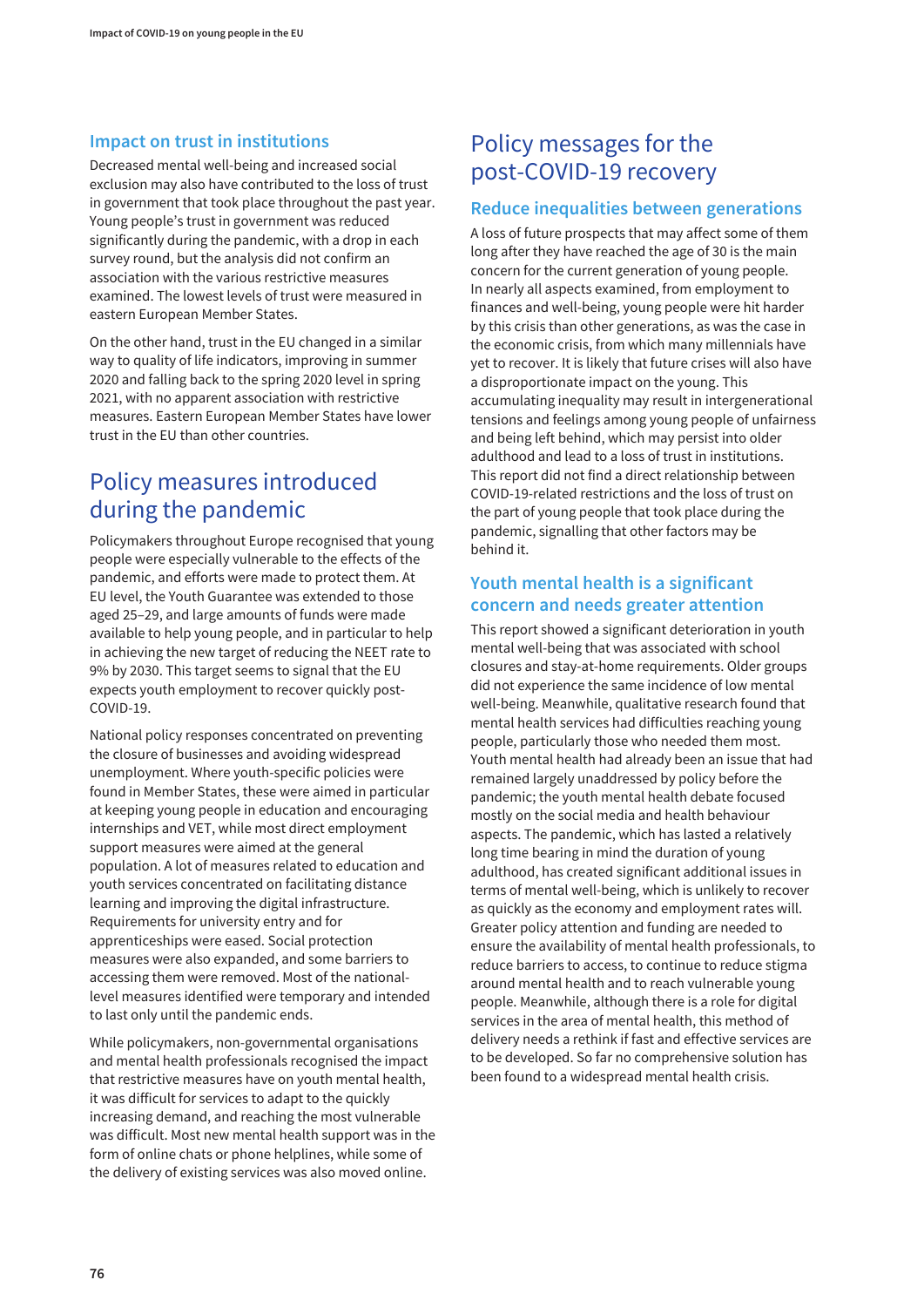## **A shift to online services is not always the best solution**

In terms of education, youth services and mental health services, many of the support measures implemented have concentrated on moving service delivery online. However, young people in a lot of countries experienced difficulties with distance learning as educational institutions and service providers struggled to move teaching online. Inequalities, particularly affecting disadvantaged students and young people with disabilities, and demotivation were mentioned among the main challenges experienced by providers. In summer 2020, less than half of young people wanted to continue receiving online education, and that figure is likely to have decreased further since. Furthermore, not all services can be delivered, or can be delivered efficiently, in this way; youth outreach, counselling and, as mentioned before, mental health services in particular have suffered from disruption, and systems were unable to reach young people in need.

## **Prepare for a possible future crisis by improving service delivery**

Policymakers and companies are keen to move on from the pandemic and get back on track with economic and social progress. However, the pandemic has proved that public services generally were unprepared for such a large-scale event. Education and youth services

were examples of areas where lack of digital skills and/or digital infrastructure – as well as the prioritisation of employment services and support for businesses (in addition to, most importantly, healthcare) – may have contributed to slow response times, while fatigue and lack of motivation reduced take-up by young people.

## **Prioritise long-term measures over temporary solutions**

The overwhelming majority of policy responses identified by the Network of Eurofound Correspondents and aimed at protecting young people from the impact of the pandemic were temporary – for example, ad hoc financial assistance or short-term incentives to companies to hire young people. Most examples of measures to remove bureaucratic barriers to accessing services were also temporary. However, the main reason why young people are more vulnerable to the economic effects of crises is insecurity, in the form of short-term contracts, low perceived job security, and instability of finances and housing. Longer-term measures, such as a permanent reduction in barriers to accessing apprenticeships, easier access to financial help for the most vulnerable young people, and the promotion of easier upward mobility towards more secure jobs matching young people's education and skills, could contribute to greater resilience when the next crisis comes.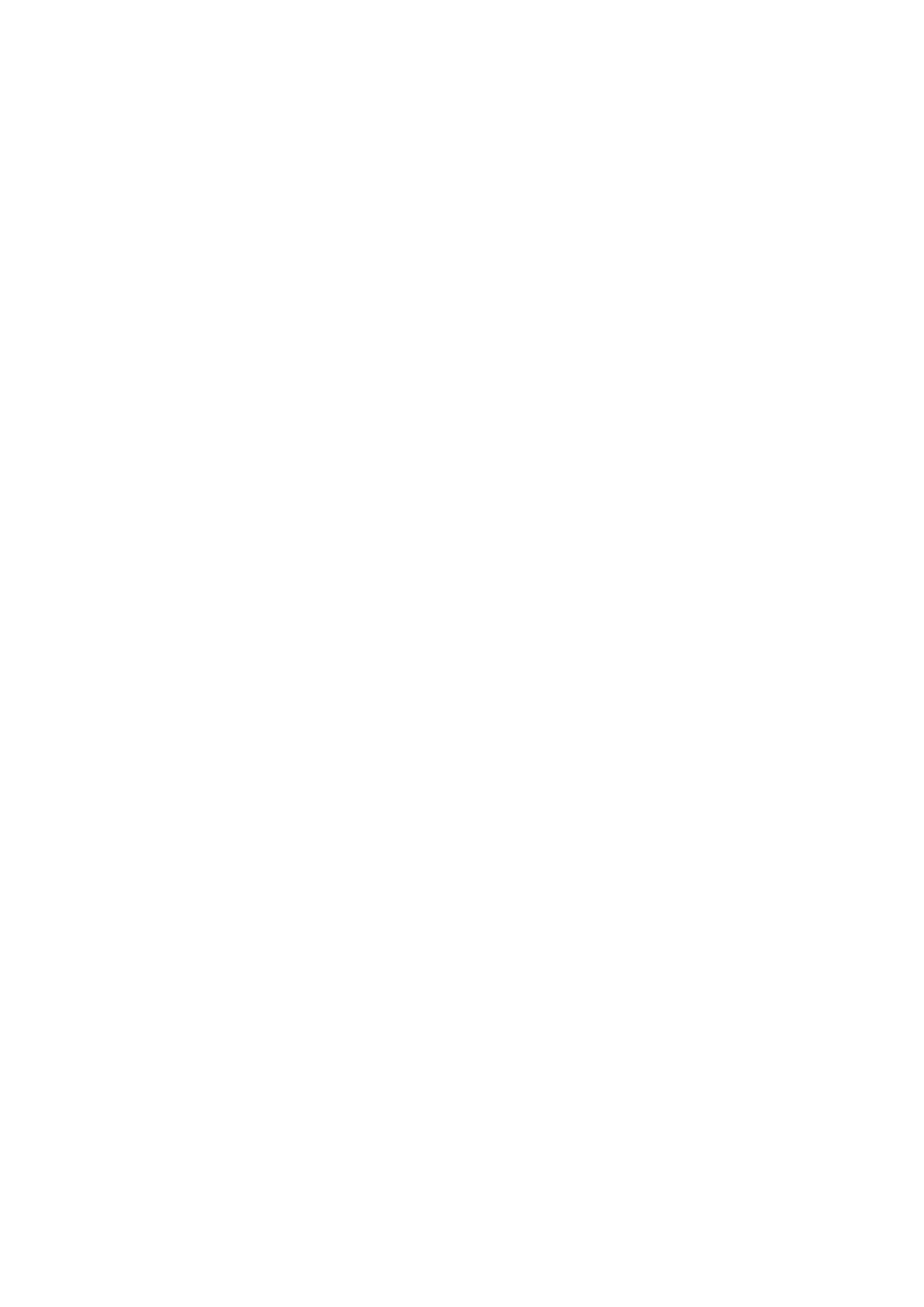## **References**

#### **All Eurofound publications are available at www.eurofound.europa.eu**

Aksoy, C. G., Eichengreen, B. and Saka, O. (2020), *The political scar of epidemics*, SRC Discussion Paper No. 97, Systemic Risk Centre, London School of Economics and Political Science, London.

Alberich, N., Fabra, S., Sala, M. and Serracant, P. (2020), *Joventut, COVID-19 i desigualtats – Situació actual i prospectiva. Part I – Situació i necessitats de la Joventut* [*Youth, COVID-19 and inequalities: Current and prospective situation – Part I: Situation and needs of youth*], Agència Catalana de la Joventut, Barcelona.

Bartoš, V., Cahlíková, J., Bauer, M. and Chytilová, J. (2020), *Dopady pandemie koronaviru na duševní zdraví* [*Impacts of the coronavirus pandemic on mental health*], IDEA anti COVID-19 No. 22, Center for Economic Research and Graduate Education – Economics Institute (CERGE–EI), Prague.

Brosius, A., van Elsas, E. J. and de Vreese, C. H. (2018), 'Trust in the European Union: Effects of the information environment', *European Journal of Communication*, Vol. 34, No. 1, pp. 57–73.

Central Statistics Office (2020), *Monthly unemployment and COVID-19 adjusted estimates March 2020 technical note*, web page, accessed 29 August 2021.

Child Outcomes Research Consortium (undated), *The World Health Organisation Five Well-Being Index* (WHO-5), web page, accessed 29 August 2021.

Christensen, T. and Laegreid, P. (2005), 'Trust in government: The relative importance of service satisfaction, political factors, and demography', *Public Performance and Management Review*, Vol. 28, No. 4, pp. 487–511.

Christopoulou, R. (2008), 'The youth labour market problem in cross-country perspective', in DeFreitas, G. (ed.), *Young workers in the global economy*, Edward Elgar Publishing, Cheltenham, UK, pp. 21–58.

Christopoulou R. (2013), 'Why have labour market outcomes of youth in advanced economies deteriorated?' *The B.E. Journal of Economic Analysis & Policy*, Vol. 13, No. 1, pp. 203–238.

Consolo, A. and Dias da Silva, A. (2019), 'The euro era labour market through the lens of the Beveridge curve', *ECB Economic Bulletin*, Issue 4/2019, European Central Bank, Frankfurt.

Council of the European Union (2020), 'Council Recommendation of 30 October 2020 on A Bridge to Jobs – Reinforcing the Youth Guarantee and replacing the Council Recommendation of 22 April 2013 on establishing a Youth Guarantee', *Official Journal of the European Union*, C 372/01, 4 November.

Department of Children and Youth Affairs (2020), *How's your head? Young voices during COVID-19*, Dublin.

ekathimerini.com (2020), 'Coronavirus takes toll on Greeks' mental health', 3 May.

Elder, S. (2015), *What does NEETs mean and why is the concept so easily misinterpreted?* Work 4 Youth Technical Brief, ILO Publishing, Geneva.

Euractiv (2020), *EU agreement on recovery plan by July 'very difficult', officials warn*, web page, accessed 29 August 2021.

Eurofound (2012), *NEETs – Young people not in employment, education or training: Characteristics, costs and policy responses in Europe,* Publications Office of the European Union, Luxembourg.

Eurofound (2013), *Young people and temporary employment in Europe*, Publications Office of the European Union, Luxembourg.

Eurofound (2015), *Social inclusion of young people*, Publications Office of the European Union, Luxembourg.

Eurofound (2016), *Exploring the diversity of NEETs*, Publications Office of the European Union, Luxembourg.

Eurofound (2017), *European Quality of Life Survey 2016: Quality of life, quality of public services, and quality of society*, Publications Office of the European Union, Luxembourg.

Eurofound (2019a), *Household composition and well-being*, Publications Office of the European Union, Luxembourg.

Eurofound (2019b), *Inequalities in the access of young people to information and support services*, Publications Office of the European Union, Luxembourg.

Eurofound (2020a), *COVID-19: Policy responses across Europe*, Publications Office of the European Union, Luxembourg.

Eurofound (2020b), *Living, working and COVID-19*, COVID-19 series, Publications Office of the European Union, Luxembourg.

Eurofound (2021), *COVID-19: Implications for employment and working life*, COVID-19 series, Publications Office of the European Union, Luxembourg.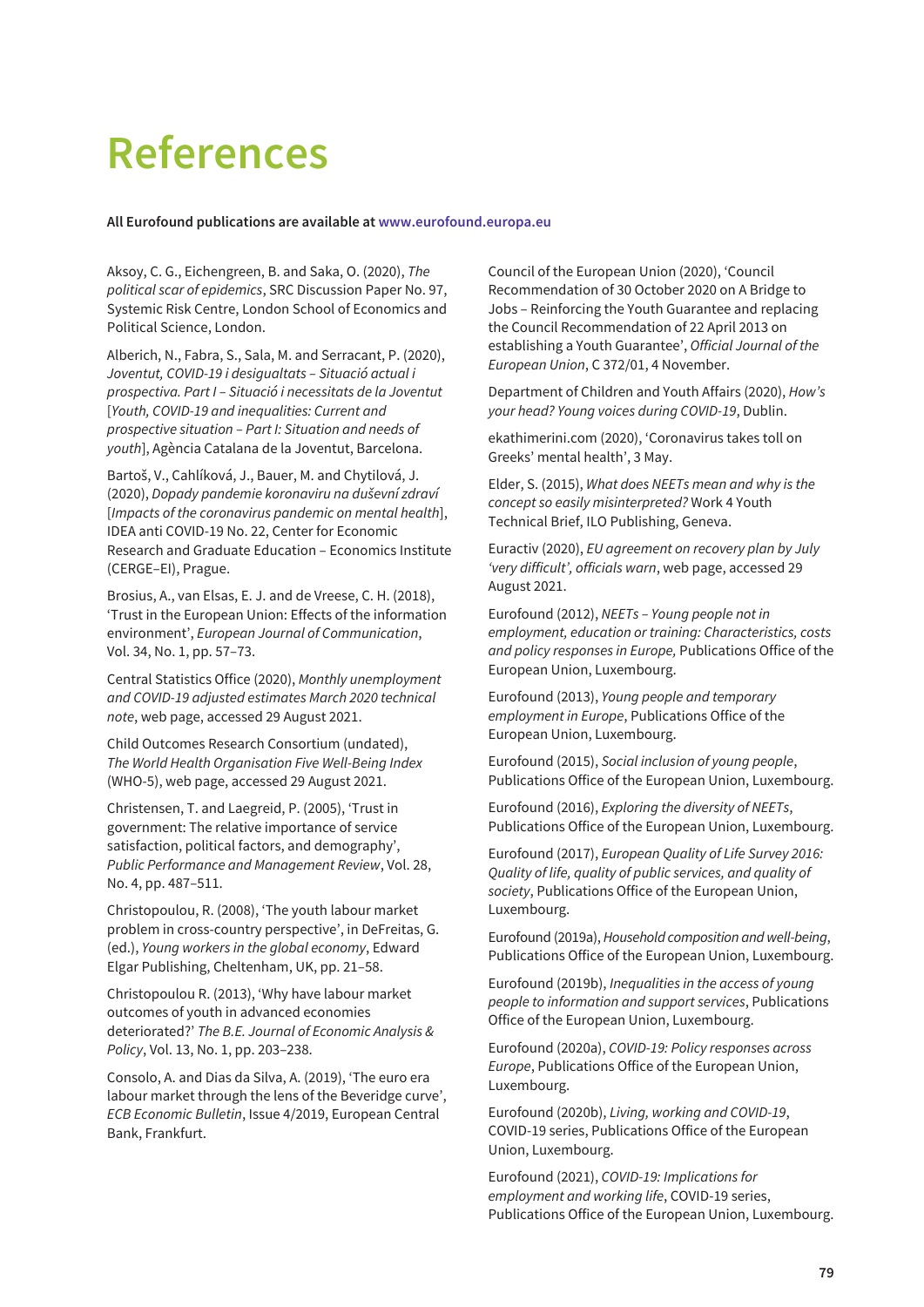Euronews (2021), *WHO advises against vaccine passports as EU debates 'green pass'*, web page, accessed 29 August 2021.

European Anti-Poverty Network (2020), *The impact of COVID-19 on people experiencing poverty and vulnerability: Rebuilding Europe with a social heart*, Brussels.

European Commission (2018), *Engaging, connecting and empowering young people: A new EU youth strategy*, COM(2018) 269 final, Brussels.

European Commission (2019), 'Autumn 2019 Standard Eurobarometer: Immigration and climate change remain main concerns at EU level', press release, 20 December.

European Commission (2021), *The European Pillar of Social Rights Action Plan*, Publications Office of the European Union, Luxembourg.

European Council (2021), 'The Porto declaration', press release, 8 May.

Eurostat (2019), *Being young in Europe today: Labour market – Access and participation*, web page, accessed 30 August 2021.

Eurostat (2021), *Youth unemployment ratio by sex, age and NUTS 2 regions*, available at

[http://appsso.eurostat.ec.europa.eu/nui/show.do?data](http://appsso.eurostat.ec.europa.eu/nui/show.do?dataset=yth_empl_140&lang=en) set=yth\_empl\_140&lang=en, accessed 28 September 2021.

Falcone, R., Colì, E., Felletti S., Sapienza A., Castelfranchi C. and Paglieri F. (2020), 'All we need is trust: How the COVID-19 outbreak reconfigured trust in Italian public institutions', *Frontiers in Psychology*, Vol. 11, Article No. 561747.

Febelfin (2020), 'Corona brengt helft jongeren in financiële problemen' [Corona is causing financial problems for half of young people], press release, 18 May.

Financial Times (2021), 'EU leaders clash over vaccine distribution in tense summit', 25 March.

France 24 (2021), *Anxiety turns to despair as pandemic takes toll on France's 'ghost students'*, web page, accessed 26 August 2021.

Gambin, M., Sękowski, M., Woźniak-Prus, M., Cudo, A., Hansen, K., Gorgol, J. et al (2020), *Uwarunkowania objawów depresji i lęku uogólnionego u dorosłych Polaków w trakcie epidemii COVID-19: Raport z pierwszej fali badania podłużnego* [*Determinants of depression symptoms and generalised anxiety among adult Poles during the COVID-19 epidemic: A report from the first wave of the longitudinal study*], available at [http://psych.uw.edu.pl/wp-content/uploads/sites/98/20](http://psych.uw.edu.pl/wp-content/uploads/sites/98/20 20/05/Uwarunkowania_objawow_depresji_leku_w_trakcie_pandemii_raport.pdf?fbclid=IwAR0_zDVX5yZnE3DMUEkgggzQlx12Sjhm1kBbYciad_kh_PMZtuHAjruZH6k (PDF)) 20/05/Uwarunkowania\_objawow\_depresji\_leku\_w\_trak cie\_pandemii\_raport.pdf?fbclid=IwAR0\_zDVX5yZnE3DM UEkgggzQlx12Sjhm1kBbYciad\_kh\_PMZtuHAjruZH6k (PDF), accessed 30 September 2021.

Gato, J., Leal, D. and Seabra, D. (2020), 'When home is not a safe haven: Effects of the COVID-19 pandemic on LGBTQ adolescents and young adults in Portugal', *Revista da Associação Portuguesa de Psicologia*, Vol. 34, No. 2, pp. 89–100.

Hale, T., Angrist, N., Goldszmidt, R., Kira, B., Petherick, A., Phillips, T. et al (2021), 'A global panel database of pandemic policies (Oxford COVID-19 Government Response Tracker)', *Nature Human Behaviour*, Vol. 5, pp. 529–538.

Handel, M. J. (2003), 'Skills mismatch in the labor market', *Annual Review of Sociology*, Vol. 29, No. 1, pp. 135–165.

Horemans, J., Marx, I. and Nolan, B. (2016), 'Hanging in, but only just: Part-time employment and in-work poverty throughout the crisis', *IZA Journal of European Labor Studies*, Vol. 5, No. 5, pp. 1–19.

Horizon (2020), *Lack of solidarity hampered Europe's coronavirus response, research finds*, web page, accessed 29 August 2021.

Inchley, J., Currie, D., Budisavljevic, S., Torsheim, T., Jåstad, A., Cosma, A. et al (eds) (2020), *Spotlight on adolescent health and well-being: Findings from the 2017/2018 Health Behaviour in School-aged Children (HBSC) survey in Europe and Canada*, *Vol. 1, Key findings*, WHO Regional Office for Europe, Copenhagen.

Istituto Giuseppe Toniolo di Studi Superiori (2020), *COVID-19: Rischio tsunami sui progetti di vita dei ventenni e trentenni Italiani*, available at [https://www.rapportogiovani.it/new/wp-content/uploa](https://www.rapportogiovani.it/new/wp-content/uploa ds/2020/04/Report-PROGETTI-GIOVANI-E-IMPATTO-COVID-def_rev.pdf) ds/2020/04/Report-PROGETTI-GIOVANI-E-IMPATTO-COVID-def\_rev.pdf (PDF), accessed 4 October 2021.

Lockee, B. B. (2021), 'Online education in the post-COVID era', *Nature Electronics*, Vol. 4, pp. 5–6.

LRT.lt (2020), *Karantinas paveikė mus ilgam, labiausiai nukentėjo jaunimas* [*Quarantine has affected us for a long time, with young people suffering the most*], web page, accessed 29 August 2021.

Malta College of Arts, Science and Technology (MCAST) (undated), MCAST – Work-based learning, available at [https://www.mcast.edu.mt/mcast-work-based](https://www.mcast.edu.mt/mcast-work-based-learning/)learning/, accessed 5 October 2021.

Martin, G. (2009), 'A portrait of the youth labor market in 13 countries, 1980–2007', *Monthly Labor Review*, July, pp. 3–21.

Mladinski Svet Slovenije (2020), *Rezultati ankete: Mladi v času epidemije COVID-19* [Survey results: Young people during the COVID-19 epidemic], web page, accessed 28 September 2021.

Nature (2020a), *The coronavirus is most deadly if you are older and male — New data reveal the risks*, web page, accessed 24 August 2021.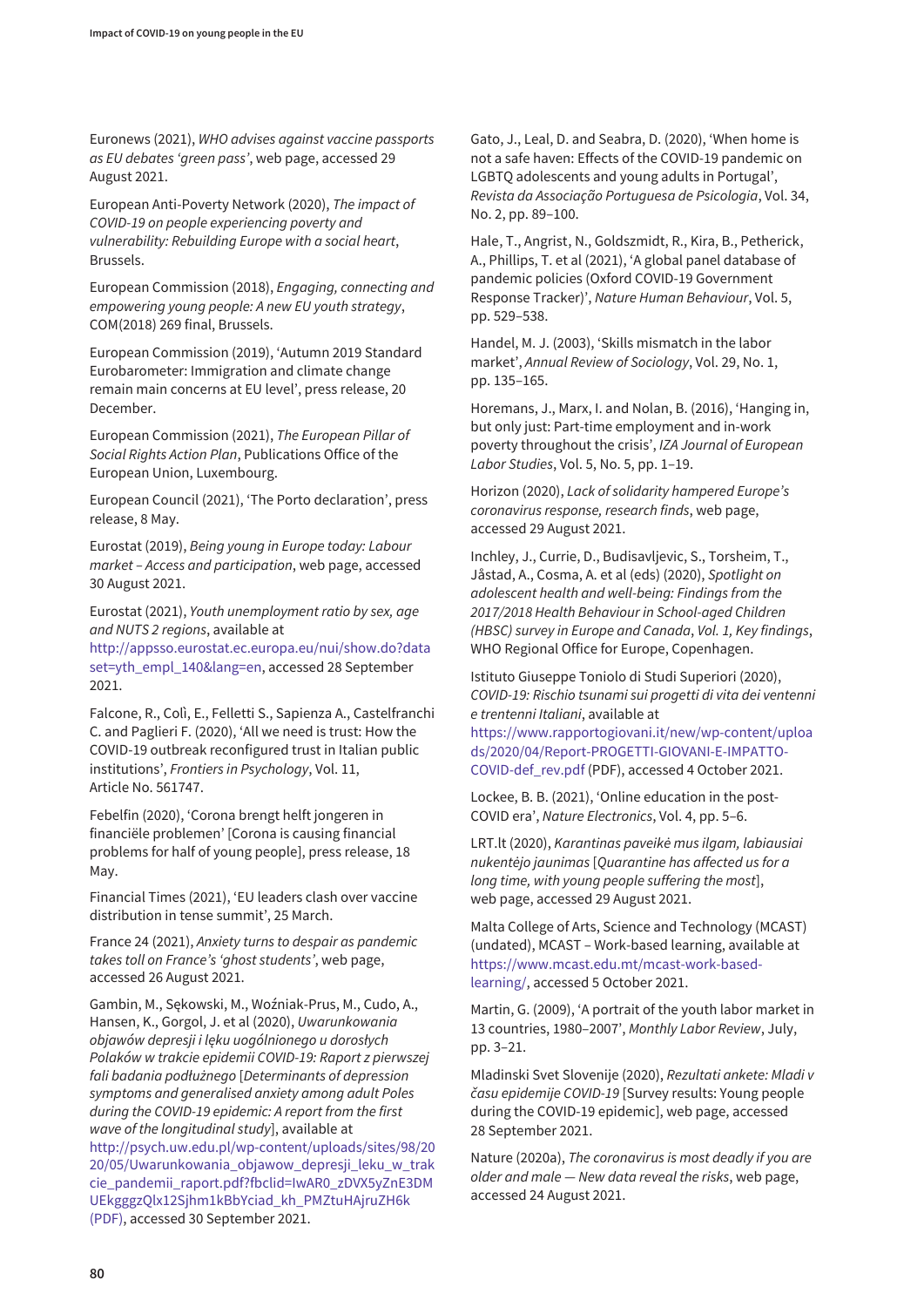Nature (2020b), *Online learning cannot just be for those who can afford its technology*, web page, accessed 29 August 2021.

Nauka w Polsce (2020), *Uczelnie: Jest duże zapotrzebowanie na pomoc psychologiczną* [*Universities: There is a great need for psychological support*], web page, accessed 29 August 2021.

OECD (2016), *Society at a glance 2016: OECD social indicators*, OECD Publishing, Paris.

O'Higgins, N. (2001), *Youth unemployment and employment policy: A global perspective*, International Labour Organization, Geneva.

Pifarré i Arolas, H., Acosta, E., López-Casasnovas, G., Lo, A., Nicodemo, C., Riffe, T. et al (2021), 'Years of life lost to COVID-19 in 81 countries', *Scientific Reports*, Vol. 11, Article No. 3504.

Politico (2020), *Virtual summit, real acrimony: EU leaders clash over 'corona bonds'*, web page, accessed 29 August 2021.

Rahman, F. and Tomlinson, D. (2018), *Cross countries: International comparisons of intergenerational trends*, LIS Working Paper Series No. 732, LIS Cross-national Data Center, Luxembourg.

Ravens-Sieberer, U., Kaman, A., Otto, C., Erhart, M., Devine, J. and Schlack, R. (2021), 'Impact of the COVID-19 pandemic on quality of life and mental health in children and adolescents', *European Child and Adolescent Psychiatry*, [https://dx.doi.org/10.2139/ssrn.3721508.](https://dx.doi.org/10.2139/ssrn.3721508)

Repo, J., Herkama, S., Salmela-Aho, S. and Salmivalli, C. (2020), *Koronakriisin ja etäopetuksen vaikutukset opiskelijoiden ja opetushenkilökunnan hyvinvointiin* [*The effects of the corona crisis and distance learning on the well-being of students and teaching staff*], University of Turku, Turku, Finland.

Schwarz, S., Jenetzky, E., Kraft, H., Maurer, T. and Martin, D. (2020), 'Corona children studies "Co-Ki": First results of a Germany-wide registry on mouth and nose covering (mask) in children', available at [https://www.researchsquare.com/article/rs-124394/v2,](https://www.researchsquare.com/article/rs-124394/v2) accessed 29 August 2021.

Serracant, P. (2013), 'A brute indicator for a NEET case: Genesis and evolution of a problematic concept and results from an alternative indicator', *Social Indicator Research*, Vol. 177, No. 2, pp. 401–419.

Singh, S., Roy, D., Sinha, K., Parveen, S., Sharma, G. and Joshi, G. (2020), 'Impact of COVID-19 and lockdown on mental health of children and adolescents: A narrative review with recommendations', *Psychiatry Research*, Vol. 293, Article No. 113429.

The PIE (2020), *Int'l students in Europe face accommodation worries due to pandemic*, web page, accessed 29 August 2021.

Tourangeau, R. (2014), 'Defining hard-to-survey populations', in Tourangeau, R., Edwards, B., Johnson, T. P., Wolter, K. M. and Bates, N. (eds), *Hard-to-survey populations*, Cambridge University Press, Cambridge, United Kingdom, pp. 3–20.

Vlaamse Jeugdraad (2020), *Advies Mondmaskers en Megafonen: Onze stem gaat niet meer in lockdown* [*Advice: Facemasks and megaphones: Our voice will no longer go into lockdown*], Brussels.

WHO (World Health Organization) (2020a), *WHO Director-General's opening remarks at the media briefing on COVID-19 – 13 March 2020*, web page, accessed 22 August 2021.

WHO (2020b), *Coronavirus disease 2019 (COVID-19): Situation report – 75*, 4 April, Geneva.

Wise, J. (2020), 'Covid-19: Suicidal thoughts increased in young adults during lockdown, UK study finds', *BMJ*, Vol. 371, m4095.

Wrocław University of Environmental and Life Sciences (2020), *Psycholog i COVID: Jak pomóc studentowi w kryzysie* [*The psychologist and COVID: How to help a student in a crisis*], web page, accessed 29 August 2021.

Yeves, J., Bargsted, M., Cortes, L., Merino, C. and Cavada, G. (2019), 'Age and perceived employability as moderators of job insecurity and job satisfaction: a moderated moderation model', *Frontiers in Psychology*, Vol. 10, Article No. 799.

Zhao, D. and Hu, W. (2017), 'Determinants of public trust in government: Empirical evidence from urban China', *International Review of Administrative Sciences*, Vol. 83, No. 2, pp. 358–377.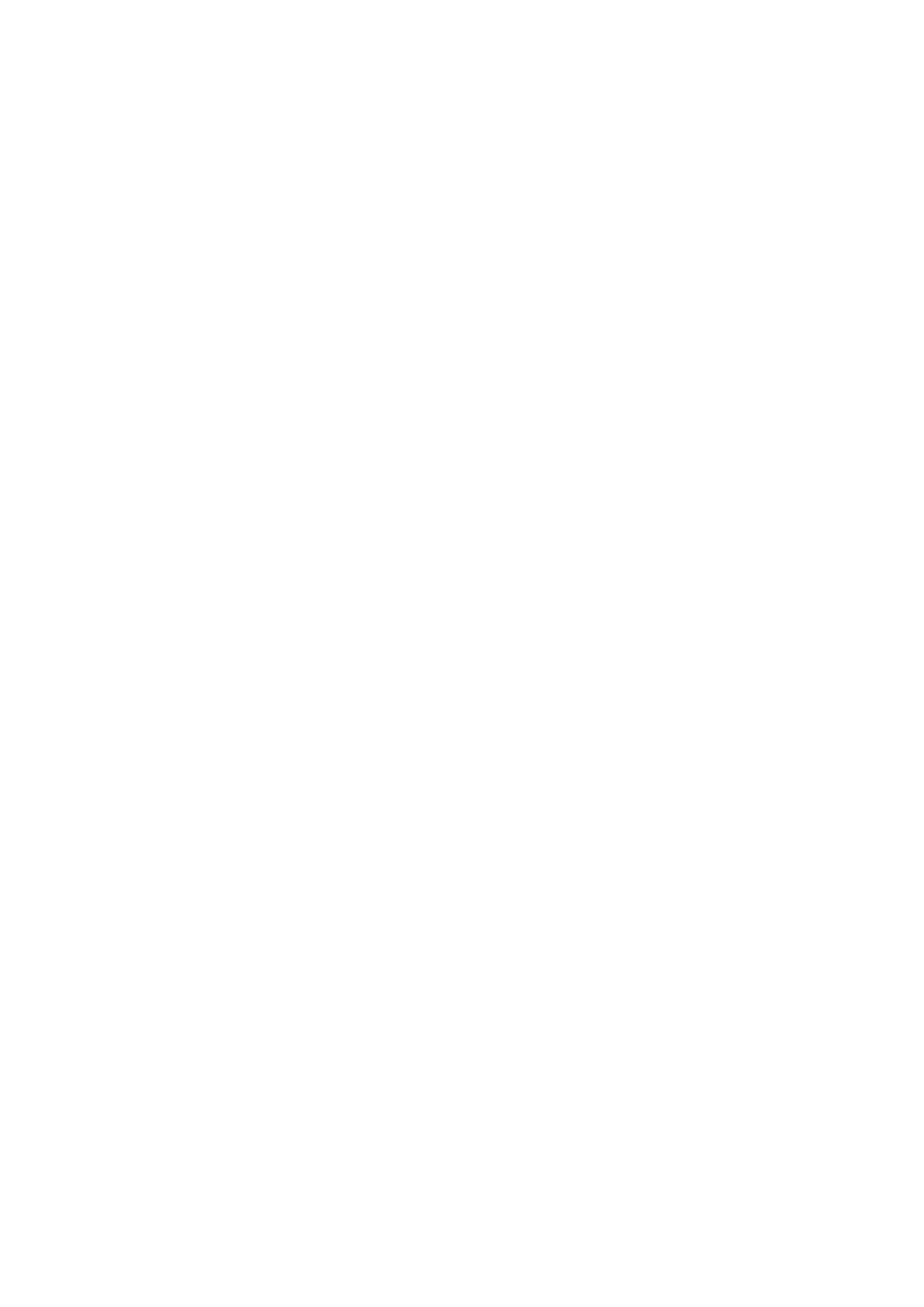## **Annex: Network of Eurofound Correspondents**

| Country              | Contributor                                               | <b>Organisation</b>                                                         |
|----------------------|-----------------------------------------------------------|-----------------------------------------------------------------------------|
| Austria              | Bernadette Allinger and Georg Adam                        | Forschungs- und Beratungsstelle Arbeitswelt (FORBA)                         |
| <b>Belgium</b>       | Dries Van Herreweghe, Miet Lamberts and Maarten Hermans   | <b>KU Leuven</b>                                                            |
| <b>Bulgaria</b>      | Maria Prohaska and Zlatka Ivanova Gospodinova             | Balkan Institute for Labour and Social Policy                               |
| Croatia              | Predrag Bejaković and Irena Klemenčič                     | Institute of Public Finance                                                 |
| Cyprus               | Pavlos Kalosinatos                                        | Cyprus Labour Institute - PEO                                               |
| Czechia              | Aleš Kroupa and Renata Kyzlinková                         | Research Institute for Labour and Social Affairs                            |
| <b>Denmark</b>       | Anders Gøgsig Randrup                                     | Oxford Research                                                             |
| Estonia              | Märt Masso and Ingel Kadarik                              | Praxis Centre for Policy Studies                                            |
| <b>Finland</b>       | Amanda Kinnunen and Ylva Grauers Berggren                 | Oxford Research                                                             |
| France               | Frédéric Turlan                                           | <b>IR Share</b>                                                             |
| Germany              | Mona Aranea                                               | Institut der Deutschen Wirtschaft Köln (IW)                                 |
| Greece               | Elena Kousta, Georgios Argitis and Penny Georgiadou       | Labour Institute of the Greek General Confederation of<br>Labour (INE/GSEE) |
| Hungary              | Nóra Krokovay and Éva Palócz                              | Consortium Kopint-Tárki Institute for Economic Research<br>Ltd              |
| Ireland              | Andy Prendergast and Martin Macdonnell                    | <b>Industrial Relations News</b>                                            |
| Italy                | Anna Mori, Roberto Pedersini and Lisa Dorigatti           | Universitá degli Studi di Milano                                            |
| Latvia               | Krišs Karnītis                                            | EPC Ltd (Economic Prognosis Centre)                                         |
| Lithuania            | Inga Blaziene and Rasa Zabarauskaite                      | Lithuanian Social Research Centre                                           |
| Luxembourg           | Franz Clément, Nicaise Misangumukini and Adrien Thomas    | Luxembourg Institute of Socio-Economic Research<br>(LISER)                  |
| Malta                | <b>Christine Garzia and Manwel Debono</b>                 | Centre for Labour Studies, University of Malta                              |
| <b>Netherlands</b>   | Thomas de Winter and Amber van der Graaf                  | Panteia B.V.                                                                |
| Poland               | Marta Trawinska and Dominik Owczarek                      | Foundation Institute of Public Affairs                                      |
| Portugal             | Paula Carrilho and Heloísa Maria Pereira Perista          | Centre de Estudos para a Intervenção Social (CESIS)                         |
| Romania              | Victoria Stoiciu, Livia Mirescu and Manuela Preoteasa     | European Institute of Romania (EIR)                                         |
| Slovakia             | Czíria Ludovít and Helena Rašová                          | Institute for Labour and Family Research                                    |
| Slovenia             | Aleksandra Kanjuo-Mrcela and Barbara Lužar                | University of Ljubljana                                                     |
| Spain                | Alejandro Godino, Isabel Hernanedez and Oscar Molina Romo | Universitat Autonòma de Barcelona (UAB)                                     |
| Sweden               | Anna-Karin Gustafsson and Amanda Kinnunen                 | Oxford Research                                                             |
| Norway               | Kristin Alsos                                             | <b>FAFO</b>                                                                 |
| <b>United Kingdm</b> | Claire Evans, Manuela Galetto and Louise Cullen           | University of Warwick                                                       |

## **List of correspondents who contributed to the research**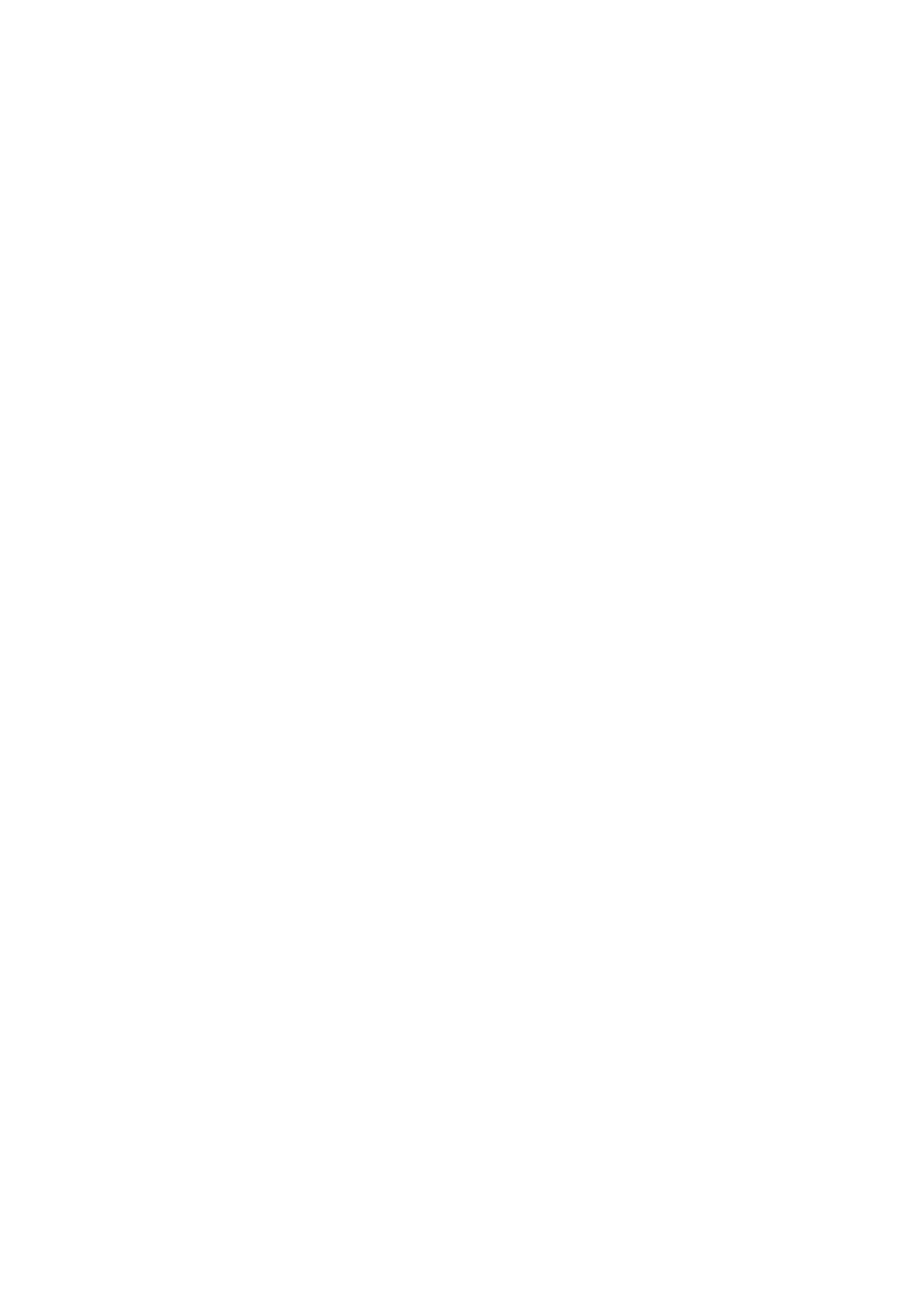## **Getting in touch with the EU**

## **In person**

All over the European Union there are hundreds of Europe Direct information centres. You can find the address of the centre nearest you at: https://europa.eu/european-union/contact

## **On the phone or by email**

Europe Direct is a service that answers your questions about the European Union. You can contact this service:

- by freephone: 00 800 6 7 8 9 10 11 (certain operators may charge for these calls)
- at the following standard number: +32 22999696
- by email via: https://europa.eu/european-union/contact

## **Finding information about the EU**

### **Online**

Information about the European Union in all the official languages of the EU is available on the Europa website at: https://europa.eu.

### **EU publications**

You can download or order free and priced EU publications at: https://op.europa.eu/publications. Multiple copies of free publications may be obtained by contacting Europe Direct or your local information centre (see https://europa.eu/european-union/contact).

### **EU law and related documents**

For access to legal information from the EU, including all EU law since 1952 in all the official language versions, go to EUR-Lex at: http://eur-lex.europa.eu

### **Open data from the EU**

The EU Open Data Portal (http://data.europa.eu/euodp) provides access to datasets from the EU. Data can be downloaded and reused for free, both for commercial and non-commercial purposes.